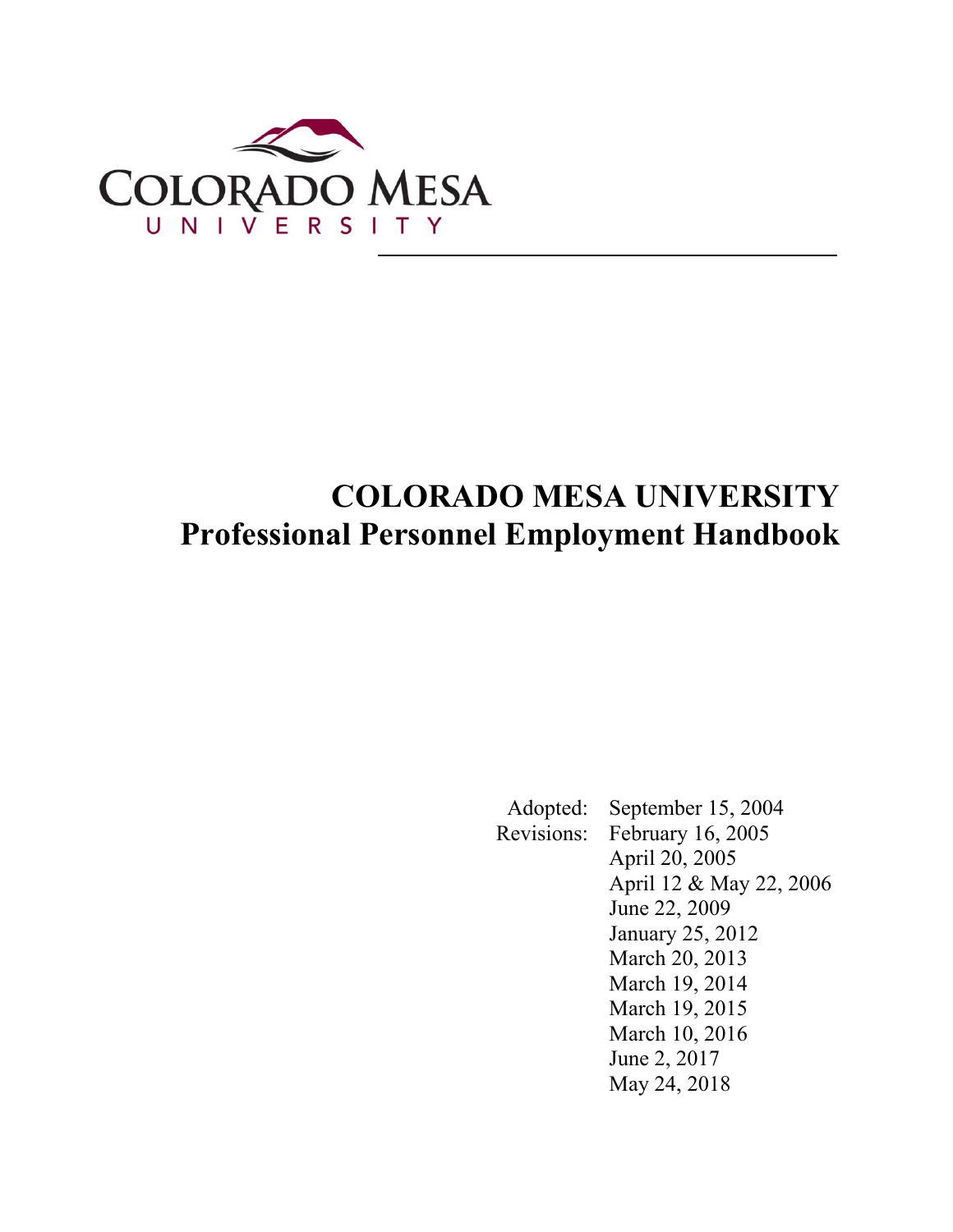| <b>Section Number</b> | Page Number                                             |  |
|-----------------------|---------------------------------------------------------|--|
|                       |                                                         |  |
| I.                    |                                                         |  |
|                       | A.                                                      |  |
|                       | <b>B.</b>                                               |  |
|                       | $C_{\cdot}$                                             |  |
|                       | D.                                                      |  |
| II.                   |                                                         |  |
|                       |                                                         |  |
|                       |                                                         |  |
|                       |                                                         |  |
|                       |                                                         |  |
|                       |                                                         |  |
|                       |                                                         |  |
| Ш.                    |                                                         |  |
|                       | A.                                                      |  |
|                       | <b>B.</b>                                               |  |
|                       | $C_{\cdot}$                                             |  |
|                       | Faculty Rank at Time of Initial Appointment III-2<br>D. |  |
|                       | E.                                                      |  |
|                       | F <sub>r</sub>                                          |  |
|                       | G.                                                      |  |
|                       | H.                                                      |  |
|                       | L.                                                      |  |
|                       | J.                                                      |  |
|                       | K.                                                      |  |
| IV.                   |                                                         |  |
|                       |                                                         |  |
|                       | <b>B.</b>                                               |  |
|                       | $C_{\cdot}$                                             |  |
|                       | D.                                                      |  |
|                       | E.                                                      |  |
|                       | F <sub>r</sub>                                          |  |
|                       | G.                                                      |  |
|                       | H.                                                      |  |
|                       | L.                                                      |  |
|                       | J.                                                      |  |
|                       | K.                                                      |  |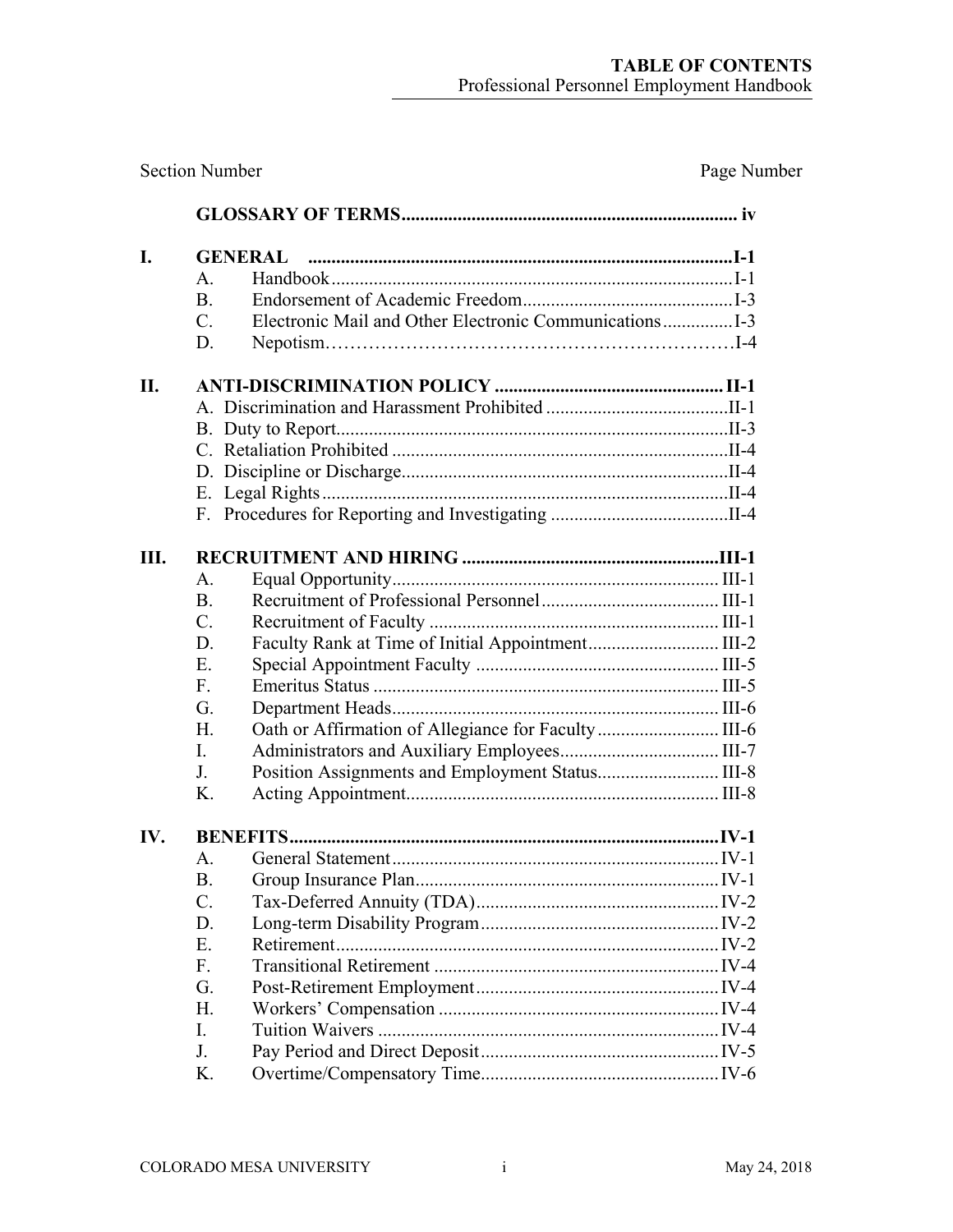Section Number Page Number

| $V_{\bullet}$ |                                               |                                                            |  |  |  |
|---------------|-----------------------------------------------|------------------------------------------------------------|--|--|--|
|               | $\mathsf{A}$ .                                |                                                            |  |  |  |
|               | <b>B.</b>                                     |                                                            |  |  |  |
|               | C.                                            |                                                            |  |  |  |
|               | D.                                            |                                                            |  |  |  |
|               | E.                                            |                                                            |  |  |  |
|               | F <sub>r</sub>                                |                                                            |  |  |  |
|               | G.                                            |                                                            |  |  |  |
|               | H.                                            |                                                            |  |  |  |
|               | L.                                            |                                                            |  |  |  |
|               | J <sub>r</sub>                                |                                                            |  |  |  |
|               | K.                                            |                                                            |  |  |  |
|               | L.                                            |                                                            |  |  |  |
|               | M.                                            |                                                            |  |  |  |
| VI.           | EVALUATION OF FACULTY FOR REAPPOINTMENT,      |                                                            |  |  |  |
|               | TENURE, PROMOTION AND POST-TENURE REVIEW VI-1 |                                                            |  |  |  |
|               | A.                                            |                                                            |  |  |  |
|               | <b>B.</b>                                     |                                                            |  |  |  |
|               | $C_{\cdot}$                                   |                                                            |  |  |  |
|               | D.                                            | Transfer between Faculty and Exempt Employee Status  VI-27 |  |  |  |
|               | E.                                            |                                                            |  |  |  |
|               |                                               |                                                            |  |  |  |
| VII.          |                                               |                                                            |  |  |  |
|               | A.                                            |                                                            |  |  |  |
|               | <b>B.</b>                                     |                                                            |  |  |  |
|               | $C_{\cdot}$                                   |                                                            |  |  |  |
|               | D.                                            |                                                            |  |  |  |
|               | E.                                            |                                                            |  |  |  |
|               | $F_{\rm{L}}$                                  |                                                            |  |  |  |
|               | G.                                            |                                                            |  |  |  |
|               |                                               | VIII. SALARY ADMINISTRATION SYSTEM<br>VIII <sub>-1</sub>   |  |  |  |
|               | A.                                            |                                                            |  |  |  |
|               | <b>B.</b>                                     |                                                            |  |  |  |
|               | $C_{\cdot}$                                   |                                                            |  |  |  |
|               | D.                                            |                                                            |  |  |  |
|               | E.                                            |                                                            |  |  |  |
|               | F.                                            |                                                            |  |  |  |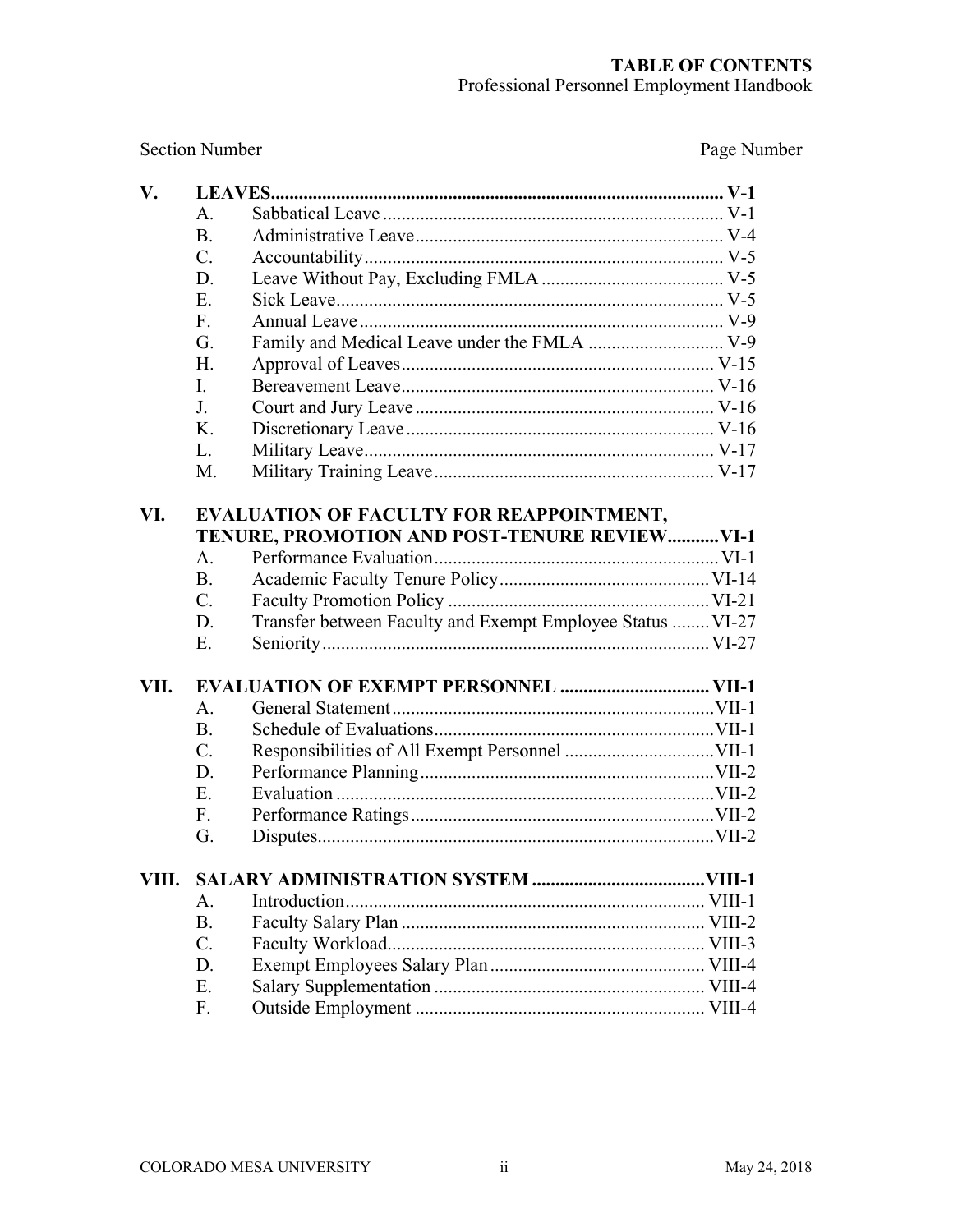Section Number Page Number

| IX.  |             |                                                               |  |
|------|-------------|---------------------------------------------------------------|--|
|      | A.          |                                                               |  |
|      | <b>B.</b>   |                                                               |  |
|      | $C_{\cdot}$ |                                                               |  |
|      | D.          |                                                               |  |
|      | E.          |                                                               |  |
| X.   |             |                                                               |  |
|      | A.          |                                                               |  |
|      | <b>B.</b>   |                                                               |  |
|      | $C_{\cdot}$ |                                                               |  |
| XI.  |             |                                                               |  |
|      | $A$ .       |                                                               |  |
|      | <b>B.</b>   | Reassignment and Termination of Exempt Employees  XI-12       |  |
|      | $C_{\cdot}$ | Temporary Suspension During the Pendency of Termination,      |  |
|      |             |                                                               |  |
|      |             |                                                               |  |
| XII. |             |                                                               |  |
|      | A.          |                                                               |  |
|      | <b>B.</b>   |                                                               |  |
|      | $C_{\cdot}$ |                                                               |  |
|      | D.          |                                                               |  |
|      | E.          |                                                               |  |
|      | F.          |                                                               |  |
|      | G.          |                                                               |  |
|      | H.          |                                                               |  |
|      | I.          |                                                               |  |
|      | J.          |                                                               |  |
|      |             |                                                               |  |
|      |             |                                                               |  |
|      |             |                                                               |  |
|      |             | Section VI - Evaluation of Faculty for Reappointment, Tenure, |  |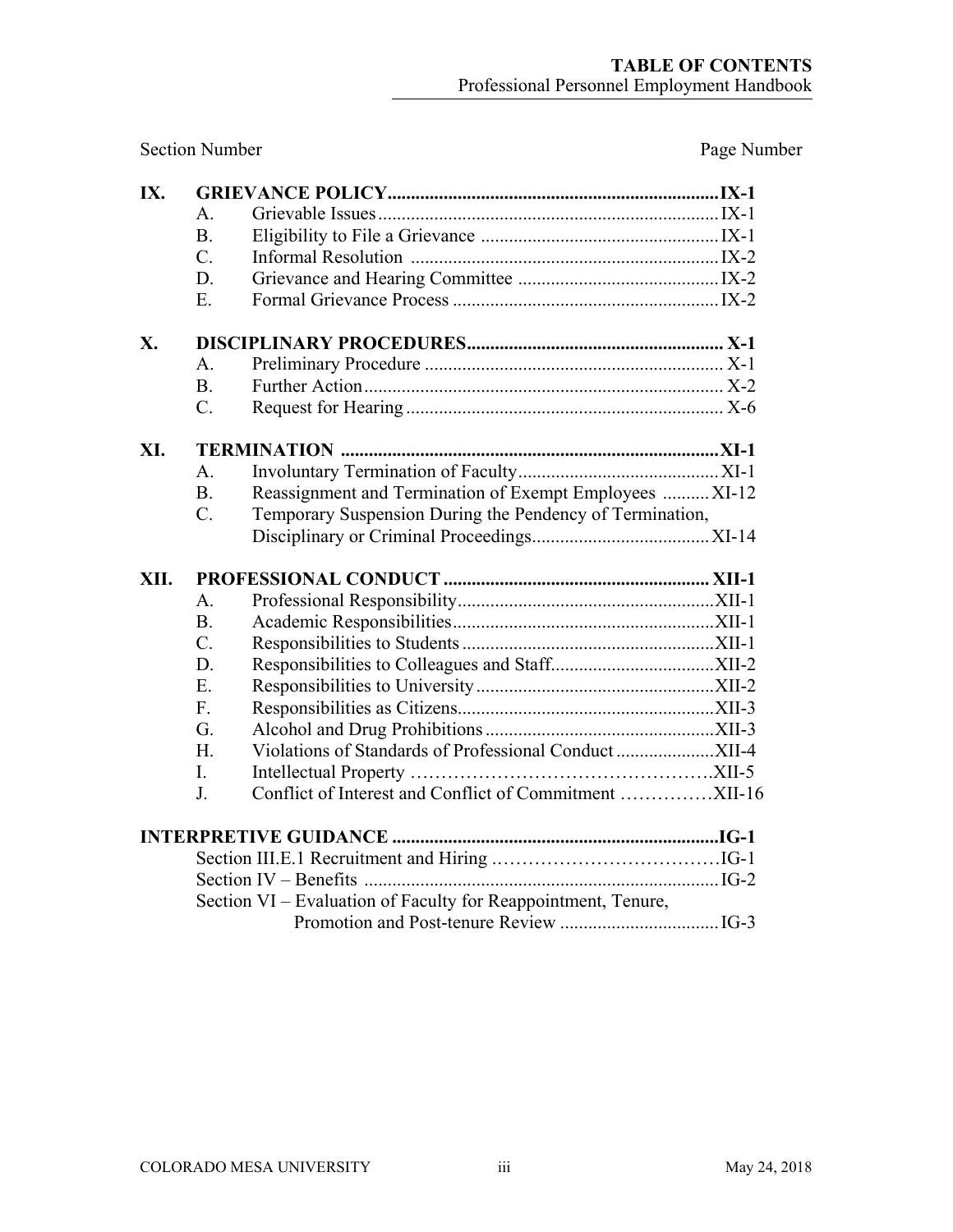**Certain terms when used in this Handbook have a special meaning, as indicated below**. **Refer to these definitions when interpreting the Handbook policies.**

**Academic Administrator -** The Administrator(s) of an academic department, division or unit of the University (e.g., Department Head, VPAA).

**Academic Rank –** Refers to Faculty with appointments at the Assistant Professor, Associate Professor, and Professor levels.

**Academic Term –** Refers to the Fall Semester or Spring Semester but not the January Term or Summer session.

**Academic Year -** The regular school year consisting of the Fall Semester and Spring Semester but not the Summer session.

**Administrator –** Professional personnel holding an administrative position with the University.

**Affiliates -** Individuals who are affiliated with the University as volunteers, invitees, vendors, suppliers or in other capacities but who do not technically qualify as students, professional personnel or other employees.

**Affirmative Action Coordinator -** The University administrator who oversees the implementation of the University's Affirmative Action Plan and investigation of grievances filed for violations of the policy on anti-discrimination. The Affirmative Action Coordinator reports to the President.

**Affirmative Action Office -** The University administrative unit, headed by the Affirmative Action Coordinator, and responsible for overseeing the implementation of the University's Affirmative Action Plan.

**Affirmative Action Plan -** A plan designed to encourage equal employment opportunity at the University for all qualified individuals, in compliance with state and federal law.

**Auxiliary Employees** – Employees who are exempt from the state classified system as being funded by grants, gifts, or revenues generated through institutional activities managed and accounted for as self-supporting activities. For purposes of this Handbook, Auxiliary Employees are considered "Professional Personnel."

**Board of Trustees -** The governing body of the University, appointed by the Governor of the State of Colorado.

**Business Days** – Days on which the Administrative Offices are open for business.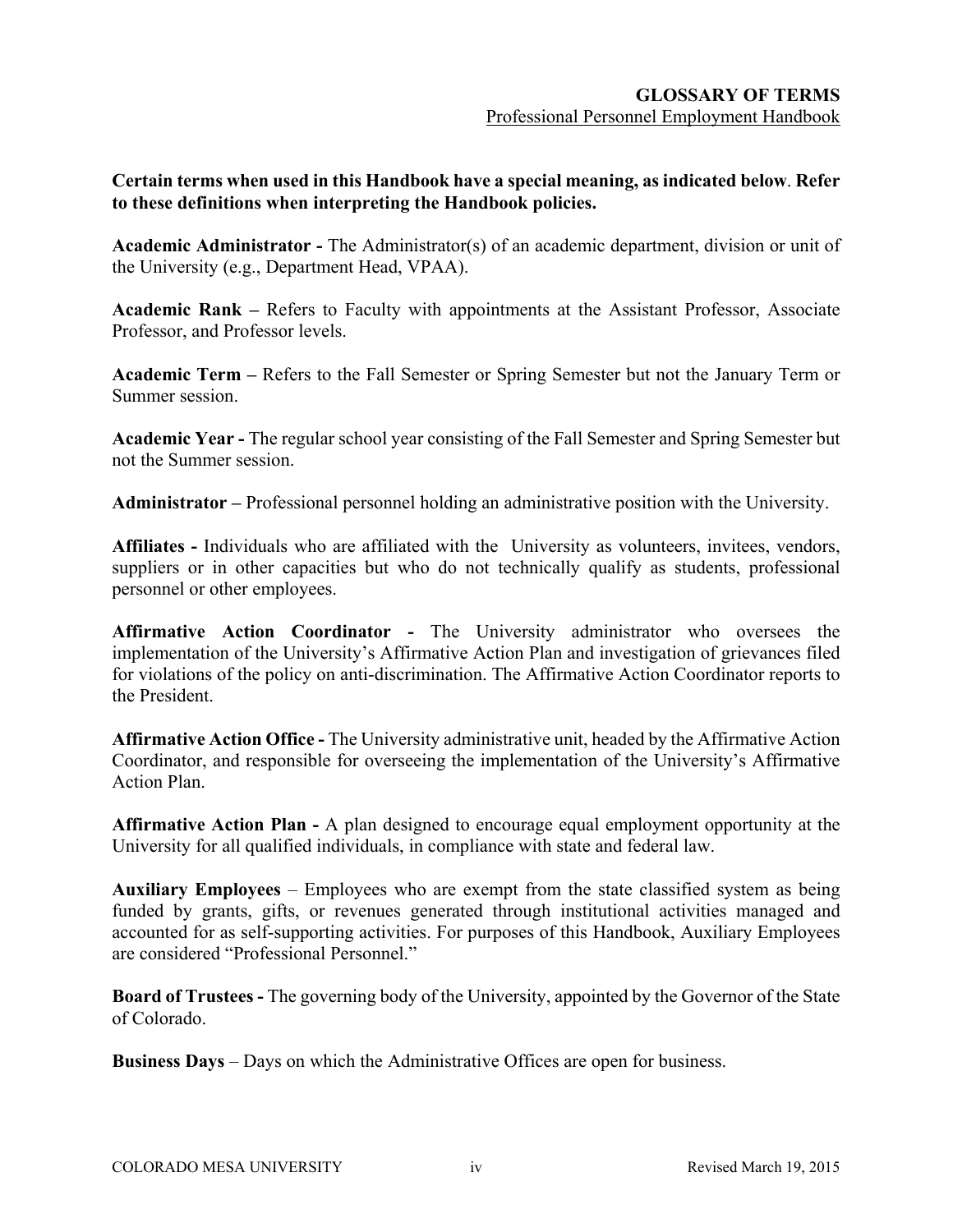**Classified Employees -** Employees of the University who are part of the State Personnel System. This does not include Professional Personnel.

**Clinical Faculty** – Faculty employed at Colorado Mesa University, typically in non-tenure track positions, whose primary responsibilities involve academic and clinical instruction and/or supervision in programs typically subject to professional accreditation.

**Day -** Unless otherwise specified, a "day" refers to a calendar day.

**Department Head -** The employee responsible for administration of an academic department. The Department Head is appointed by the President and reports to the VPAA.

**Director -** The employee responsible for administration of an administrative office or unit. The Director is appointed by the President and may report to a Vice President or the President.

**Dismissal or Dismissed -** Involuntary termination of the employment assignment and/or when the termination is for cause.

**Employee Assignment** - An agreement between the Professional Personnel and the University setting forth a mutual intent that the Professional Employee will provide services to the University as specified in the assignment, subject to the policies in the Employee Handbook. Although the assignment may relate to an Academic Year, Fiscal Year, or part of an Academic or Fiscal Year, it is not a guarantee of employment for a definite period of time and, except for tenured faculty, assignments are at-will employment agreements and may be terminated at any time, with or without cause or advance notice, or as otherwise provided in Section III. J relating to tenure-track faculty. Also, except for tenured faculty, assignments may be non-renewed with or without cause or advance notice.

**Employees-at-will -** Employees whose employment may be terminated at any time, with or without cause or prior notice.

**Employees-in-good-standing -** Employees who have current Performance Ratings of proficient or better, who are not under investigation for misconduct, are not under suspension or under Notice of Dismissal for Cause.

**Exempt Employees –** Administrators and Auxiliary Employees who are not covered by the State Personnel System. For purposes of this Handbook, the term "exempt" makes no assumption regarding employee's status under the Fair Labor Standards Act.

**Faculty -** All faculty are Professional Personnel whose primary responsibility is to provide academic instruction to students of the University, and who may hold academic rank.

**Fiscal Year -** The 12-month period for which an annual budget is established.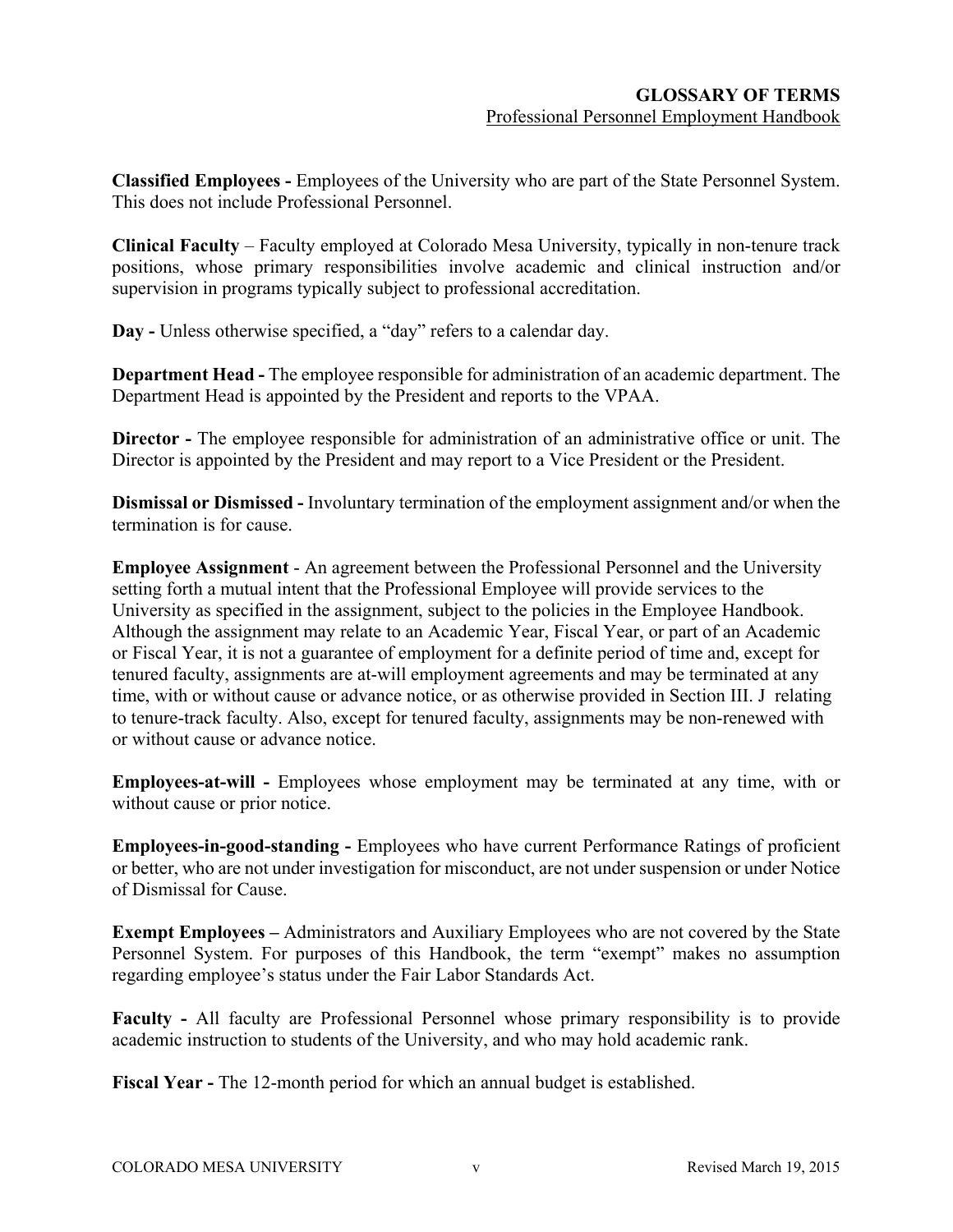**Full-Time -** Professional Personnel hired to work at least 40 hours per week on a regular basis. Full-time Faculty are normally scheduled to teach no less than an average of twelve credit hours each semester of the Academic Year.

**FTE -** Full Time Equivalent.

**Grievance -** A written allegation by affected Professional Personnel that there has been a violation, misinterpretation, or improper application of the policies in this Handbook, the *Trustees' Policy Manual* or any other Trustee-approved written policies and procedures of the University, which violation adversely affects the Grievant's employment, other than violations or actions that relate to supervisory warnings, disciplinary action, dismissal, nonrenewal, reduction in force, suspension, reassignments to other exempt Professional Personnel positions, adverse Tenure recommendations or decisions, evaluations, annual development plans, annual performance reviews, comprehensive development plans, comprehensive evaluations, or post-tenure performance improvement plans and reevaluations.

**Grievant -** The affected Professional Personnel who files a grievance in accordance with the Grievance Policy contained in this Handbook.

**Handbook -** Colorado Mesa University Professional Personnel Employment Handbook.

**Nonrenewal -** Nonrenewal, as applied to Faculty members, means that the employment assignment as a Faculty member is not renewed for another Academic Year upon expiration of its term.

**Non-Tenure-Track -** Faculty positions that are not on a course toward attaining Tenure.

**Notice -** "Notice" means written notice, either sent by certified mail, return receipt requested, to the address shown on the personnel records of the University, by first class mail, or delivered in person. If notice is mailed, it is deemed given/received upon the date of mailing. If the notice provision in this Handbook states that the notice must be physically received to be effective, then it is deemed given/received upon the date of actual receipt. In the case of personal delivery, a signed and dated receipt should be requested of the recipient. If the person refuses to accept hand delivery of the notice, an affidavit from the person who attempted to deliver the notice shall be conclusive evidence of the date that the notice was given/received. In any event the notice should be contained in a sealed envelope addressed to the person being notified and marked "confidential."

**President -** The President of Colorado Mesa University. The President reports to the Board of Trustees of the University.

**Professional Personnel -** Employees who are Faculty, Administrators, or Auxiliary employees of the University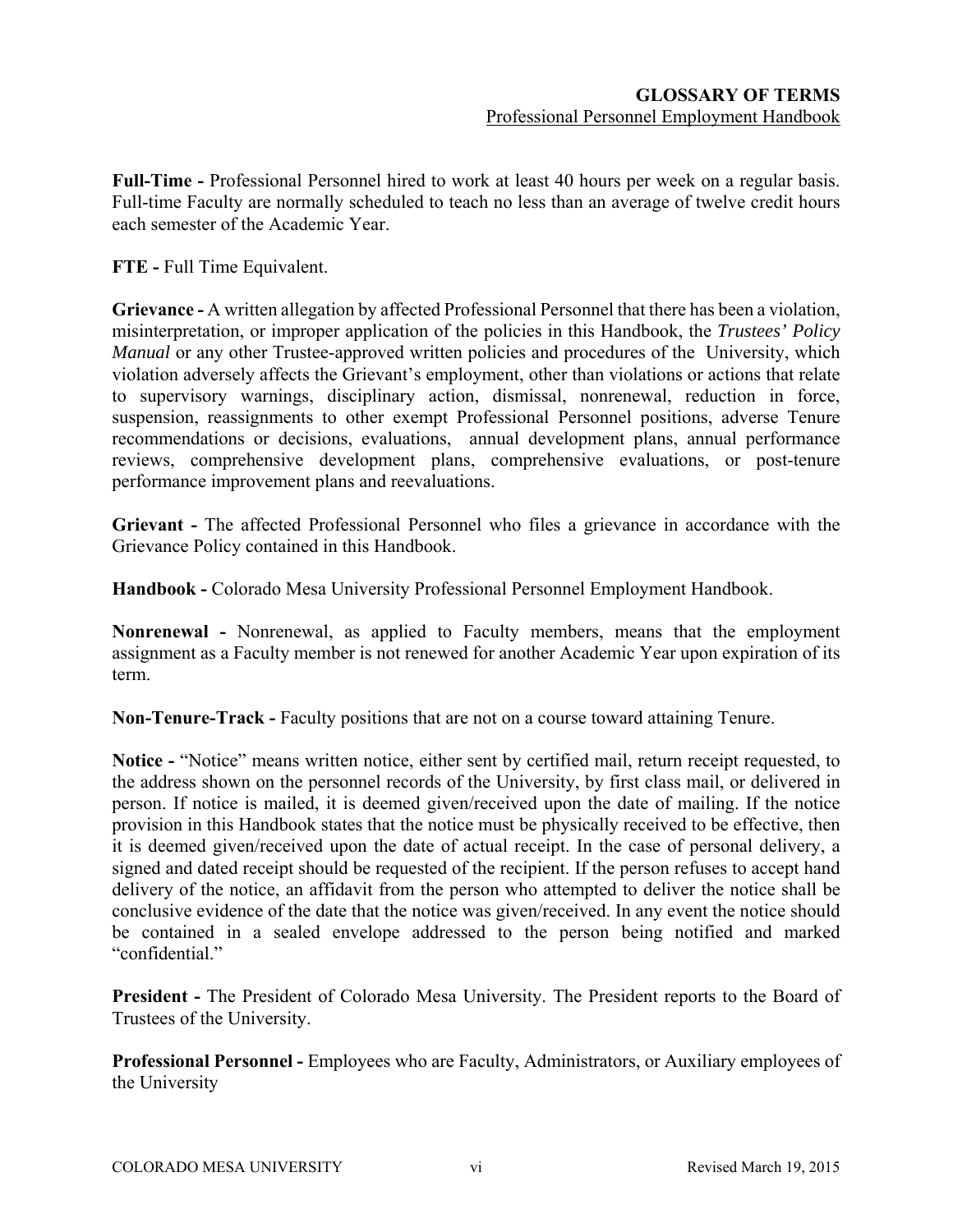**Pro-rata** – Proportionate basis; percentage of the whole.

**RIF -** Reduction in Force.

**Reduction in Force -** Elimination of Professional Personnel position(s) or the number of Professional Personnel holding the position(s) because of programmatic, financial or other lawful reasons. Termination because of Reduction in Force does not imply any misconduct or fault by the Professional Personnel terminated. Reduction in Force may or may not result in a decrease in the total number of employees in the program, department or administrative office affected.

**Release Time -** Reduction in Faculty teaching workload to allow for pursuit of other approved professional activities.

**Respondent -** The person against whom a grievance is filed in accordance with the Grievance Policy in this Handbook.

**Retiree -** Effective January 1, 2012, any Professional Personnel who has attained sufficient age and completed consecutive, sufficient years of service with Colorado Mesa University immediately preceding the date of separation as follows:

| Age | Continuous years of service |
|-----|-----------------------------|
| 55  | 20                          |
| 56  |                             |
| 57  | 14                          |
| 58  |                             |
| 59  |                             |
|     |                             |

This definition shall be used to determine eligibility for benefits extended from time to time to retirees from Colorado Mesa University to the extent that such benefits are under the control of the Board of Trustees of the University, and does not affect consideration for emeritus status.

In order for Retiree to enroll in the University health benefit plan provided Professional Personnel, Retiree must not have reached age 65 or Medicare eligibility (whichever comes first); must have been covered by the University health benefit plan for at least one year immediately prior to retirement; and upon termination, elect to continue coverage under the University health benefit plan pursuant to the Consolidated Omnibus Budget Reconciliation Act (COBRA) and exhaust such COBRA coverage, and timely elect to continue coverage under the University health benefit plan as a Retiree. Dependents who are eligible must be signed up at the time of retirement, and may not be added at a later date. When any covered person under the plan reaches 65 or Medicare eligibility, whichever comes earliest, plan coverage terminates and this person, dependent or employee, must convert to Medicare coverage.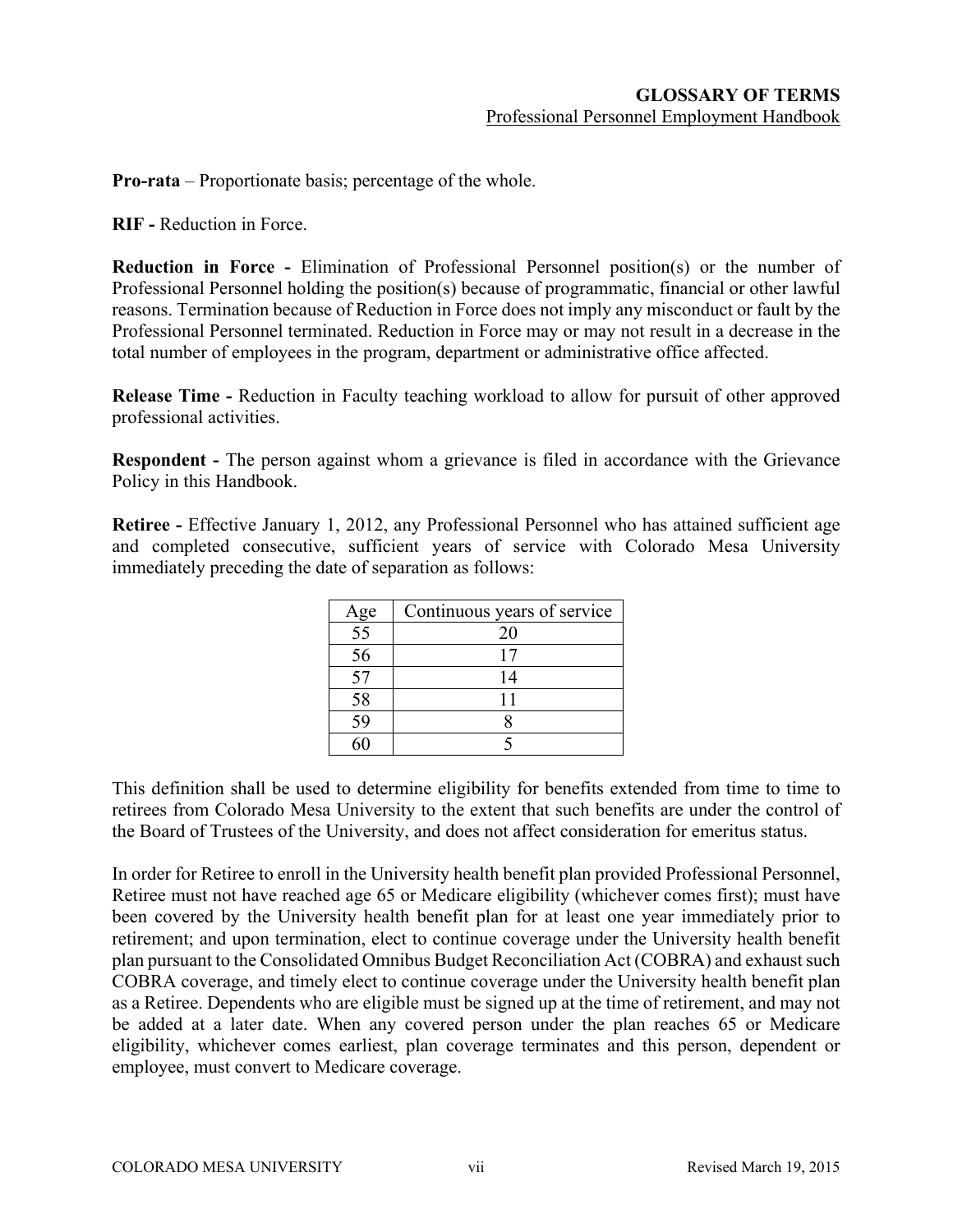Service shall include those periods of employment with Colorado Mesa University during which the Professional Personnel or state classified employee has received the "Employer Contribution" to the Colorado Mesa University Defined Contribution Plan for Retirement or during which the University has made employer contributions to PERA for such person; had an appointment of 0.75 FTE or greater; and was receiving, or was eligible to receive benefit pay immediately preceding the date of separation or the state classified insurance(s) match. Periods of paid leaves, or unpaid leaves of one year or less during which the employee received, or was eligible to receive, benefit pay or the state classified insurance(s) match will be counted as "service." Professional Personnel employed prior to July 1, 2014 who had an appointment of .5 or greater meet the service requirement so long as the other eligibility requirements are met, as set forth in this paragraph.

Professional Personnel who are receiving PERA retirement benefits are Retirees and may, with the University's approval, apply for employment and be rehired by the University but not as Tenured or Tenure-track Faculty because of the restrictions under PERA against Full-time employment, which is a requirement of Tenured or Tenure-track status.

**Scheduled Work Days -** Days on which the individual employee is normally scheduled to work.

**School Day -** A school day is defined as a day when the University is in session and classes are being held. It includes summer sessions as well as Fall and Spring semesters.

**Technical Faculty -** Faculty employed at by Colorado Mesa University whose primary responsibility is to provide instruction to students of Western Colorado Community College.

**Tenure -** The status awarded to certain Faculty by the Trustees that changes the Faculty from an employee-at-will to an employee who cannot be terminated except for cause or due to Reduction in Force. Tenure requires the Faculty member to be Full-time.

**Tenure-track –** Full-time Faculty positions that are on a course toward attaining Tenure but without any guarantee of achieving Tenure.

**Tenured Faculty –** Full-time Faculty who have Tenure.

**Temporary Faculty -** Faculty who do not have Tenure. Temporary Faculty may be terminated with or without cause at any time during or upon expiration of the position assignment. Temporary Faculty may be granted renewal assignments to extend their employment beyond the expiration of the initial assignment.

**Terminal Degree -** The top level degree that can be obtained in a particular academic area, as recognized by the Board of Trustees.

**Termination** – In reference to employment, the ending of the employment relationship, which may be voluntary or involuntary.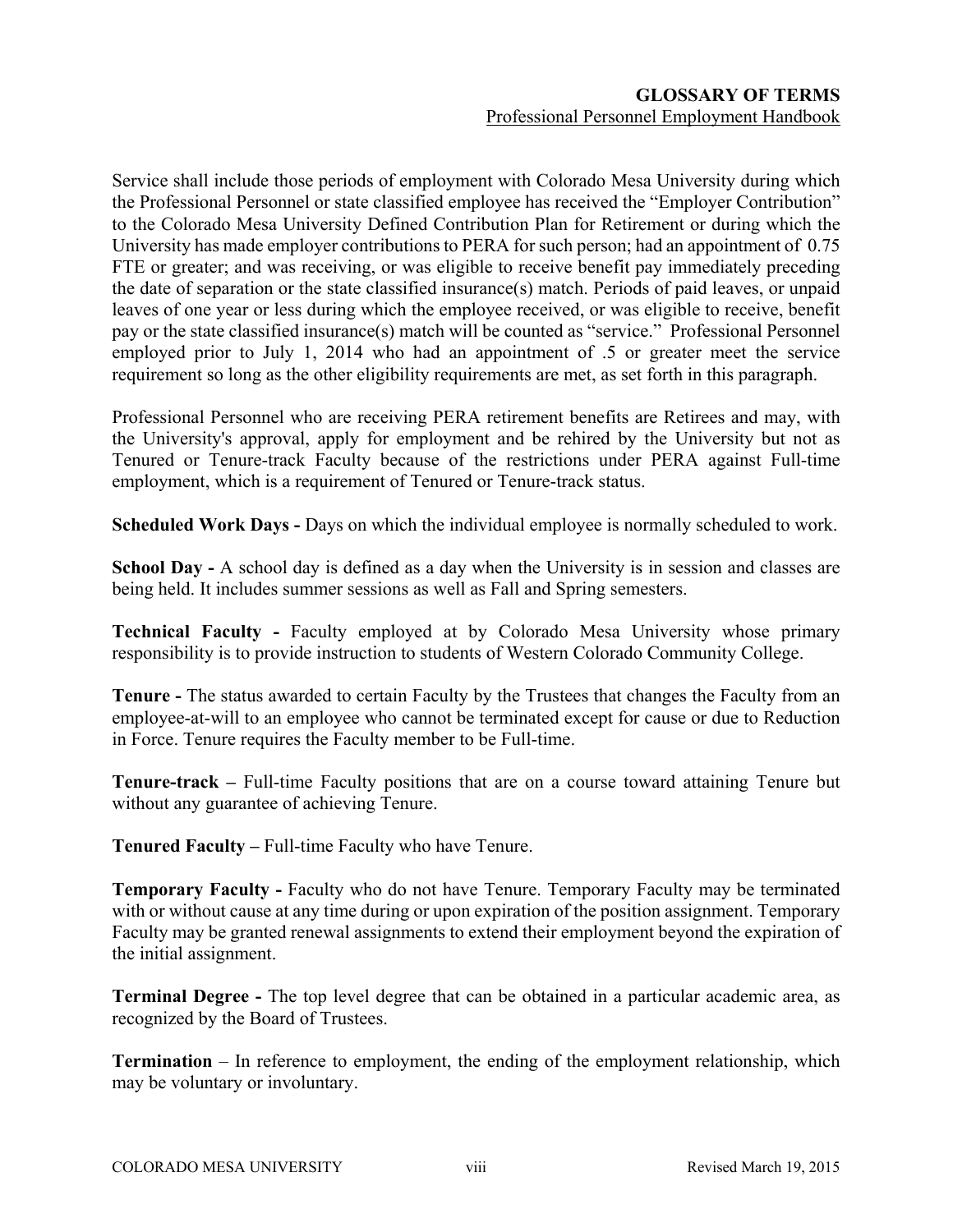# **GLOSSARY OF TERMS** Professional Personnel Employment Handbook

**Trustees -** The Board of Trustees.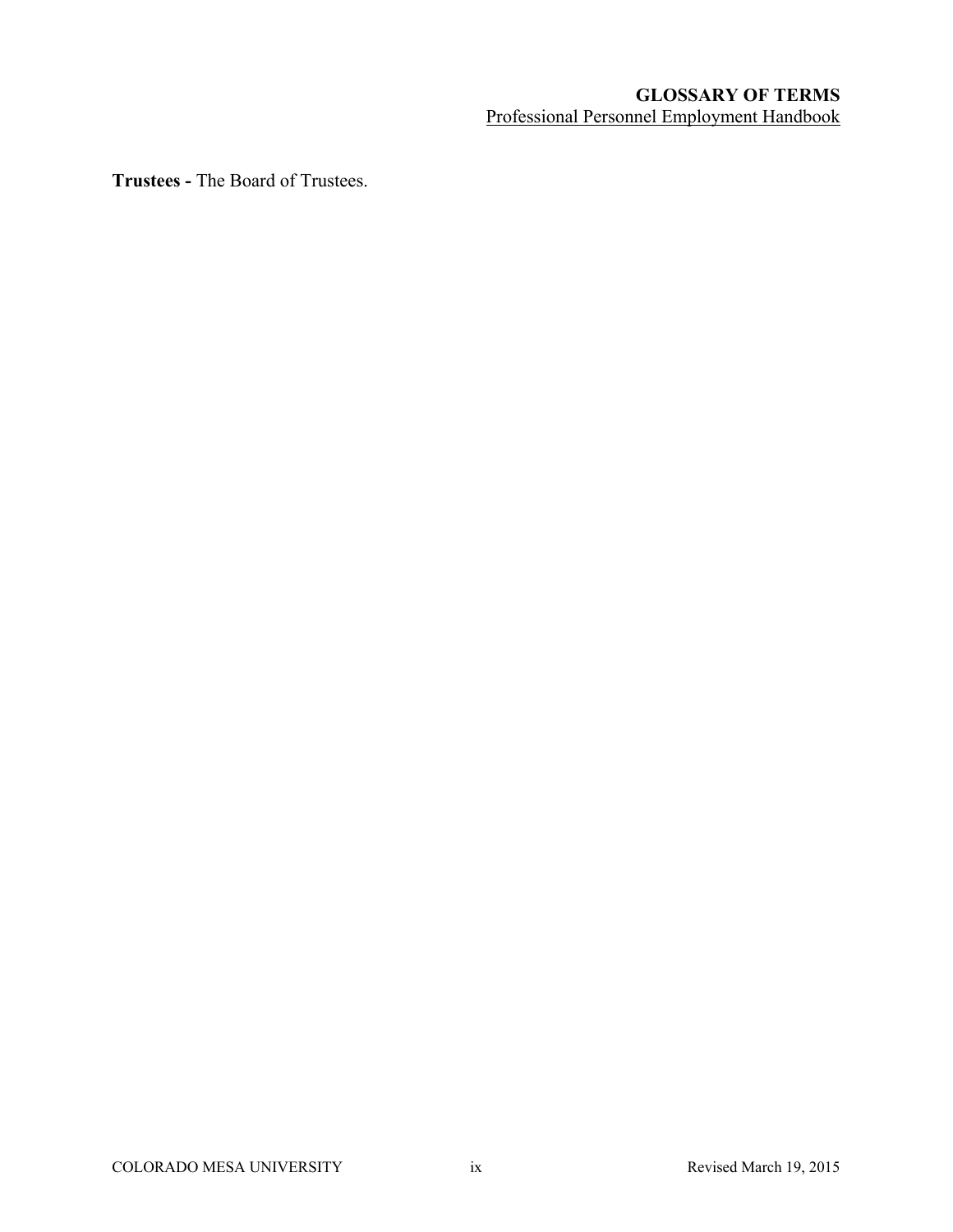**Vice President -** The highest administrative level of Professional Personnel below President. Vice Presidents report directly to the President.

**VPAA -** The Vice President of Academic Affairs of the University. The VPAA reports to the President.

**VPCC** – The Vice President of Western Colorado Community College. The VPCC reports to the President.

**University -** Colorado Mesa University.

**Without Cause** – Regarding termination of employment, "without cause" means that the employment ends without publication by the University of any cause for termination that is stigmatizing to the employee's reputation.

**Work Day** – A day on which the employee is normally scheduled to work.

**Work Hours** – Time that is actually worked by the employee. Leave time is not work hours, regardless whether the leave is paid or unpaid.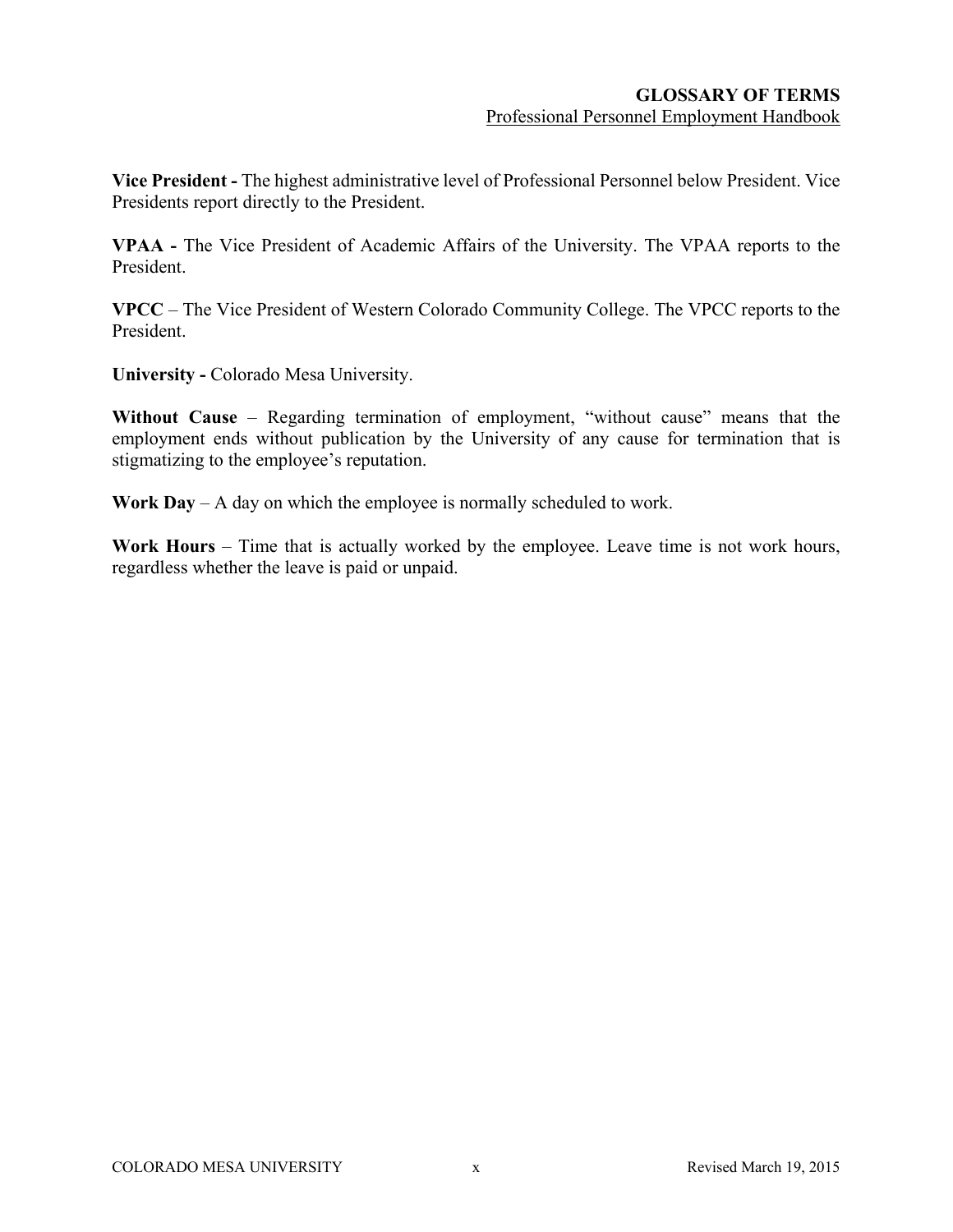### **A. Handbook.**

- 1. Purpose of Handbook. The *Colorado Mesa University Professional Personnel Employment Handbook* (Handbook) sets forth policies and procedures applicable to Professional Personnel employed by the University. It supplements the policies set forth in the *Trustees' Policy Manual* (Manual), and is intended to be consistent with those policies in all respects. To the extent the Handbook and Manual are inconsistent, the Manual controls. All policies and procedures are subject to approval by the Board of Trustees. The Trustees reserve the right to modify, amend, replace, or revoke the Handbook policies without prior approval of Professional Personnel. The policies and procedures set forth in this Handbook, as amended from time to time, constitute part of each Professional employee's employment with the University. This Handbook supersedes all policies and procedures in any prior version of this Handbook or the State Colleges System Handbook. Certain words and phrases used herein have special meaning as defined in the Glossary. See Glossary of Terms. Any time limits in the Handbook may be extended by the President upon written request and for good cause, in the President's sole and exclusive determination.
- 2. Process for Handbook Revision When Initiated by Professional Personnel.

The policies and procedures set forth in the *Professional Personnel Employee Handbook* ("Handbook") constitute part of each Professional employee's employment with the University. Any amendment to the *Handbook* shall take effect and be incorporated in the Professional Personnel's employment immediately upon its adoption by the Trustees. Therefore, to ensure that any changes to the *Handbook* are effective with, and concurrent to, the dates of the employment assignment, modifications to the *Handbook* shall follow the process outlined herein.

The Board of Trustees will consider revisions to the *Professional Personnel Employment Handbook* annually. The Handbook Revision Committee will be appointed to review changes (*e.g.,* modifications, additions, deletions) requested by Professional Personnel and to make a recommendation to the Board of Trustees for its consideration.

- a. Committee Membership. The Handbook Revision Committee will have ten (10) members, comprised of the following:
	- 1) 2 faculty appointed by the Faculty Senate;
	- 2) 2 faculty at-large;
	- 3) 2 exempt employees at-large;
	- 4) 1 academic department head;
	- 5) Director of Human Resources;
	- 6) Vice President for Academic Affairs;
	- 7) President, *ex officio.*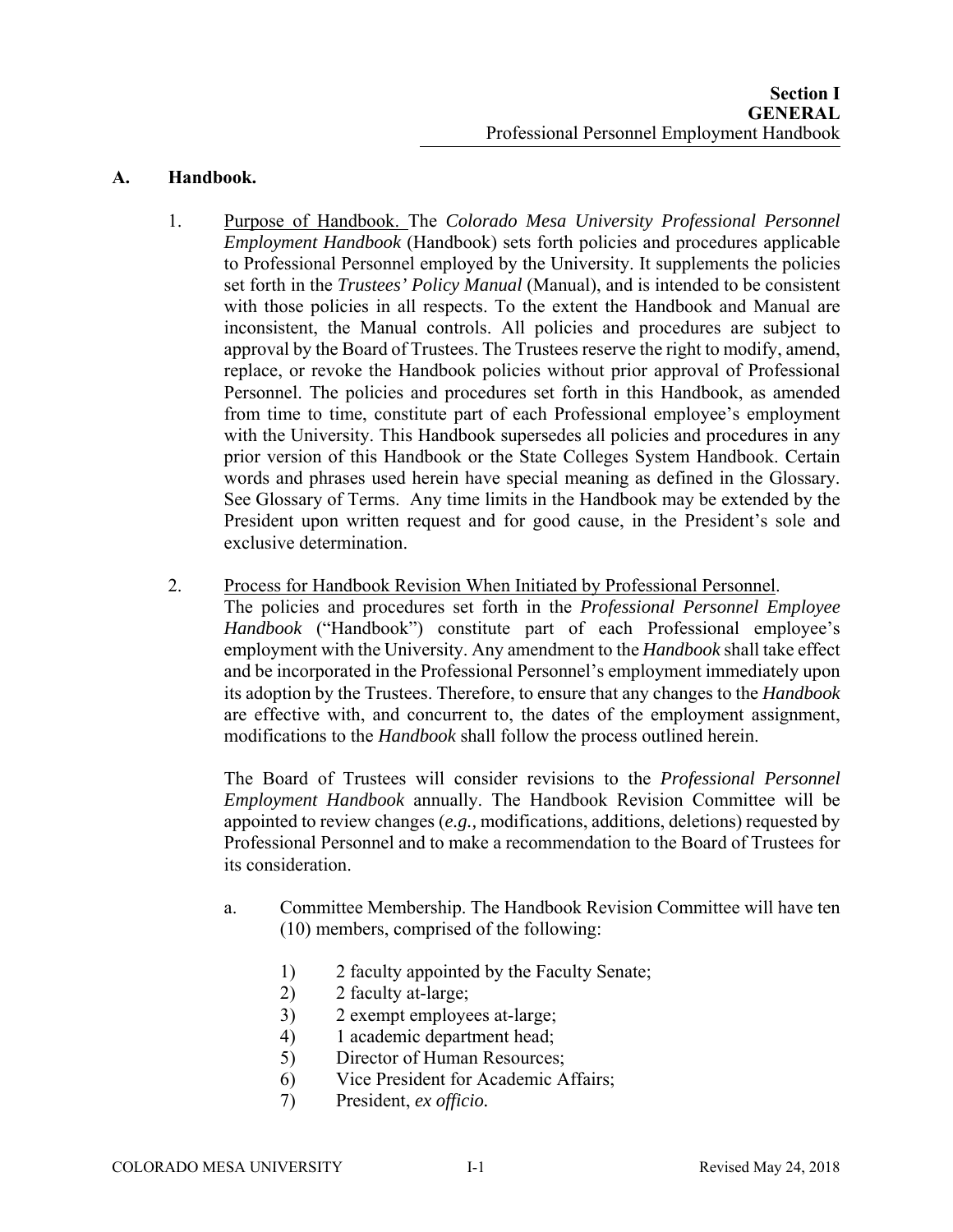All members are appointed by the President unless otherwise designated. The Vice President for Academic Affairs will serve as the Committee Chair. Generally, appointments are for two (2) years. To ensure consistency and begin a rotation, however, some initial appointments may be for one (1) year.

- b. Revision Petition. A petition for a Handbook change should include the following information:
	- 1) Identification of current policy (reference specific section and part);
	- 2) Description of requested change;
	- 3) Rationale for requested change; and
	- 4) Signature(s) of Professional Personnel submitting requested change, one of which is designated as the primary signatory. A minimum of ten (10) signatures is required for consideration of the requested change, with no more than half of the signatures from a single academic department or administrative office.

Each change should be submitted as a separate petition.

The President, the Vice President for Academic Affairs, and the Director of Human Resources are exempt from the signature requirement if s/he initiates a petition.

A petition may be withdrawn by the primary signatory at any time during the process.

- c. Review Cycle. The Handbook Revision Committee will review petitions for revisions on the following annual cycle:
	- 1) Submission of petition for Handbook change: December 1;
	- 2) Committee review of petition(s), which may include a meeting between the committee and the petitioner(s): mid-January – February;
	- 3) Campus' professional personnel review and submission of written comments on proposed revisions: early March for ten (10) working days;
	- 4) Committee review of comments and final review of recommended changes by attorney: late March;
	- 5) Submission of recommended changes to Board of Trustees: April 1;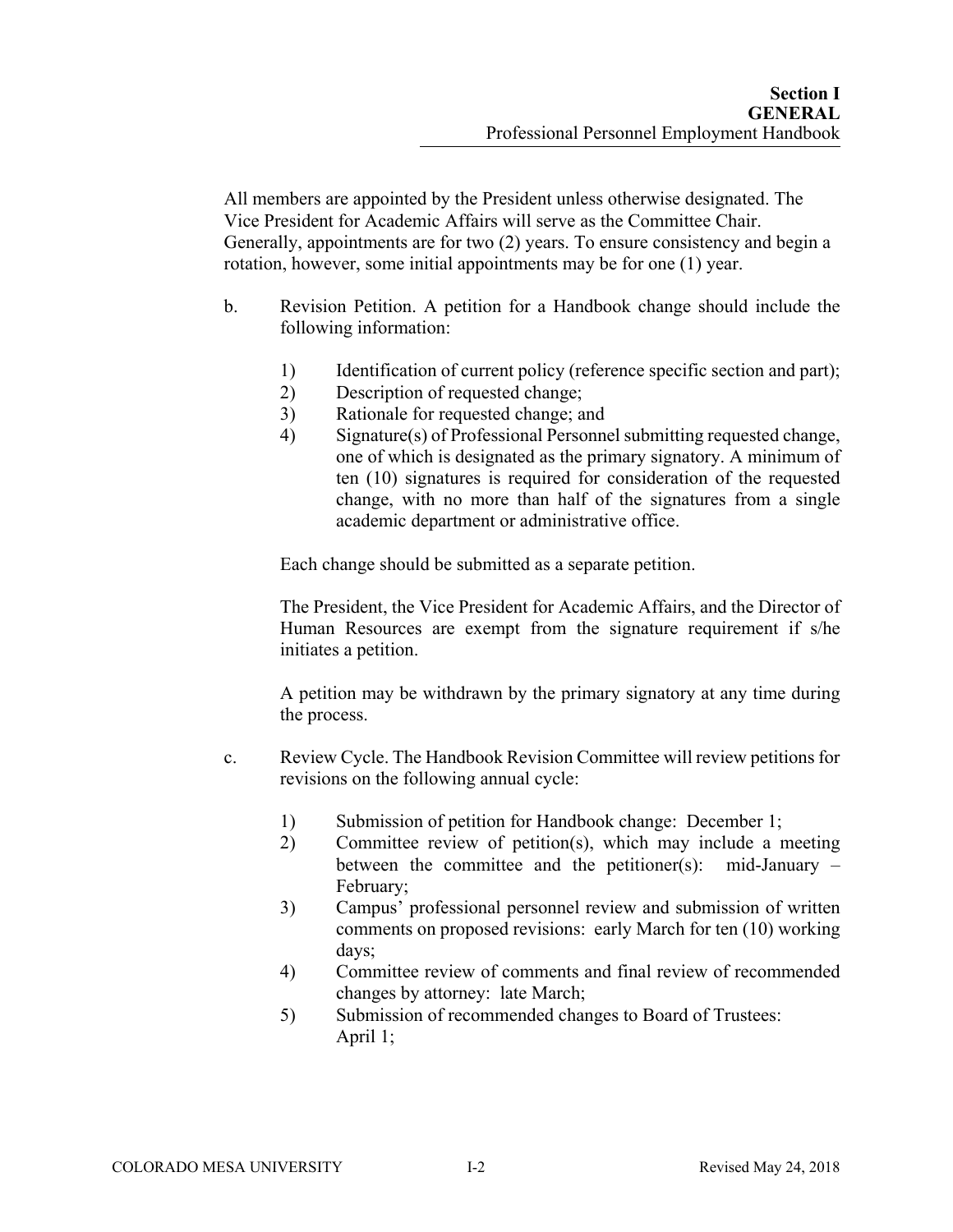6) Effective date of Board-approved changes: July 1.

While generally discouraged, exceptions to the review cycle may be granted by the Vice President for Academic Affairs.

- 3. Process of Notification of Handbook Revision When Initiated by CMU Board of Trustees. Professional Personnel will be notified, in writing by campus e-mail, or campus mail, or other appropriate means, of any modifications made to the Handbook.
- **B. Endorsement of Academic Freedom.** The Board of Trustees endorses the principle of academic freedom, which means the freedom to discuss academic subjects fully, engage in research and publish the results of research, and write or speak as citizens without fear of institutional censorship or discipline, provided individuals do not represent themselves as speaking for the University.

# **C. Electronic Mail and Other Electronic Communications.**

1. The University's Electronic Services**.** 

The University has e-mail, internet access, computers, voice mail and various other devices that record verbal or written messages. These devices are owned or leased by the University and are for the University's business purposes and limited personal use. They are provided to enhance productivity and work-related information sources for the performance and fulfillment of job responsibilities. The University has the right to review, copy, disseminate, and use for its own purposes any voice mail messages, emails, or other forms of electronic communication using University-owned or operated electronic communication facilities or personal devices for university-related activities.

2. University Social Media Services / Usage.

Social media is the collective of online communication channels dedicated to community-based input, interaction, content-sharing and collaboration. Examples include but are not limited to LinkedIn, Twitter, Facebook, YouTube, Instagram and Snapchat. Social media usage at Colorado Mesa University is governed by the same policies that govern all electronic communications and use of property, including the University's Anti-Discrimination Policy. Employees shall not post confidential or proprietary information about the University, students, employees, or alumni on any social media. Applicable requirements such as FERPA and HIPPA, as well as NCAA regulations, must be adhered to by employees. Furthermore, University copyright and intellectual property rights of others must be followed. Social media accounts established as part of an employee's job duties are CMU's property and, accordingly, the individual must provide CMU the login credentials for those accounts. This requirement does not apply to the employee's personal accounts. Employees must be aware at all times that, while contributing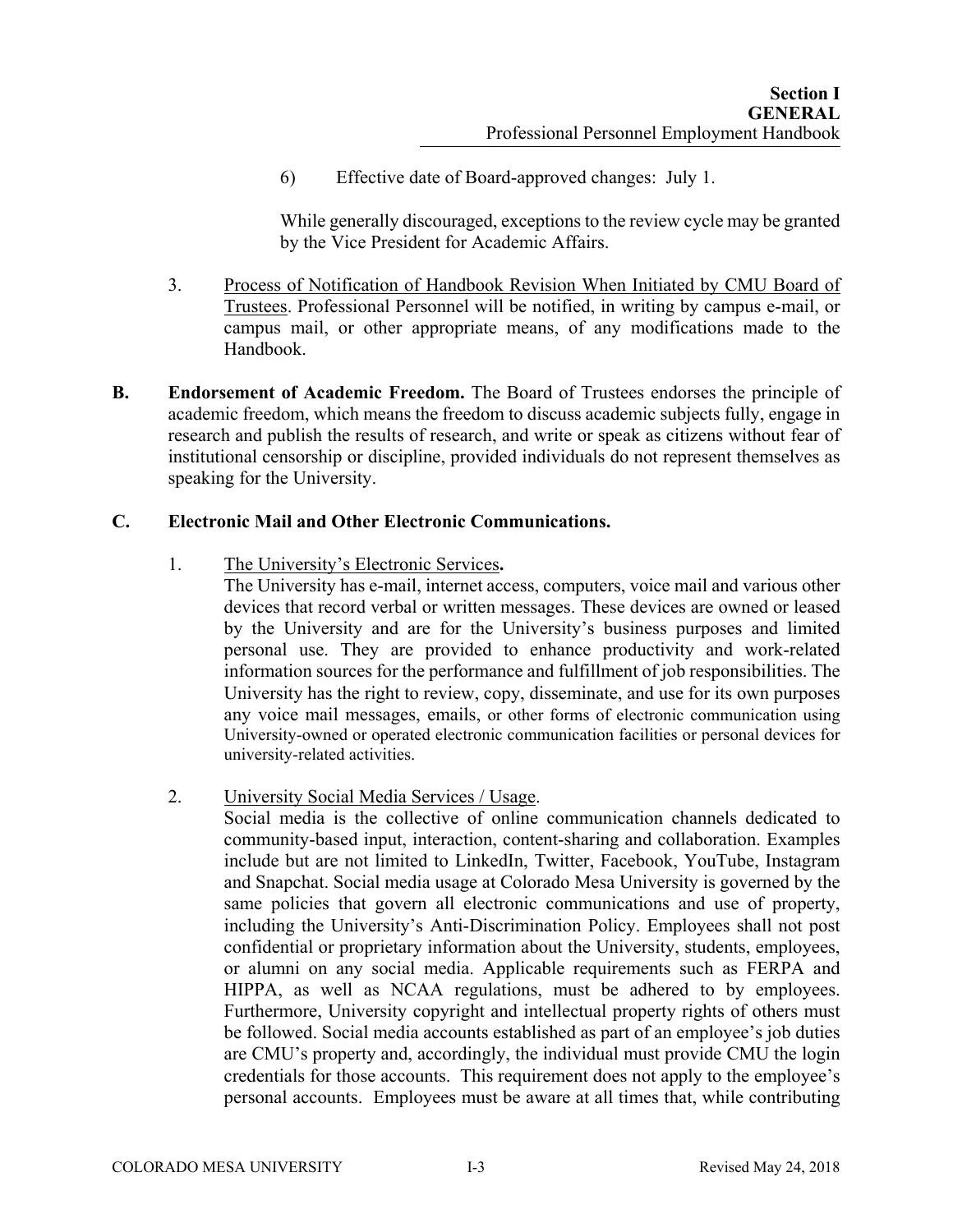to the University's social media activities, they are representing the University. Institutional representation via online social media platforms must be initiated and approved through the Department / Office leadership. Personal accounts with social media outlets for private use are not governed by this policy.

3. No Privacy Expectations.

Employees have no reasonable expectation of privacy when using the Universityowned or leased computers, e-mail, voice mail or other electronic devices. Employees should not use these electronic devices for any communication that would be embarrassing or humiliating to the Employee if reviewed by persons who are not party to the communication. Employees should advise family and friends who communicate with them at work on these electronic devices that all recorded information is subject to the University's review, copy, and dissemination. Recorded materials may also be subject to subpoena, discovery, and review in any litigation by outside agencies, entities or persons, or by governmental agencies, and may be subject to review under the Open Records Act.

4. No Offensive or Obscene Usage.

Employees shall not use university-based voice mail, e-mail, the Internet, social media or other computer features or electronic devices for obscene, offensive, harassing, or threatening communications that are against the policy on Discrimination and Harassment or otherwise against the law. Employees shall not access or download pornography on the Internet. Any Employee who is harassed by another Employee or outsider sending electronic messages that are threatening or offensive or by displaying offensive Internet information should report this to the Human Resources Department. See Section II, Anti-Discrimination Policy.

#### D. **Nepotism**

Colorado Mesa University is committed to a policy of employment and advancement based on qualifications, merit, and other lawful criteria, and it does not unlawfully discriminate in favor of or in opposition to the employment of family members. For this policy, "Family Member" shall mean and refer to a spouse, domestic partner, SGDP, civil-union partner, a person in which you are involved intimately, parent, sibling, or child.

- 1. An employee of CMU cannot use their authority or position with CMU to benefit or to disadvantage an applicant or employee if that person is a Family Member of that employee.
- 2. No employee shall make or participate in the making of personnel decisions or recommendations relating to selection, placement, retention, performance evaluation, salary, position assignment, termination, or other employment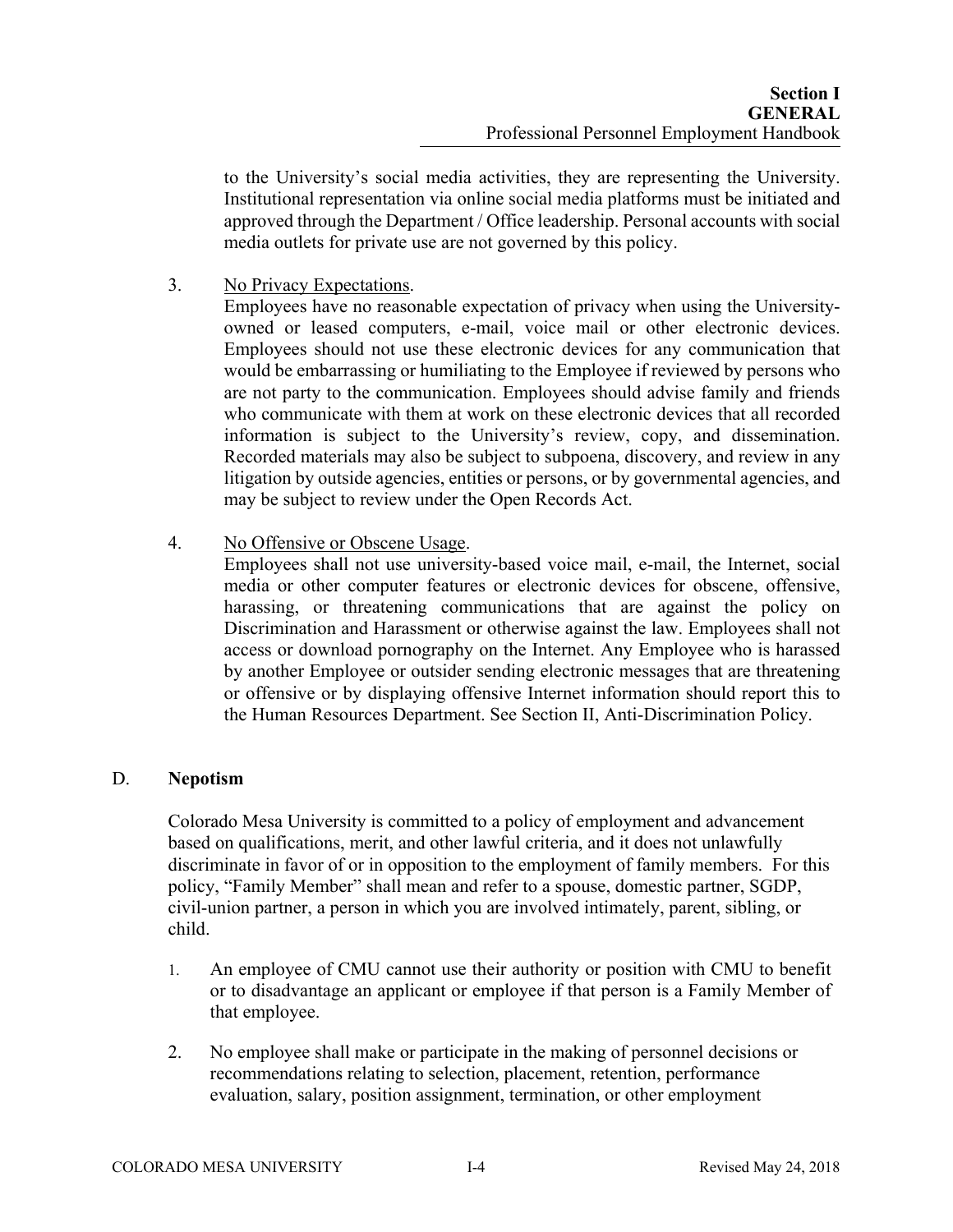conditions that affect or involves a Family Member.

- 3. No subordinate employee shall make or participate in the making of personnel decisions or recommendations relating to selection, placement, retention, performance evaluation, salary, position assignment, termination, or other employment conditions that affect or involve a Family Member of their superior in the chain of supervision.
- 4. No employee shall act in a supervisory role with respect to a Family Member.
- 5. Whenever an employee would be required to make or participate in a recommendation or personnel decision in relation to paragraph 2 or 3 above, the employee shall remove them self and the recommendation or decision shall be made at the next higher administrative level. In such cases, the recommendation or decision shall be reported to the appropriate Vice President.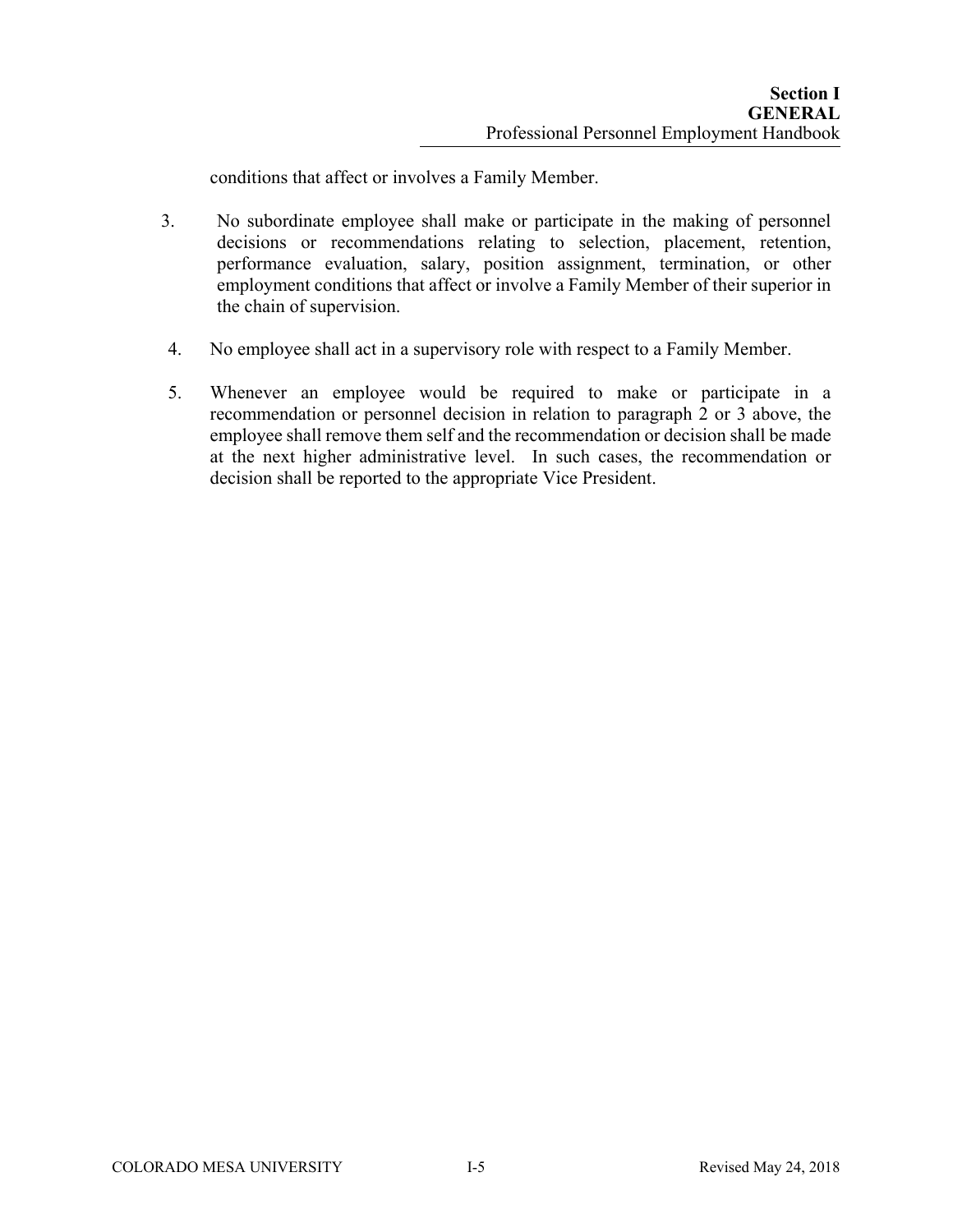### **A. Discrimination and Harassment Prohibited**

- 1. Protected Status. "Protected status," means a status or characteristic of an individual that is protected by State or Federal law or the policies of the University. Protected status includes race, color, religion, creed, sex, gender (including pregnancy), national origin, ancestry, age (40 and older), disability, veteran status, marital status, and sexual orientation (including transgender status) (referred to jointly as "protected status").
- 2. Equal Employment Opportunity. There shall be no unlawful discrimination in employment based on protected status. Equal employment opportunity shall apply to all personnel actions including, but not limited to, recruitment, hiring, compensation, terms, and conditions of employment, privileges, benefits, promotion, discipline, termination, classification of applicants and employees. Equal employment opportunity does not change the requirement that all applicants and employees, regardless of their protected status, must be otherwise qualified for the job.
- 3. Participation in Programs. The University prohibits discrimination by any employee based on protected status against any otherwise qualified applicant, employee, or student with regard to participation in any academic, research, training, education program, or other activity offered by the University.
- 4. Harassment. "Harassment" is a form of unlawful discrimination where such conduct is based on any protected status and is unwelcome, objectively offensive, severe or pervasive, and (i) the conduct is either an explicit or implicit condition of an individual's employment or education; (ii) submission to or rejection of such conduct by an individual is used as a basis for employment or educational decisions affecting the individual; or (iii) such conduct has the purpose or effect of unreasonably interfering with an individual's work or academic performance or creating an intimidating, hostile or objectively offensive working environment.
	- a. Sexual Harassment. Sexual advances, propositioning, jokes of a sexual nature, sexual innuendo, sexual comments about someone's appearance, dress, or activities, intimate stories about one's sex life, sexually explicit photographs or drawings, touching of a sexual nature, slurs, derogatory statements, or other unprofessional or adverse treatment based on sex, gender, pregnancy, or sexual orientation, are examples of conduct that can constitute sexual harassment where the conduct is unwelcome, objectively offensive, severe or pervasive and based on sex or gender.
		- 1) Amorous romantic or sexual relationships between Professional Personnel and students enrolled in their classes, enrolled in a program of study (e.g. major, minor, certificate, etc.) within their department or whom they are assigned to advise or between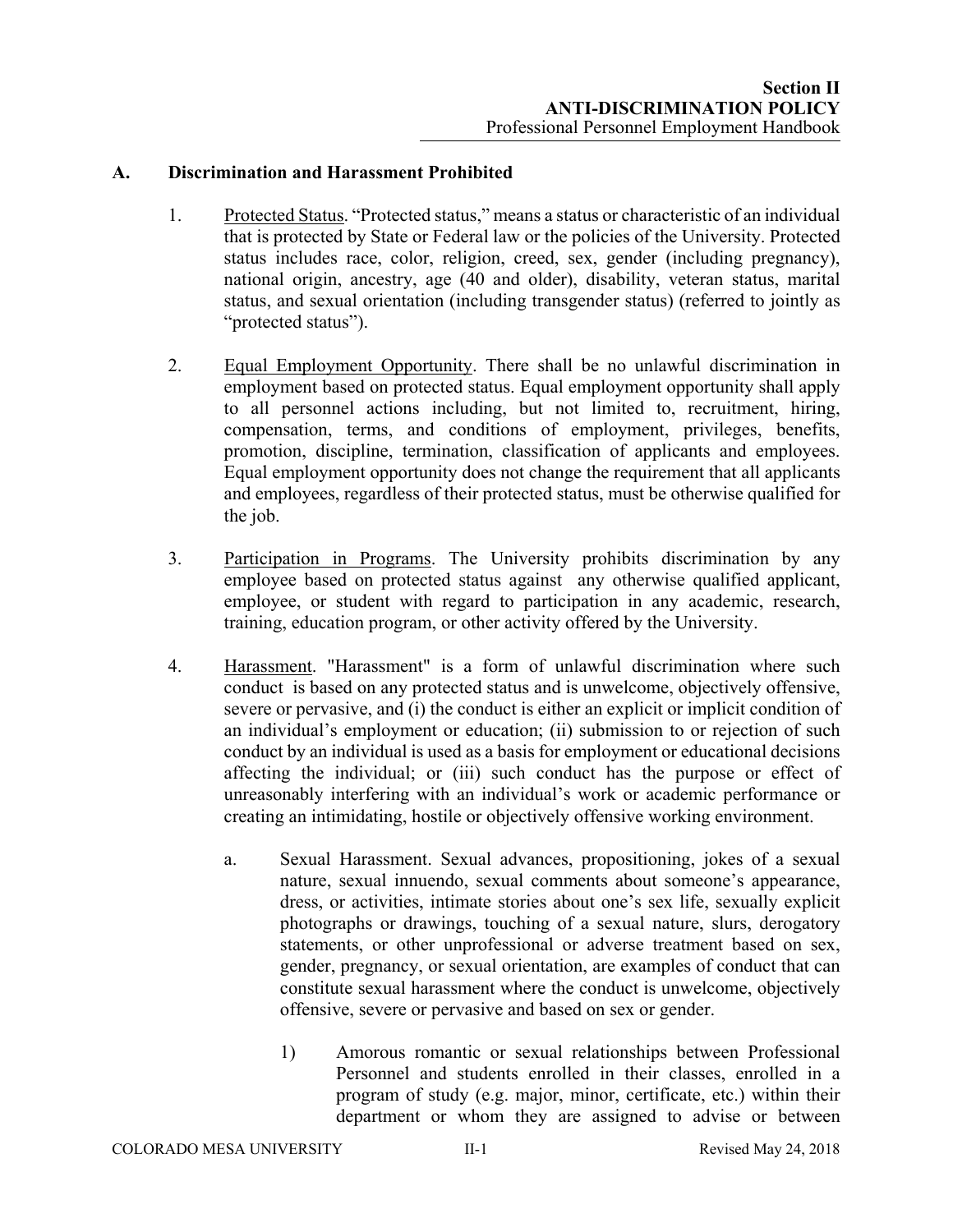Professional Personnel and employees or students whom they supervise can create claims of sexual harassment, ethical violations, and is a conflict of interest for the University.

- 2) Accordingly, the University prohibits Professional Personnel from forming such relationships, as well as any attempt to initiate or engage in an amorous relationship with students enrolled in their classes, or advisees, or one of their subordinates. If such a relationship exists or is developing, the Faculty member or employee shall report the relationship or attempt to the Affirmative Action Coordinator or the Office of Human Resources so that appropriate action may be taken.
- b. Other Harassment. Slurs, derogatory statements, jokes, stereotyping, other demeaning or adverse treatment are examples of conduct that can constitute harassment where the conduct is unwelcome, objectively offensive, severe or pervasive and based on a protected status.
- c. Unprofessional Conduct. Harassment based on protected status is unprofessional conduct and may result in discipline or discharge even though it is not severe or pervasive enough to rise to the level of unlawful discrimination under State or Federal anti-discrimination laws.
- d. Harassment by or towards Non-employees. Harassment by or towards nonemployees (*e.g.,* affiliates, volunteers, and members of the public with whom an employee interacts within the course and scope of employment) is also prohibited discrimination.
- e. Violence and Threats of Violence. Violence and threats of violence constitute prohibited harassment and will result in discipline or discharge. The University has zero tolerance for violence of any nature. Any employee who engages in such conduct may be subjected to criminal prosecution in addition to discipline or discharge.
- 5. Disability Issues. "Disability" includes physical and mental disabilities that substantially limit one or more major life activity. Discrimination against individuals with disabilities who are otherwise qualified to perform the essential job functions, with or without reasonable accommodations, is prohibited. Any employee who requires a reasonable accommodation in order to perform the essential job functions must make a written request for accommodation to the Affirmative Action Coordinator or Office of Human Resources. The request for accommodation will be reviewed with employee's supervisor. The employee must cooperate in the interactive process to determine what reasonable accommodations the University can provide.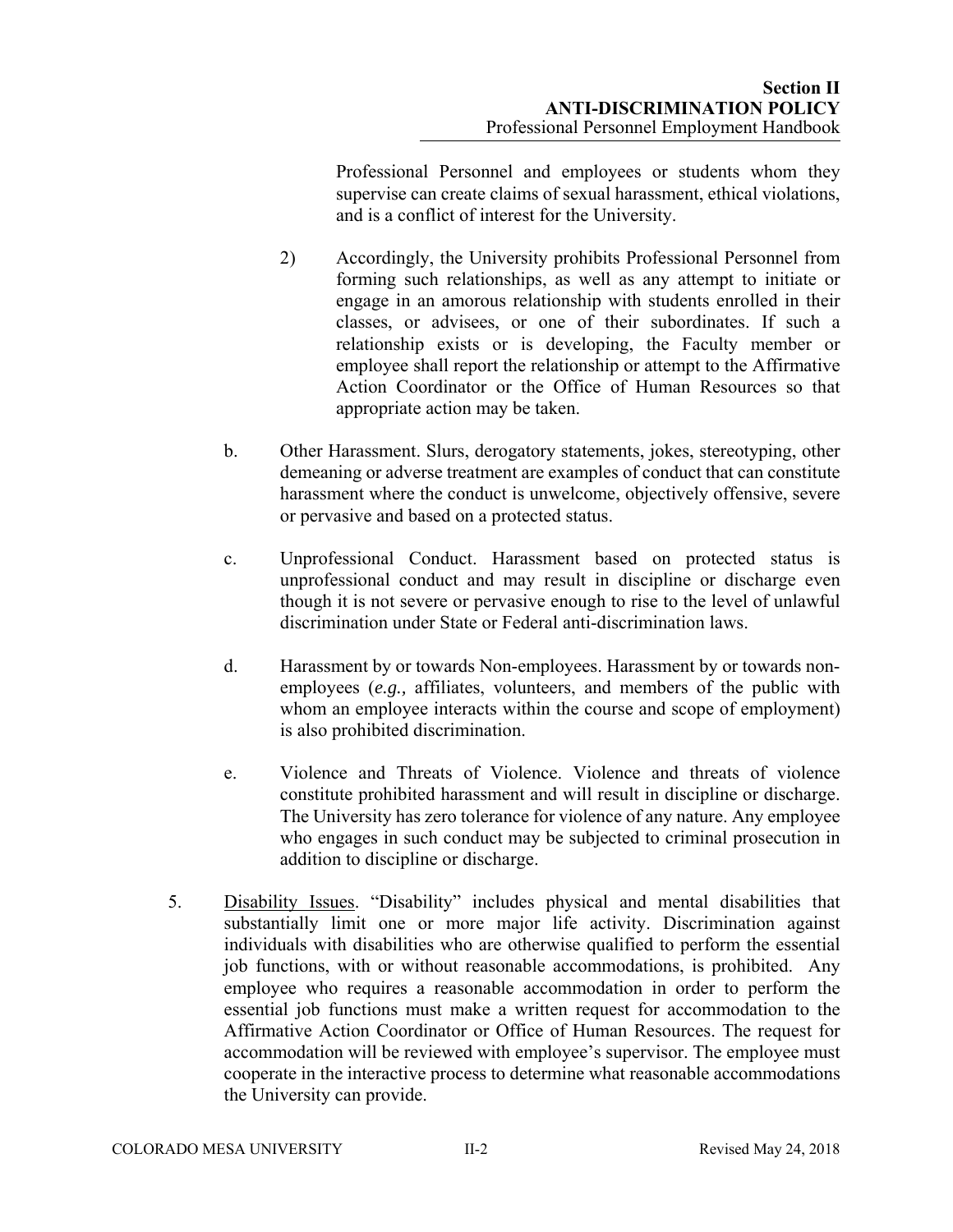6. Other Anti-discrimination Policies and Law. This policy incorporates by reference any policies in the Trustees' Policy Manual regarding unlawful discrimination, sexual harassment and amorous relationships, and violence, the University's Affirmative Action Plan, and State and Federal anti-discrimination law. Prohibited discrimination under this policy shall be construed in accordance with State and Federal anti-discrimination law, except that protected status shall be as defined in this policy and harassment may constitute unprofessional conduct even though it is not sufficiently severe or pervasive as to constitute discrimination under State or Federal anti-discrimination laws.

#### **B. Duty to Report**.

- 1. Any employee who is subjected to prohibited discrimination or harassment or is aware of any such conduct by a University employee (either during employment or outside of employment) toward a student, Faculty member, University employee or individual outside of the CMU community, has a duty to report the conduct to the Affirmative Action Coordinator or the Office of Human Resources.
- 2. Any Employee in a supervisory position and any Faculty member who has a reasonable belief that any employee engaged in or is engaging in prohibited discrimination or harassment (either during employment or outside of employment) towards a student, faculty member, University employee or individual outside of the CMU Community should report such information to the Affirmative Action Coordinator or Office of Human Resources. Any other employee, who has a reasonable belief that such conduct has occurred or is occurring, should report the information to the Affirmative Action Coordinator or Office of Human Resources.
	- a. "Reasonable belief" must be premised on personal observation, written or oral complaint or any other credible evidence.
	- b. There is no duty to report unattributed rumors, speculation, etc..
- 3. An employee should not delay reporting in an attempt to investigate or mediate. The appropriate University authorities will promptly investigate all credible allegations of prohibited discrimination or harassment and take appropriate action. The State Personnel Rules or the Student Code of Conduct may apply if the Respondent is a Classified Employee or a Student. The Affirmative Action Coordinator or Office of Human Resources will provide the reporting employee with information on the appropriate proceeding.
- 4. Employees are responsible for self-reporting to the University if they have been convicted or pled *nolo contendere* with respect to a felony or crime of violence, harassment or abuse.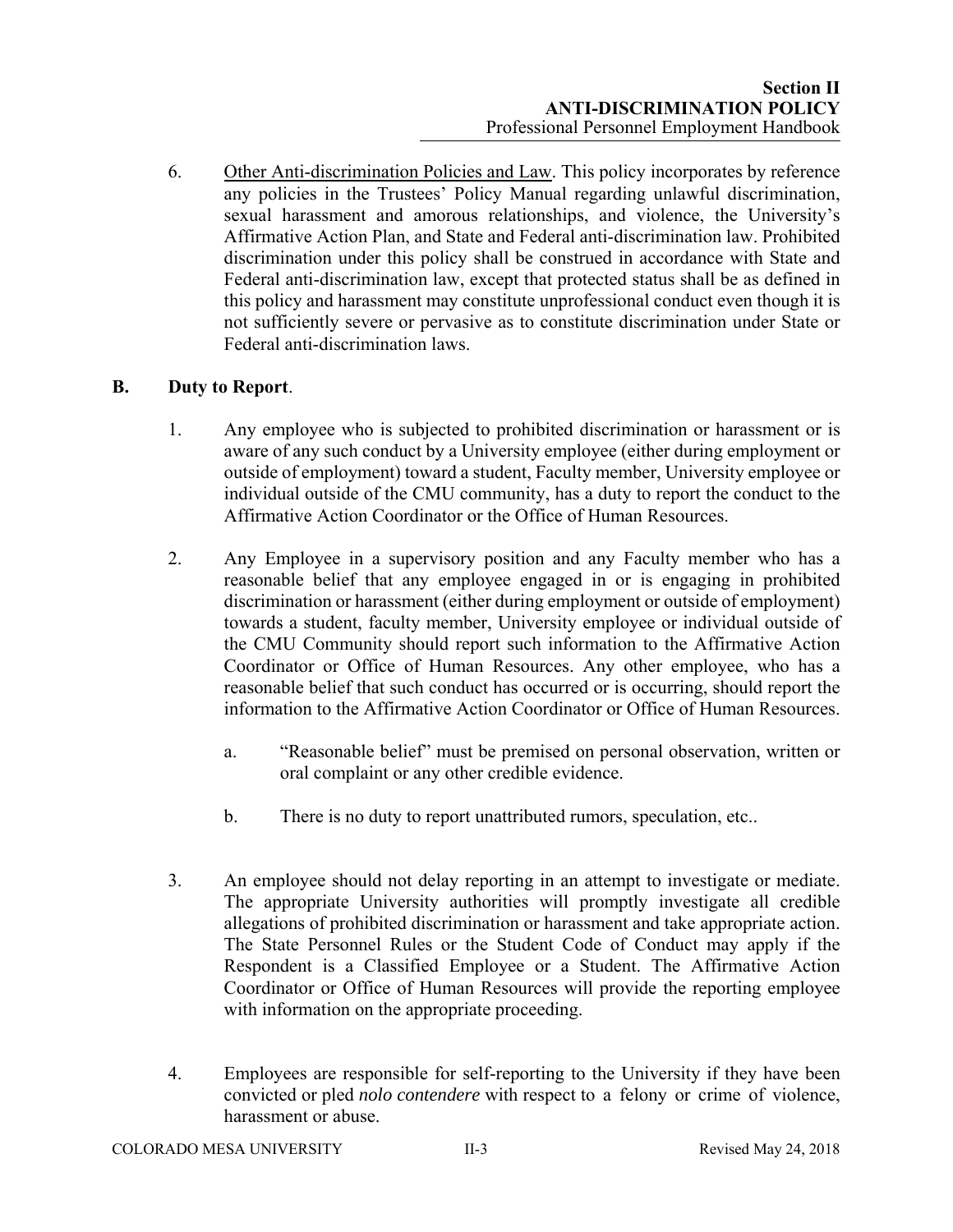- **C. Retaliation Prohibited**. There shall be no retaliation against any employee or student for reporting conduct to the Affirmative Action Coordinator, a supervisor, or the Office of Human Resources that the employee or student honestly believes is in violation of this policy. There shall be no retaliation against any employee or student for assisting or participating in the investigation of the circumstances. Any such retaliation should be reported and must be processed in the same manner as any other violation of this policy.
- **D. Discipline or Discharge**. Any employee determined to have engaged in conduct prohibited by this policy shall be subject to disciplinary action, up to and including dismissal. Any employee who is dishonest in reporting that another person is engaging in conduct that violates this policy is similarly subject to disciplinary action or dismissal. Proceedings against any Professional Personnel for violation of this policy will be in accordance with the Disciplinary Procedures Policy or Termination Policy in this Handbook.
- **E. Legal Rights**. This policy is intended to comply with federal and state anti-discrimination laws including, but not limited to, Titles VI and VII of the Civil Rights Act of 1964, the Civil Rights Act of 1991, the Education Amendments of 1972 (Title IX), the Age Discrimination in Employment Act, the Rehabilitation Act of 1973, the Americans with Disabilities Act, and E.O. 11246 to the extent such laws apply to the University and the circumstances. This policy is not intended to and shall not be construed to in any way expand the applicable statute of limitations under these civil rights laws for pursuing claims of unlawful discrimination or harassment with the appropriate federal or state agencies or courts.

# **F. Procedures for Reporting and Investigating**.

- 1. Complaints of unlawful discrimination or harassment should be made to the Affirmative Action Coordinator, or other Administrator in the Office of Human Resources as soon as possible, and preferably, within thirty (30) calendar day after the conduct giving rise to the complaint occurs; though such reporting within that time is not required. Upon receiving a complaint of a violation of this policy, the Affirmative Action Coordinator (or other Administrator in the Office of Human Resources) shall meet with the complainant and obtain a written statement of the allegations, relevant dates when alleged conduct occurred, the identity of the respondent and any witnesses who may have relevant information relating to the complaint, a description of the information each witness is believed to possess and the University policies allegedly violated. The complainant shall sign the statement.
- 2. The complainant may be an employee, student, applicant for employment, applicant for admission, or an affiliate of the University if the respondent is a Professional Personnel employee.
- 3. The Affirmative Action Coordinator shall promptly give the President notice of the complaint, including a copy of the complainant's signed statement. If the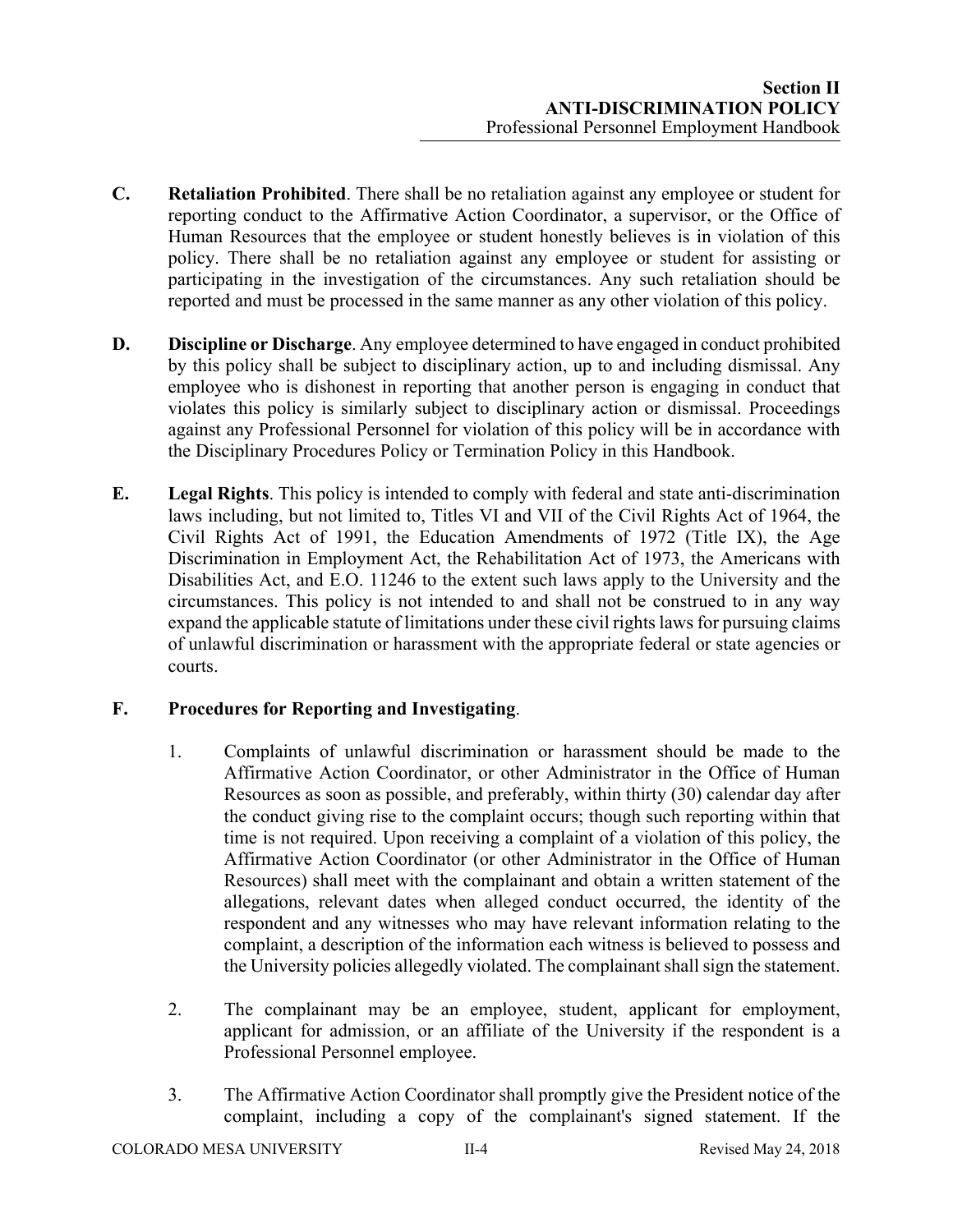complainant refuses to sign a statement, the Affirmative Action Coordinator shall, nevertheless, report the complaint to the President.

- 4. If the complaint is signed and alleges conduct that, if true, violates this policy, the President shall initiate an investigation under the Disciplinary Procedures section of this Handbook, or proceed under the Termination Policy. The President may initiate an investigation even if the complainant refuses or fails to sign the complaint. The Affirmative Action Coordinator shall coordinate and oversee the investigation, unless the President delegates this responsibility to another qualified individual.
- 5. The President may take corrective action to protect the complainant and to prevent contact between the complainant and the respondent during the pendency of the process. Any such actions shall be in addition to any sanction imposed. Suspension with pay, or reassignment pending completion of the proceedings are available options, if the President has reasonable cause to believe that the respondent has violated this policy, and the respondent's presence on campus or in the current job position threatens to impair or disrupt the teaching, administrative or other functions of the University, or if the President determines that such action is necessary to protect the complainant.
- 6. The investigation will be treated with discretion to protect the privacy of those involved to the extent possible without impairing the investigation. Confidentiality cannot be promised to the complainant or the respondent because of the need to investigate and take appropriate action.
- 7. Records of all discrimination complaints will be maintained and stored for a minimum of three (3) years in the Affirmative Action Office. All information contained in the complaint file is classified as confidential to the extent permitted by law.
- 8. The complainant may choose to withdraw his/her complaint at any point in the University investigation. The President may, nevertheless, require investigation of credible allegations of violation of this policy as appropriate to the circumstances, even if the complaint is withdrawn or untimely, and may take corrective action, disciplinary action, or pursue discharge if warranted by the available facts.
- 9. The complainant and the respondent shall receive written notice of the President's decision regarding the complaint and any decision by a hearing officer or the Trustees.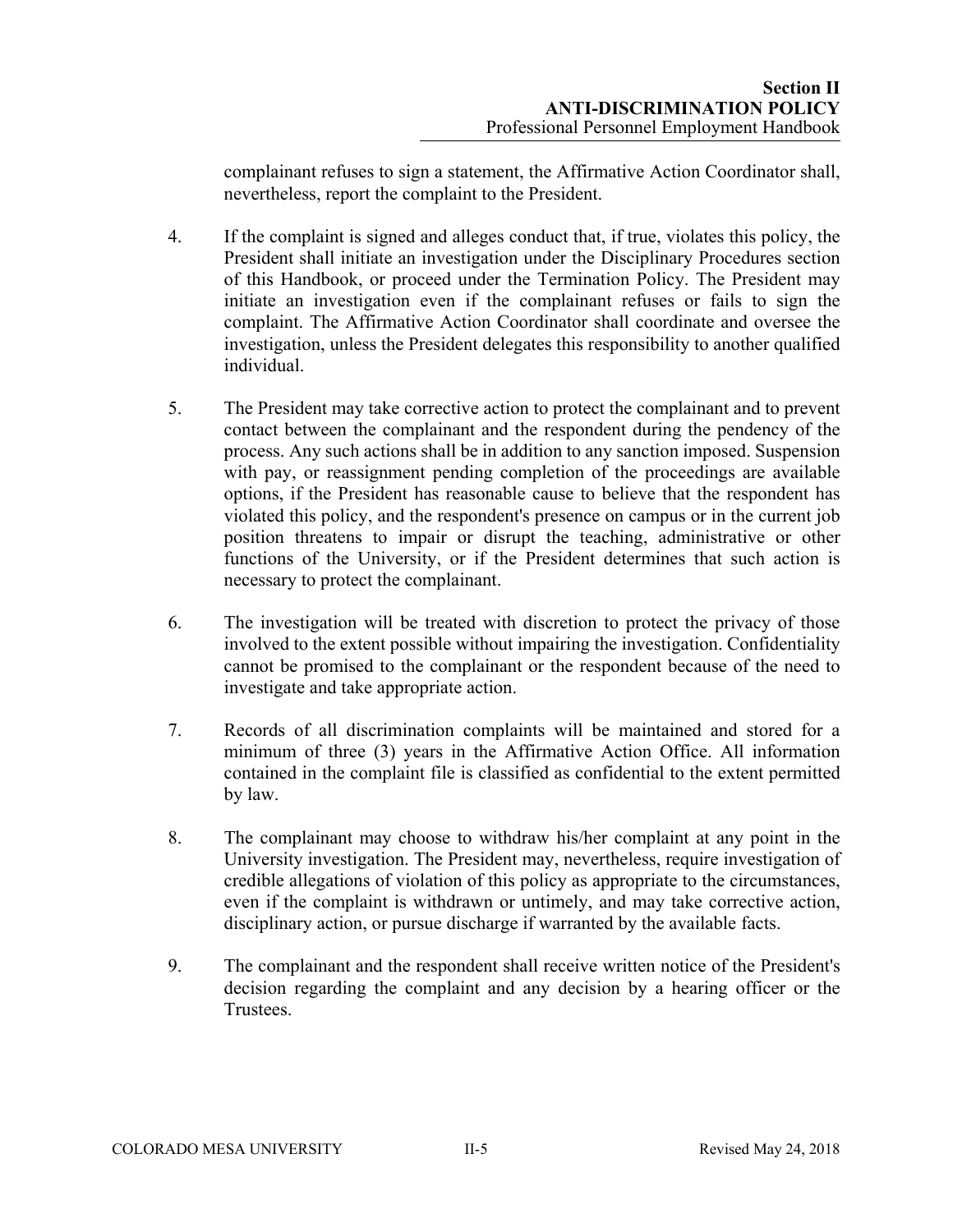# **A. Equal Opportunity**

It is the policy of the University to comply with all applicable federal and state antidiscrimination laws. The University will not engage in unlawful discrimination in employment opportunities or educational services against any person because of race, religion or creed, sex or gender (including pregnancy), age (40 and older), national origin or ancestry, color, disability, veteran status, or sexual orientation (including transgender status). The process of position announcement, screening, interviewing, appointment recommendation and hiring must adhere to the University's Affirmative Action Plan, which is on file in the Office of Human Resources, the Anti-Discrimination Policy in this Handbook and any anti-discrimination policies in the *Trustees' Policy Manual*.

#### **B. Recruitment of Professional Personnel**

- 1. Coordinating Candidate Recruitment. The Vice President, Department Head or Director of the hiring unit, in consultation with the VPAA or the President, as appropriate, and the Affirmative Action Coordinator are responsible for coordinating candidate recruitment.
- 2. Specification of Qualifications. Job descriptions and position announcements should specify the qualifications, including education, experience and competence, and physical requirements which are minimally required of candidates for Professional Personnel positions. The essential functions and specific job duties should also be included in job descriptions and position announcements.
- 3. Search Committees. Search committees may be used in recruitment of Professional Personnel. The participants shall be approved by the President and appropriate Vice President and shall include a representative of the Affirmative Action Office who will provide guidance to the search committee regarding compliance with the University's Affirmative Action Plan, anti-discrimination and equal employment opportunity policies and procedures.

# **C. Recruitment of Faculty**

- 1. Search Process for Faculty.
	- a. Tenure-track position vacancies are widely advertised beyond the University and local community to assure that the best possible Faculty candidates are obtained. Non-tenure-track positions may be filled without advertising beyond the local community.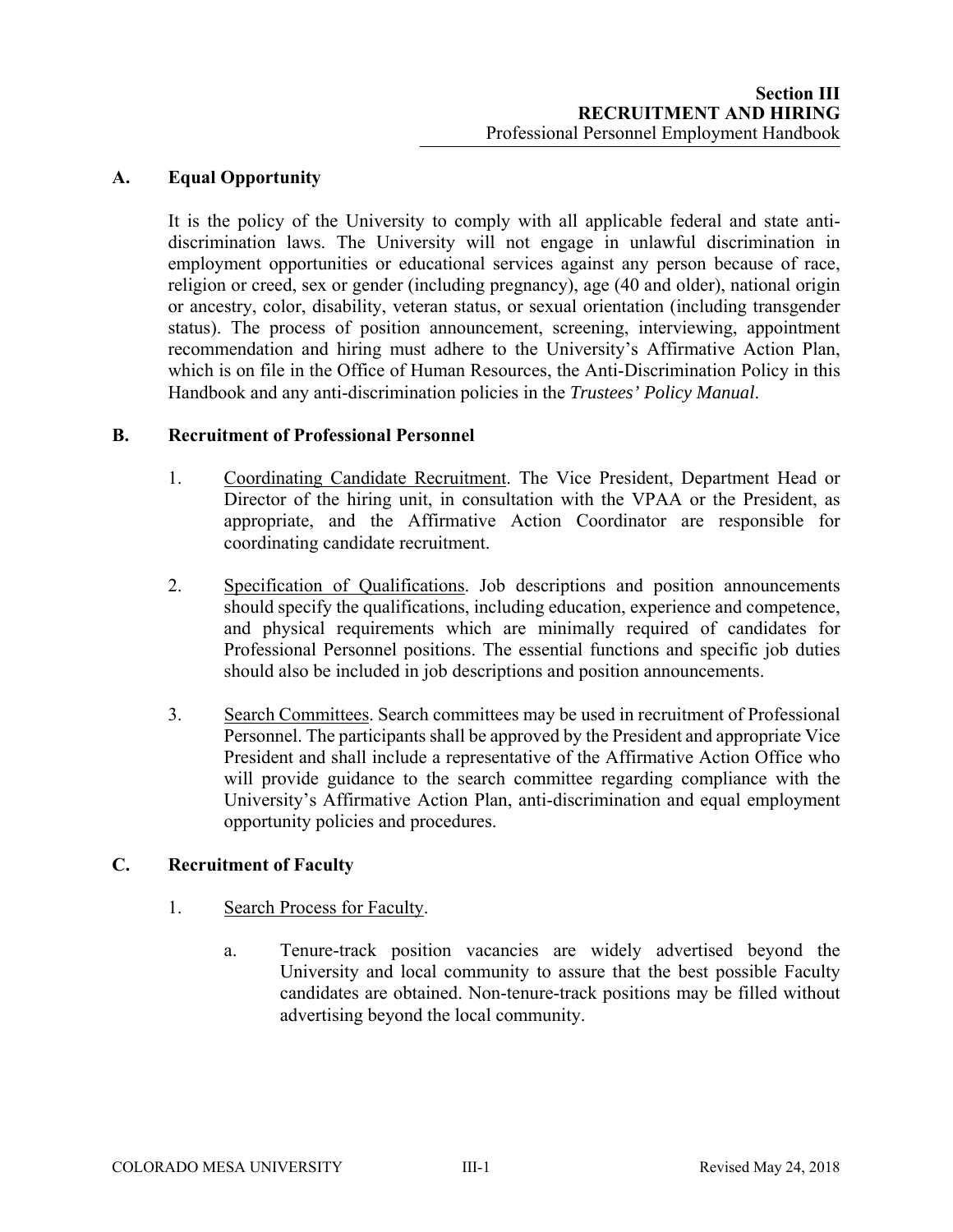- b. The Department Head, in consultation with Faculty and VPAA, and with the President's approval, may form a search committee to assist in recruitment and evaluation of candidates for the position. The Department Head is responsible for reporting the recommendations of the search committee, as well as his or her personal recommendation to the VPAA for the candidate(s) to be interviewed.
- c. In consultation with the VPAA, the Department Head shall arrange for interview(s) of the candidate(s) believed to be most appropriate for further consideration.
- d. Following the interview process, it is the responsibility of the VPAA to make a recommendation to the President.
- e. Only the President may make a formal offer of employment to a candidate. The offer is conditional on Trustee approval of the proposed appointment.
- f. The President may provide a moving allowance to newly hired full-time faculty in recognition of personal costs incurred in relocating for employment. The decision to award an allowance and the amount is determined by the President based on the level of the position, the distance the employee is moving, availability of funding and other recruitment considerations. The moving allowance generally should not exceed \$2,000. Exceptions to the standard moving allowance may be authorized at the President's discretion.
- g. Once the search has been completed and an offer made, all documents and files concerning the search, offer and appointment must be submitted to the Office of Human Resources for retention during any period required by law or University policy.
- h. Faculty appointments are normally made for the Academic Year with appointments for summer teaching, when available, made by separate assignments. However, Faculty positions may also be made for a Fiscal Year or other period not to exceed twelve months.

# **D. Faculty Rank at Time of Initial Appointment**

- 1. Academic Faculty. The basic structure for ranked Academic Faculty shall be assistant professor, associate professor, and professor. The minimal educational and experiential qualifications for faculty normally are as follows:
	- a. Assistant Professor Master's degree plus three years teaching experience at the post-secondary level; or Master's degree plus 45 quarter hours or 30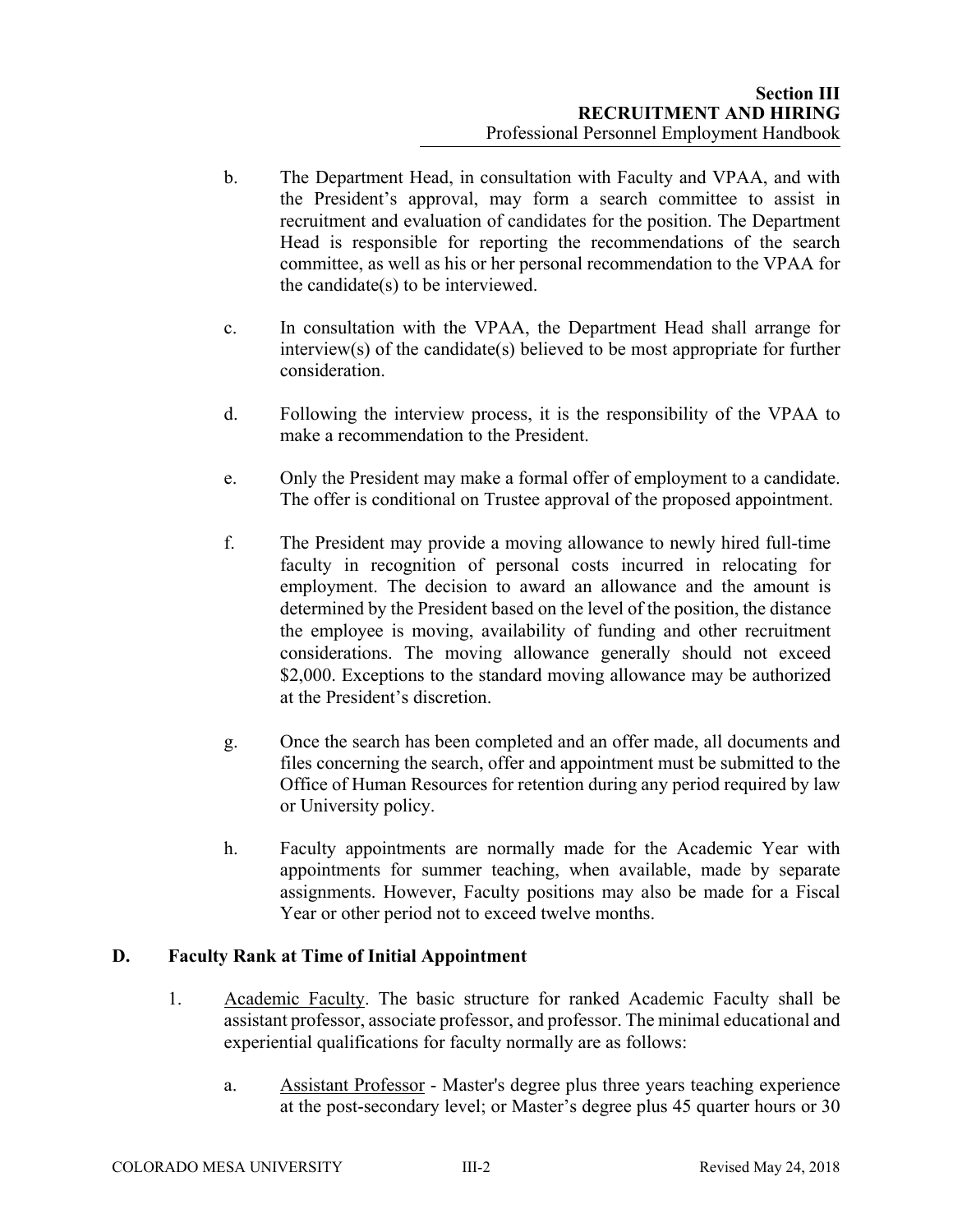semester hours of appropriate post-master's degree work; or earned doctorate or other post-graduate degree(s) recognized as terminal degree for the Faculty's discipline.

- b. Associate Professor Earned doctorate, or other post-graduate degree(s) recognized as terminal degree for the Faculty's discipline, plus five years teaching experience at the college level or other appropriate post-doctoral experience in the field of specialization; or meets the educational requirements for Assistant Professor and has achieved outstanding recognition in public service or the private sector, and has demonstrated capacity to teach at the university level.
- c. Professor Earned doctorate, or other post-graduate degree(s) recognized as terminal degree for the Faculty's discipline plus ten years teaching experience at the college level or other appropriate post-doctoral experience in the field of specialization; or the appointee meets the educational requirements for Associate Professor and has achieved outstanding recognition in public service or the private sector, and has demonstrated capacity to teach at the University level.

All educational credentials must be earned from an institution whose accreditation is recognized by the U.S. Department of Education.

Exceptions for individual Faculty members may be approved by the President. Generally, such exceptions will be recommended by the Department Head to the VPAA, after consultation with Faculty of the affected Faculty body, and, in turn, the President, based on expertise, technical competence and/or personal attributes which the Department Head deems of sufficient merit to warrant such recommendations. Normally such exceptions will be for persons who have made substantial contributions to their fields of specialization or who have demonstrated exceptional scholarship, competence, or appropriate creative accomplishment of recognized excellent quality.

High school teachers who offer a University course for concurrently enrolled students (Early Scholars Program) are employees of their respective districts rather than the University and do not hold Academic Rank.

2. Clinical Faculty. Clinical Faculty are academic appointments of renewable-term faculty typically in programs subject to professional accreditation that require clinical teaching supervision and/or direction. Professional productivity is expected of clinical faculty, but may not necessarily be defined as scholarship or service typically associated with tenure-track faculty appointments. Academic titles in this category include Clinical Instructor, Clinical Assistant Professor, Clinical Associate Professor or Clinical Professor.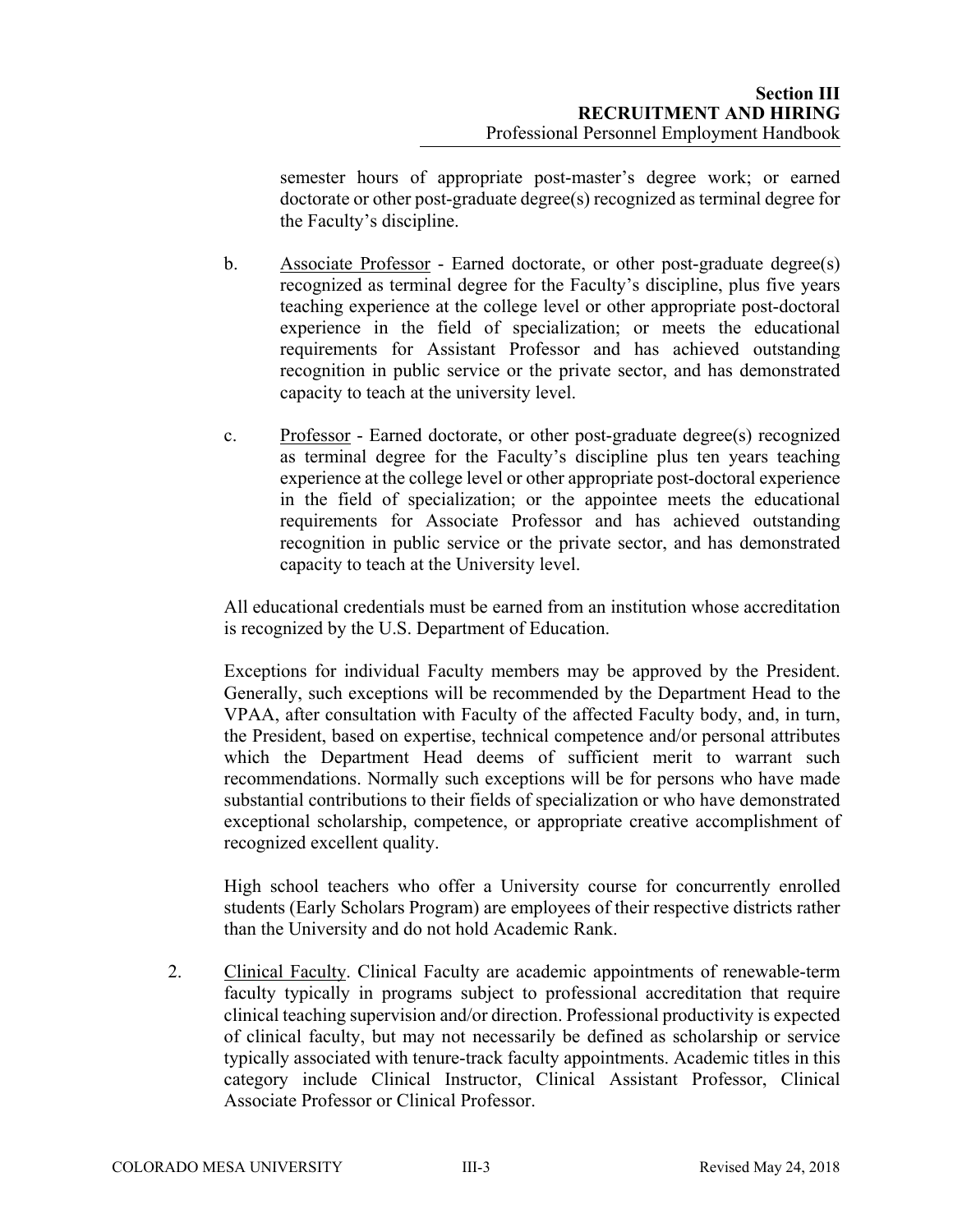Clinical appointments are generally not tenure-track, and, like Technical Faculty carry higher teaching loads (see workload Section VIII).

- a. Assistant Clinical Professor Faculty appointed to the rank of assistant clinical professor ordinarily hold a doctorate or terminal master's degree in the discipline, maintain current certification and/or licensure as specified by the discipline, and have experience in clinical/professional practice.
- b. Associate Clinical Professor Faculty promoted, appointed, or reappointed to the rank of associate clinical professor ordinarily hold a doctorate or terminal master's degree in the discipline, maintain current certification and/or licensure as specified by the discipline, and have an established record of sustained success and excellence in clinical/professional practice (e.g., attend and participate in professional meetings and/or workshops, contribute to professional journals, active membership in professional organizations).
- c. Clinical Professor Faculty promoted, appointed, or reappointed to the rank of clinical professor ordinarily hold a doctorate or terminal master's degree in the discipline; maintain current certification and/or licensure as specified by the discipline; have an established record of sustained success and excellence in clinical/professional practice; and provide evidence of professional recognition, productivity, and service (e.g., invited presentations at professional meetings and/or workshops, invitations to serve as editor or editorial board member of professional journals, appointment or election to leadership positions in professional organizations, awards and honors from professional organizations).
- 3. Technical Faculty. The basic rank structure for Technical Faculty shall be assistant technical professor, associate technical professor, and technical professor. Educational and experiential qualifications for technical Faculty are as follows:
	- a. Assistant Technical Professor Five years teaching experience and (i) associate degree in field related to area of instruction, or (ii) ten years of appropriate work experience, or (iii) national certification in field of specialization.
	- b. Associate Technical Professor Ten years teaching experience and (i) baccalaureate degree in a field related to area of instruction, or (ii) fifteen years of appropriate work experience, or (iii) advanced and/or multiple certifications in field of specialization.
	- c. Technical Professor No initial employment appointments will be issued at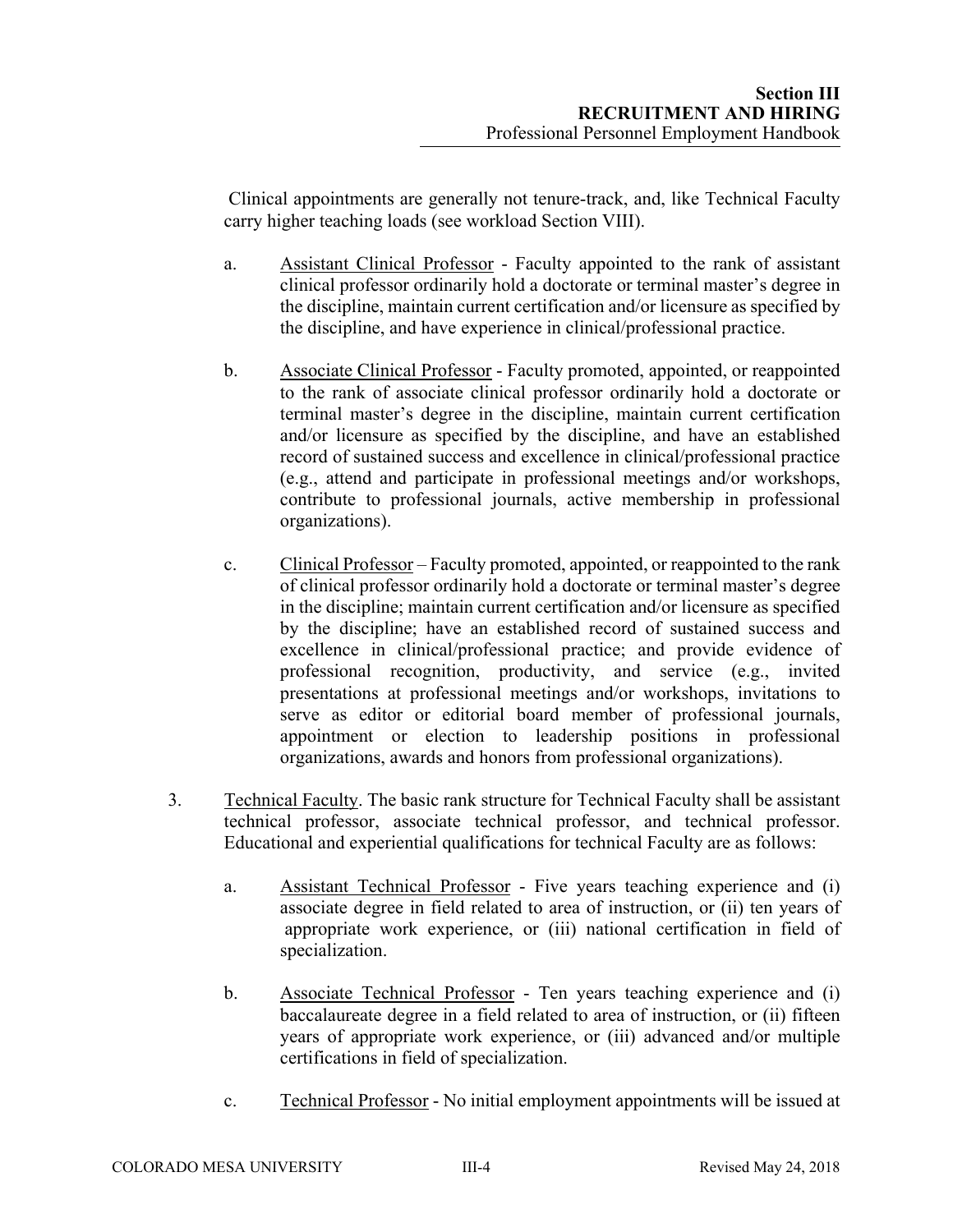the Technical Professor level.

### **E. Special Appointment Faculty**

- 1. Adjunct Faculty Adjunct faculty appointments apply to temporary faculty normally hired to teach 18 course credit hours or less in an academic year. Adjunct faculty are compensated using the part-time faculty salary schedule or, in some instances, depending on the appointment parameters, may be paid based on an honorarium. Adjunct faculty hired to teach more than 18 course credit hours during the academic year may be benefits-eligible. Adjunct appointments may also be used to designate special and/or temporary research and/or grantrelated faculty appointments.
- 2. Visiting Faculty A Visiting Faculty designation may be used in the appointment of faculty for temporary assignments, events, or research-related projects, particularly where that appointment is not to continue beyond expiration of a limited assignment period. The responsibilities of a Visiting Faculty are defined at the time of the appointment. Appointment is typically made at a rank commensurate with the visiting faculty member's prior academic rank (i.e., instructor, assistant, associate, professor).
- 3. Academic or Clinical Instructor An academic or clinical instructor appointment applies to faculty normally hired to teach 12 or more course credit hours per semester and who have earned a Master's degree or other appropriate degree for the faculty's discipline plus demonstrated competence in the field of specialization and capacity for teaching. These faculty, who are assigned the formal designation of instructor by the University, do not hold Academic Rank.
- 4. Technical Instructor Must meet credentialing requirements for area taught per Colorado Community College System.
- 5. Concurrent Instructors High School teachers who are considered similarly to adjunct faculty and have been approved to teach CMU classes in high schools as part of the concurrent enrollment program are compensated by their school districts and do not hold Academic Rank.

# **F. Emeritus Status**

1. All Faculty who have completed ten (10) continuous years or more of Full-time service at the University shall be eligible at the time of their retirement to be considered for an emeritus title equivalent to their highest professional rank.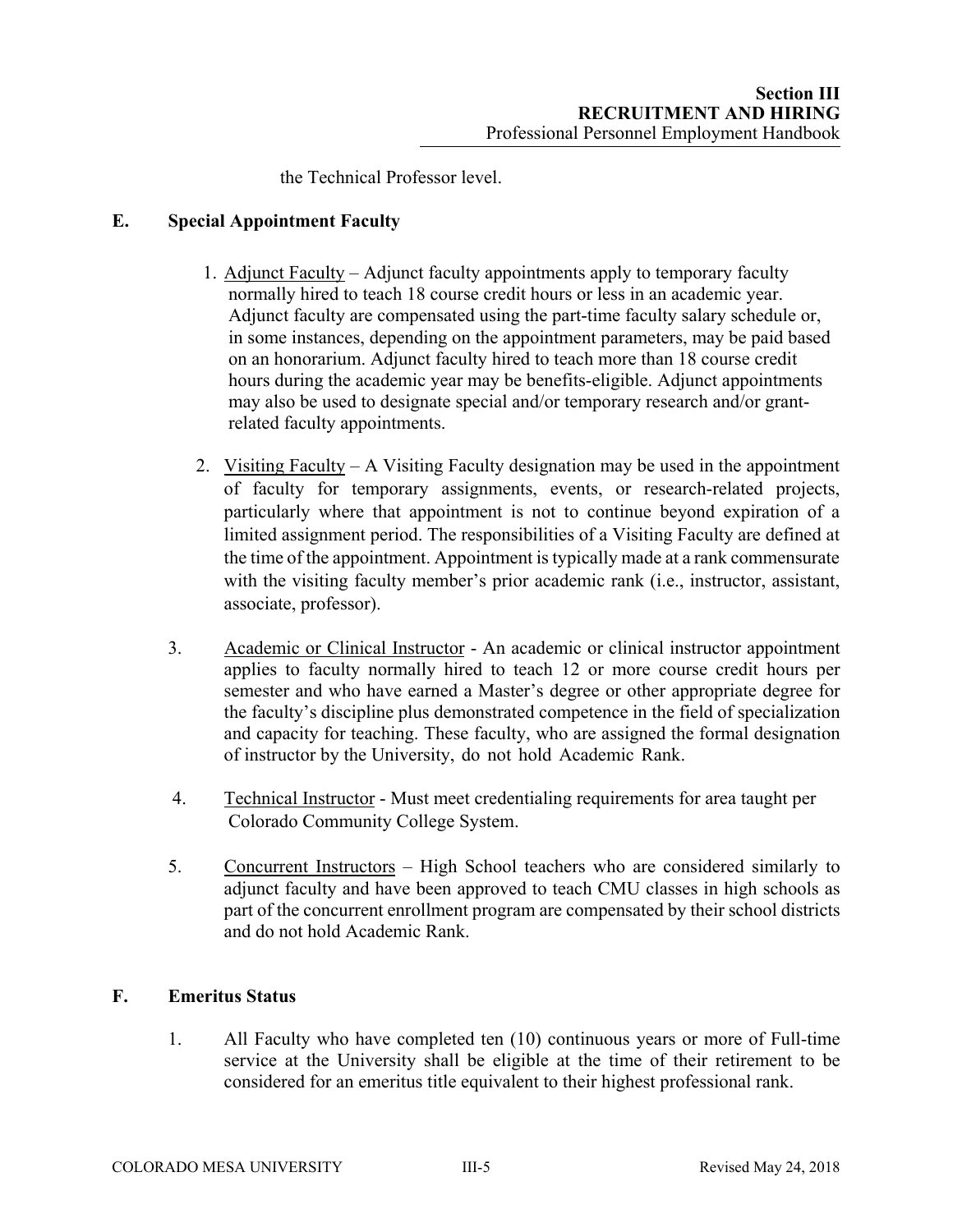- 2. Emeritus status from the University may be granted upon recommendation by the President and approval by the Trustees.
- 3. Emeritus status shall not be automatically conferred on all eligible retirees. Rather, it shall be based on high standards of professional performance at the University over an extended period. Applications for emeritus status are initially reviewed by the Faculty Senate's Distinguished Faculty Committee and its recommendations are submitted to the VPAA.
- 4. Emeritus status may carry benefits to be determined by the Trustees.

#### **G. Department Heads**

- 1. Each academic department has a head who is responsible for the administrative duties of that department.
- 2. The selection process for Department Heads is as follows:
	- a. Normally the Department Head will be selected from the Tenured Faculty of the department.
	- b. Faculty may recommend the candidate(s) to the VPAA. The VPAA, in consultation with the Faculty of the appropriate department, will make a recommendation to the President.
	- c. Department Heads are appointed by the President.
	- d. If an emergency situation arises creating a vacancy in the Department Head position, an acting Department Head shall be recommended by the VPAA to the President to serve until the end of the current Academic Year, or such other period as the President determines.

#### **H. Oath or Affirmation of Allegiance for Faculty**

- 1. Procedure. The following procedures are prescribed by the Trustees in accordance with §22-61-104, C.R.S.
	- a. The oath or affirmation shall be administered to all persons employed by the Trustees of the University in teaching positions, regardless of the length of the employment period, before entering upon or continuing the discharge of his or her teaching duties. This shall be construed to include all ranked and unranked personnel, graduate assistants, and any other persons engaged in teaching, whether on campus, extension, or correspondence, and whether for credit or non-credit.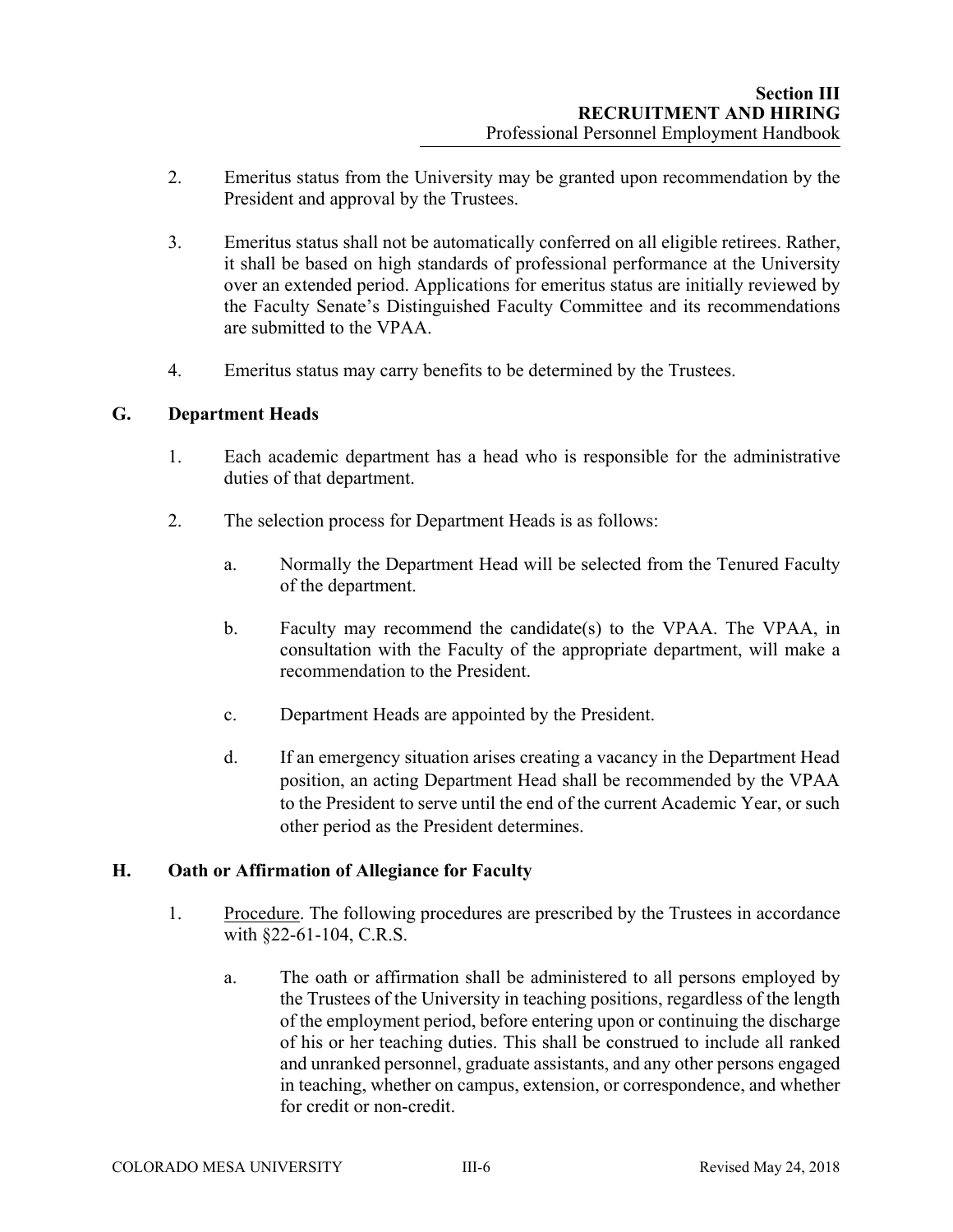- b. No Non-Tenure-Track Professional Personnel employed to teach in a temporary capacity or who are citizens of a nation other than the United States shall be required to take such oath or affirmation.
- c. The oath or affirmation shall be in writing. Only one copy of the form is required and that copy shall be retained by the University as part of the employee's personnel file. It needs to be administered only once. The one copy on file shall be good indefinitely (or until such time as the law is changed).
- d. The oath or affirmation shall be administered by any person authorized to administer oaths in the State of Colorado. This includes judges, court clerks, and notaries public.
- 2. Content of Oath or Affirmation. The required content of the oath or affirmation is as follows:

# **TEACHER'S OATH OR AFFIRMATION**

State of Colorado ) ) ss County of )

I solemnly swear (affirm) that I will uphold the constitution of the United States and the constitution of the State of Colorado, and I will faithfully perform the duties of the position upon which I am about to enter.

Signed \_\_\_\_\_\_\_\_\_\_\_\_\_\_\_\_\_\_\_\_\_\_\_\_\_\_

Teacher's Signature

Subscribed and sworn to before me this  $\qquad \qquad$  day of  $\qquad \qquad$ , 20. My commission expires  $(Date)$ 

#### **I. Administrators and Auxiliary Employees**

- 1. Administrators and auxiliary employees are exempt employees and are employeesat-will who serve at the pleasure of the President of the University.
- 2. The appropriate Vice President, Department Head or Director, in consultation with the President, is responsible for conducting the selection process for positions within his or her area of responsibility. The President shall be responsible for the selection process for Vice Presidents, the athletic director, and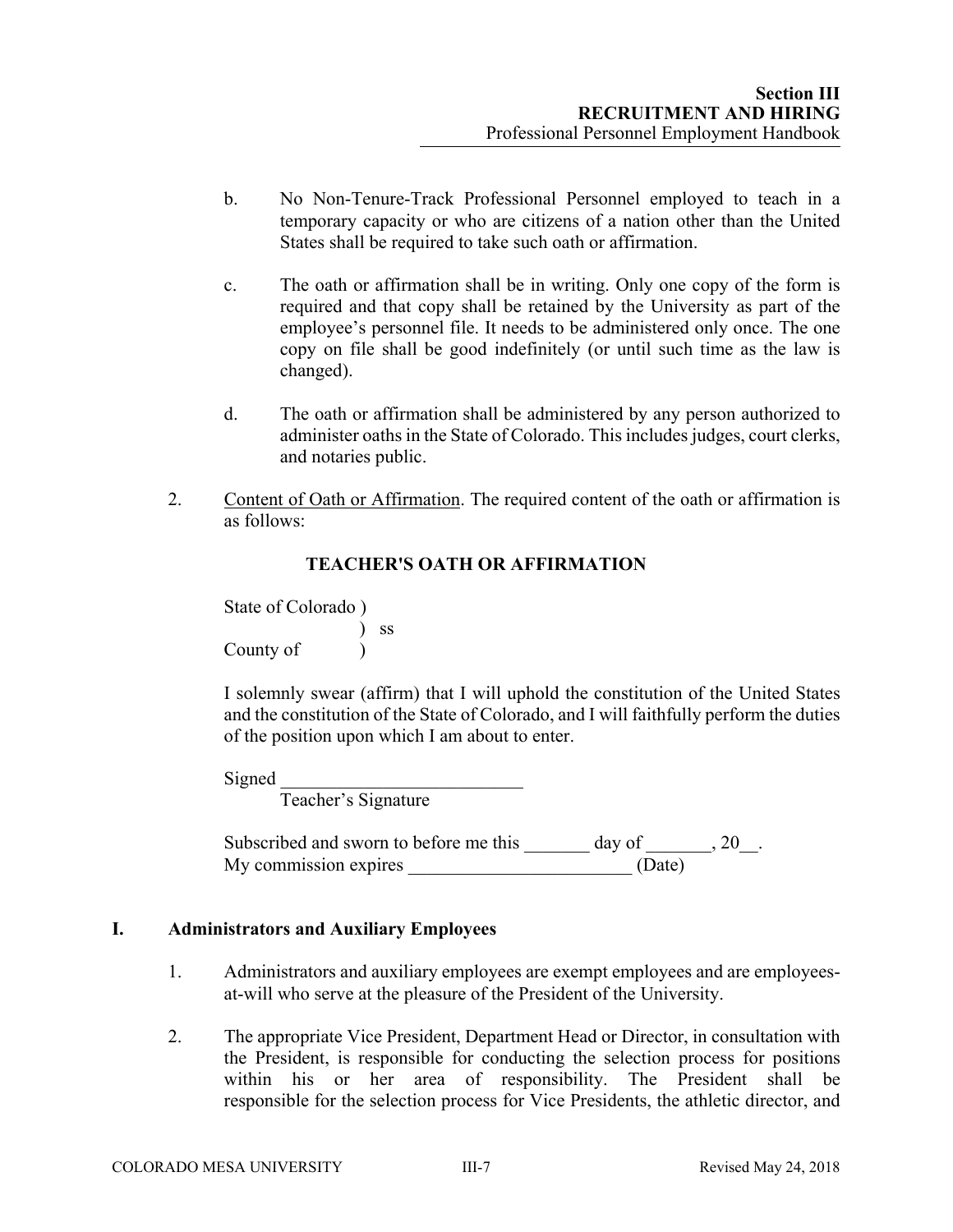any other Exempt position that reports directly to the President.

- 3. Administrative and auxiliary positions shall be exempted from the state personnel system before searches are commenced.
- 4. With the President's approval, advancement from within the University, without outside search, is permitted in accordance with the Affirmative Action Plan.
- 5. Only the President may make a formal offer of employment to a candidate, pending approval by the Trustees.
- 6. Internal and external searches are the preferred method of filling vacancies and new positions. The President may approve an alternate method for a compelling reason. Vacant administrative positions will be advertised within two years of the vacancy unless the President authorizes a longer period for an interim assignment.
- 7. The President may provide a moving allowance to newly hired full-time exempt employees in recognition of personal costs incurred in relocating for employment. The decision to award an allowance and the amount is determined by the President based on the level of the position, the distance the employee is moving, availability of funding and other recruitment considerations. The moving allowance generally should not exceed \$2,000. Exceptions to the standard moving allowance may be authorized at the President's discretion.
- 8. All offers of employment for exempt positions (including positions filled from within the University) are conditional on approval of the proposed appointments by the Trustees.

# **J. Position Assignments and Employment Status.**

Assignments used for all Professional Personnel must conform with the form and general conditions specified by the Board of Trustees (see Trustees' Manual). The policies in this Handbook, as amended from time to time by the Trustees, are made part of the employment assignment by reference. Administrators, Auxiliary Employees, and Temporary Faculty are employees-at-will who may be terminated at any time, with or without cause or advance notice. Employment is at will even though the assignment is issued annually or for a specified period of duration. The exception to this rule is that Tenure-track Faculty, although employees-at-will, may be terminated within the Academic Year assignment term only due to a Reduction in Force or for cause.

#### **K. Acting Appointment**.

When a vacancy occurs unexpectedly through resignation, death, illness or some other reason, an emergency appointment may be necessary. A replacement may be hired into an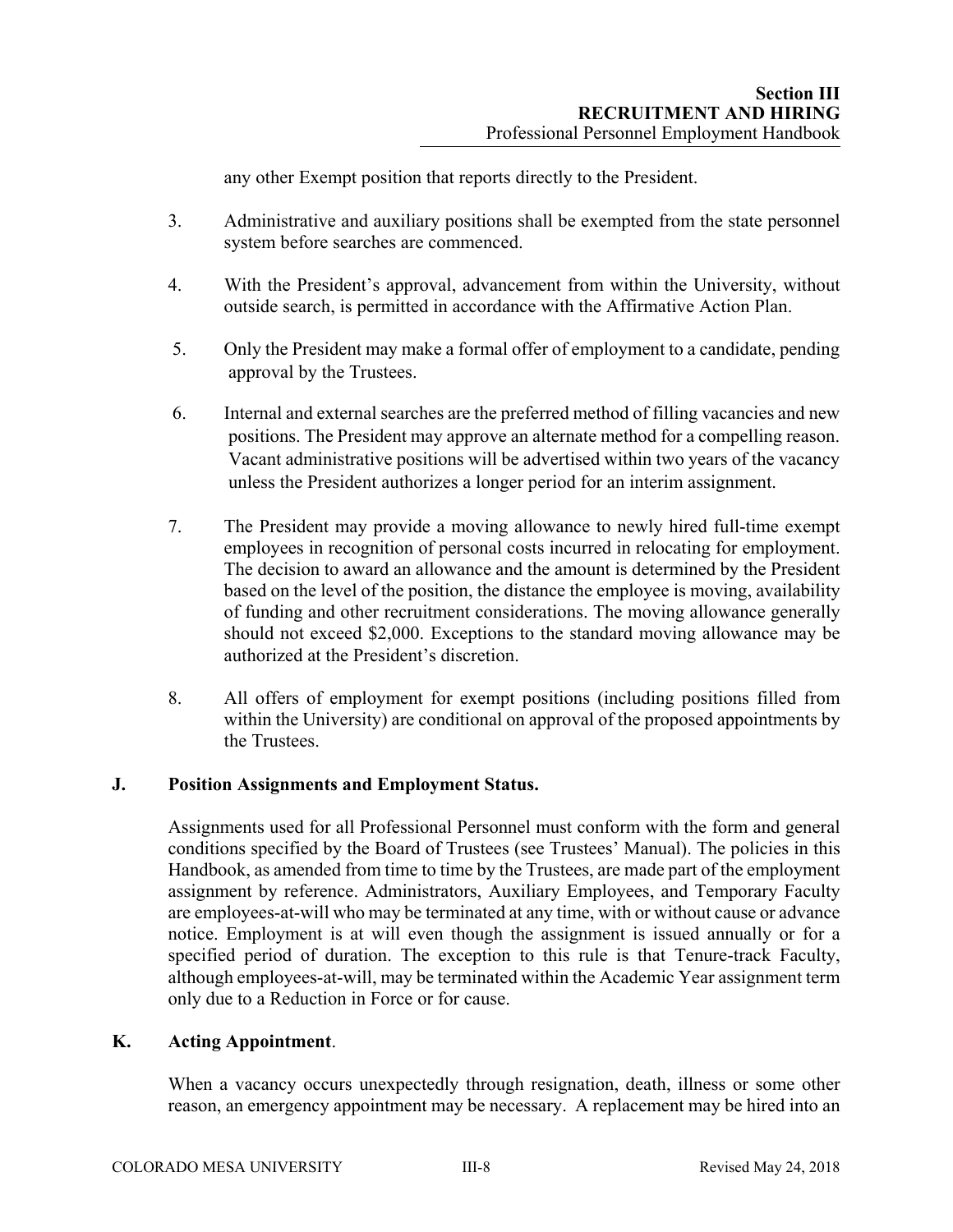"Acting Appointment" to fill only the term of the unexpired assignment period. However, due to extenuating circumstances, the replacement may serve for a longer period of time but not to exceed two full years from date of appointment. No guarantee expressed or implied will be made to the individual that employment would automatically extend beyond that time; however, he/she may apply for the position; when the vacancy announcement is distributed. Consistent with item J above, acting appointments are considered at-will even though the assignment is issued annually or for a specified period of duration.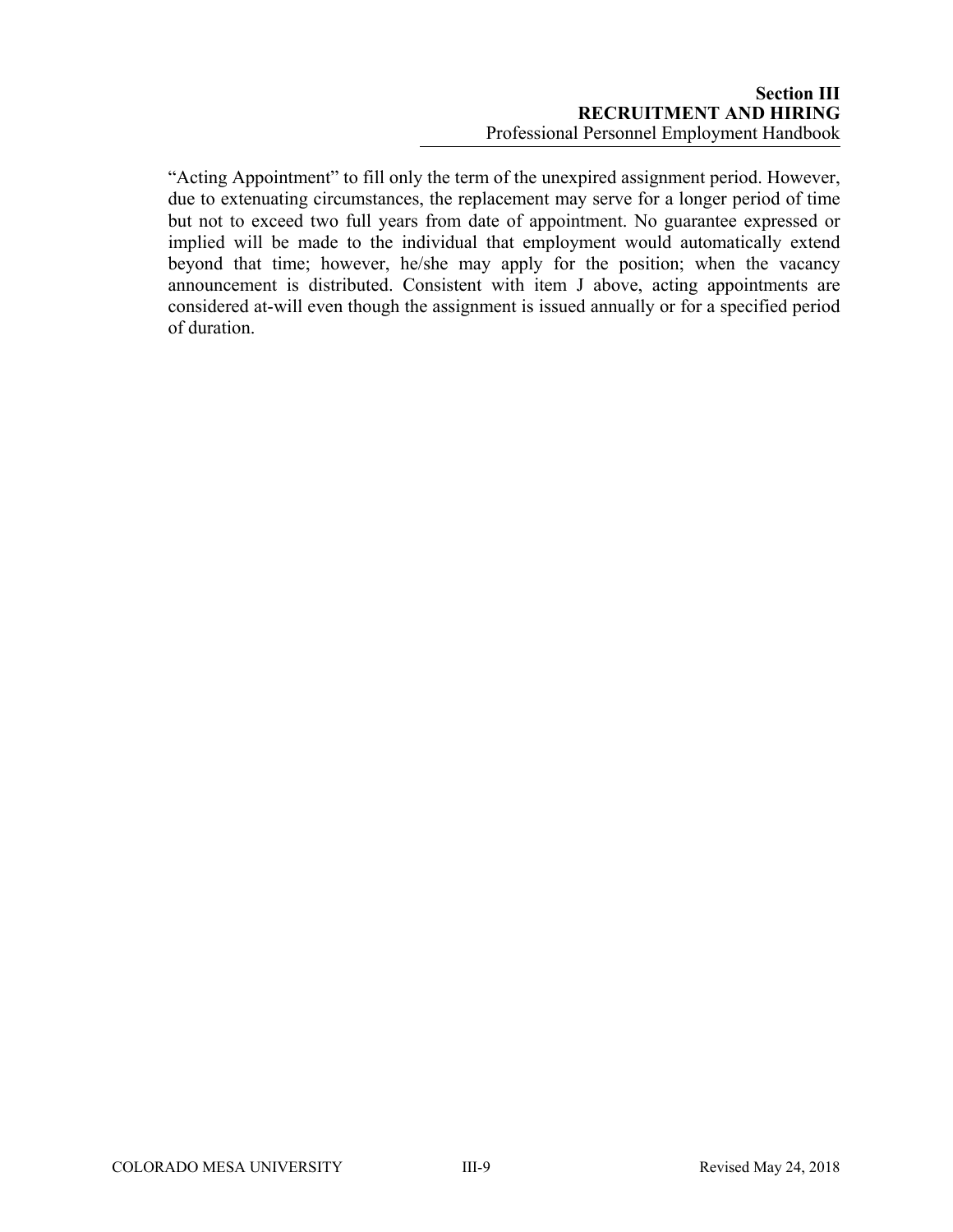# **A. General Statement**

Colorado Mesa University is authorized by the Board of Trustees to offer a broad array of benefits to its professional staff. The benefits, which are outlined below, are subject to change, from time to time, at the direction of the Trustees. Additional information about specific benefits and copies of plan documents may be obtained from the Office of Human Resources. To the extent this policy conflicts with the plan documents, the plan documents are controlling.

# **B. Group Insurance Plan**

- 1. Colorado Mesa University offers comprehensive group insurance plans including, but not limited to, health and dental insurance coverage, life insurance, and longterm disability coverage to all benefits-eligible Professional Personnel. Benefitseligible personnel are those employees with appointments of at least 0.75 FTE for the fiscal year. A benefits-eligible employee, hired before July 1, 2014 and who holds an appointment of at least 0.50 FTE, will maintain their current eligibility status for so long as they are continuously employed at CMU with at least a 0.50 FTE appointment. Employees are also provided with travel accident insurance which covers all University-related travel. The insurance programs shall be required for all benefits-eligible employees, with the exception of those granted exemptions. Exemptions will be granted by the University for those persons who provide proof of other group health coverage (including military benefits) and for those persons whose religious beliefs conflict with requirements of this program.
- 2. Health insurance coverage coincides with the dates of employment. However, all Faculty members employed on nine to 12 consecutive month employee assignments who complete the academic year will be covered for 12 months unless the faculty member is not to be employed by the University for the immediately succeeding academic year, in which case coverage ends on July 31. Employees whose employment is terminated are generally eligible for COBRA continuation coverage at their own expense.
- 3. In addition to the above insurance coverage, an employee may choose from a variety of optional insurance plans. Information about all of these plans is available in the Office of Human Resources.
- 4. Full plan descriptions and premium rates are addressed in the annual Employee Benefit Plan Handbook. The health and insurance program shall be reviewed periodically to assess its adequacy in terms of coverage and costs.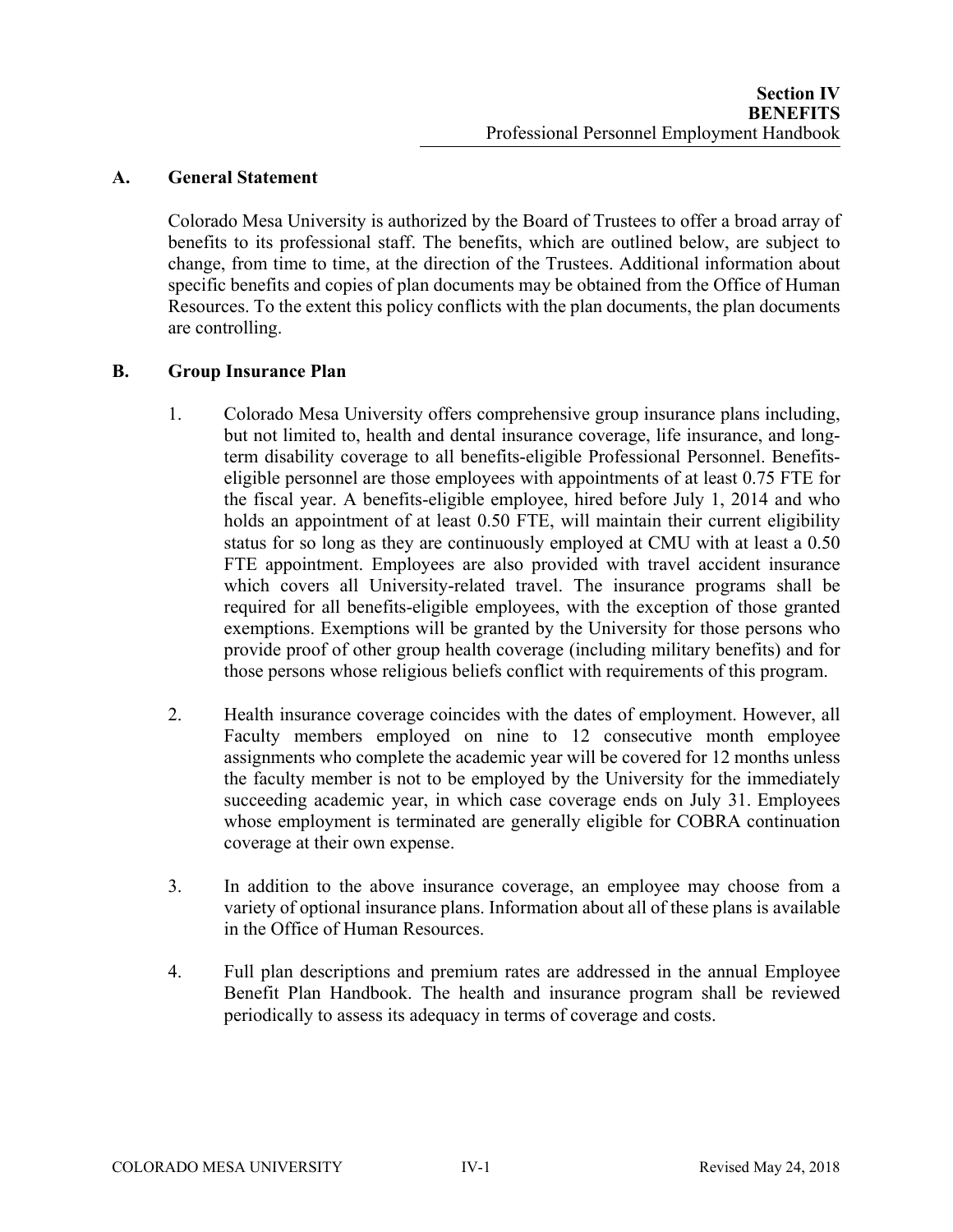# **C. Tax-Deferred Annuity (TDA)**

The employees of the University are authorized by the Trustee Policy Manual to participate on a voluntary basis in a payroll deduction tax deferred annuity plan in accordance with the Internal Revenue Code § 403(b), PERA 457, and PERA 401(k). More detailed information concerning tax-deferred annuities is available in the Office of Human Resources.

# **D. Long-term Disability Program**

A long-term disability insurance program is provided to benefits-eligible Professional Personnel. Long-term disability insurance coverage ordinarily coincides with the dates of employment. However, all Faculty members employed on nine to 12 consecutive month employee assignments will be covered for 12 months unless the faculty member is not to be employed by the University for the immediately succeeding academic year, in which case coverage ends on July 31. The benefits shall commence on either the 91st consecutive calendar day of disability or the exhaustion of paid sick leave, whichever is later, and shall be payable for either sickness or accident.

#### **E. Retirement**

All Professional Personnel shall participate in either the Public Employees Retirement Association ("PERA") or the Colorado Mesa University Defined Contribution Pension Plan ("DCPP") as established by the Trustees. Eligibility to participate in PERA or the DCPP shall be determined in accordance with title 24, articles 51 and 54.5 of the Colorado Revised Statutes (as amended from time to time.)

- 1. Public Employees Retirement Association (PERA)
	- a. PERA is a defined benefit retirement plan authorized by state statute. PERA is not an option for those employees hired after May 1, 1994, except for an eligible employee who is an active or inactive member of PERA with at least one year of service credit and who elects within thirty (30) calendar days of appointment to remain in PERA.
	- b. The contribution of both the employee and the University are established annually by the state legislature; this contribution is not subject to federal or state taxation. Contribution rates of both the employee and the employer are subject to change. Employees receive an annual statement from PERA detailing the employee's contribution. Employees become vested at five years and have a right to a deferred annuity from the vesting. Retirement income benefits are established by state statute and are determined by a combination of age, years of service, and highest average salary (HAS) that are associated with three periods of twelve (12) consecutive months of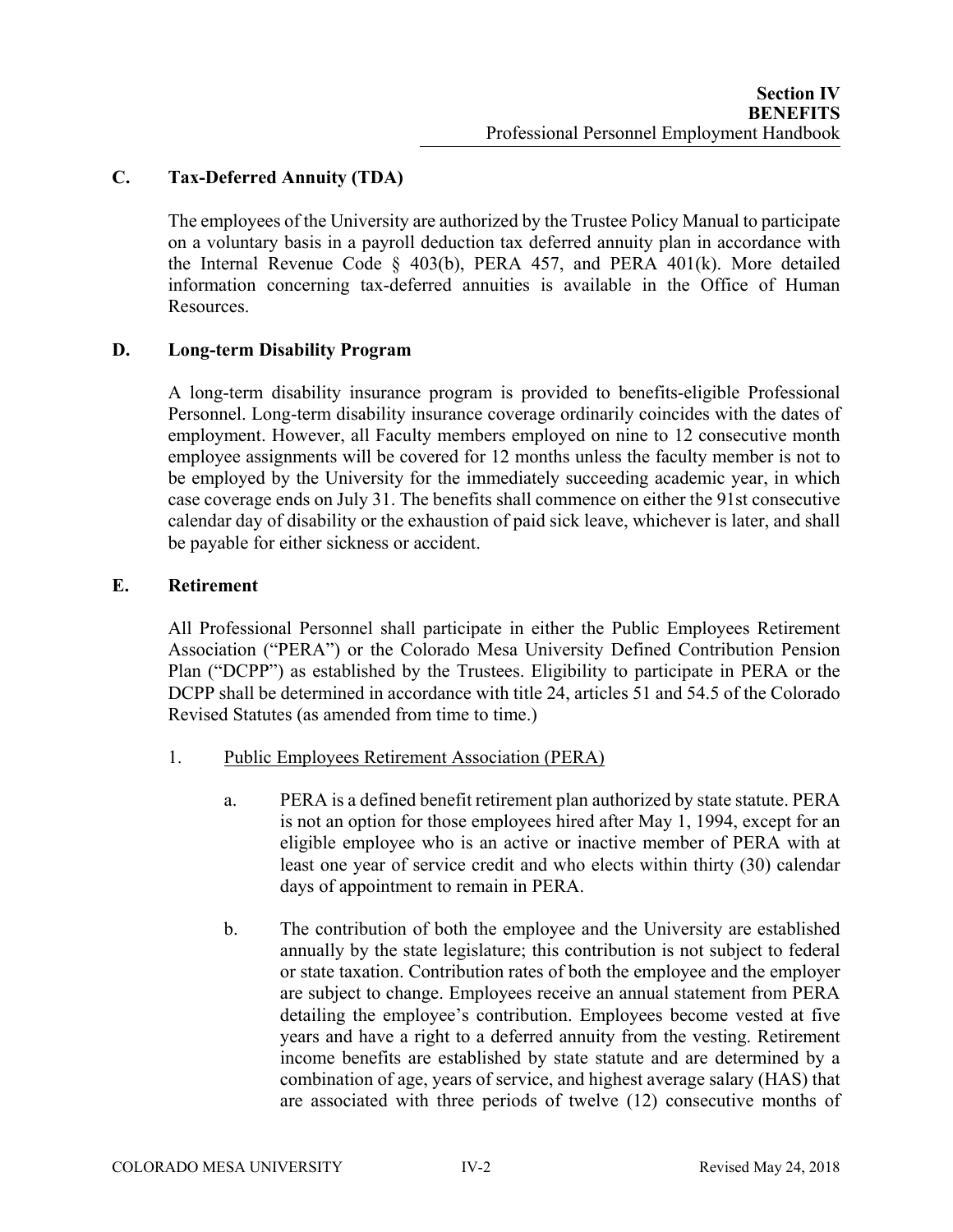service. PERA also provides survivors' benefits after one year of service and short term disability coverage after five years of service.

- c. Professional Personnel are urged to consult with the Office of Human Resources or with PERA for specific current information regarding the PERA plan.
- d. PERA retirees, except those retired before July 1, 1994, and limited others, are subject to limits on working after retirement of 110 days /720 hours per year. These limits are inconsistent with the status of Tenured or Tenuretrack Faculty because these classifications require the faculty member to work Full-time on a regular basis. Thus, when a Tenured or Tenure-track Faculty member, other than faculty retired before July 1, 1994, is receiving PERA retirement benefits, the individual is no longer Tenured or Tenuretrack Faculty. All Tenured and Tenure-track Faculty must notify the Vice President of Academic Affairs in writing when they apply for PERA benefits and when such benefits are awarded so that the individual's status will be properly recorded as Retiree.

# 2. Defined Contribution Pension Plan (DCPP)

- a. Those employees who have elected to transfer to a defined contribution pension plan (DCPP) and those employees hired after May 1, 1994 who are ineligible to participate in PERA must participate in the defined contribution pension plan approved by the Board of Trustees.
- b. The contribution rates of both employees and the University are determined by the Trustees; this contribution is not subject to federal or state taxation. Contribution rates of both the employee and the employer are subject to change. The employee is 100 percent "vested" in all contributions made to his/her account.
- c. Professional Personnel are urged to consult with the Office of Human Resources or with their DCPP administrator for specific current information regarding the DCPP plans.
- 3. There is no mandatory retirement age for Professional Personnel.
- 4. Professional Personnel who are considering retirement should contact the Office of Human Resources for information concerning retirement options and benefits.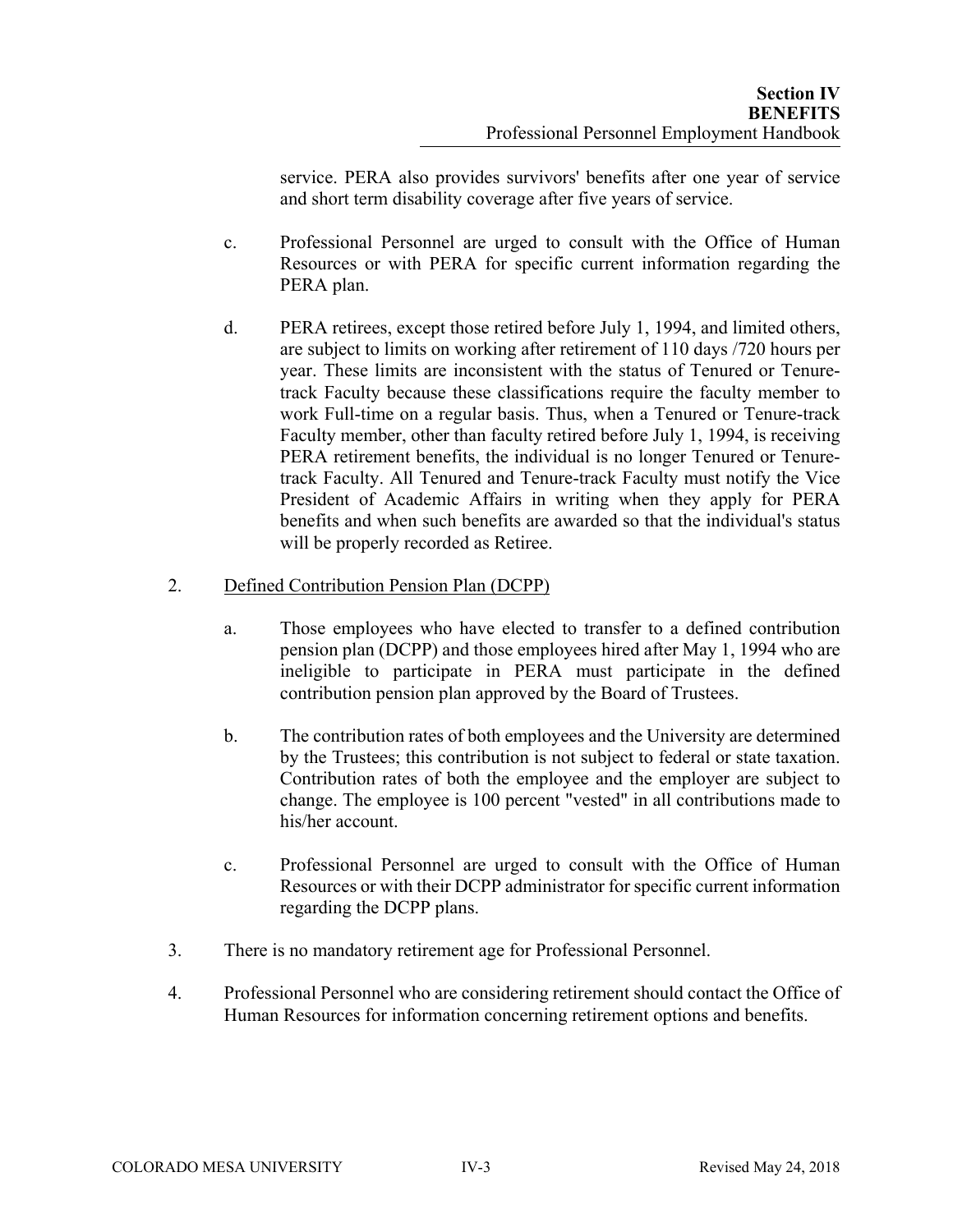# **F. Transitional Retirement**

 Transitional retirement status may be available for Faculty who retire from the University as Full-time Faculty and then provide services as Part-time Faculty. Faculty should contact the Offices of the VPAA and Human Resources for information regarding transitional retirement. There is no guarantee of transitional retirement, or continued employment, reemployment or tenure to those offered Part-time employment under a transitional retirement scheme. Transitional retirees are solely responsible for determining what impact, if any, their transitional retirement employment has on PERA or DCPP benefits.

#### **G. Post-Retirement Employment**

Retired Professional Personnel who are receiving or plan to receive PERA retirement benefits and are applying for temporary positions should consult with PERA concerning the effect of such employment on their eligibility to receive retirement benefits.

#### **H. Workers' Compensation**

The University provides workers' compensation insurance for work-related injuries or illness in compliance with Colorado law. Work-related injuries should be reported immediately to the employee's supervisor and the Office of Human Resources. State law requires all injuries to be reported by the employee, in writing, within four working days of the accident. The written report must be submitted to the Office of Human Resources. Failure to timely report a work-related injury or illness may result in loss of benefits. The University shall provide a list of at least two physicians or two corporate medical providers or at least one physician and one corporate medical provider from which list an injured employee may select the physician who attends the injured employee. Contact the Office of Human Resources to arrange for treatment by a designated physician. Medical benefits may be denied if the designated physician is not used.

#### **I. Employee Tuition Waiver and Spouse/Dependent Tuition Discount**

1. Professional Personnel who are benefits eligible as defined under Section IV, Group Insurance Plan may have tuition waived for job-related and career enhancement undergraduate, graduate or noncredit courses that are offered by the University. The University recognizes that courses that may not be in the employees' field may still provide enhancement. Tuition waivers are limited to twelve semester hours per fiscal year for benefits-eligible employees. Tuition waivers for part time faculty who have been continuously employed by CMU for the previous 5 academic years may also be eligible at the discretion of the President. Tuition waivers are limited to classes with space available without eliminating a tuition-paying enrollee. Approval must be in writing and must be received before the employee enrolls in the course or training. No request shall be approved unless the President or delegate concludes that enrollment in the course or training will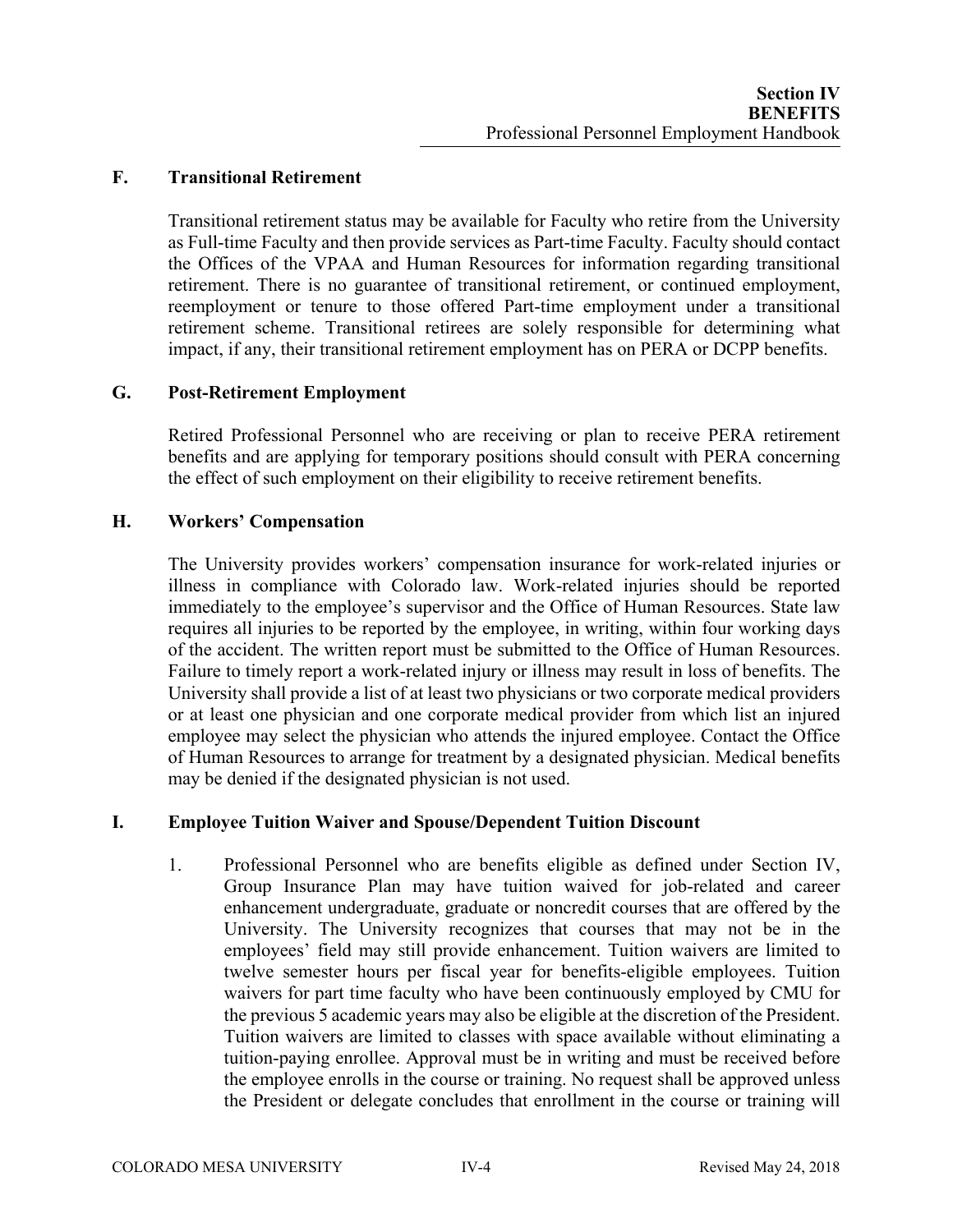benefit the State and enhance the employee's performance. If the class meets during regular work hours, employee must have prior written approval of the supervisor to either make up the time lost or charge it to vacation leave. Personnel who fail to earn a passing grade (defined as a 'C' or higher) will be required to repay the cost of course tuition for that course. Employees will be allowed one appeal in the event the employee does not earn a passing grade due to a personal hardship during the semester. Tuition waiver forms are available in the Business Office. Pursuant to the Internal Revenue Code and Revenue Rulings, the monetary value of any tuition waiver may be subject to income taxation.

- 2. An eligible employee's spouse and/or dependent is eligible for a tuition discount for CMU undergraduate credit coursework regardless of the delivery type. The tuition discount does not apply to graduate credit or non-credit courses. The spouse and/or dependent is eligible for a 50% tuition discount as follows:
	- a. *for an on‐campus delivered course:* Maximum of 50% of the net in*‐state* undergraduate classroom course tuition rate less COF, regardless of tuition residency classification. Discount amount is the same whether the student receives COF stipend or not. Student is responsible for 100% of mandatory fees and all other non‐mandatory fees such as course fees.
	- b. *for an on‐line delivered course*: Maximum of 50% of the on‐line tuition rate less COF. Discount amount is the same whether the student receives COF stipend or not. Student is responsible for 100% of non‐ mandatory fees such as course fees.

The discount is limited to a maximum of six credit hours total combined of online and on-campus delivered courses during a fiscal year. The tuition discount for international experiences and the aviation program is limited to "on-campus delivered course" discount as outlined above.

In the event of double eligibility for a tuition discount under this policy (e.g both parents employed by the University), the dependent child will be entitled to benefits through one parent.

# **J. Pay Period and Direct Deposit**

Effective July 1, 2018 the University transitioned to a semi monthly payroll with paydays occurring on the 15<sup>th</sup> and on the last working day of each month. Professional personnel will be paid for work performed the  $1<sup>st</sup> - 15<sup>th</sup>$  of the month on the last working day of the month and receive pay for work performed on the  $16<sup>th</sup>$ -last working day of the month on the  $15<sup>th</sup>$  of the following month or the Friday prior if this lands on a weekend. Direct deposit of earnings is required for all Professional Personnel. Faculty members employed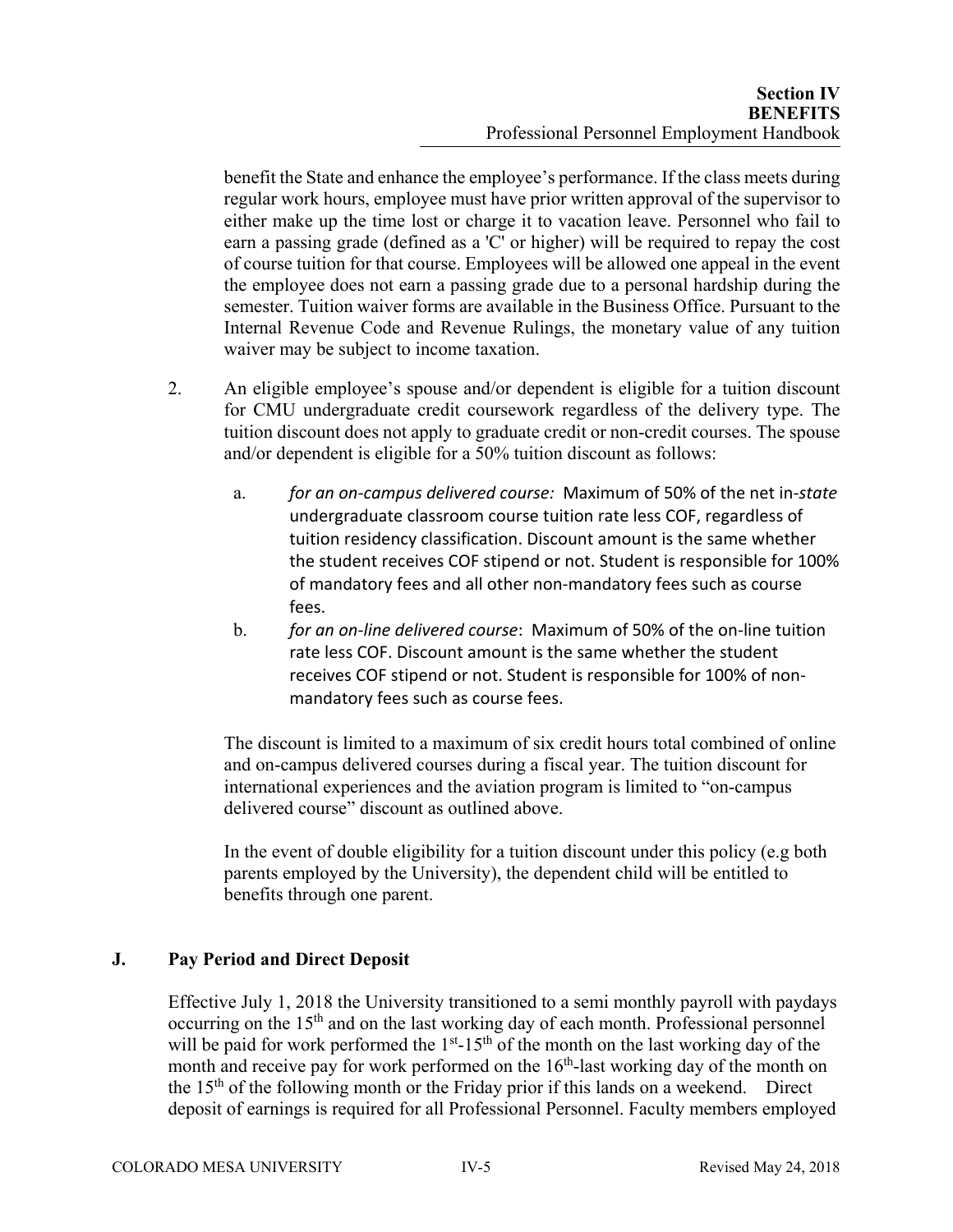on nine- or ten-month assignments are paid in twenty-four (24) equal installments according to the semimonthly pay schedule.

# **K. Overtime / Compensatory Time**

Professional FLSA non-exempt employees will be granted compensatory time in lieu of paid overtime for hours worked in excess of 40 hours per week. Compensatory time off at a rate of time and one-half will be provided in lieu of cash overtime payments to a maximum accrual of 40 hours (60 hours at time and one half). The appointing authority or their delegate may approve overtime to be paid in lieu of compensatory time when deemed appropriate. Overtime in excess of the maximum accrual for compensatory time will be paid to the employee in the paycheck covering the payroll cycle in which the hours were worked.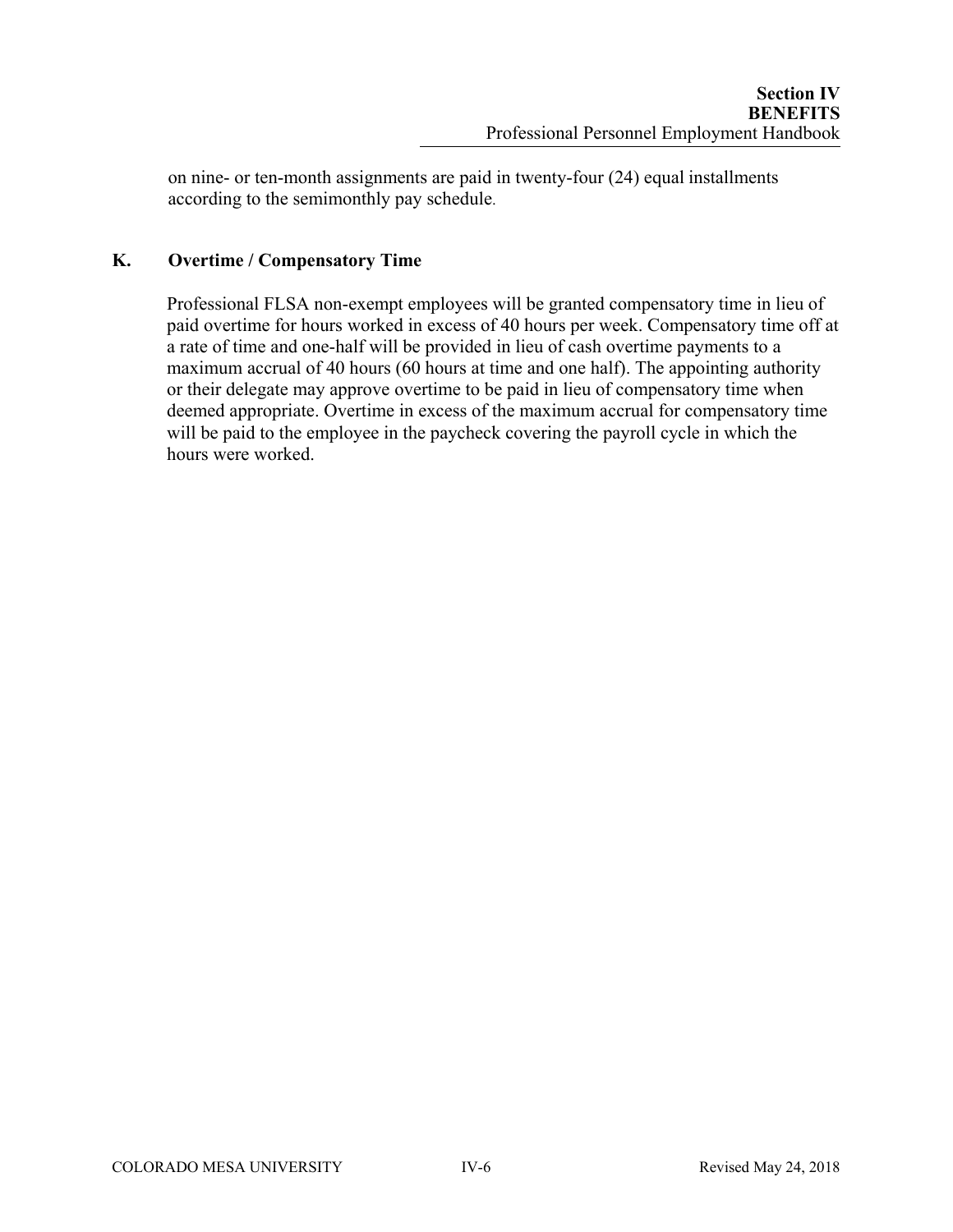# **A. Sabbatical Leave**

- 1. General Statement. A sabbatical is a privilege granted by the University for the advancement of the University, subject to the availability of resources. A sabbatical assignment is an important tool in developing academic scholarship and is a time for concentrated professional development. The faculty member shall use the sabbatical assignment in a manner that will enhance her/his scholarly and/or teaching competence and potential for service to the University, and to advance departmental program goals.
- 2. Eligibility. Full-time Faculty members, except Non-tenure-track Faculty, are eligible for a paid sabbatical leave when they have completed seven Academic Years of continuous service to the University. A maximum of one Academic Year per fiscal year may be accrued toward sabbatical leave eligibility. Credit toward eligibility may not be earned by service during summer sessions.
- 3. Service accrued toward eligibility for a sabbatical leave shall be lost by interruption of employment with the University, but accrued service shall not be lost because of a leave without pay or non-employment during summer sessions. Similarly, a Faculty member terminated due to a Reduction in Force and subsequently rehired under relevant provisions of this Handbook shall be reinstated without a break in service and without loss of service accrued toward sabbatical leave eligibility. (However, the time that such Faculty member is not employed by the University shall not count as service accrued toward sabbatical leave eligibility.)
- 4. Seven-Year Restriction. No Faculty member shall be eligible for or granted more than one sabbatical leave every seven Academic Years. A Faculty member who has been granted a sabbatical shall not be eligible to take a second or subsequent sabbatical until the beginning of the sixth Academic Year following the Academic Year in which the Faculty member returned from his or her last sabbatical.
- 5. No Guarantee. Eligibility for a sabbatical leave does not guarantee that a leave will be granted at the end of the seven-Academic Year period or at any time thereafter.
- 6. Failure to Meet Goals. A Faculty member who takes a sabbatical leave but fails to meet the goals in his or her sabbatical plan shall be ineligible for subsequent sabbatical leaves.
- 7. Procedures and Criteria for Granting Sabbatical Leaves. The procedure for selecting applicants for sabbatical leaves shall comply with this policy and section 23-5-123, C.R.S. (as amended).
	- a. No Faculty member shall take a sabbatical leave unless it has been approved in advance by the Trustees.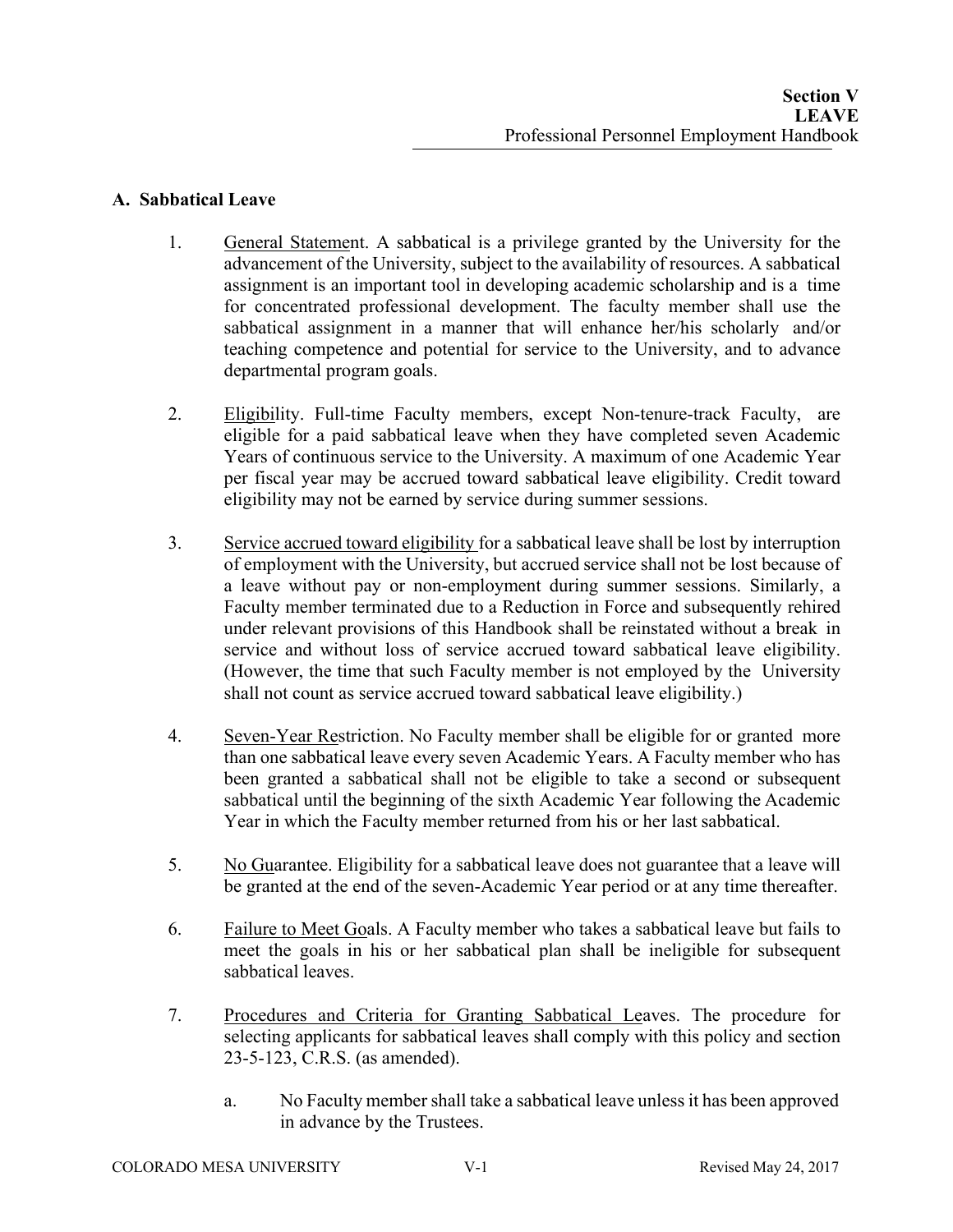- b. A Faculty member who is eligible for a sabbatical leave may apply for leave by submitting an application to his or her Department Head. The application shall include a detailed sabbatical plan that: specifies how the sabbatical activity will result in the Faculty member's professional growth, how it will enhance the University's reputation and the students' educational experience at the University, and how it will increase the overall level of knowledge in the Faculty member's area of expertise; and specifies the goals that the Faculty member will achieve while on sabbatical leave.
- c. Process
	- 1) Applications must be filed with the Department Head by October 1 of the Academic Year preceding that for which leave is desired. The Department Head will review the application and forward the application and his or her recommendations to the Sabbatical Leave Committee by November 1. The Sabbatical Leave Committee will review applications for sabbatical leaves and will recommend action to the VPAA. The VPAA will in turn recommend action to the President. The VPAA will also advise the President of the total FTEs of Sabbatical Leave budgeted for the Academic Year for which leave is desired.
	- 2) A detailed plan for use of the sabbatical leave period will accompany the application. If the leave is for work toward completion of an advanced degree, the institution and program will be specified.
	- 3) Members of the Sabbatical Leave Committee independently rate the proposals received on estimated merit of the reasons for the leaves, probable benefits of the leaves to the University, and the number of years applicants have taught at the University. Applicants will be given written explanation of their rating by the Faculty Senate Sabbatical Committee.
	- 4) The President shall review the application and recommendations and may either deny or approve the application. Only applications approved by the President shall be transmitted to the Trustees for final action. Upon receipt of an application approved by the President, the Trustees shall either grant or deny the leave.
	- 5) All individuals responsible for reviewing and acting on sabbatical leave applications shall consider the following criteria:
		- a) The Faculty member's proposed activities while on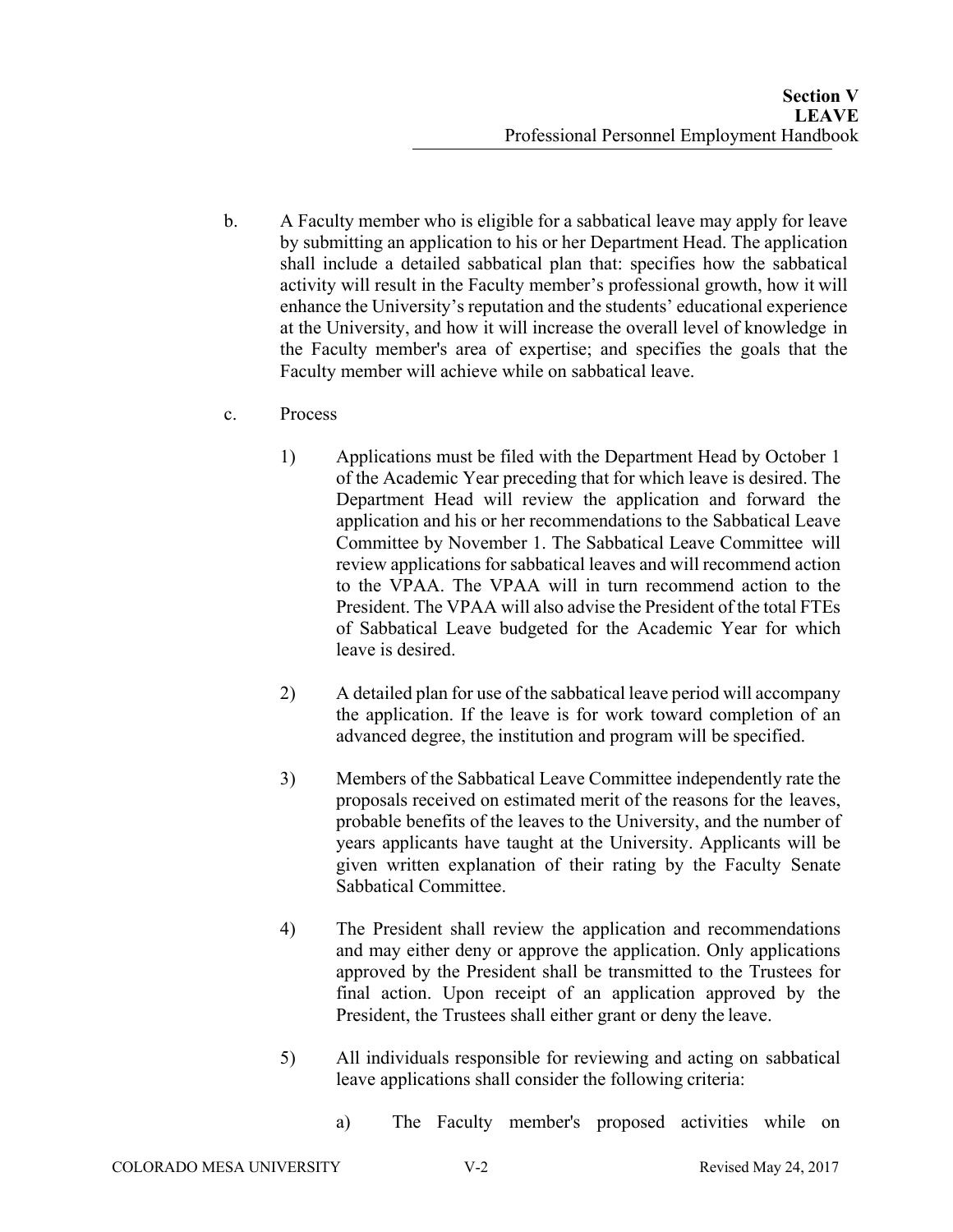sabbatical;

- b) The individuals who will be involved in such activities; and
- c) The benefits to be received from such activities by the Faculty member, the University, and the students at the University.
- 6) Within sixty (60) calendar days after return to duty, the Faculty member granted a sabbatical leave will submit to the President of the University a written report covering the period of the leave. When applicable, a transcript or other evidence of completion of the planned program will accompany the report. A Faculty member who takes a sabbatical leave but fails to meet the goals in his or her sabbatical plan shall be ineligible for subsequent sabbatical leaves.
- d. Terms:
	- 1) Employees' contributions to PERA or the DCPP will be collected for periods of sabbatical leave.
	- 2) Final Sabbatical Reports. Upon completion of a sabbatical, a Faculty member shall submit a final report to the President and Trustees. The sabbatical report shall summarize the Faculty member's activities while on sabbatical and the benefits he or she derived from the leave in sufficient detail to permit a determination whether the Faculty member achieved the goals specified in his or her sabbatical plan. However, sabbatical reports need not include specific details of any research the Faculty member conducted while on sabbatical leave.
	- 3) Final sabbatical reports are public records available for public inspection under sections 24-72-202 and -203, C.R.S. and may not be included in a Faculty member's personnel file.
- e. Other Terms and Conditions of Sabbatical Leaves. Sabbatical leave may be granted for one semester at full pay or two semesters at half pay. Sabbatical leaves during the summer are not authorized except for Faculty members holding fiscal year assignments.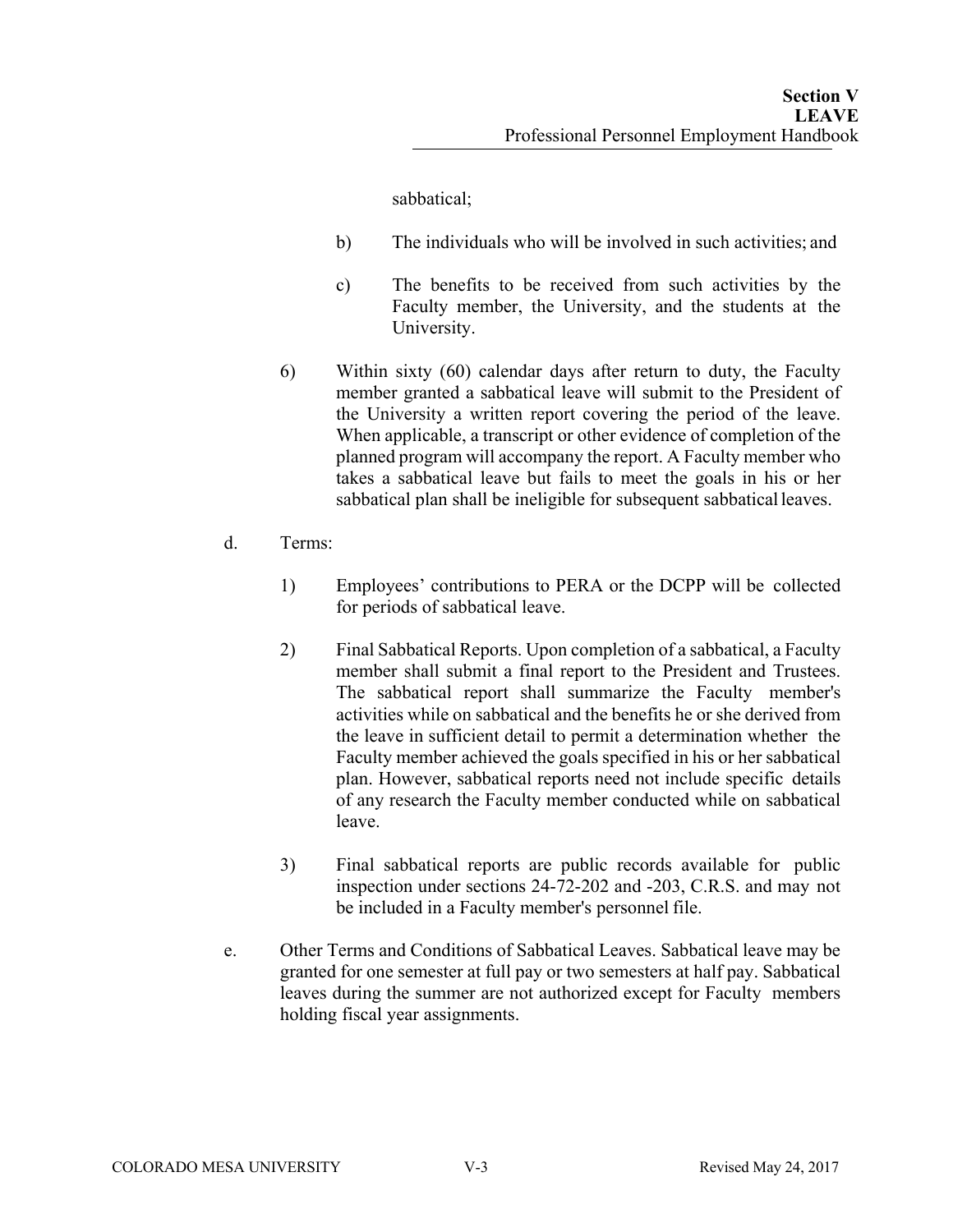- f. A Faculty member granted sabbatical leave may receive a scholarship, fellowship, grant or other remuneration provided such financial aid or remuneration contributes to the specified goals of the leave. Acceptance of a fellowship, grant, appointment at another institution, or any other employment requires the prior written approval of the President.
- g. Every recipient of a sabbatical leave must agree in writing to either return to the University for a full year's employment or reimburse the University in full for all salary paid during the period of leave. Exceptions to this policy must be approved by the President.
- h. Upon returning from sabbatical leave, Faculty members shall hold at least the same rank and receive the same salary, seniority, and retention considerations as if the leave had not been taken. However, an Academic Year during which a Tenure-Track Faculty member takes a sabbatical leave of one or more semesters' duration shall not be included in such Faculty member's Tenure-Track period.
- i. A sabbatical leave for an Academic Year at half pay is counted as a service year for PERA retirement if the earned salary meets the minimum amount required by PERA for service credit. Participants in the State Colleges Defined Contribution Pension Plan ("DCPP") should make arrangements with the University payroll office regarding DCPP contributions during paid leaves. Leave recipients' eligibility for health, life and long-term disability insurance coverage is conditional on the Handbook and group insurance policies in effect at the time the leave is taken. Time spent on sabbatical leave is not a break in service. Time spent on sabbatical leave is credited as service toward eligibility for a future sabbatical leave.

# **B. Administrative Leave**

- 1. All Professional Personnel. The President may authorize administrative leaves with full or partial pay that, in the judgment of the President, are beneficial to the University or essential to the welfare of the individual. Such leaves, if paid, are not to exceed ten (10) working days without notice to and approval by the Trustees. Such leaves, if unpaid, may be authorized not to exceed sixty (60) calendar days to engage in professional activities. Leaves granted under this subsection may not violate section 23-5-123, C.R.S.
- 2. Extended Leaves for Exempt Employees. The President may not authorize extended administrative paid leave to Exempt Employees. A period of leave in excess of 10 working days shall be presumed to be "extended." The President may recommend extended administrative leave to the Trustees for Exempt Employees. The Trustees may, for a reasonable period of time, authorize administrative paid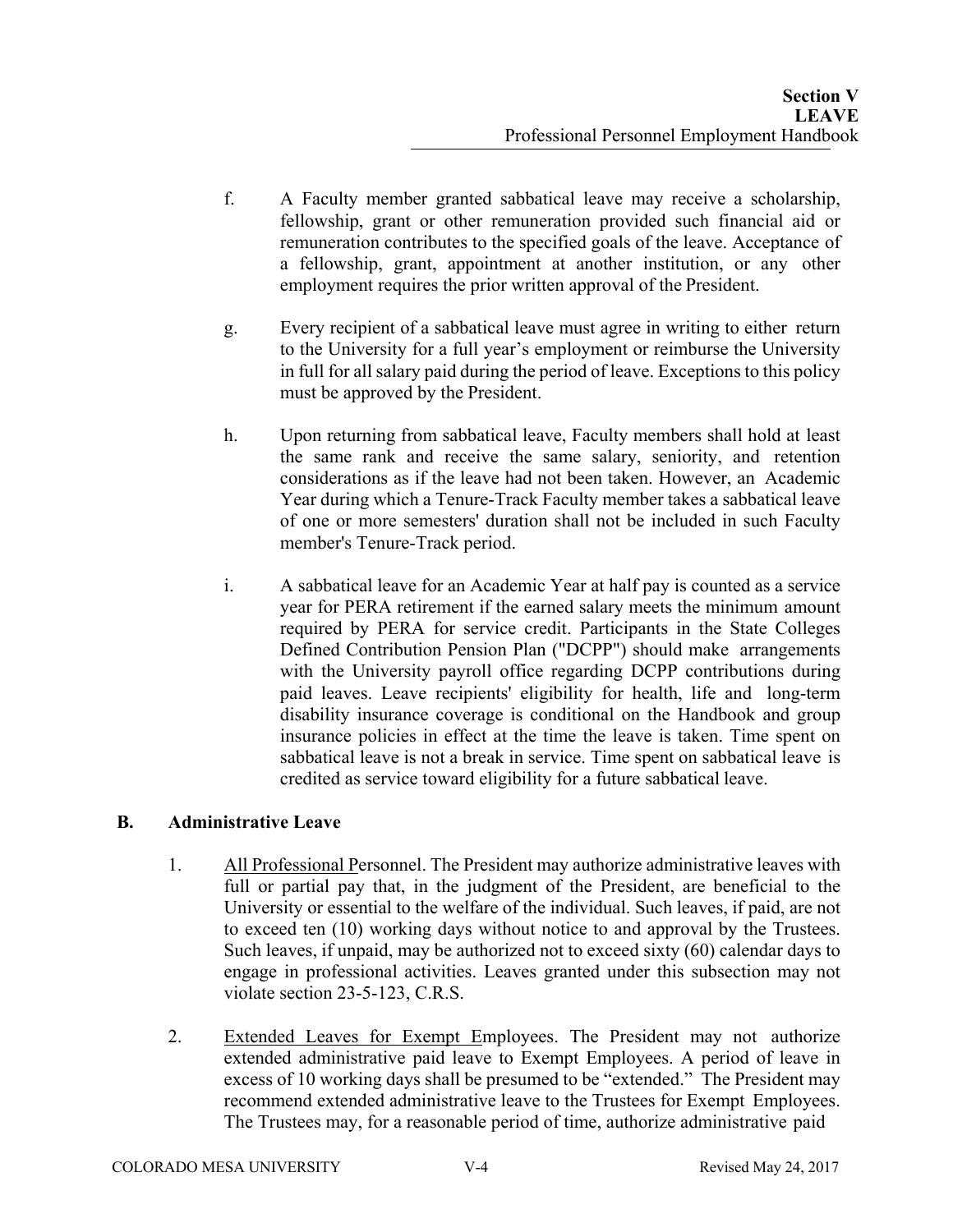leave for Exempt Employees for disciplinary or investigatory purposes.

## **C. Accountability**

Any participant who receives a sabbatical or administrative leave knowing that it is not authorized by these policies or in accordance with applicable law, may be held personally liable for all salary, benefits or other compensation received.

### **D. Leave Without Pay, Excluding FMLA**

- 1. Reasons for Leave. Professional Personnel may be granted a leave without compensation to study, to conduct research, to travel in connection with study or research, to hold a temporary appointment at another institution of higher learning or in government service, for medical reasons, or to engage in other activities which are deemed acceptable by the President. No professional personnel is authorized to take leave without pay without specific approval of the President.
- 2. Conditions of Leave
	- a. Leaves without compensation for purposes indicated above may be renewed. Normally, leave without pay may not exceed two successive years.
	- b. Employee is responsible for paying the full cost of all benefits for which the employee may be eligible and enrolled for any period of unpaid leave.
	- c. Leave without pay to campaign and to serve in a state or national elective or appointive office may be granted up to one year, and may be renewed annually.
	- d. Conditions of employment to be in effect upon return from leave without pay must be agreed to in writing in advance of the leave by the individual and the University. An Academic Year during which a Tenure-track Faculty member takes a leave without compensation of one or more semester's duration shall not be included in such Faculty member's Tenure-track period.

#### **E. Sick Leave**

1. General. Full-time Professional Personnel shall be granted 1.25 days (10 hours) of paid sick leave per month at the salary in effect at the time the sick leave is used. Leave is available for use on the first day of the month following the month in which it was earned, and may be used for a fraction of a work day. Sick leave provides full-time Professional Personnel with paid time off from work for the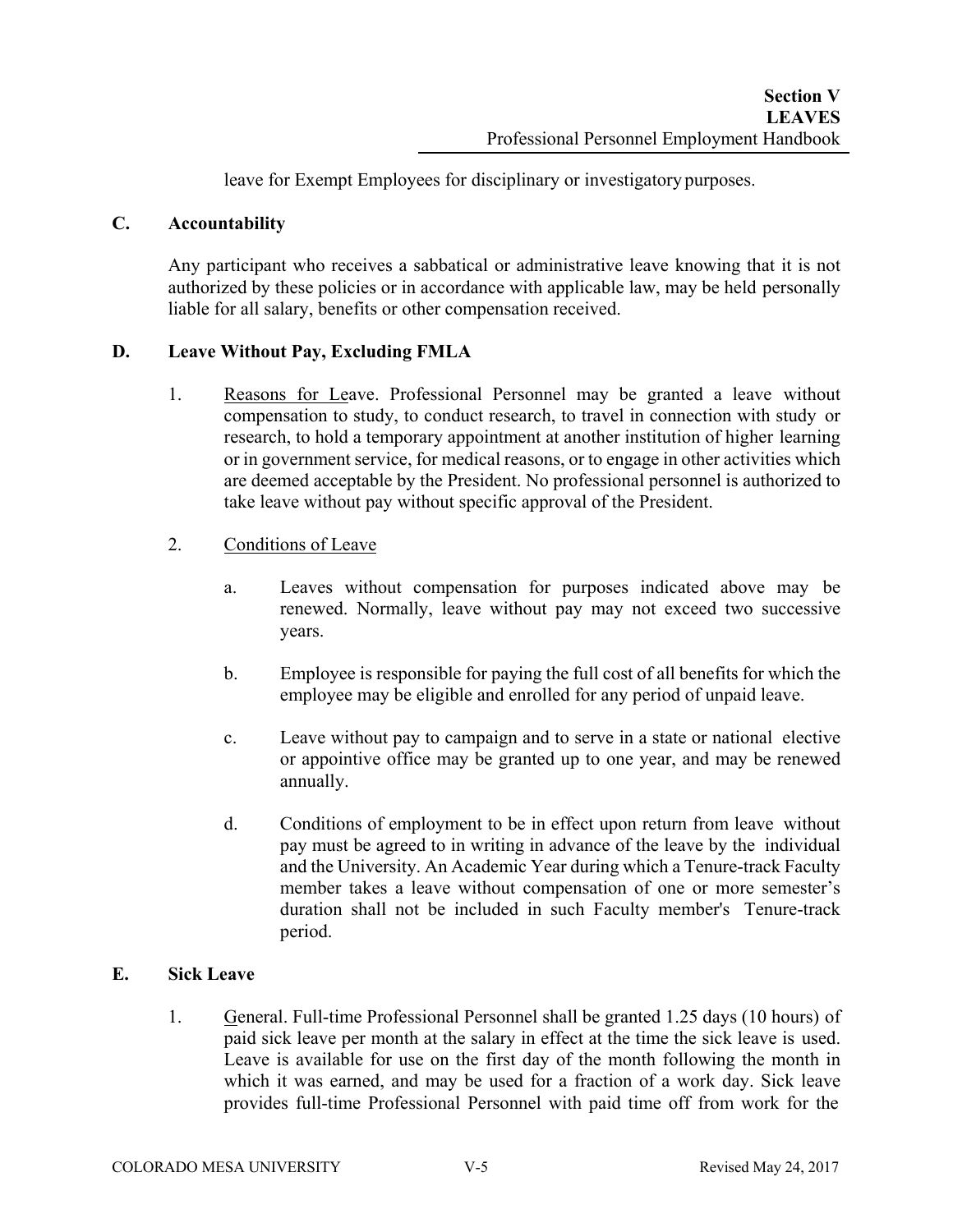following reasons:

- a. The employee is attending to his or her own health or medical needs, e.g. recovery from illness or non-work-related injuries, preventive and diagnostic examinations, receipt of medical treatment; or
- b. The employee is attending to the health or medical needs of a child, parent, spouse, domestic partner, same gender domestic partner, civil-union partner or other member of the employee's household who relies on the employee as his or her primary care-giver; or
- c. The employee is eligible for Family and Medical Leave (FMLA). *See* Section V.G. of this Handbook for a description of FMLA.
- 2. Accrual
	- a. Effective July 1, 2012, full-time Professional Personnel hired on or before January 25, 2012 shall be granted an accrued sick leave bank of 66 days (528 hours). Employees will accrue leave beginning August 1, 2012 as outlined in paragraph 1. Professional Personnel hired after January 25, 2012 will be advanced a personal sick leave bank of 15 days (120 hours) which is available for immediate use and, in employee's thirteenth month of employment will begin to accrue paid sick leave as set forth in paragraph 1.
	- b. Professional Personnel who have exhausted paid sick leave should consult with the Human Resources Office to determine if their absence qualifies for short-term or long-term disability coverage.
- 3. Notice. If the sick leave is foreseeable based on planned medical treatment, the employee shall give not less than 30 calendar days notice before the date his/her leave is scheduled to begin or such notice as is practicable if the date of treatment requires the leave to begin in less than 30 calendar days. In either event, subject to the approval of the employee's physician, the employee shall make a reasonable effort to schedule the treatment so as not to unduly disrupt the operations of the University. If sick leave is not foreseeable, employee must notify his/her direct supervisor or department head on or before the time the employee would have reported to work. Notification must be made as soon as practical when exigent circumstances prevent earlier notification.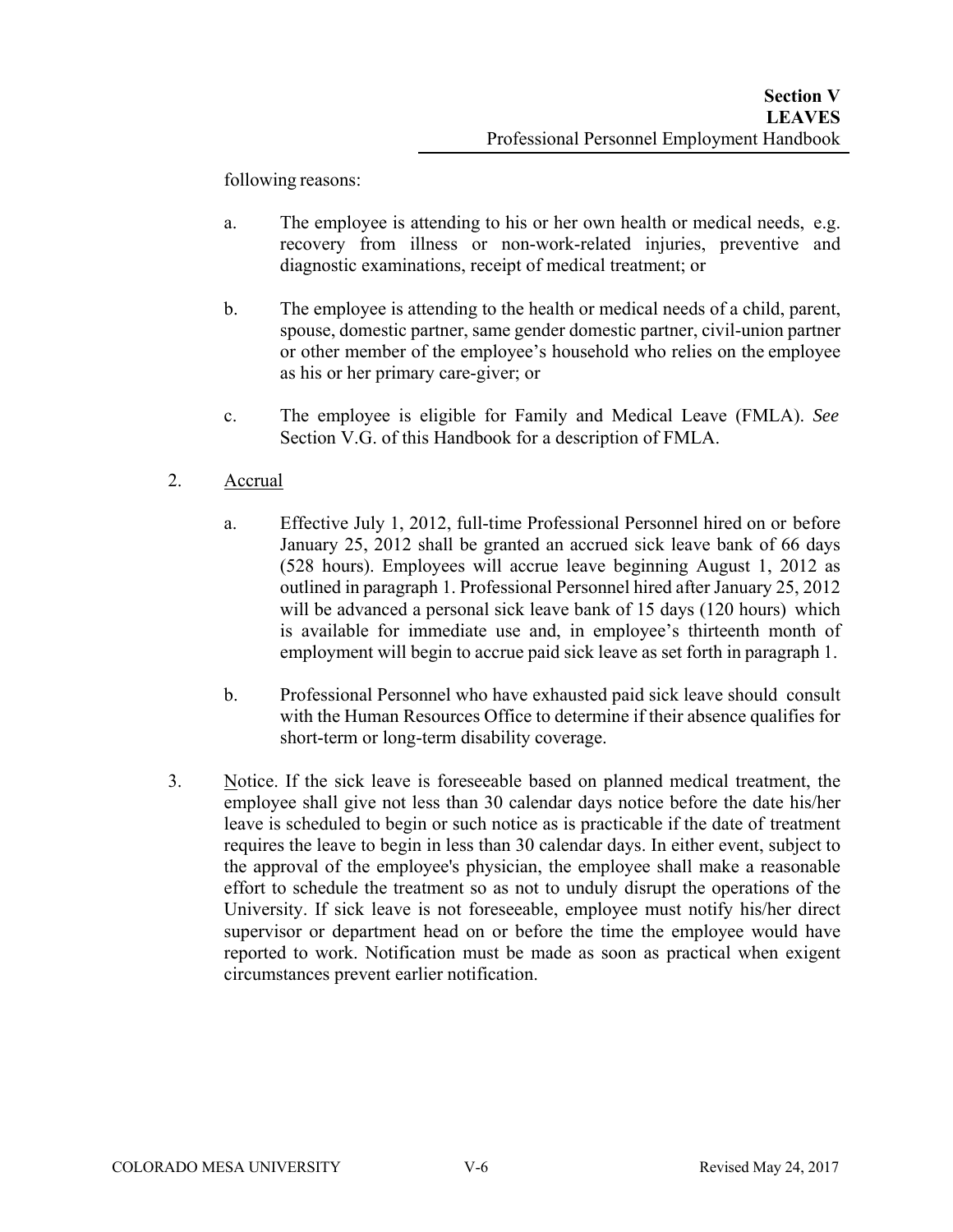## 4. Medical Documentation

- a. An employee who uses sick leave for more than three (3) consecutive days should contact Human Resources to determine if the leave qualifies for Family and Medical Leave.
- b. The University reserves the right to require certification of need for sick leave from the employee's health care provider under conditions permitted by the Family and Medical Leave Act (FMLA); for purposes of considering reasonable accommodation; or where the employee's attendance is unreliable because of repeated sick leave absences.
- c. An employee requesting sick leave on an intermittent or reduced schedule shall furnish the additional certificates permitted by the FMLA or other documentation as required to determine the necessity for such leave as a reasonable accommodation.
- d. The University may require employees on sick leave to provide recertification of the foregoing matters on a reasonable basis.
- e. The University reserves the right to require medical certification of fitness to return to work after any period of sick leave, or where the employee has advised the university of medical conditions that indicate the employee may not be medically fit to perform the essential functions of the job, or when the employee appears to be medically unfit to perform the essential functions of the job.

# 5. Parental Leave

- a. Pregnant Professional Personnel may use accrued, paid sick leave for pregnancy, childbirth and related medical conditions upon the same terms and conditions that employees use sick leave for other illnesses or physical disabilities. As soon as possible after becoming aware that she is pregnant, the employee shall submit a request for sick leave accompanied by a certificate from her physician confirming the pregnancy and the expected date of delivery.
- b. The dates when an employee's sick leave begins and ends shall be determined by the employee and her physician. However, the employee shall give not less than 30 calendar days notice before the date her leave is scheduled to begin or such notice as is practicable if the date of delivery or a pregnancy-related medical condition requires the leave to begin in less than 30 calendar days.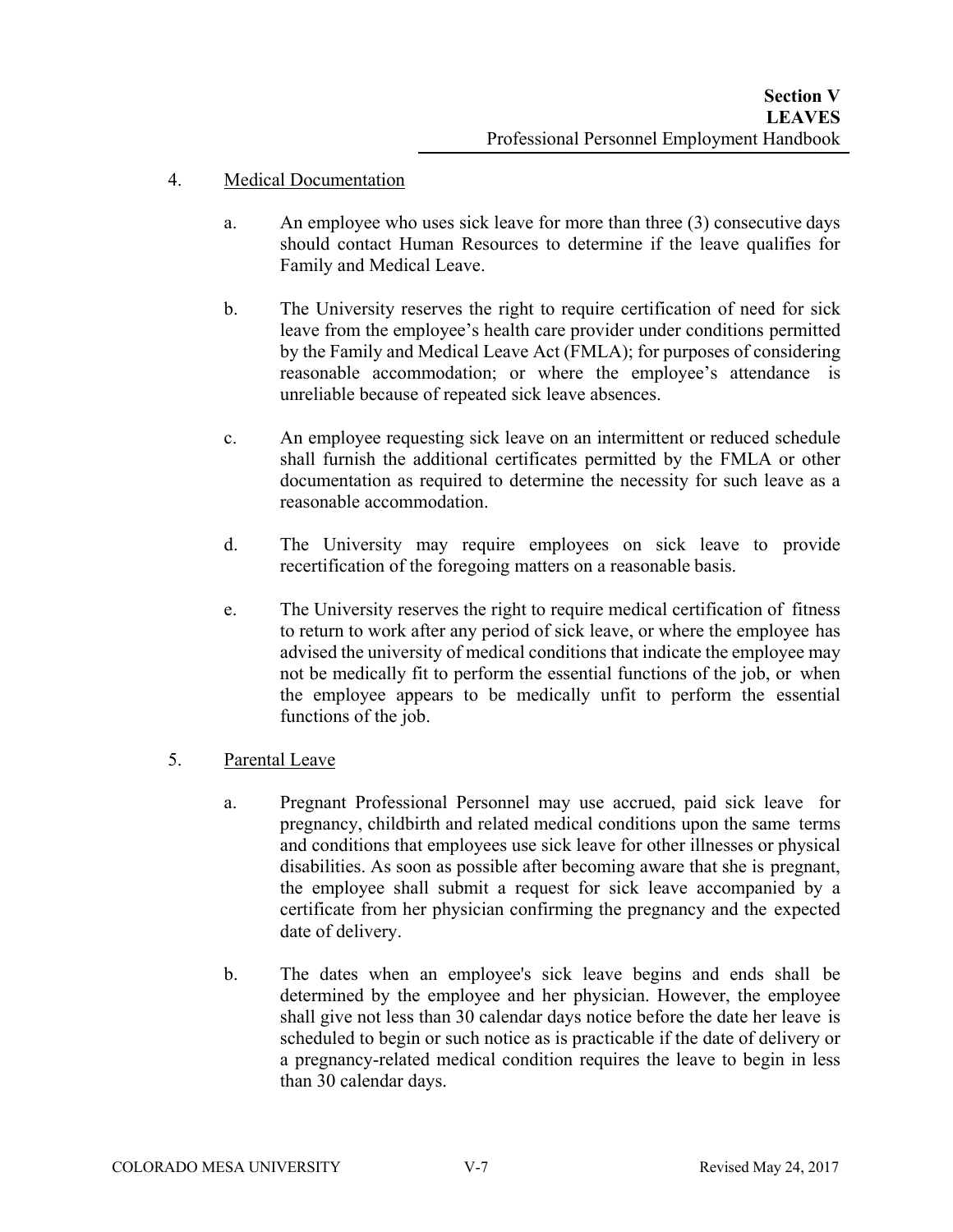- c. A FMLA-eligible employee who does not have sufficient accrued sick, annual, and discretionary leave to provide paid leave for a six-week period may borrow against her personal sick leave bank to permit a paid leave of no more than six weeks, or 240 hours. Upon return to work, the employee will not accrue sick leave until the personal bank is restored. Should the employee not return to work, the University may recover from the Employee the University's cost of premiums paid during any period of what would have been unpaid FMLA leave, except as provided in Paragraph G. 13, below.
- d. Spouses, domestic partners, same gender domestic partner, civil-union partner of pregnant Professional Personnel may use sick leave for pregnancy, childbirth and related medical conditions upon the same terms and conditions that employees use sick leave for other illnesses or physical disabilities. A FMLA-eligible employee who does not have sufficient sick, annual, and discretionary leave to provide paid leave for a two-week period may be advanced leave to permit a paid leave of no more than two weeks, or 80 hours. Upon return to work, the employee will not accrue additional sick leave until the advanced leave has been restored by accrual. Should the employee not return to work, the University may recover from the employee the University's cost of premiums paid during any period of what would have been unpaid FMLA leave, except as provided in Paragraph G. 13, below.
- e. Faculty who prefer not to use advanced leave as provided in this paragraph 5, or who wish to extend leave beyond what is provided as sick leave, have the option to negotiate with the head of the department to develop alternative ways for dealing with the absence, such as adjusting workloads through "banked" courses (i.e. courses taught as an overload in a prior semester or summer session for no remuneration that can be exchanged for course off-loads in the semester of parental need), and other strategies or combination of strategies. Such negotiations shall take into account the effect of the negotiated agreement upon the students and other faculty in the department. Negotiated leave arrangements must be in writing, signed by the faculty member and the department head, and approved by the Vice President of Academic Affairs prior to beginning of leave.
- 6. Maximum Accrual and No Pay for Sick Leave Upon Termination. Full-time Professional may accrue a maximum of 90 days (720 hours) of sick leave. Personnel employed at 0.75 FTE or more but less than 1.0 FTE may accrue a prorated maximum. Employees whose employment by Colorado Mesa University is voluntarily or involuntarily terminated shall not be entitled to any compensation whatsoever for unused sick leave.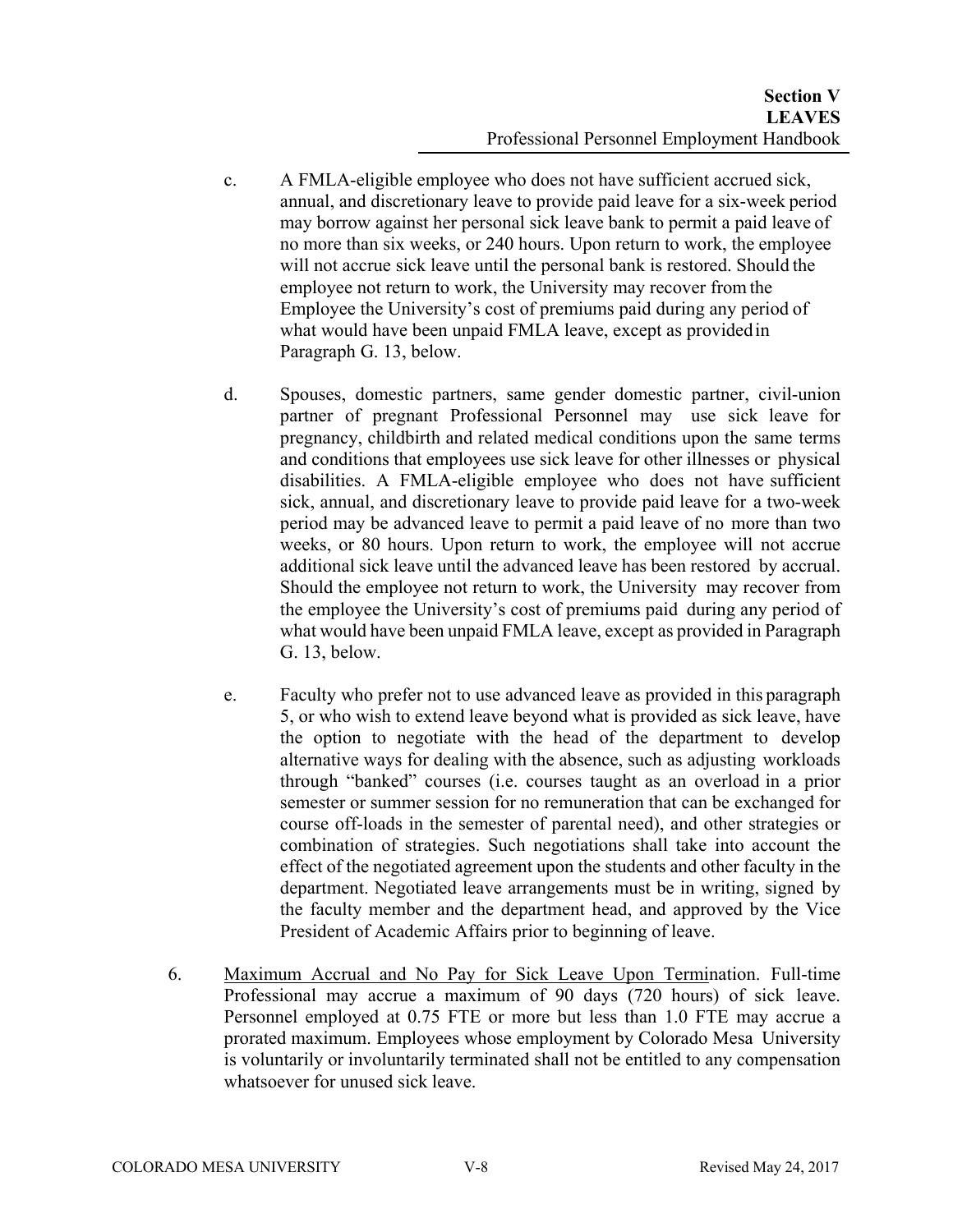7. Leave Reporting. Sick leave shall be reported for any time away from employee's duties due to reasons set forth in paragraph 1 of this section E. Professional Personnel who use sick leave must report their usage immediately following their leave by completing the Professional Employees Leave Request Form, having their Department Head or Supervisor sign the form, and submit to Human Resources, the repository for leave accrual and usage. Supervisors and Department Heads are responsible for ensuring that leave policies are applied in a consistent manner and in consultation with human resources personnel, where necessary, to achieve substantial uniformity.

# **F. Annual Leave**

- 1. Eligibility and Accrual. Faculty neither accrue nor are eligible to use annual leave. Full-time Exempt Employees (employed at 1.0 FTE) shall accrue annual leave at the rate of 1.67 days per month. Exempt Employees employed at 0.75 FTE but less than 1.0 FTE shall accrue annual leave on a pro rata basis.
- 2. Maximum Accrual. Accrued annual leave in excess of forty (40) days is forfeited without pay on June 30 each fiscal year. Upon termination Professional Personnel receive compensation for all accrued but unused annual leave up to forty (40) days. The compensation rate shall be at the employee's rate of pay on the date of termination of employment.
- 3. Mandatory Use. The University may require Professional Personnel to use annual leave prior to the termination date, prior to the end of the fiscal year, or for other reasons.

# **G. Family and Medical Leave under the FMLA**

- 1. Statutory Rights Only. The following policies are intended to implement the Family and Medical Leave Act of 1993 (the "FMLA" or "Act"), and shall be construed accordingly. The Act, as amended from time to time, shall supersede any policy that is inconsistent with the Act's legal requirements. This policy does not create any contract and affords only those rights required by the Act. Some detailed provisions of the Act have been omitted from these policies, but shall be deemed to be included herein by reference. Personnel seeking additional information about the Act are invited to refer to its complete text which is on file in the Office of Human Resources or Affirmative Action Office.
- 2. Eligibility**.** Professional Personnel ("employees") are eligible for FMLA if they have been employed by Colorado Mesa University for: (i) at least 12 months (total, not necessarily consecutive if within the past seven years); and (ii) at least 1,250 work hours during the previous 12-month period; and (iii) they are working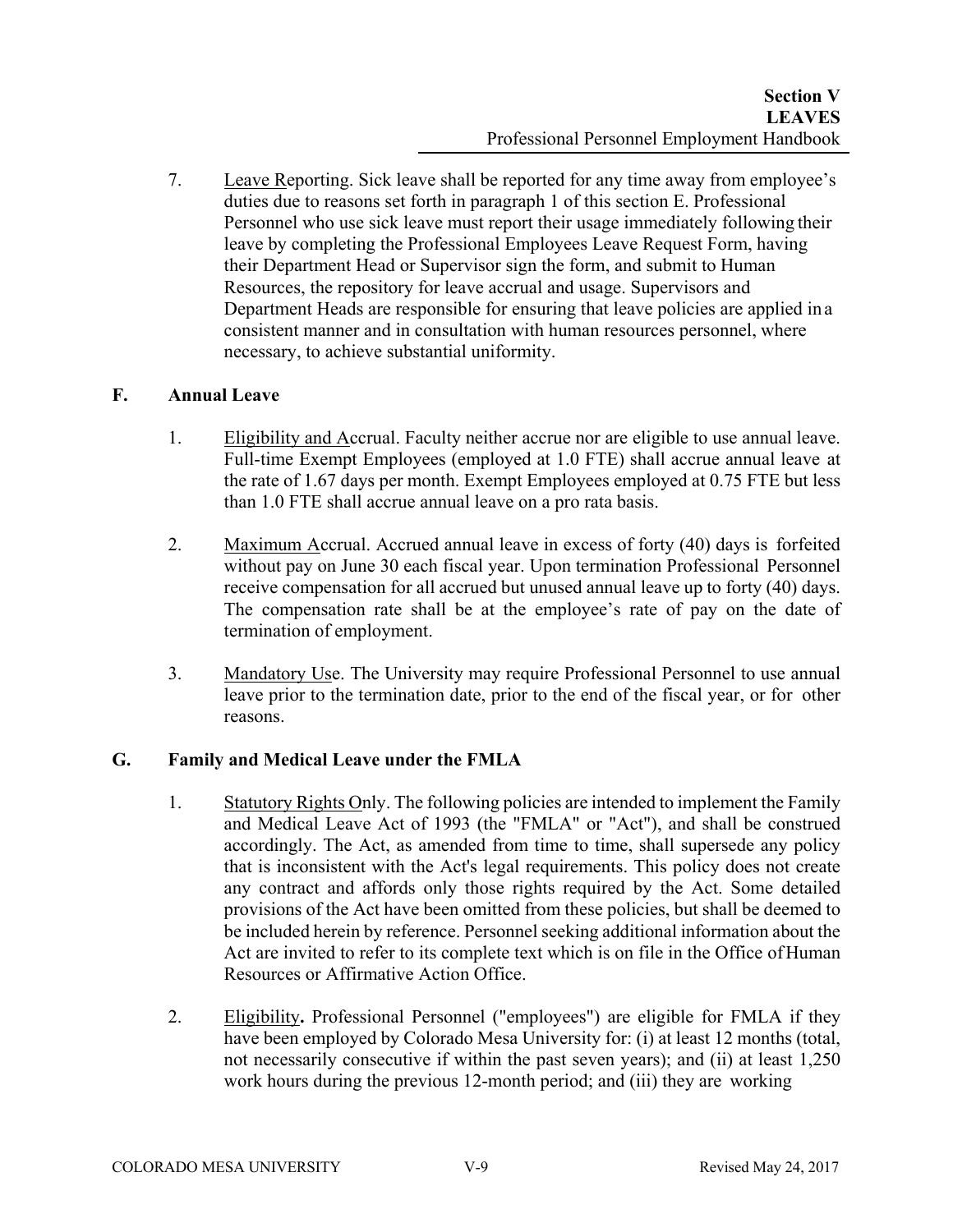at a location where the University employs 50 or more employees within a 75-mile area.

- 3. FMLA Benefit**.** Eligible Employees will be allotted 12 weeks FMLA leave based on a rolling 12-month period measured backward from the date an employee begins using FMLA leave for one or more of the following:
	- a. Because of the birth of a son or daughter of the employee and in order to care for such son or daughter;
	- b. Because of the placement of a son or daughter with the employee for adoption or foster care;
	- c. In order to care for the spouse, domestic partner, same gender domestic partner, civil-union partner, or a son, daughter, or parent, of the employee, if such spouse, son, daughter, or parent has a serious health condition.
	- d. Because of a serious health condition that makes the employee unable to perform the functions of the position of the employee.
	- e. Because of any qualifying exigency arising out of the fact that the spouse, domestic partner, same gender domestic partner, civil-union partner or a son, daughter, or parent of the employee is on active duty, or has been notified of an impending call or order to active duty, in the Armed Forces in support of a contingency operation. This subsection applies only when the service member is in the Reserves or National Guard. It does not apply to family of a service member in the Regular Armed Forces. "Qualifying exigency" is defined by the FMLA Regulations at 29 CFR §825.126.

A "week" is equal to the average weekly hours worked by the Employee during the 12 weeks prior to the start of the leave.

In any case in which husband and wife are both employed by the University, the aggregate number of workweeks of leave to which both may be entitled may be limited to 12 workweeks during the single 12-month period, if such leave is taken for reasons set forth in subparagraph 3.a or 3.b, or in order to care for a sick parent under subparagraph 3.c.

4. Service Member Family Leave**.** Subject to meeting certification requirements by the health care provider, an eligible employee who is the spouse, domestic partner, same gender domestic partner, civil-union partner or son, daughter, parent, or next of kin of a covered service member shall be entitled to a total of 26 workweeks of leave during a single 12-month period to care for the covered service member.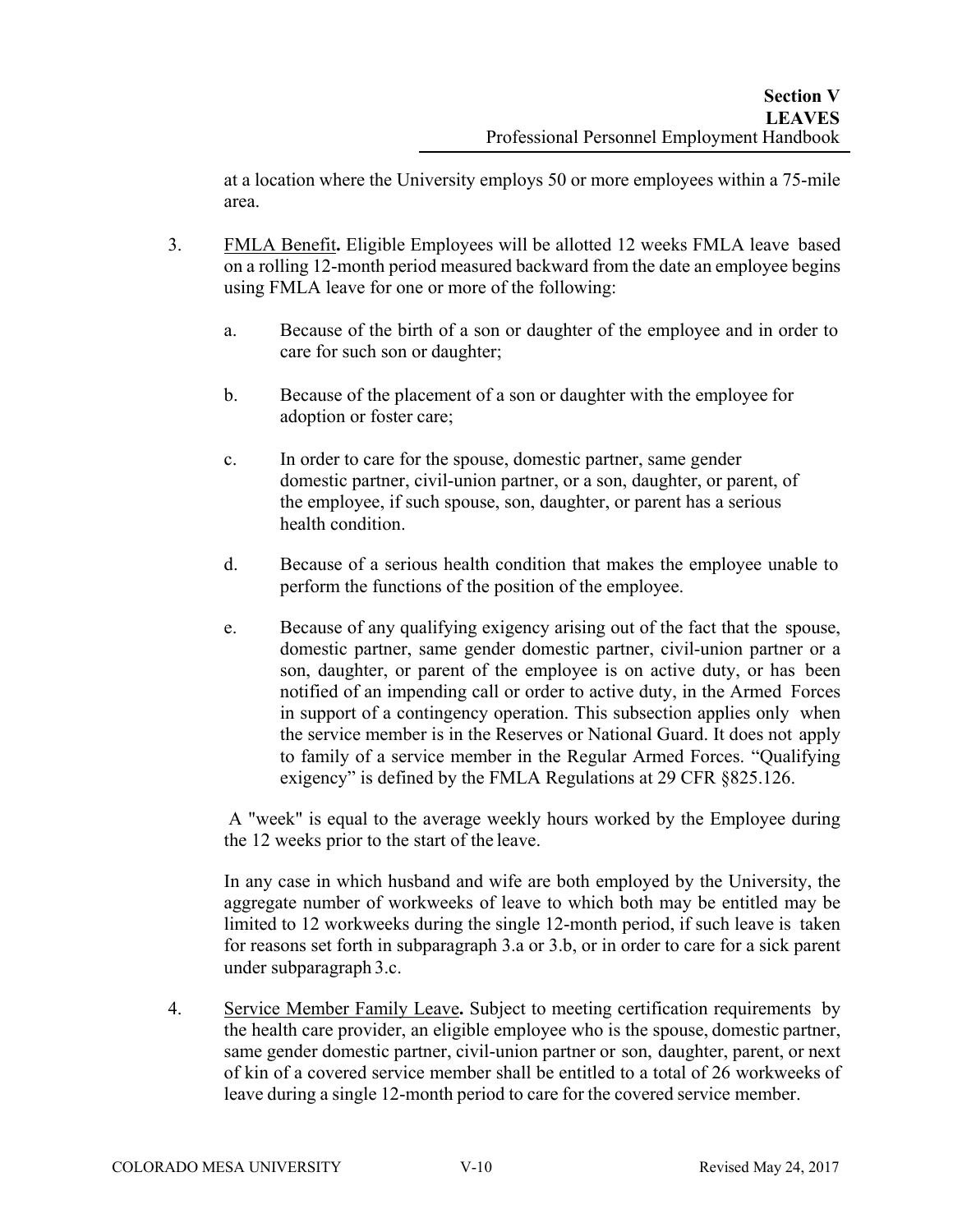- a. "Covered service member" means a current member of the Armed Forces, including a member of the National Guard or Reserves, or a member of the Armed Forces, the National Guard or Reserves who is on the temporary disability retired list, who has a serious injury or illness incurred in the line of duty on active duty for which he or she is undergoing medical treatment, recuperation, or therapy; or otherwise in outpatient status; or otherwise on the temporary disability retired list. Former members of the Armed Forces, former members of the National Guard and Reserves, and members on the permanent disability retired list are not covered service members.
- b. "Next of kin" of a covered service member means the nearest blood relative other than the covered service member's spouse, parent, son, or daughter, in the following order of priority: Blood relatives who have been granted legal custody of the covered service member by court decree or statutory provisions, brothers and sisters, grandparents, aunts and uncles, and first cousins, unless the covered service member has specifically designated in writing another blood relative as his or her nearest blood relative for purposes of military caregiver leave under the FMLA. When such designation has been made, the designated individual shall be deemed to be the only next of kin.
- c. The leave described in this paragraph shall be available during a single 12 month period. During the single 12-month period, an eligible employee shall be entitled to a combined total of 26 workweeks of leave under FMLA benefits and Service Member Family Leave. The "single 12-month period" begins on the first day the eligible Employee takes FMLA leave to care for a covered service member and ends 12 months after that date. If an eligible Employee does not take all of his or her 26 workweeks of leave entitlement to care for a covered service member during this "single 12-month period," the remaining part of his or her 26 workweeks of leave entitlement to care for the covered service member is forfeited.
- d. Where the spouse, domestic partner, same gender domestic partner, civilunion partner are both employed by the University, the aggregate number of workweeks of leave to which both husband and wife may be entitled for service member family leave may be limited to 26 workweeks during the single 12-month period if the leave is service member family leave or a combination of such leave and FMLA leave. If the leave taken by husband and wife includes leave for other FMLA reasons, the aggregate number of workweeks of leave to which both may be entitled may be limited to 12 workweeks for that FMLA purpose.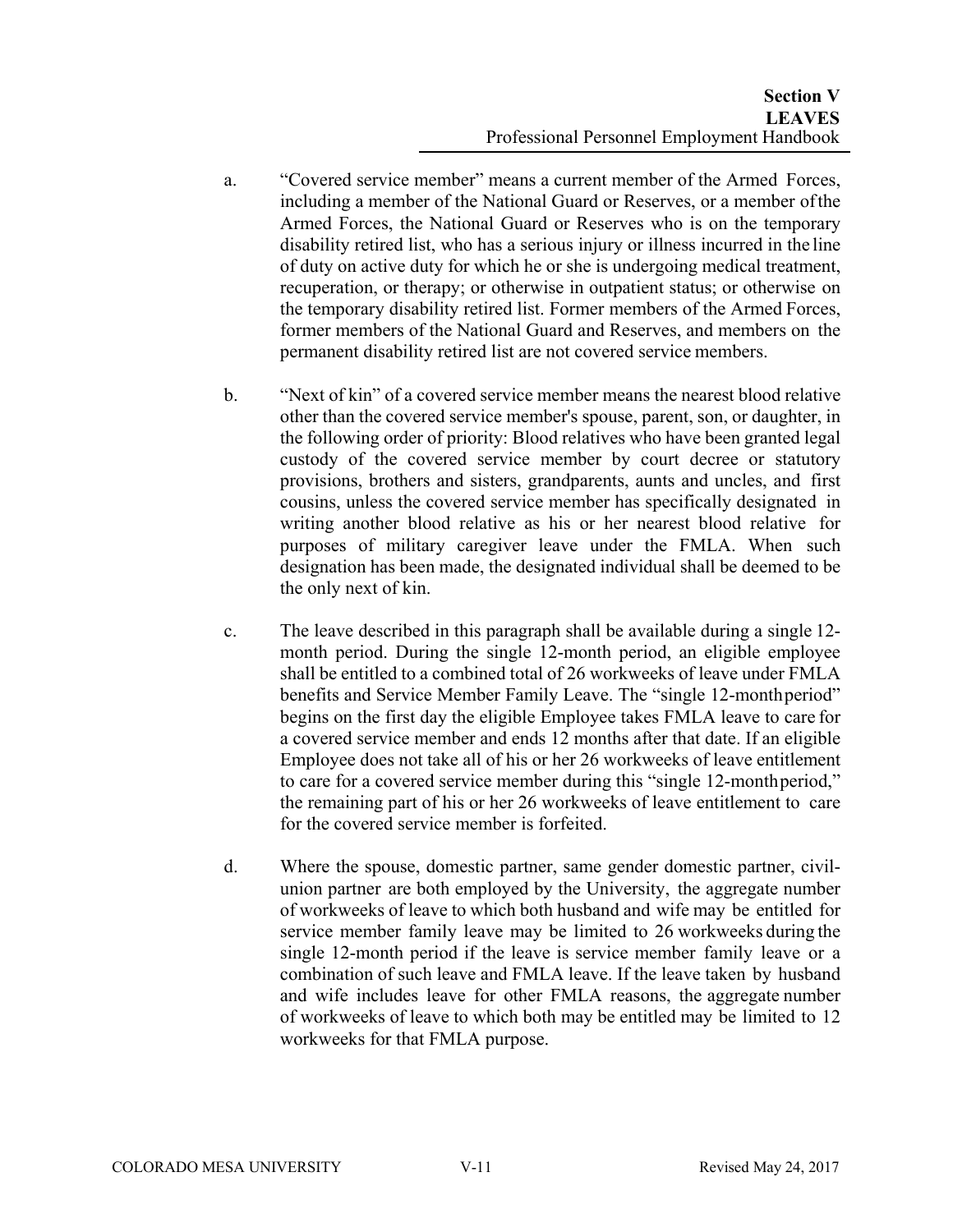Reference to FMLA leave in this policy includes Service Member Family Leave, unless stated otherwise.

- 5. Serious Health Condition. A "serious health condition" means an illness, injury, impairment, or physical or mental condition that involves inpatient care in a hospital, hospice, or residential medical care facility; any period of incapacity requiring absence from work, school or other regular daily activities of more than three calendar days, that also involves continuing treatment by a health care provider; continuing treatment by a health care provider for a chronic or long term health condition that is incurable or so serious that if not treated would likely result in a period of incapacity of more than three calendar days; or prenatal care.
- 6. Serious Injury or Illness. The term "serious injury or illness", in the case of a covered service member, means an injury or illness incurred by the member in line of duty on active duty in the Armed Forces that may render the member medically unfit to perform the duties of the member's office, grade, rank or rating.
- 7. Intermittent / Reduced Schedule. In general, FMLA leave shall not be taken by an Employee intermittently or on a reduced schedule basis unless the eligible Employee and University agree otherwise. Intermittent and reduced schedule leave is available only for a medical necessity that can be best accommodated through an intermittent or reduced leave schedule. If an Employee requests intermittent or reduced schedule leave that is foreseeable based on planned medical treatment, the University may require such Employee to transfer temporarily to an available alternative position for which the Employee is qualified that has equivalent pay and benefits, and which better accommodates the recurring periods of leave.
- 8. Notice of Need for FMLA Leave. In any case in which the necessity for FMLA leave is foreseeable, the Employee shall provide the University with at least 30 calendar days notice before the date the leave is to begin, or as much notice as is practical. In any event, notice should be provided the same day or the next business day after the Employee becomes aware of the need for leave. The notice should be in writing and must make the University aware that the Employee needs leave for one of the reasons described above and the anticipated timing and duration of the leave. The notice must be delivered to the Human Resources Department.
- 9. Notice of Leave Due to Active Duty of Family Member**.** In any case in which the necessity for leave is due to a qualifying exigency relating to a service member (subparagraph 3.e above) the Employee shall provide such notice to the University as is reasonable and practicable.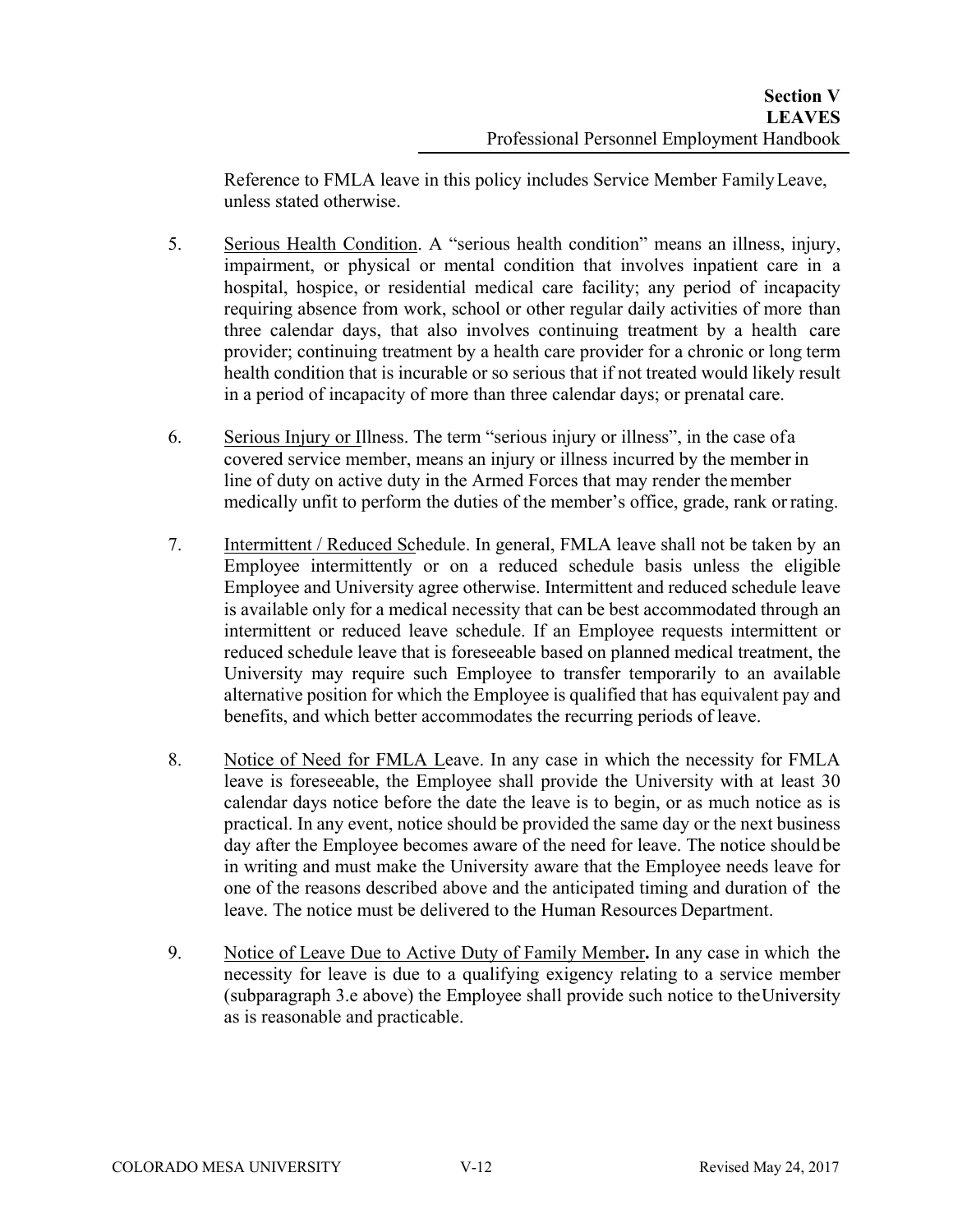- 10. Certification of Need for Leave. The University may require that a request for leave involving a serious health condition or to care for a service member be supported by a certification issued by a health care provider of the eligible Employee, son, daughter, spouse, parent or next of kin of the Employee, as appropriate. The certification shall state:
	- a. The date on which the serious health condition commences;
	- b. The probable duration of the condition;
	- c. The appropriate medical facts within the knowledge of the health care provider regarding the condition;
	- d. For purposes of leave under subparagraph 3.c., a statement that the Employee is needed to care for the child, spouse or parent and an estimate of the amount of time the Employee is needed;
	- e. For purposes of leave under subparagraph 3.d, a statement that the Employee is unable to perform the functions of the Employee's job position;
	- f. In the case of certification for intermittent leave or leave on a reduced schedule for planned medical treatment, the dates on which the treatment is expected to be given and the duration of the treatment, the medical necessity for the intermittent or reduced schedule leave for the Employee's own serious health condition or to care for another with a serious health condition.
	- g. Any other information permitted by the FMLA to assist the University in evaluating the leave request.

The University may require that the Employee use the Medical Certification Form provided by the University. The University may also require, at its own expense, that the Employee obtain a second opinion from a health care provider designated or approved by the University as a condition of approving the FMLA leave.

11. Continuation of Health Insurance Benefits. Employees on FMLA leave are entitled to a continuation of any group health insurance benefits to which they are normally entitled and reinstatement to the same or equivalent position. The University will pay its normal contribution to the health insurance premiums of Employees who are on FMLA leave, but the University's obligations (if any) to contribute to health insurance premiums and to restore the Employee to similar employment terminates when FMLA leave is exhausted or when the Employee gives the University unequivocal notice of intent not to return to work, whichever occurs first. The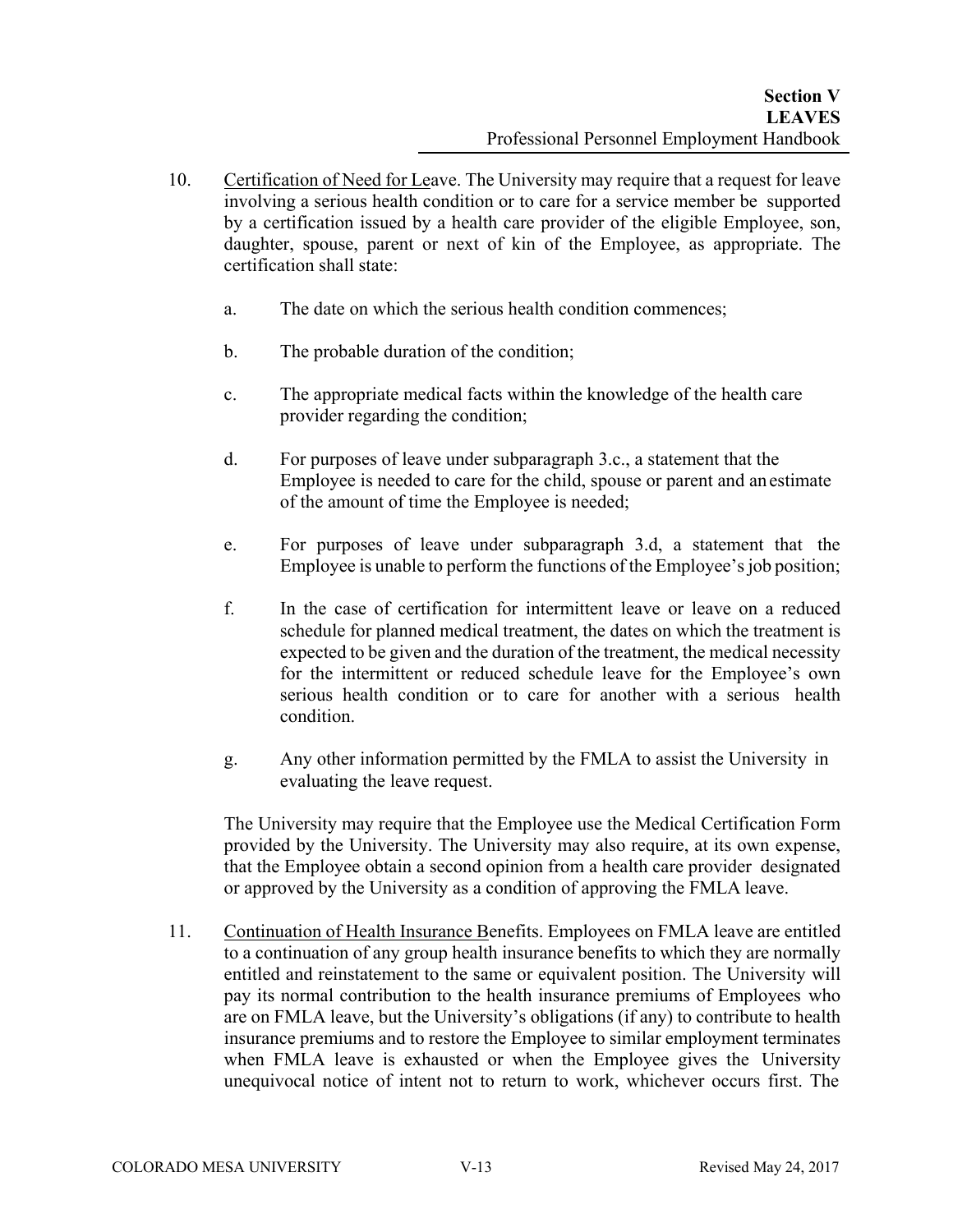Employee may then have the right to continue benefits, at Employee's own costs, pursuant to Title 10 of the Consolidated Omnibus Budget Reconciliation Act of 1986 (COBRA). Employee must make arrangements with the Human Resources Department for how Employee will pay his or her share of premiums while on leave or under COBRA.

- 12. Loss of Insurance Benefits. The Employee's failure to pay his or her share of the premiums may result in loss of coverage. Should the Employee fail to pay their share of premiums during their leave period, the University may elect to pay the Employee's share as an advance against future wages in order to maintain coverage while the Employee is on FMLA leave. In this event, the University has the right to deduct the amount advanced from the Employee's paycheck upon return to work. This right to pay the Employee's premium by the University is solely at the University's discretion and this policy does not give the Employee any right to demand that the University pay the Employee's portion of the insurance premium.
- 13. University's Right to Recover Insurance Premiums. The University may recover from the Employee the University's portion of premiums paid during any period of unpaid FMLA leave if the Employee fails to return to work, as defined by the Act, after the Employee's FMLA leave entitlement has expired, unless the reason that the Employee does not return is due to: (1) the continuation, reoccurrence of or onset of a serious health condition that would entitle the Employee to family and medical leave (either affecting Employee or immediate family) or (2) other circumstances beyond the control of the Employee.
- 14. Medical Recertification. Employees on leave because of a serious health condition are required to furnish medical recertification from their health care provider every 30 days affirming their continuing need for leave, unless the medical certification states that the employee will be unable to work for a longer designated period. In all cases, recertification will be required at least every six months. Employees on leave are also required to furnish the University with periodic reports (at least every 30 calendar days) of Employee's intent to return to work.
- 15. Fitness for Duty. Before the Employee may return to work following FMLA leave as a result of the Employee's own serious health condition, the Employee must provide the University with a certification issued by a health care provider stating that the Employee has the ability to perform the essential functions of the job, based on a list of the essential functions specified by the University.
- 16. Extension of Leave. If for any reason the University grants Employee additional leave after the Employee has exhausted all FMLA leave, such leave shall be unpaid discretionary leave not subject to the rights and obligations of the Family and Medical Leave Act. It shall not require the University to pay any portion of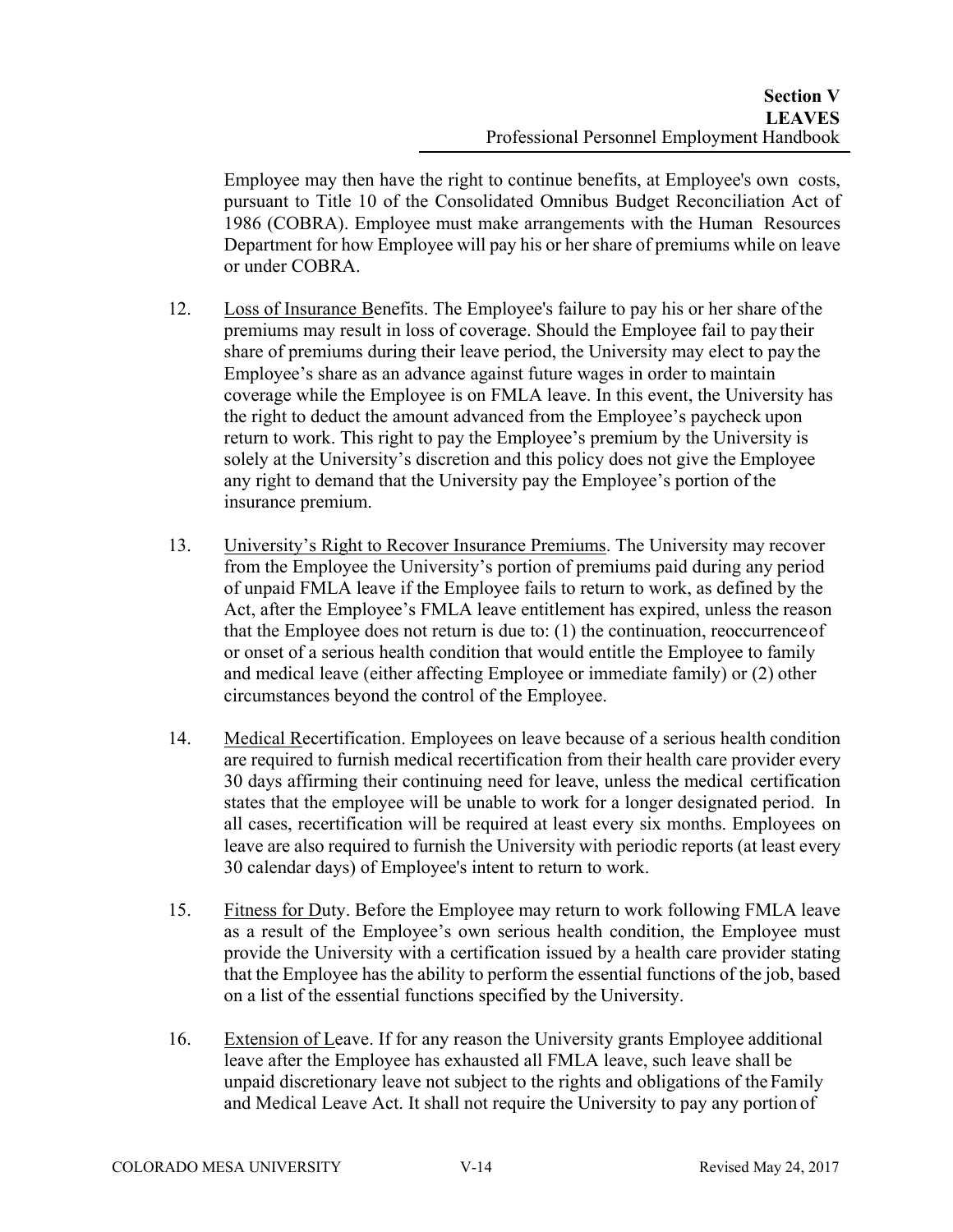Employee's health insurance premiums and shall not guarantee Employee's return to the same or equivalent position upon return to work. The University has no obligation under this policy or the Act to grant leave in excess of the period specified by the FMLA.

- 17. Use of Paid Leave During FMLA. Employee is required to exhaust Employee's accrued paid leave, if any, during FMLA leave. FMLA leave is, otherwise, unpaid leave. The total period of absence considering all paid leave and FMLA leave used for reasons covered by this family and medical leave policy cannot exceed 12 weeks in the University's fiscal year for FMLA, or 26 weeks in a single 12 month period for Service Member Family Leave. No paid leave benefits accrue while on unpaid FMLA leave.
- 18. Forms. Forms are available through the Human Resources Department for requesting FMLA leave and for fulfilling Medical Certification requirements.
- 19. Termination During Leave. Employees on FMLA leave generally have a right to return to the same position or an equivalent position with equivalent pay, benefits and other terms and conditions of employment. However, this does not entitle the restored Employee to accrual of any seniority or employment benefits during any period of leave, or any right, benefit or position of employment other than that which the Employee would have been entitled to had the Employee not taken the leave. This means that an Employee on FMLA leave may be laid off or terminated during the leave period, the same as any other Employee similarly situated, so long as the lay-off or termination is not because of the Employee's legitimate use of FMLA leave.
- 20. Key Employee Exception. The University may deny restoration of a "key employee" following FMLA leave as described in paragraph 19, and also if (i) such denial is necessary to prevent substantial and grievous economic injury to the operations of the University; (ii) the University notifies the employee of the intent of the University to deny restoration on such basis at the time that the University determines that such injury would occur; and (iii) in any case in which the leave has commenced, the employee elects not to return to employment after receiving such notice. A "key employee" is a salaried FMLA-eligible employee who is among the highest paid 10 percent of all the Employees employed by the University within 75 miles of the Employee's worksite.

# **H. Approval of Leaves**

The President may delegate the power to approve sick, annual and unpaid FMLA to appropriate personnel. All other leaves must be approved by the President. Administrative leaves in excess of ten (10) work days ("extended leave") shall be reported to the Trustees. Extended administrative leave for Administrative Personnel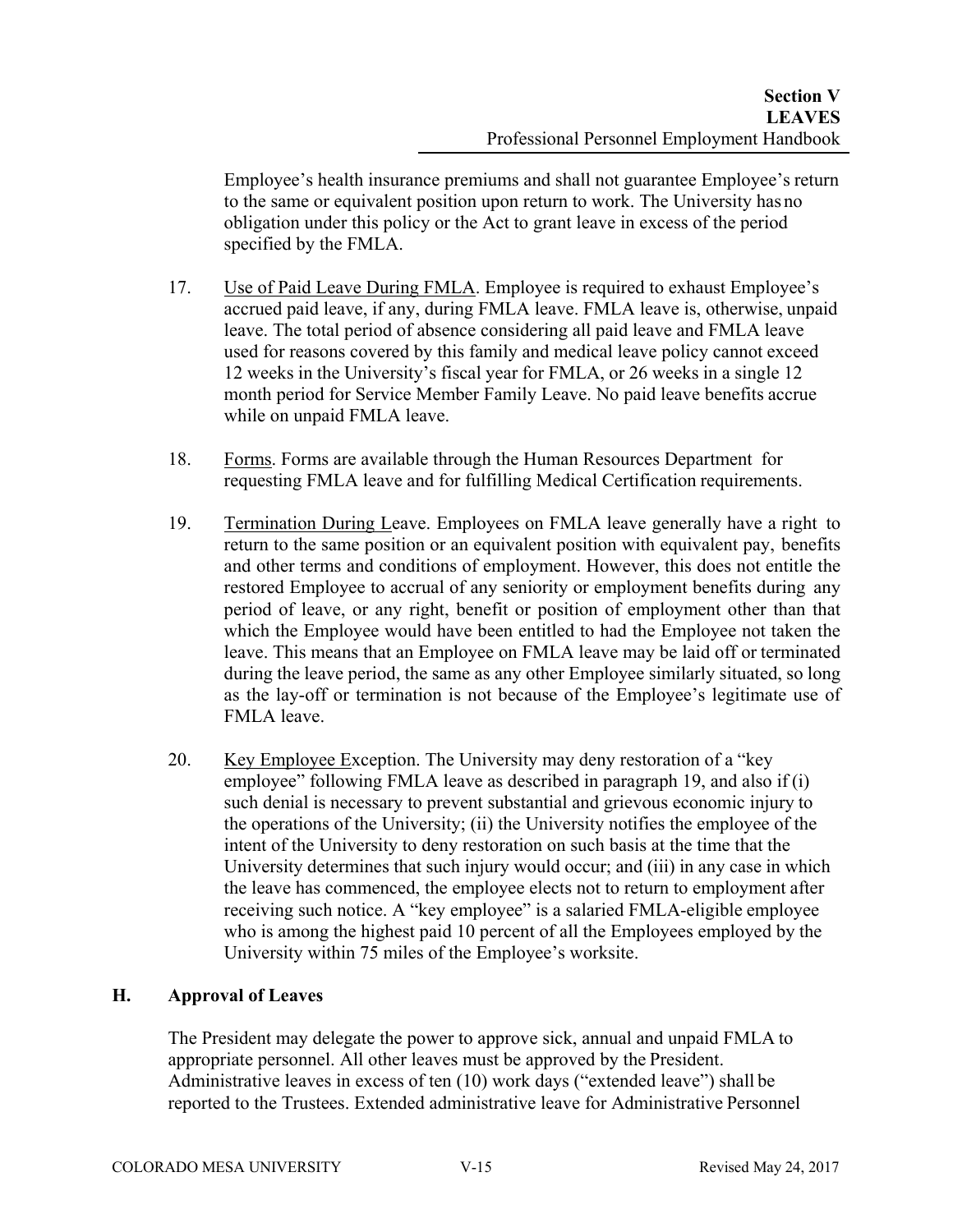must be approved by the Trustees.

### **I. Bereavement Leave**

The President of the University is authorized to grant bereavement leave in the event of imminent death or death in the immediate family of Professional Personnel. Leave of up to forty (40) work hours with pay may be granted. "Immediate family" includes spouse, domestic partner, same gender domestic partner, civil-union partner, , children, parents, grandchildren, grandparents, brothers, sisters, nephews, nieces, aunts, uncles, parents-inlaw, brothers-in-law, sisters-in-law, daughters-in-law, and sons- in-law. Bereavement leave may also be granted for other persons not included in this listing whenever it is determined that the granting of such leave is appropriate based on the relationship of the employee to the deceased.

### **J. Court and Jury Leave**

- 1. An employee shall be granted jury leave with pay for the period he/she is required to serve on jury duty. Compensation received for such services shall be retained by the employee.
- 2. When, in obedience to subpoena or direction of a proper authority, an employee appears in an official capacity as a witness for the Federal Government, State of Colorado or political subdivision, he/she shall be granted court leave with pay for the period of such service. Compensation received for such service during working days shall be turned over to the University except for verified parking expenses and mileage allowance.
- 3. When an employee is subpoenaed or serves as a witness as an individual rather than in official capacity, he/she shall be charged annual leave, discretionary leave or leave without pay, as appropriate. Compensation received for such services shall be retained by the employee.

### **K. Discretionary Leave**

1. Two days non-cumulative discretionary leave per fiscal year with pay will be granted to all full-time Professional Personnel. This discretionary leave is to be used at the option of the employee for personal reasons. Its use does not invalidate the right to use sick leave, nor will it change current administrative practice with reference to absences due to emergencies. The employee is responsible for giving advance notice to and approval from his/her Department Head or supervisor, who will subsequently notify the appropriate Vice President.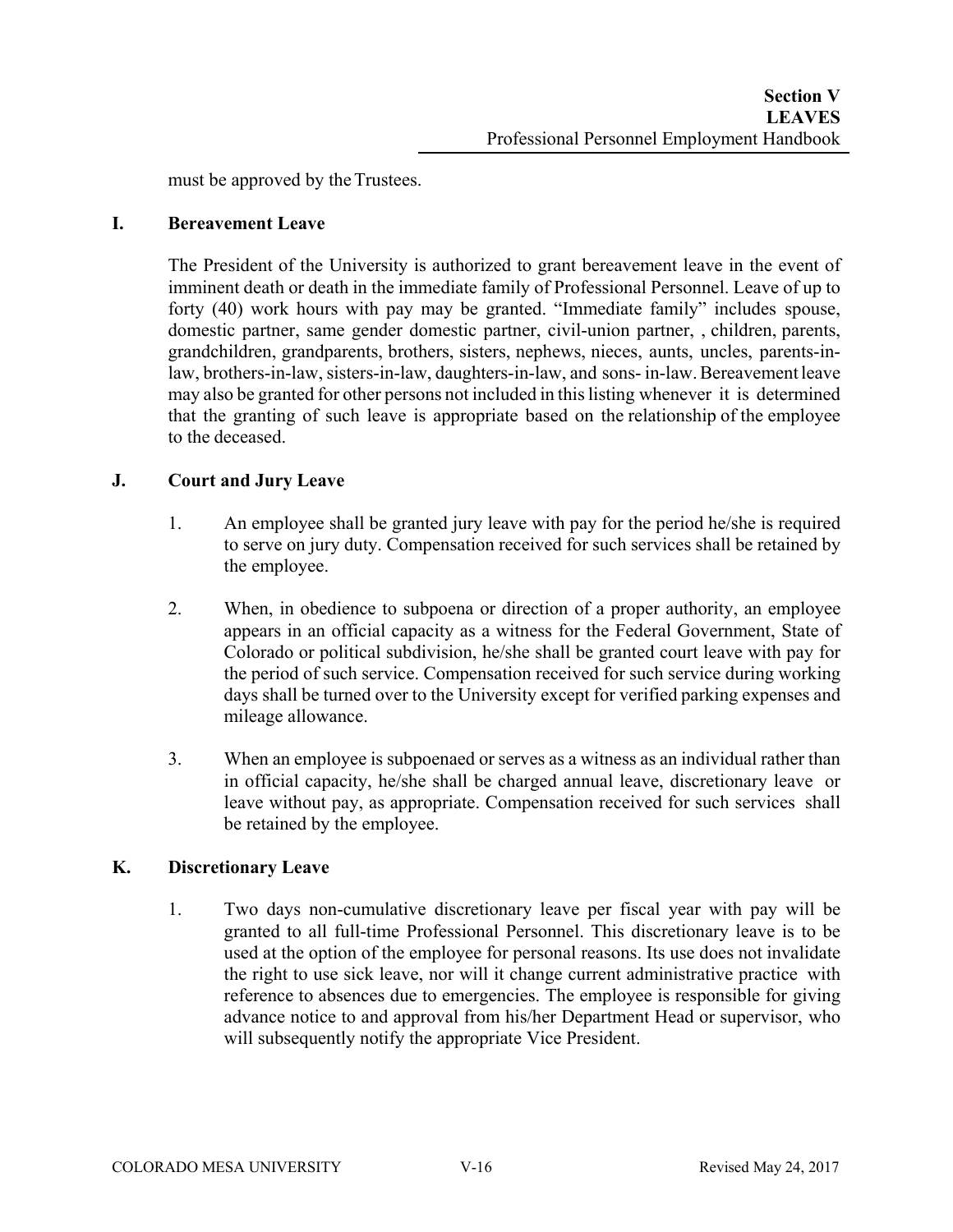2. The appropriate supervisor must be satisfied with arrangements made for classes by Faculty taking discretionary leave before the leave is authorized. Discretionary leave will not be authorized during the first or final week of a term.

## **L. Military Leave**

The following provisions are intended to comply with applicable federal and state laws governing military leave rights. To the extent this policy differs from the statutory requirements, the statutory requirements shall control.

- 1. Upon presenting proper military orders, an employee who enters active military service, including active service for training or declared emergency purposes, shall be granted fifteen (15) work days military leave with pay, less the paid military leave he/she has previously used during the calendar year, followed by military leave without pay.
- 2. Military leave without pay shall be granted for the entire period of initial service plus any period of additional service imposed by law. An employee who fails to return at the time set out below shall be deemed to have resigned.
- 3. National Guard called for state emergency must return to work upon release from active duty.
- 4. Employees called to active federal military service shall return to work no later than one year after release from active duty.
- 5. At the request of the employee, all accrued annual leave shall be paid before he/she is placed on military leave without pay regardless of his/her length of service.
- 6. An employee may be required to provide a copy of his or her military orders as a condition of leave.
- **M.Military Training Leave**. The following provisions are intended to comply with applicable federal and state laws governing military leave rights. To the extent this policy differs from these statutory requirements, the statutory requirements shall control.
	- 1. Upon presenting proper military orders, an employee who is a member of the National Guard or military reserve shall be granted military training leave for the annual encampment or equivalent reserve training period.
	- 2. Of this amount of time, a maximum of fifteen days in any calendar year shall be granted military training leave with pay and shall not be charged as any part of annual leave.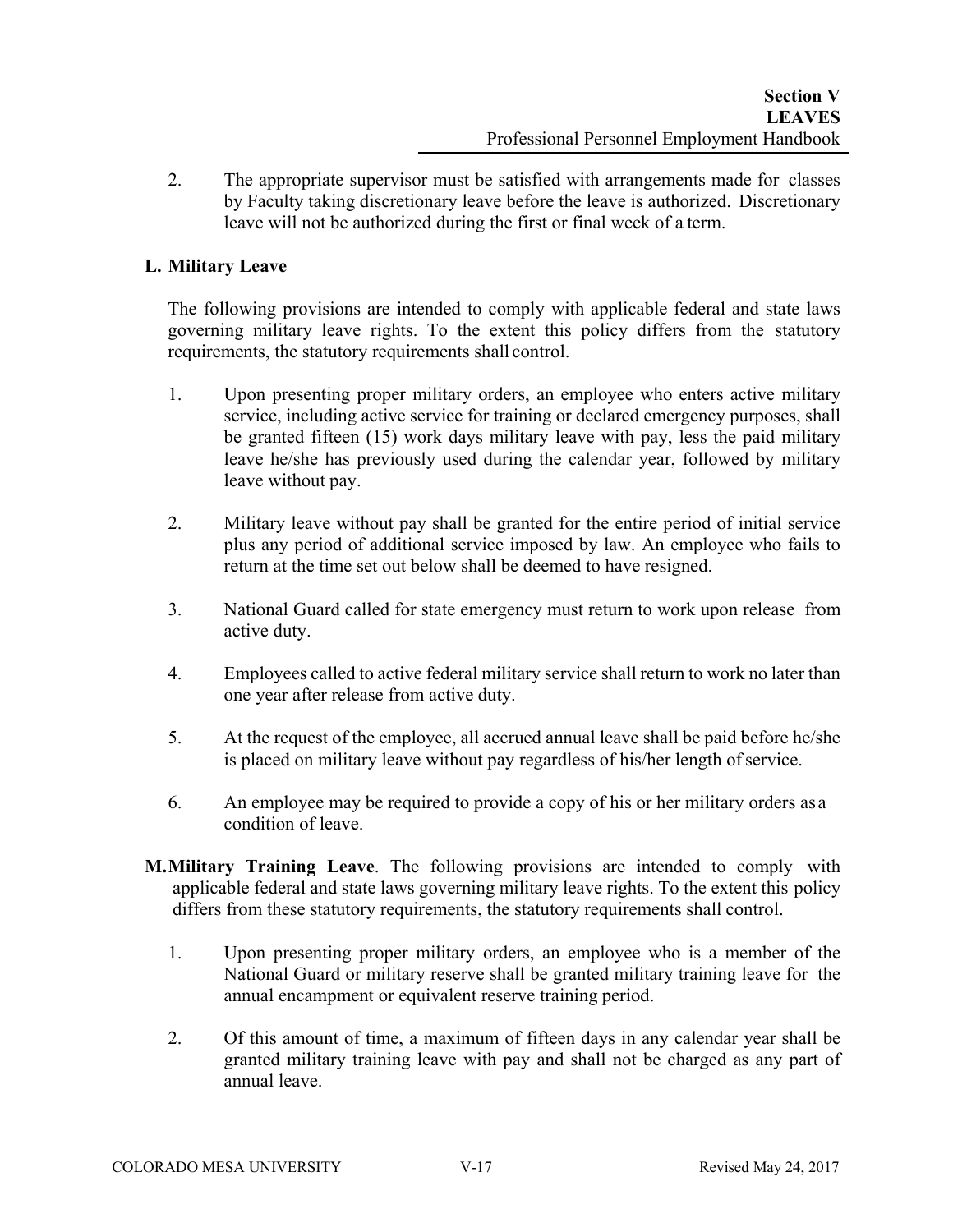- 3. Military training leave shall commence the first working day the employee is on military training leave.
- 4. The employee may be required to provide a copy of his or her military training orders as a condition of leave.

 $\frac{1}{2}$  .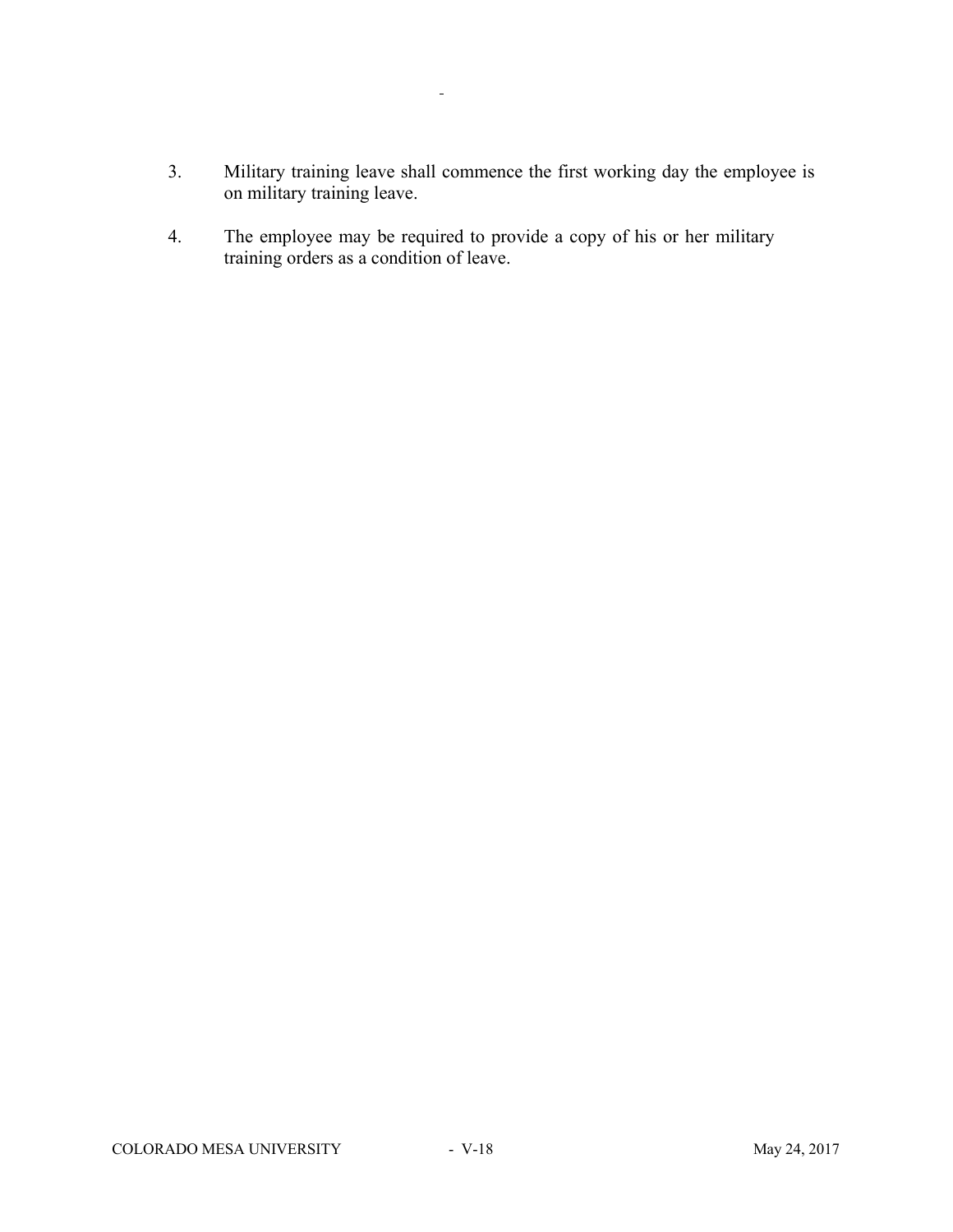#### **A. Performance Evaluation**

- 1. Teaching is the Most Important Responsibility. The most important responsibility of a Faculty member is teaching. While advising, scholarly activity, and service are components of every performance evaluation of Full-time Faculty members, the teaching function is most important.
- 2. Purpose of Evaluation. The primary purpose of an evaluation is to assist Faculty in individual growth and to improve their contributions to the University. Performance evaluations contribute to a number of decisions, including, without limitation, salary adjustments, retention, Tenure, promotion, special recognition, sabbatical leaves, professional development awards, and dismissal. Annual Performance Reviews and Comprehensive Evaluations are the two types of formal Faculty performance evaluations used at the University to facilitate these decisions (referred to jointly as "evaluation"). Informal evaluations may not be used in place of formal evaluations, but may be given in addition to formal evaluations at the discretion of the Department Heads and VPAA.
- 3. Process in General. The evaluation process for all Faculty at the University is an on-going process. All evaluations involve applying the criteria and assessment tools, described herein, to the Faculty member's performance. In addition, evaluations involve an assessment of a Faculty member's success in achieving goals established during the planning process. The Faculty member's Department Head or, in the case of Department Heads and other Academic Administrators who have teaching responsibilities and are evaluated as Faculty, the VPAA, will perform the primary evaluation functions. In this policy, reference to "Department Head" means the VPAA when the Faculty member under consideration is a Department Head.
- 4. Basic Employment and Professional Responsibilities. CMU values professional conduct that supports learning, scholarship, and a sense of community while respecting diversity and academic freedom. In accordance with the university's professional code of conduct, faculty act ethically, interact with others appropriately and respectfully, and engage each other in ways that enrich CMU's learning community and advance the ideals of the University.

Every faculty member is responsible for observance of general standards of professional conduct summarized in Section XII of the Professional Personnel Employment Handbook. While any list of indicators of professional conduct would inevitably be incomplete, faculty members should strive to model behaviors which include altruism, conscientiousness, integrity, courtesy, and civic virtue while exercising sound judgment in professional practice, demonstrating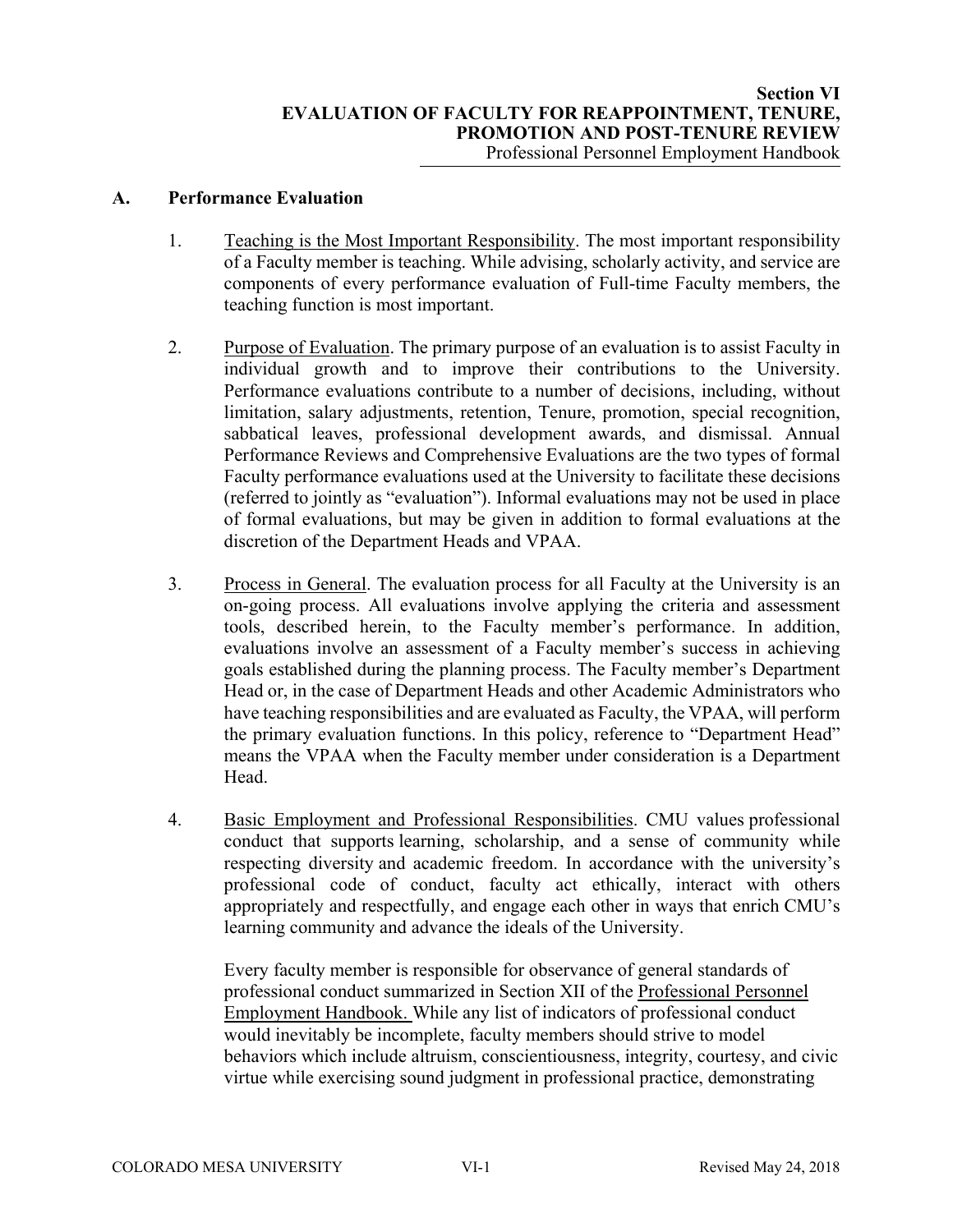ethical behavior, displaying respectful interaction with all colleagues, and participating in constructive engagement that characterizes collegiality.

Basic employment and professional responsibilities expected of all Faculty members include but are not limited to:

- a. Timely and satisfactory performance of responsibilities throughout the entire timeframe specified in the Faculty member's employment assignment and this Handbook.
- b. Teaching of assigned classes and providing timely notice to the Department Head if the Faculty member cannot conduct a class or classes. Notification should be given by the Faculty member to the Department Head by no later than two hours prior to the beginning of the class(es) that cannot be met due to an emergency as described in the Interpretive Guidance section of this Handbook. In circumstances where a faculty member cancels a class meeting for a non-emergency purpose during the semester, including the final exam period, the faculty member is required to complete the Faculty Absence from Class Form and submit it to the appropriate Academic Department Head for approval a minimum of at least three (3) working days prior to the missed class. The Department Head will forward the document to the Office of Human Resources.
- c. Presenting to all students attending class, in writing and within the time span established by departmental policy, a course description, plan of study/schedule of topics to guide the student through the course (week by week at a minimum), student learning outcomes and assessment methods, policies, and grading criteria.
- d. Establishing such procedures as are necessary to assure that adequate and accurate records of student performance are maintained.
- e. Establishing, posting and keeping weekly office hours as follows:
	- 1) Full-time faculty: a minimum of five office hours weekly spread over a minimum of four days commencing one week prior to and continuing through each Fall and Spring Semester excluding scheduled breaks.
	- 2) All other faculty: a minimum of two office hours weekly for one course, plus a minimum of one office hour for each additional course, up to a maximum of five office hours, commencing one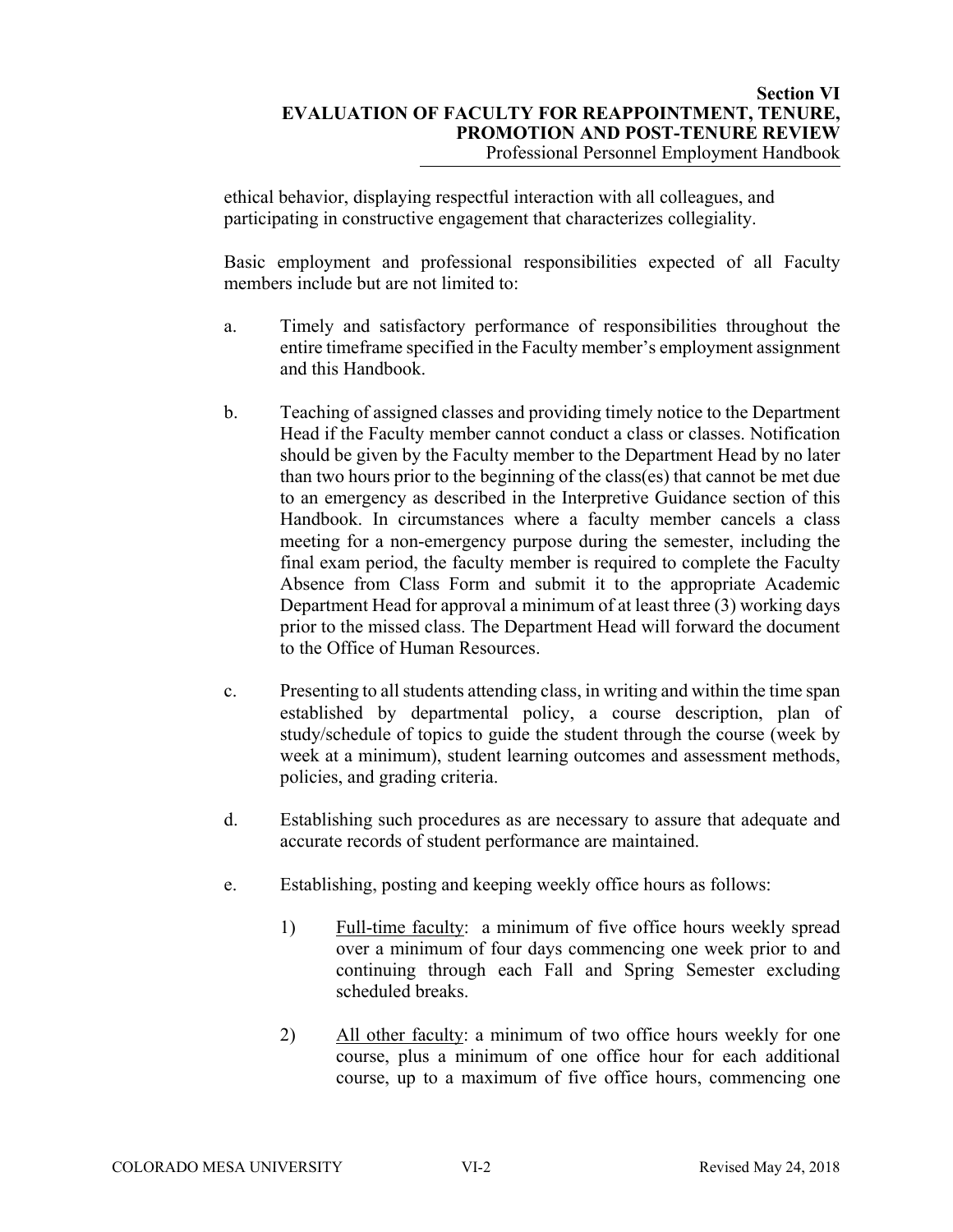#### **Section VI EVALUATION OF FACULTY FOR REAPPOINTMENT, TENURE, PROMOTION AND POST-TENURE REVIEW**  Professional Personnel Employment Handbook

week prior to and continuing through each Fall and Spring Semester excluding scheduled breaks.

Faculty may use a different configuration of office hours with the approval of the department head. Faculty who are granted Release Time will keep office hours as determined by the Department Head.

5. General Evaluation Criteria. As noted in the Interpretive Guidance: "The Teacher-Scholar combines a passion for excellent teaching with an enthusiasm for scholarly and creative endeavors and a desire to serve the program, department, academic discipline, institution, and community." As such, the teacher-scholar evidences effectiveness through teaching, scholarly activity, service and advising. The General Evaluation Criteria and their relative weights used in the evaluation process are as follows:

- a. Teaching range of 50-65%;
- b. Advising minimum of  $5\%$ ;
- c. Scholarly Activity minimum of 10%; and
- d. Service minimum of 10%.

The total of the four weights shall equal 100%. Each Faculty member, with the approval of the Department Head, will establish an individual percentage distribution as part of the annual development plan. Percentage allocations indicate the weight within an evaluation that should be placed on each of the four areas of faculty responsibility and are not a reflection of time spent on activities. If, for example, the weighting given to teaching is 55%, that should be interpreted as 55% of the total evaluation should be based on teaching-related efforts. It is expected that as a faculty member progresses through the academic ranks, she/he will take more of a leadership role in service, scholarly/creative activity, and advising while continuing to grow in teaching. Developed in coordination with their Academic Department Head, this redistribution should be reflected in the allocation in the faculty member's annual planning document.

6. Departmental Guidelines for General Evaluation Criteria. Differences in disciplines and Faculty activities among departments will be reflected in the departmental guidelines for the General Evaluation Criteria. Specific evaluation criteria derived from the basic employment and professional responsibilities will be established by the Department Head, with Faculty consultation, and with approval by the VPAA. The VPAA will be responsible for establishing consistent academic standards across the University. At a minimum, the department guidelines shall address the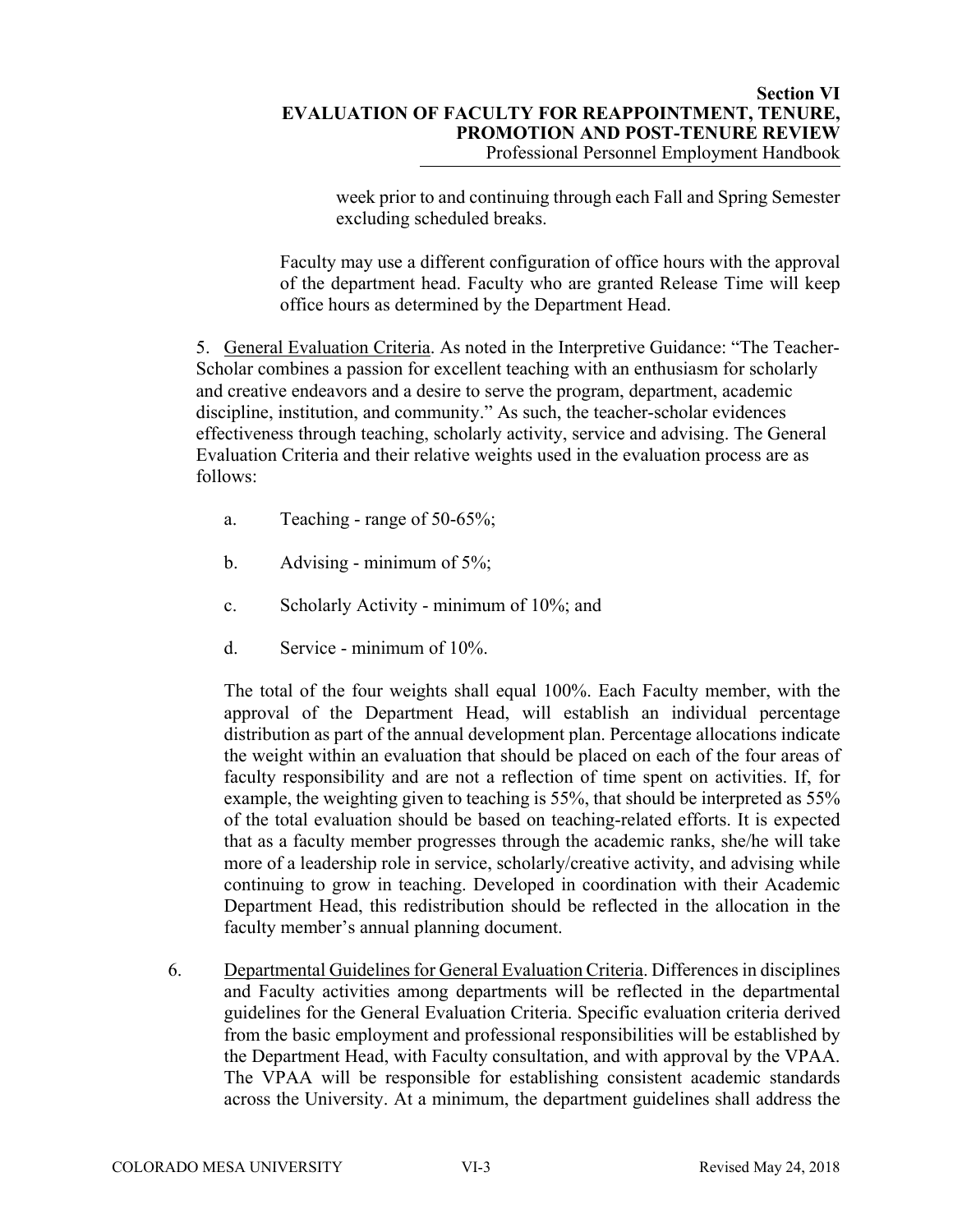following areas:

- a. Teaching:
	- 1) student evaluation results and other forms of formal and informal student assessments of teaching and the classroom environment;
	- 2) courses that demonstrate currency in the field and communicate to students course objectives, plan of study, and means of student performance evaluation.
	- 3) classroom observations by the Department Head or designee;
	- 4) student learning objectives and assessment methods, such as tests, grading practices;
	- 5) fulfillment of professional responsibility, such as meeting classes in a timely manner, fully delivering the curriculum and presenting course material in a manner consistent with the standards of the academic discipline, returning materials in a timely fashion, supervising students, treating students in a fair and impartial manner;
	- 6) curricula review, revisions and, as necessary, new course development;
	- 7) incorporation of new ideas, techniques, technology, etc., into new or existing courses; and
	- 8) other evidence of maintaining a thorough knowledge of subject matter and staying abreast of recent developments in his/her field.
- b. Advising:
	- 1) providing accurate information to students related to degree choices, program requirements for graduation, and employment or graduate school placement;
	- 2) understanding University policies;
	- 3) participation in orientation and advising programs; and
	- 4) being available during posted office hours and by appointment.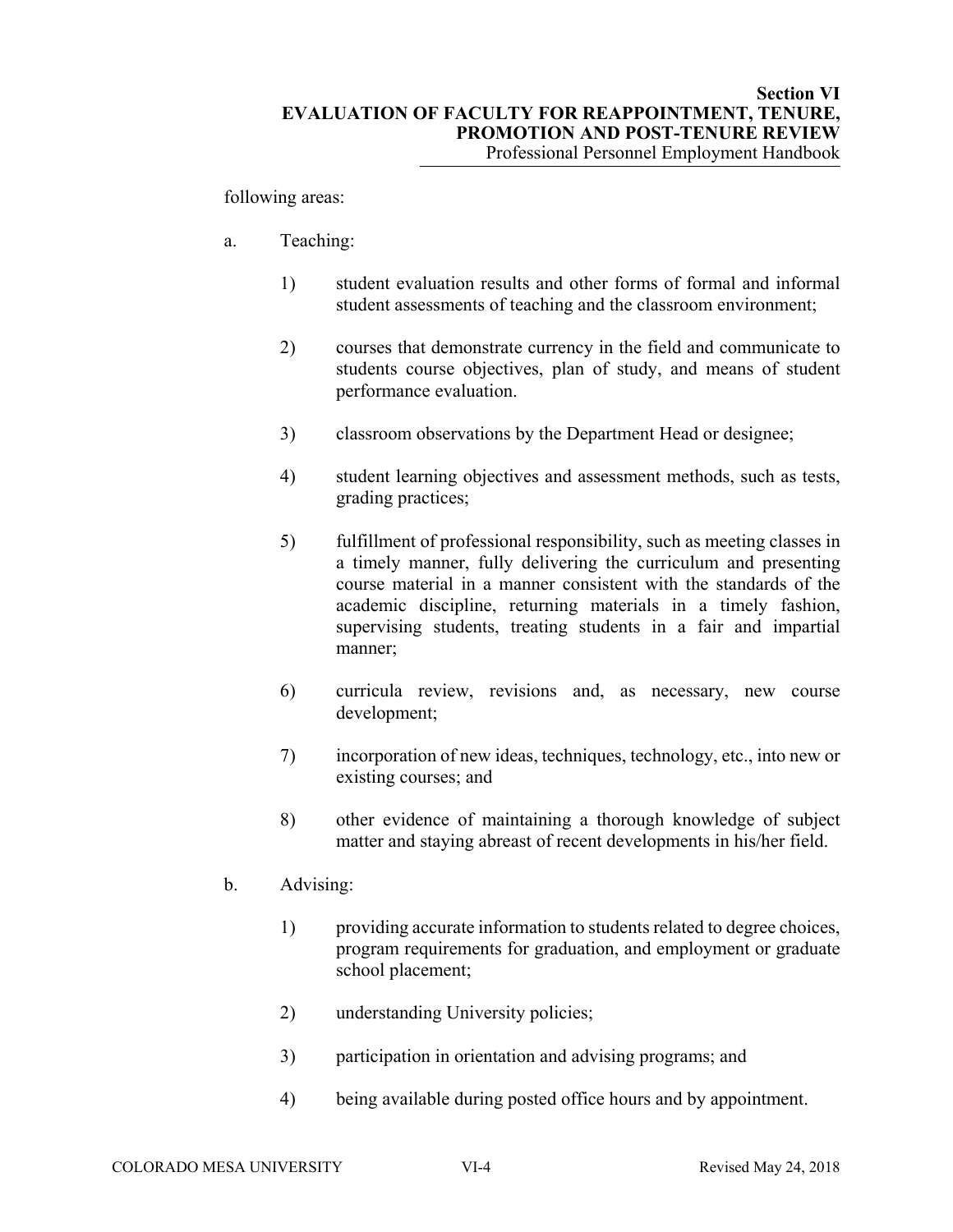- c. Scholarly Activity:
	- 1) creative work and scholarly activity which supports classroom instruction, pedagogical research, participation in professional activities or sharing expertise outside the traditional classroom environment, so long as such activities enhance teaching or otherwise contribute to the Faculty member's growth in his or her discipline;
	- 2) presentations of papers, cases, media productions, at professional and other scholarly meetings which are related to the Faculty member's discipline or area of instruction;
	- 3) continued education and professional development activities appropriate to professional assignments; and
	- 4) other activities specific to the Faculty member's discipline and/or assigned responsibilities.
- d. Service:
	- 1) service that involves contributions to the improvement and welfare of the University at any level, including service to the Faculty member's academic department through University and program committee assignments;
	- 2) unpaid public service to the community and/or professional organizations which benefits the University; and
	- 3) other activities specific to the Faculty member's discipline, such as participation in meetings sponsored by state, regional, and/or national professional organizations.
- 7. Performance Ratings. The following Performance Ratings will be used for evaluations:
	- a. Exceptional (Rating: 5). Performance is superior, far above what is required. Employee consistently exceeds highest standards.
	- b. Above Expectation (Rating: 4). Performance is consistently above normal expectations and standards.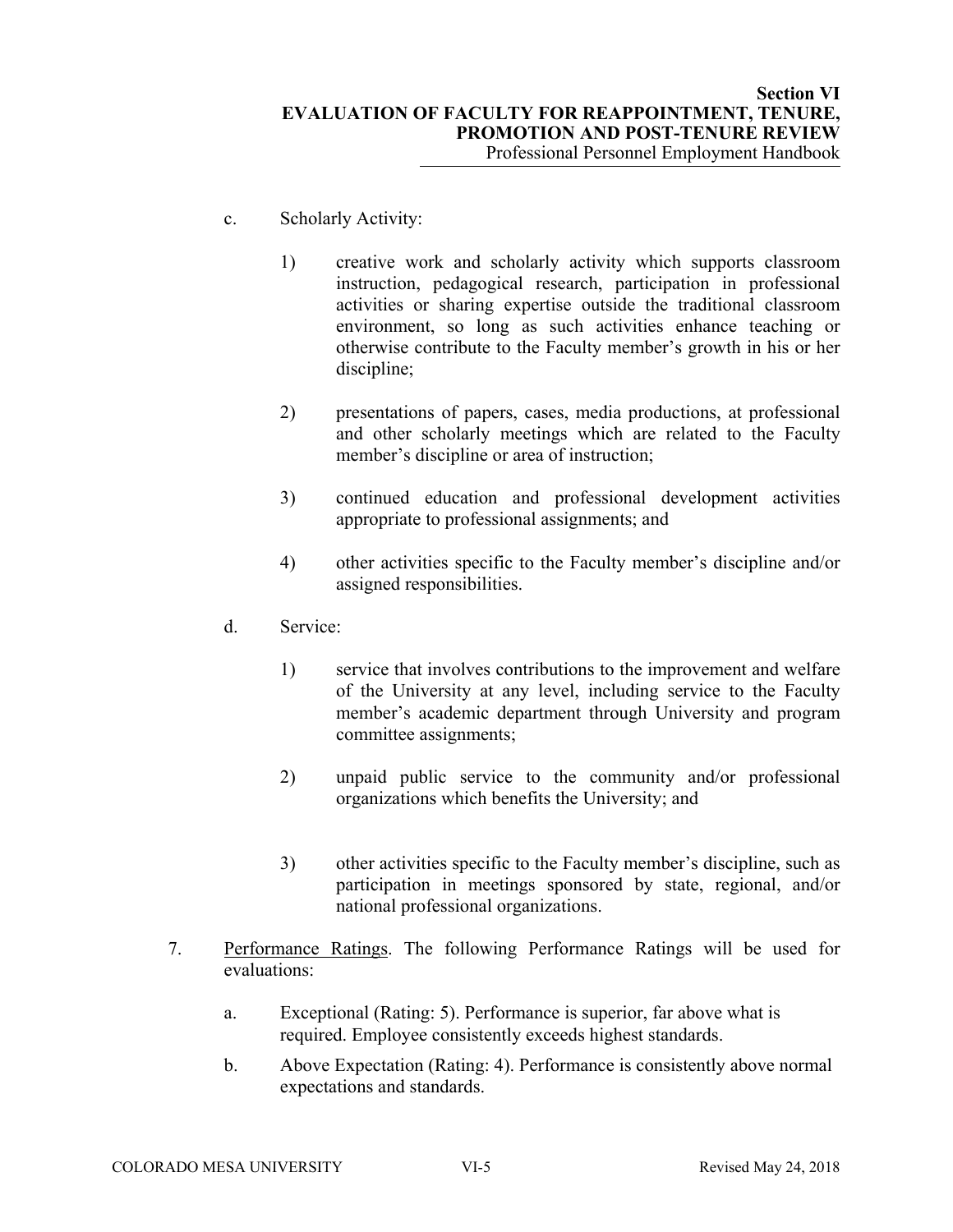- c. Successful (Rating: 3). Performance is consistent with what is expected and considered acceptable. Understands and demonstrates basic principles, techniques and procedures necessary for efficient job performance.
- d. Below Expectation (Rating: 2). Performance is generally below the minimum requirements for the job.
- e. Unsatisfactory (Rating: 1). Performance does not meet minimum job requirements. Lack of improvement may result in disciplinary action.

Unprofessional conduct is not acceptable, and may be considered in faculty's performance review by a reduction in the rating of any relevant criterion and/or the faculty member's overall evaluation rating. Department Heads should document the unprofessional conduct and provide the faculty member with a written notification, along with recommendations for improvement, within seven calendar days of the occurrence. The faculty member has the option of submitting a written response to the Department Head within seven calendar days of receiving the notification.

### 8. Evaluation Process.

- a. The Faculty evaluation process shall be conducted in accordance with the following schedule:
	- 1) Tenured Faculty will have a Comprehensive Evaluation at least every five years with Annual Performance Reviews in each of the interim years.
	- 2) Tenured and Clinical Faculty applying for a promotion in Academic Rank will have a Comprehensive Evaluation.
	- 3) Tenure-track Faculty will have a Comprehensive Evaluation each year.
	- 4) Full-time Clinical Technical Faculty will have a Comprehensive Evaluation each year.
	- 5) Clinical Faculty, will have a Comprehensive Evaluation at the time of their assignment renewal, with Annual Performance Reviews in each of the interim years.
	- 6) All other Full-time Faculty will generally be reviewed annually, normally on teaching alone.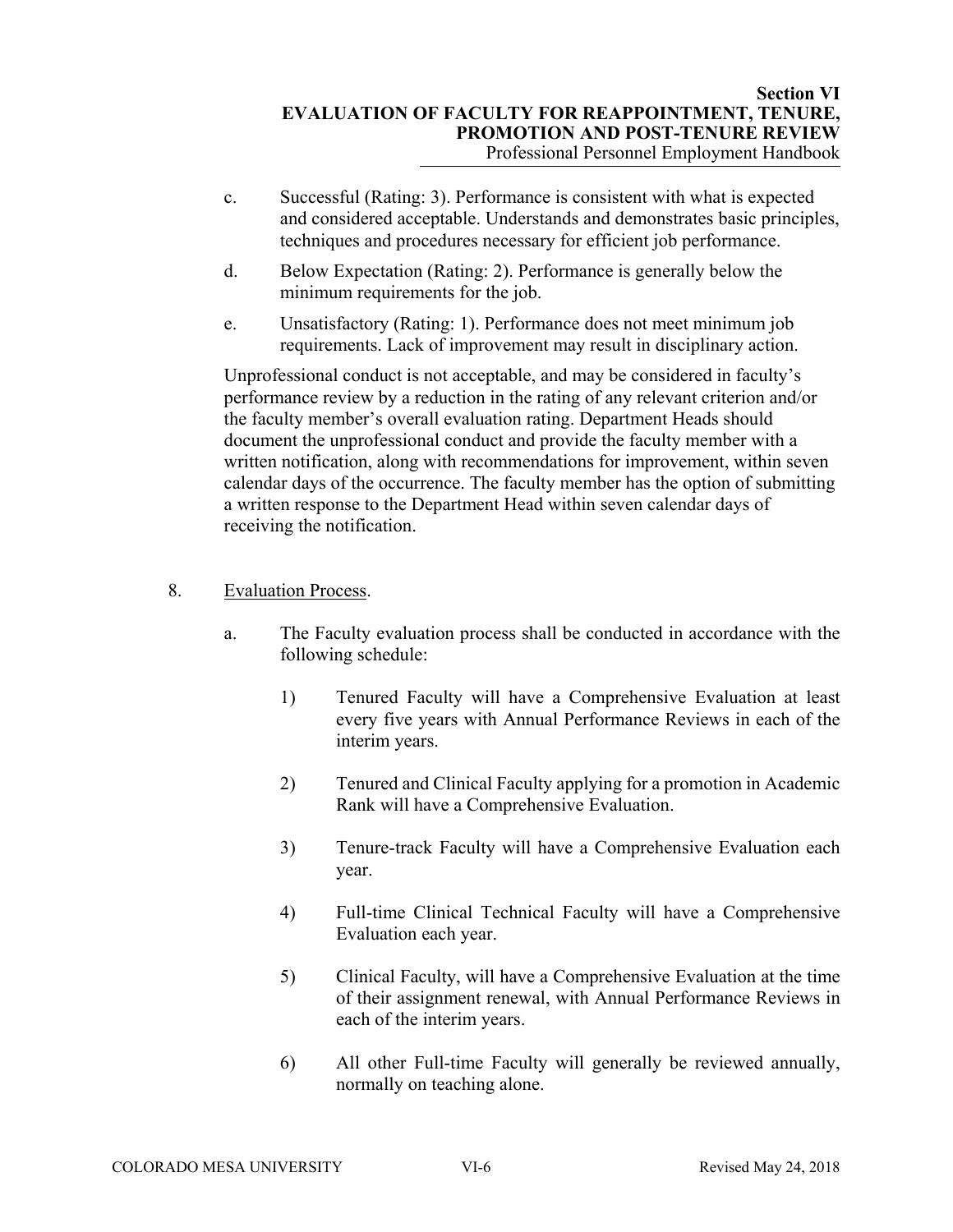- 7) Academic Department Heads will be provided feedback from faculty members following the process outlined in the Interpretive Guidance.
- 8) Department Heads are encouraged to review Part-time Faculty on an annual basis on teaching effectiveness.
- b. Inclusion of Comments. The Department Head's and Faculty's comments/summaries will be included in evaluations of Faculty. The completed evaluation form with any such comments or summaries shall be placed in the Faculty member's personnel file. Supporting documentation submitted by the Faculty member during the evaluation process will generally not be included in the personnel file and may be returned to the Faculty member.
- c. Confidential. All results of evaluations shall be confidential and not released to the public except as required by law and subject to the provisions of the Colorado Public (Open) Records Act.
- 9. Comprehensive Evaluations. A Comprehensive Evaluation is an in-depth, cumulative assessment of a Tenured, Tenure-track, or Full-time Clinical or Technical Faculty member's performance over a period of up to five years. Comprehensive Evaluations of Tenured Faculty are ordinarily conducted every five years. Comprehensive Evaluations of Tenure-track and Full-time Clinical and Technical Faculty are conducted each year. Other Faculty do not receive Comprehensive Evaluations.

Updated vitae are to be submitted as part of the Comprehensive Evaluation process. Vitae components should include:

- Education (institutions attended and degree(s) awarded);
- Professional Development;
- Scholarship (may include, but not limited to):
	- o Publications (disaggregated to include: books /manuals/ chapters; refereed publications and proceedings; limited review publications; invited publications);
	- o Presentations (disaggregated to include: presentations, seminars, workshops at the international, national, regional, local, and college/university levels, with refereed presentations noted);
	- o Research/Grants & Contracts (funding status and amounts noted); and/or
	- o Creative Work and/or Performance;
- Awards and Honors:
- Certifications and Affiliations;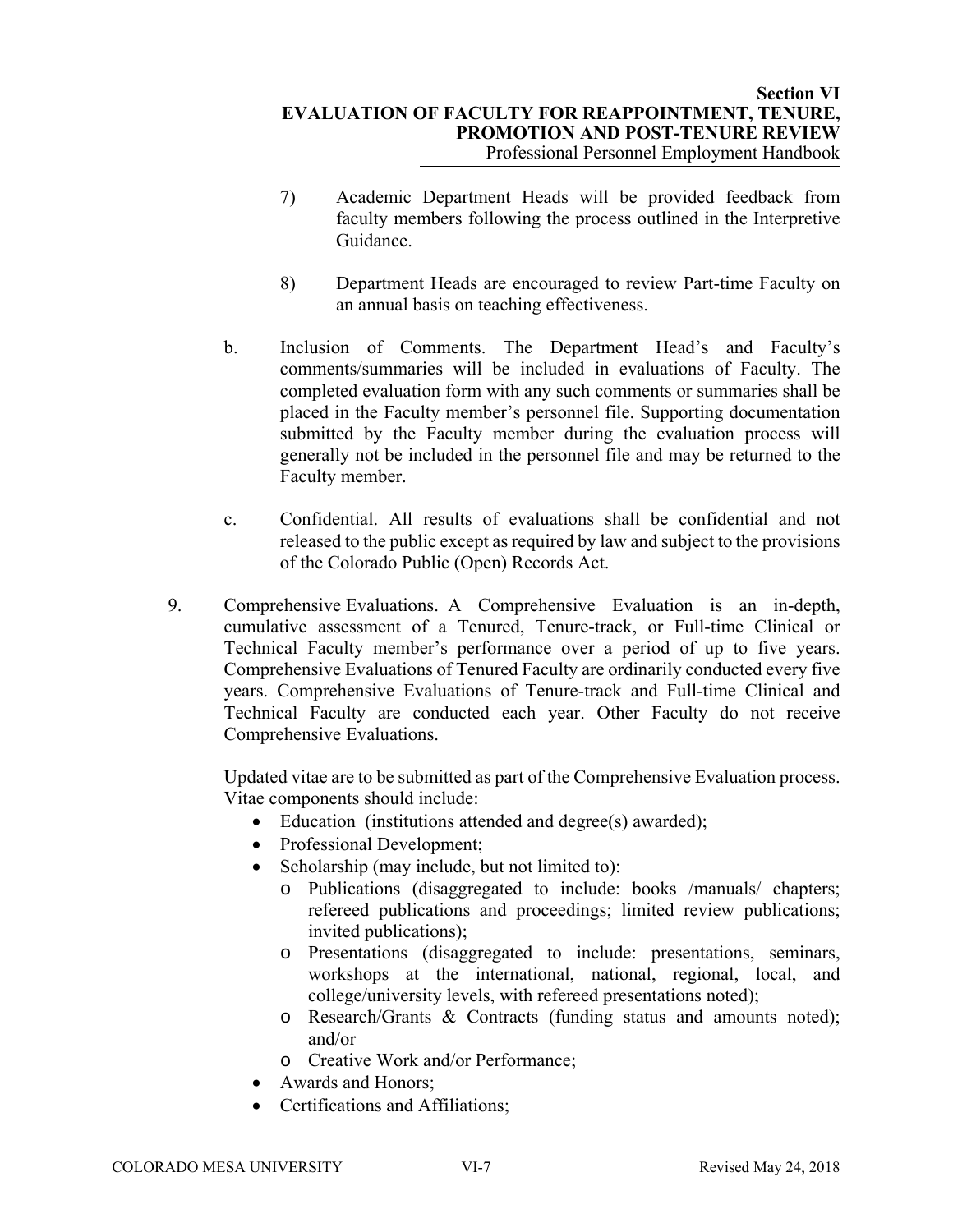- Service (disaggregated re: community engagement, professional [international, national, regional, local], campus committees, task forces, etc. and advising).
- a. The Comprehensive Development Plan.
	- 1) The Comprehensive Development Plan shall be prepared by the Faculty member and submitted, in writing, to the Department Head at least fourteen (14) calendar days before the beginning of the evaluation period. The Comprehensive Development Plan shall establish the goals and objectives for the Faculty member relating to each of the General Evaluation Criteria and other activities appropriate to the Faculty member's academic discipline and professional assignment. The goals and objectives established shall reflect departmental goals and priorities, which shall reflect University and Trustee goals and priorities. Percentage weights, with minimums as specified above, will be assigned to each of the General Evaluation Criteria, with the sum of the assigned weights totaling 100%. The Comprehensive Development Plan is subject to review and approval by the Department Head at least seven (7) calendar days before the beginning of the evaluation period.
	- 2) In the event the Faculty member is at the level of "Below Expectation" or "Unsatisfactory" for teaching, the Comprehensive Development Plan will be submitted to the VPAA or, in the case of Technical Faculty, to the VPCC before the beginning of the evaluation period for review and approval by the VPAA or VPCC.
	- 3) If the Faculty member disputes any revisions to the Comprehensive Development Plan by the Department Head, the Faculty member may submit the dispute, in writing, to the VPAA or VPCC within seven (7) calendar days after receiving the revisions. The VPAA's or VPCC's decision is final without further appeal.
	- 4) A Faculty member's Comprehensive Development Plan may be amended by the Department Head in response to changing conditions, opportunities, or to better reflect the University's or Trustee's missions, goals or objectives. Disputes regarding the amendments to the Comprehensive Development Plan shall be resolved following the same procedure used for disputes regarding the original plan.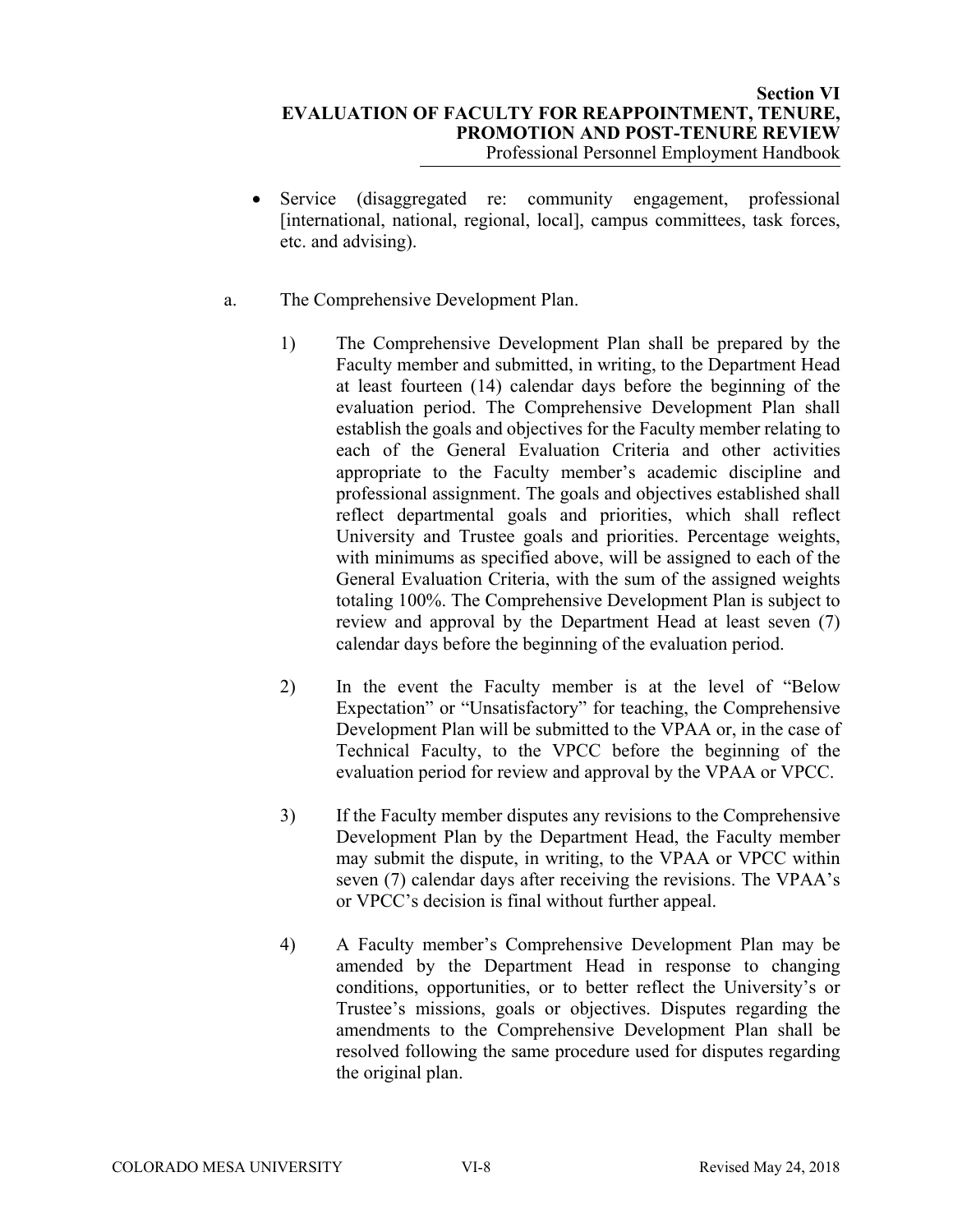- 5) The Comprehensive Development Plan for the Department Head is submitted, in writing, to the VPAA or VPCC with disputes submitted to the President in the same manner as explained above for Faculty members.
- b. The Comprehensive Evaluation.
	- 1) After considering all relevant information, the Department Head responsible for reviewing the Faculty member will assess that Faculty member's performance against the Comprehensive Development Plan in the General Evaluation Criteria areas. In addition, the Comprehensive Evaluation will also consider, if applicable, the Faculty member's Annual Performance Reviews completed since the last Comprehensive Evaluation and any other information the Department Head deems relevant.
	- 2) The Department Head shall forward to the VPAA or, in the case of Technical Faculty, to the VPCC his or her recommendations, any materials submitted by the Faculty member and a Performance Rating. The VPAA or VPCC will review the materials submitted and add comments if appropriate. Any comments added by the VPAA or VPCC will be provided to the Faculty member who will have an opportunity to respond in writing. After receiving the Faculty member's comments, if any, the VPAA or VPCC shall issue a final evaluation including Performance Rating. The VPAA or VPCC will provide a copy of the final evaluation to the Faculty member.
	- 3) The Faculty member may appeal the VPAA's or VPCC's final evaluation to the President by giving written notice to the President within seven (7) calendar days of receiving the VPAA's or VPCC's final evaluation, stating the basis for appeal and the requested relief. The President's determination of the appeal is final.
	- 4) If applicable, the VPAA or VPCC and the Department Head will jointly review progress toward Tenure by Academic Faculty and/or promotion in Academic, Clinical or Technical Rank with the Faculty member during the Comprehensive Evaluation. However, since Tenure to Academic Faculty is granted at the sole discretion of the Trustees, an indication of successful performance by the Department Head or VPAA shall not guarantee nor be construed as a guarantee that Tenure or Promotion will be awarded. The Department Head has no authority to make promises regarding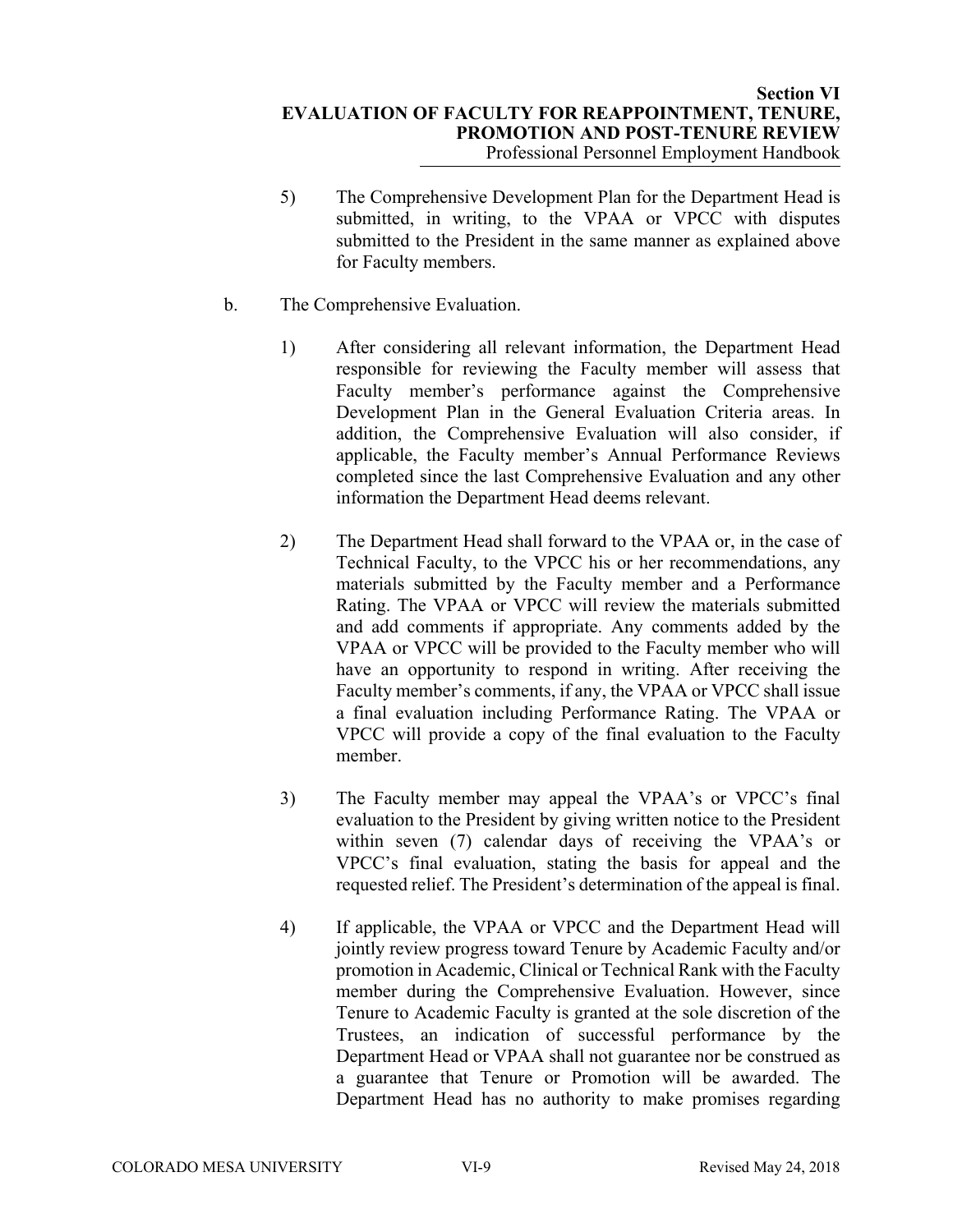### Tenure or Academic, Clinical or Technical Rank.

- 10. Annual Performance Review. Annual Performance Reviews shall be conducted each year for all Tenured Faculty members who are not scheduled for Comprehensive Evaluations. These reviews generally evaluate performance only during the period since the last review for the purposes of identifying outstanding performance, identifying and correcting performance weaknesses or deficiencies, establishing Performance Rating, making salary adjustments based on Performance Rating, and other decisions. In addition, Annual Performance Reviews evaluate the interim progress of Tenured Faculty members toward achieving the goals of their Comprehensive Development Plans.
	- a. The Annual Development Plan.
		- 1) An Annual Development Plan shall be prepared by the Faculty member, and submitted, in writing, to the Department Head at least fourteen (14) calendar days before the beginning of the evaluation period. The Annual Development Plan shall be consistent with the Faculty member's Comprehensive Development Plan and shall establish the Faculty member's goals and objectives for the next year relating to each of the General Evaluation Criteria, and other activities appropriate to the Faculty member's academic discipline and/or professional assignment. The goals and objectives established shall reflect departmental goals and priorities, which shall reflect the University and the Trustee goals and priorities. The Annual Development Plan is subject to review and approval by the Department Head at least seven (7) calendar days before the beginning of the evaluation period
		- 2) If the Faculty member disputes any revisions to the Annual Development Plan by the Department Head, the Faculty member may submit the dispute, in writing, to the VPAA within seven (7) calendar days after receiving the revisions. The VPAA's decision is final without further appeal.
		- 3) A Faculty member's Annual Development Plan may be amended by the Department Head in response to changing conditions, opportunities, or to better reflect the University's or Trustee's missions, goals or objectives. Disputes regarding the amendments to the Annual Development Plan shall be resolved following the same procedure used for disputes regarding the original plan.
		- 4) The Annual Development Plan for the Department Head is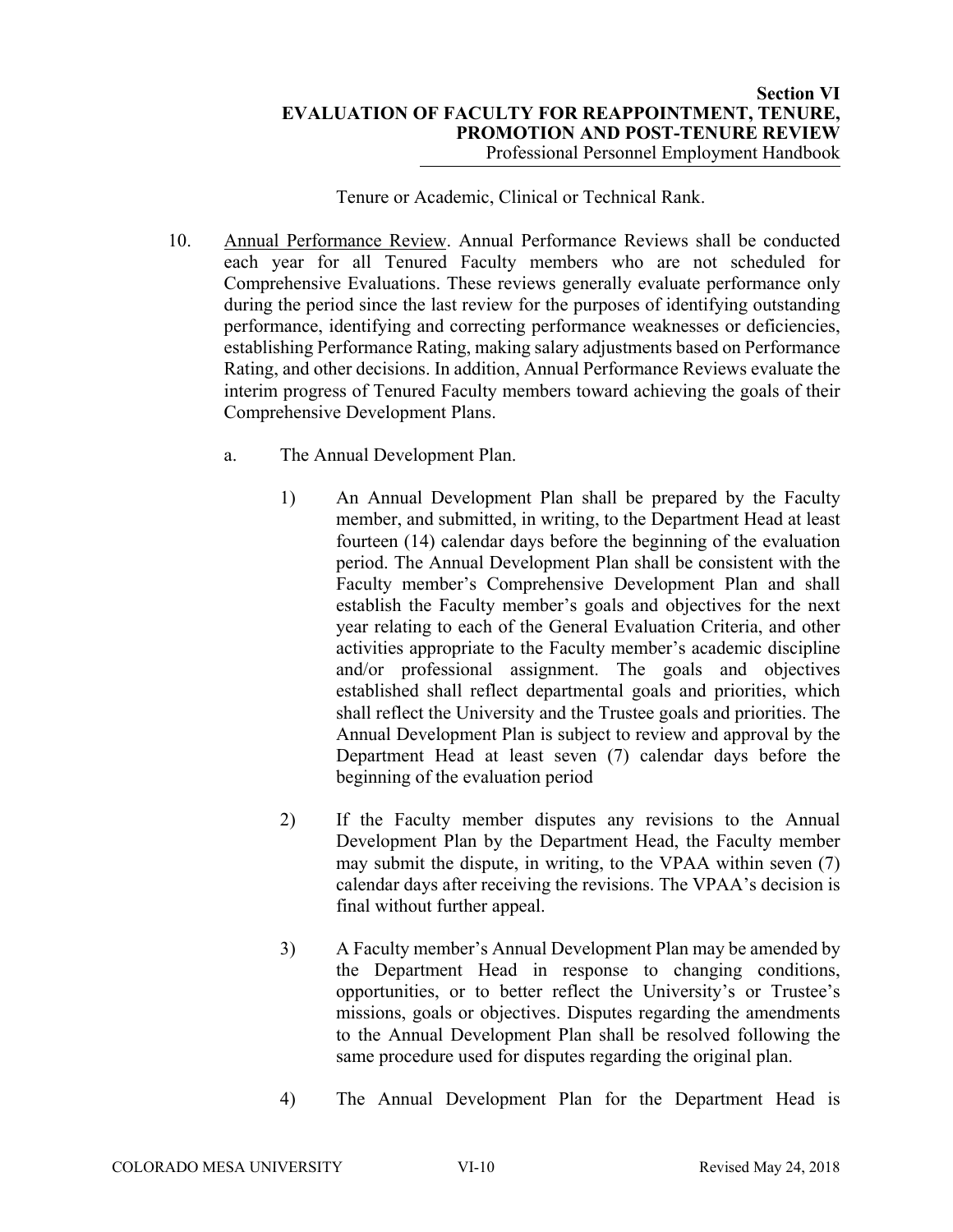#### **Section VI EVALUATION OF FACULTY FOR REAPPOINTMENT, TENURE, PROMOTION AND POST-TENURE REVIEW**  Professional Personnel Employment Handbook

submitted, in writing, to the VPAA with disputes submitted to the President in the same manner as explained above for Faculty members.

- b. Annual Performance Review.
	- 1) The Department Head responsible for reviewing the Faculty member will assess that Faculty member's performance against the Annual Development Plan in the General Evaluation Criteria areas.
	- 2) The Department Head shall forward to the VPAA his or her recommendations, any materials submitted by the Faculty member, and a Performance Rating. The VPAA will review the materials submitted and add comments if appropriate. Any comments added by the VPAA will be provided to the Faculty member who will have an opportunity to respond in writing. After receiving the Faculty member's comments, if any, the VPAA shall issue a final evaluation including Performance Rating. The VPAA will provide a copy of the final evaluation to the Faculty member.
	- 3) The Faculty member may appeal the VPAA's final evaluation to the President by giving written notice to the President within seven (7) calendar days of receiving the VPAA's final evaluation stating the basis for appeal and the requested relief. The President's determination of the appeal is final.

#### 11. Performance Reviews of Special Appointment Faculty.

a. Full-time, Special Appointment Faculty (e.g., instructors) will be reviewed annually according to departmental procedures, but generally only in terms of teaching effectiveness. Full-time, Special Appointment Faculty members who dispute their evaluation may submit written comments to their department head within seven (7) calendar days after receiving the evaluation, stating any requested relief. These comments will be included in the faculty member's personnel file. If the department head does not grant the requested relief within the next seven (7) calendar days after receiving the comments, the department head's decision will be final unless the faculty member submits a written appeal within the next seven (7) calendar days to the appropriate Vice President, stating the basis for appeal, the requested remedy and including a copy of the evaluation and employee's written comments provided to the department head. Within fourteen (14)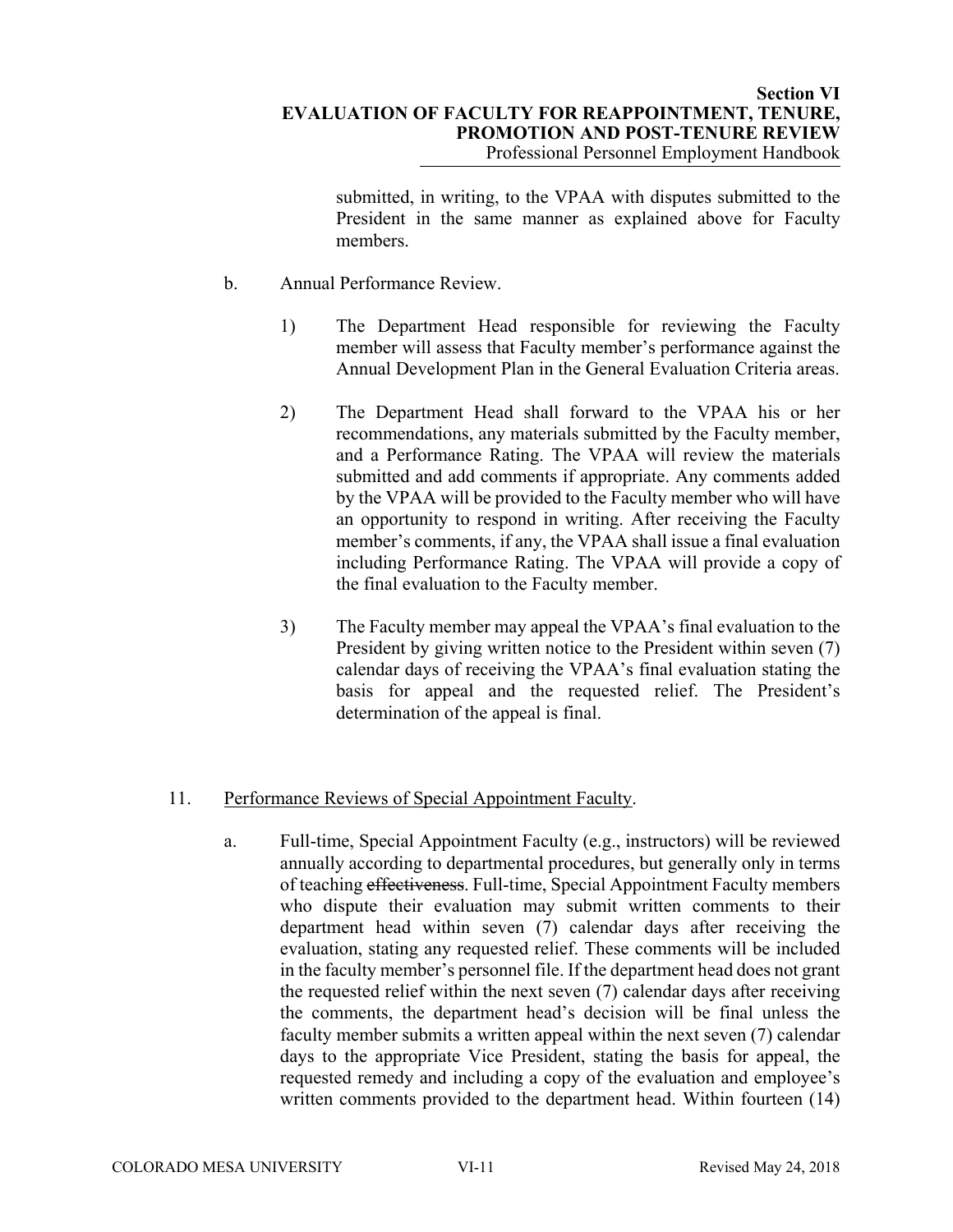calendar days, the Vice President shall give notice of his or her decision regarding the disputed evaluation and requested remedy. The decision of the Vice President shall be final, unappealable, and nongrievable.

- b. Part-time, Special Appointment Faculty may be reviewed at the discretion of the Department Head, and generally only on teaching. The Department Head's evaluation is final and not subject to appeal.
- 12. Faculty Evaluation Outcomes
	- a. Post-Tenure Review.
		- 1) If a Tenured Faculty member receives a "Below Expectation" or "Unsatisfactory" rating for teaching in a Comprehensive Evaluation, the VPAA will review the Faculty member's performance evaluations. The VPAA is to determine one of the following outcomes:
			- a) The deficiencies identified are not substantial or recurrent; or
			- b) There are substantial or recurrent deficiencies which must be remedied.
		- 2) The VPAA shall notify the Tenured Faculty member and the Department Head of the determination. No further action is necessary upon the determination of outcome 1(a) above. In the event of outcome 1(b), the Department Head, in consultation with the Faculty member, will develop, within twenty-five (25) Business Days from the date of receiving notice of the VPAA's determination, a written Post-Tenure Performance Improvement Plan to address the deficiencies. The Post-Tenure Performance Improvement Plan, as approved by the Department Head, shall be submitted within this time period to the VPAA for approval.
		- 3) If the Tenured Faculty member disputes any revisions to the Post-Tenure Performance Improvement Plan by the Department Head, the Faculty member may submit the dispute, in writing, to the VPAA within seven (7) calendar days after receiving the revisions. The VPAA's decision is final without further appeal.
		- 4) A new Comprehensive Evaluation, initiated by the Department Head, shall occur no later than twelve months after the development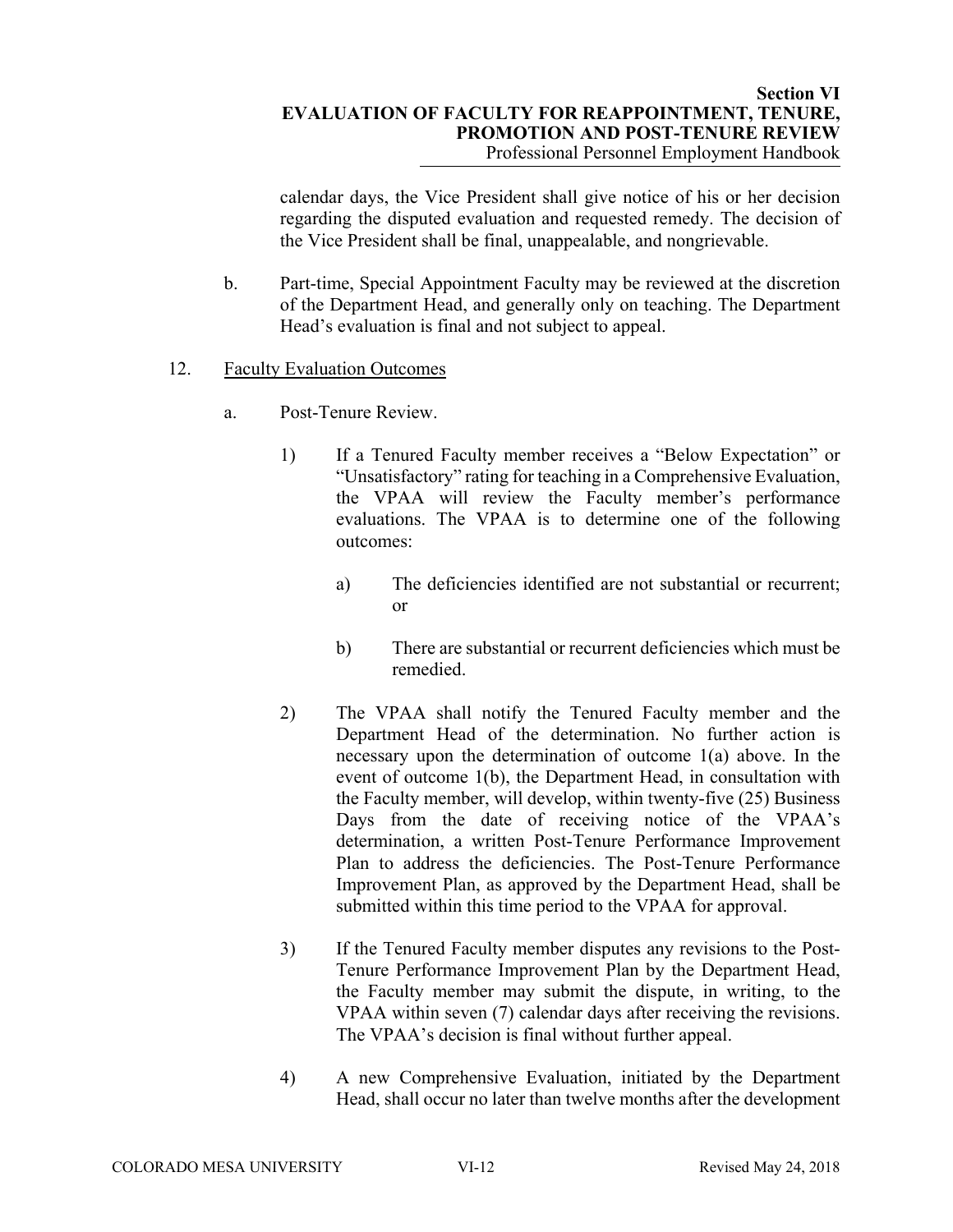of the Post-Tenure Performance Improvement Plan and shall be based on the Post-Tenure Performance Improvement Plan. The Department Head will submit the Comprehensive Evaluation to the VPAA for review and approval.

- 5) If the VPAA determines that the deficiencies are remedied, the Faculty member shall return to the cycle of Annual Performance Reviews with a Comprehensive Evaluation every five years.
- 6) If the VPAA determines that the deficiencies have not been remedied within the period covered by the Post-Tenure Performance Improvement Plan, the VPAA may consult with the Department Head and shall prepare a recommendation for
	- a. the continuation of the Post-Tenure Performance Improvement Plan for up to an additional academic year, or
	- b. sanctions up to and including, termination for cause.

 In no event may the post-tenure performance improvement plan be extended beyond one additional academic year. If the deficiencies have not been remedied after the completion of the once-extended Post-Tenure Performance Improvement Plan, the VPAA may consult with the Department Head and shall prepare a recommendation for sanctions up to, and including, termination for cause. This recommendation and all other documentation shall be forwarded to the President who will issue a final decision.

- 7) If a Tenured Faculty member is subject to discipline, sanctions or termination as a result of the reevaluation, he or she shall receive notice and the opportunity to contest the action in accordance with the provisions of this Handbook regarding discipline and termination.
- b. Tenure-track Faculty.
	- 1) If a Tenure-track Faculty member's performance is at least Successful, the Faculty member will ordinarily continue with the regular cycle of Comprehensive Evaluations.
	- 2) If a Tenure-track Faculty member's performance in any General Evaluation Criteria area is Below Expectations or Unsatisfactory, further action may be taken including, without limitation, discipline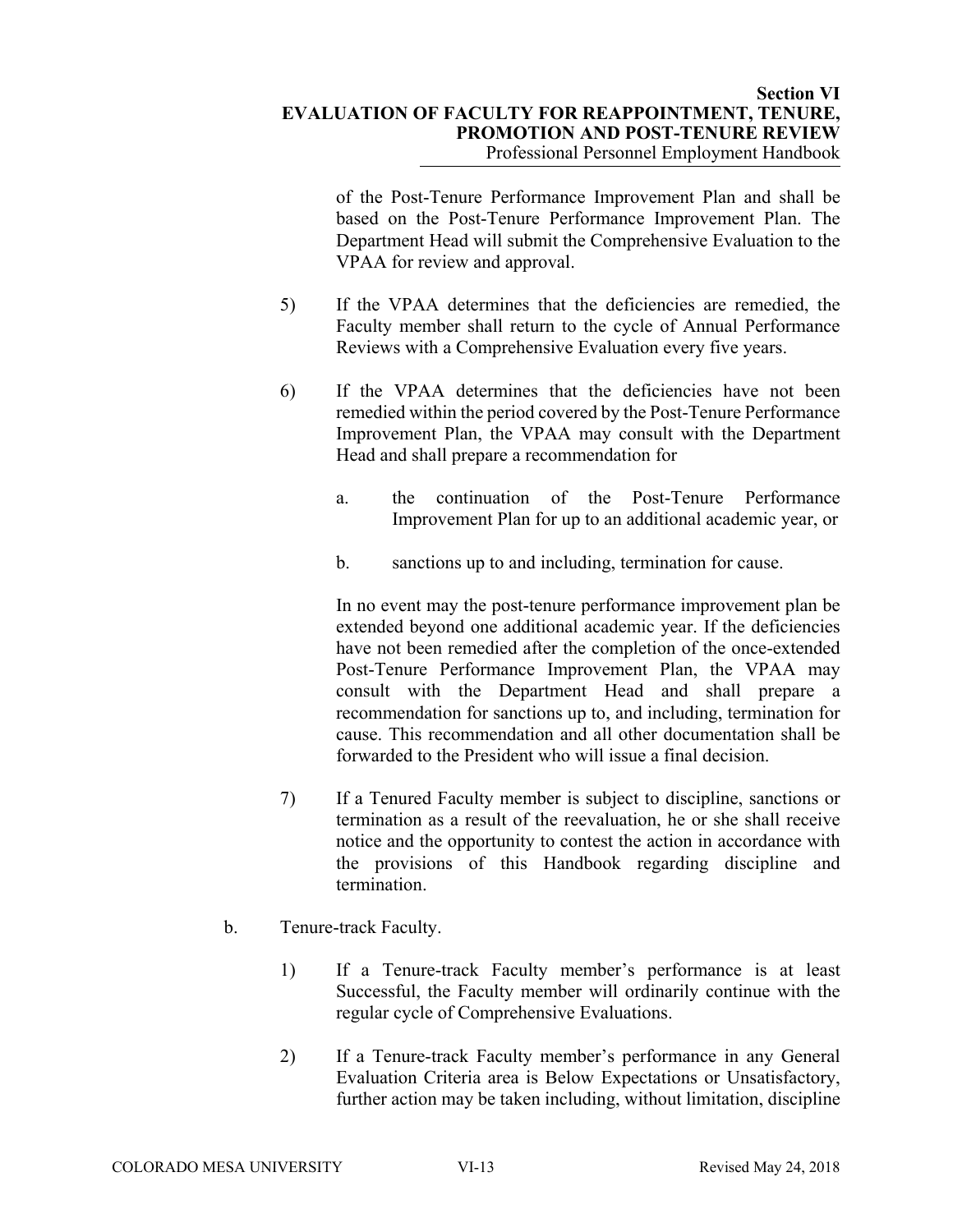or termination. In the event of discipline or termination, notice and the opportunity to contest the action shall be in accordance with the provisions of this Handbook regarding discipline and termination.

3) Although evaluations contribute to the decisions to retain or to nonrenew a Tenure-track Faculty member, Exceptional and Above Expectation Performance Ratings do not guarantee retention, promotion in Academic Rank or Tenure.

# **B. Academic Faculty Tenure Policy**

# 1. Nature of the Privilege.

- a. The awarding of Tenure is undoubtedly one of the most significant aspects of the performance evaluation system at the University. Tenure-track Faculty are evaluated carefully and continually throughout years in this status. A favorable Tenure recommendation presupposes a record of demonstrated achievements in all four of the General Evaluation Criteria for which the evidence of Exceptional and/or Above Expectation performances are a clear, consistent and compelling norm. Performance Below Expectations in these areas will rarely justify a favorable Tenure recommendation. Teaching is the single most important criterion for judging a candidate's Tenure request.
- b. No Right of Tenure. An award of Tenure is not a right but a privilege that must be earned by Faculty members on the basis of their past performance or performance during any Tenure-track period as evaluated by Tenured Faculty, Academic Administrators, the President, and the Trustees. Tenure cannot be acquired automatically by length of service. Tenure also cannot be acquired automatically due to procedural error. Tenure is granted and may be acquired only by an affirmative vote of the Trustees after receipt of an application for Tenure and a favorable recommendation from the President.
- c. Once Tenured, Faculty members may be involuntarily terminated from the Faculty only for cause or due to a Reduction in Force in accordance with this Handbook. Faculty members and other Tenured Professional Personnel who resign, retire or voluntarily apply for and accept Part-time status relinquish their Tenure unless loss of status is otherwise prohibited by state or federal law.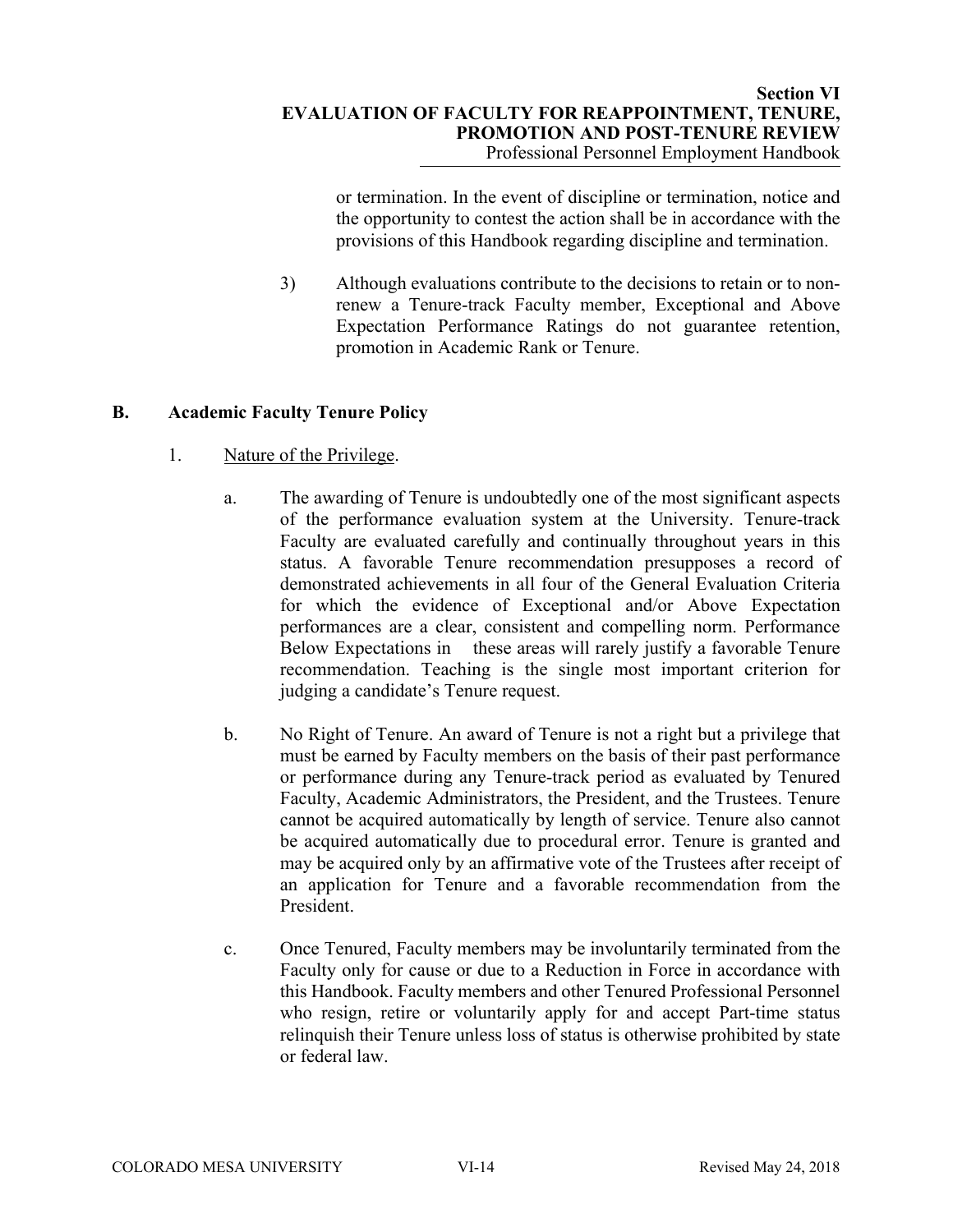### 2. Tenure Criteria.

- a. Eligibility. Only Full-time Tenure-track Faculty who hold the Academic Rank of assistant professor, associate professor, or professor are eligible for an award of Tenure. Non-tenure-track Faculty are not eligible for Tenure. Except as otherwise provided in this Handbook, Administrators and other non-teaching personnel are not eligible for Tenure. Athletic coaches are not eligible for Tenure as coaches. However, Full-time Tenure-track Faculty who are assigned coaching duties may acquire Tenure as Faculty members. A grant of Tenure to these Faculty members shall not create any rights, entitlements or expectations of retention with respect to the Faculty member's coaching assignments.
- b. Tenure-track Period. The Tenure-track period at the University shall be six (6) consecutive Academic Years as Full-time, Tenure-track Faculty under annual assignments; with up to seven (7) consecutive academic years allowed through spring 2022. At which point the seven (7) year option sunsets. This is interpreted to mean applicants for tenure will normally apply at the beginning of their sixth  $(6<sup>th</sup>)$  tenure-track year. Academic Years during which Tenure-track Faculty members are on sabbatical leaves, professional development leaves, leaves without pay, or administrative leaves of one or more semesters' duration or are employed as Administrators for one or more semesters shall not be included in the Tenure-track period. However, exclusion of such Academic Years from the Tenure-track Period shall not make the preceding and succeeding annual assignments nonconsecutive.
- c. Except in cases of termination due to a Reduction in Force, Tenure-track Faculty members who resign or are non-renewed and are later rehired as Tenure-track Faculty shall not receive credit for prior periods of employment in this status. Tenured faculty members and other tenured professional personnel whose employment terminates, whether voluntarily or involuntarily, including as a result of discharge, layoff, resignation or retirement, lose tenure and have no right to reinstatement of tenure if reemployed. Further, any tenured faculty who terminates their full-time status and becomes part-time faculty loses tenure and has no right to reinstatement of tenure upon again becoming full-time. This loss of tenure does not apply where the part-time status is temporary due to FMLA reduced-schedule leave, a temporary accommodation under the ADA or temporary during other approved leaves.
- d. Tenure-track Faculty members who are not awarded Tenure by the end of their sixth  $(6<sup>th</sup>)$  Tenure-track assignment, except at the discretion of the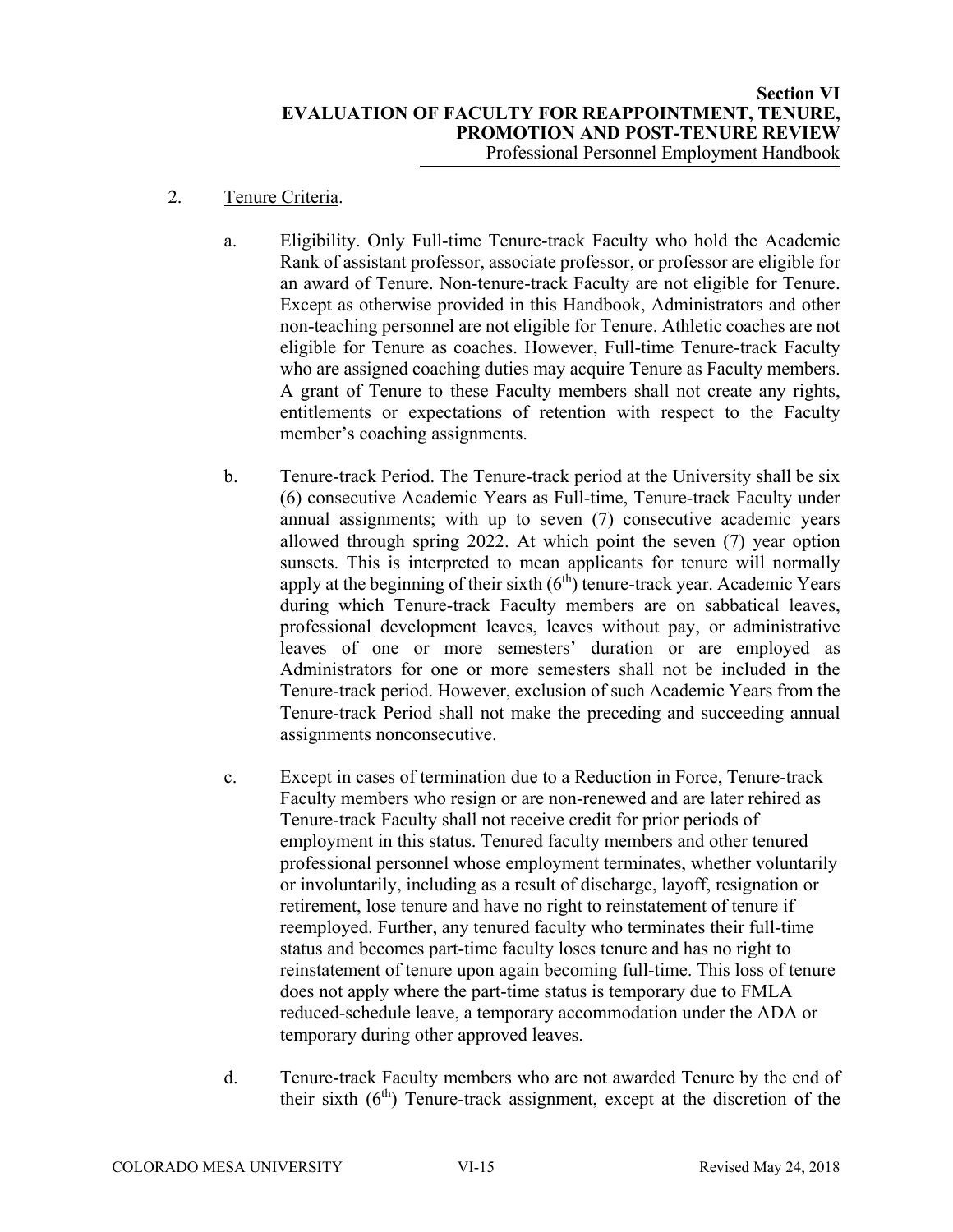President and Vice President for Academic Affairs, shall not be eligible for additional Tenure-track assignment; in instances wherein the seven (7) year option is pursued. However, they may be offered and accept a Non-tenuretrack Faculty position or other job position within the University.

- e. Immediate or Early Tenure. Candidates for both immediate and early Tenure should evidence Exceptional and/or Above Expectations performance across the General Evaluation Criteria areas.
	- 1) Immediate Tenure. The Trustees, in their sole discretion, may award Tenure to new, Full-time Faculty appointees if immediate Tenure is recommended by the President at the time their appointments are recommended to the Trustees, and:
		- a) The appointees were previously Tenured at regionally accredited, baccalaureate-granting institutions of higher education and, after consultation during the search process, receive a recommendation for Tenure from the Tenured Faculty of the affected Faculty body designated by the University to make Tenure recommendations; or
		- b) The appointees have achieved recognized, outstanding distinction in public service or the private sector and, after consultation during the search process, receive a recommendation for Tenure from the Tenured Faculty of the affected Faculty body designated by the University to make Tenure recommendations.
	- 2) Early Tenure. Tenure-track Faculty members who have been rated Exceptional and/or Above Expectations performance across the General Evaluation Criteria may apply for early Tenure beginning their second Academic Year as Tenure-track Faculty.
	- 3) Denials of immediate or early Tenure applications shall be final, unappealable and non-grievable. Unsuccessful early candidates may not reapply for early Tenure, but may reapply for Tenure during the seventh Tenure-track assignement.
	- 4) Nothing in this Handbook shall be construed to prohibit or otherwise limit the discretionary nonrenewal of Tenure-track Faculty members who apply for early Tenure, the same as any other Tenure-track Faculty.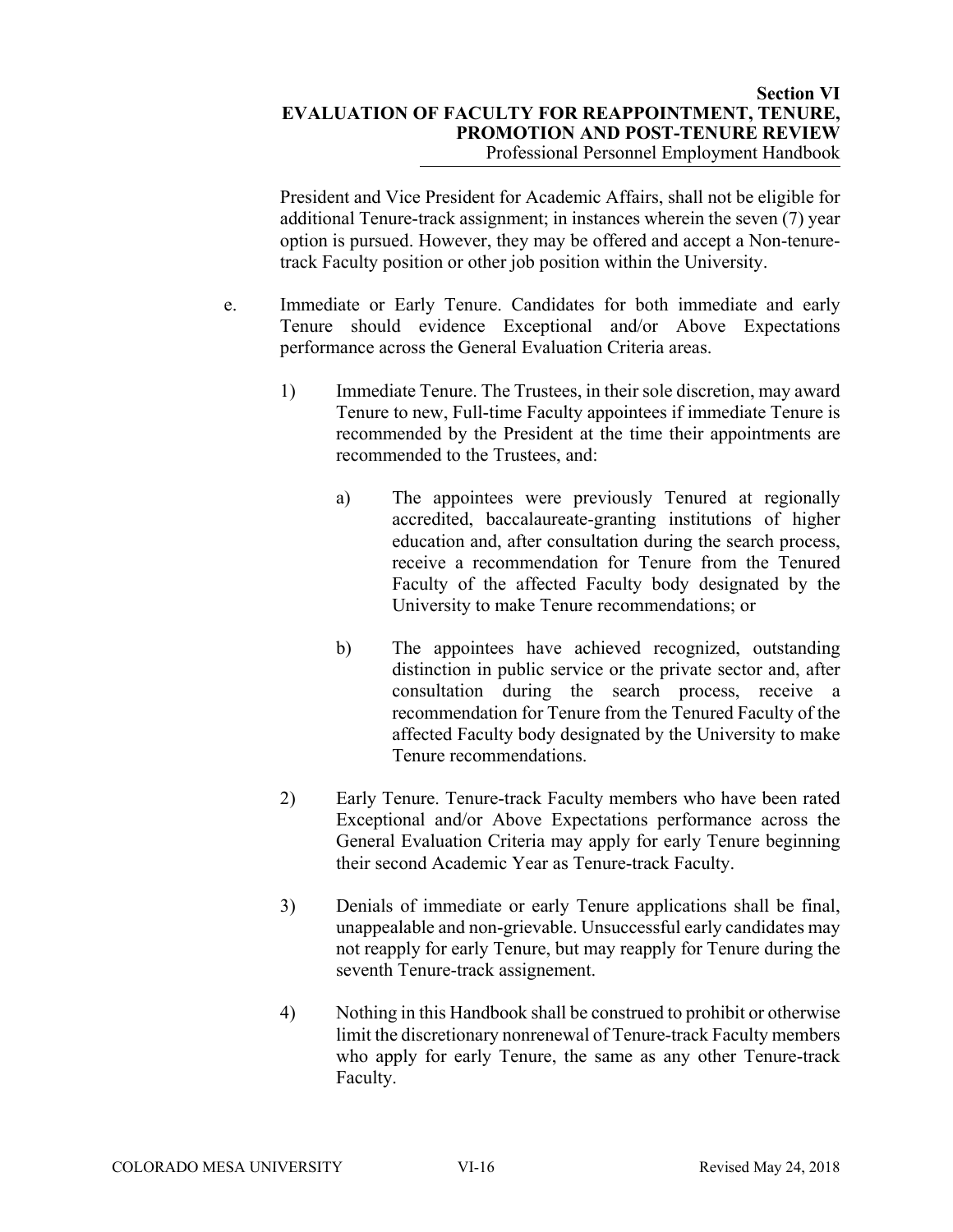- f. Expectations. The most important responsibility of Faculty is teaching. However, advising, scholarship, and service also will be considered. A Tenure applicant's performance and conduct during the entire Tenure-track period preceding the final decision on tenure will be considered.
- 3. Tenure and Promotion Mentoring Process. The University shall have a Tenure and Promotion Committee composed of Tenured Faculty from the University to review the documentation of applicants for Tenure.
	- a. It shall be mandatory for all Full-time Tenured Faculty (excluding Department Heads, the VPAA and President) within the University to be available to serve on the Tenure and Promotion Committee. Persons applying for promotion or tenure normally will be excluded from serving on the University Tenure and Promotion Committee during the year that they are being considered.
	- b. The Tenure and Promotion Committee shall be composed of two elected members from each department. The Department Head will send a ballot containing a list of all eligible Tenured Associate Professors and Professors to all Tenured and Tenure-track Faculty, from which one Professor and one Associate Professor will be selected. If the department does not have a Professor and an Associate Professor available for election, two members of either group may be selected. The Department Head will inform the department Faculty and the VPAA of the names of the elected representatives of the department to the University's Promotion and Tenure Committee by September 1.
	- c. The longest-term Faculty member elected to the committee will convene the first committee meeting. Each member may vote on any application at his/her own tenure status/rank, or below.
	- d. Because effective mentoring increases the likelihood that faculty members will be successful, each department shall have a mentoring process for tenure-track faculty. This can include, but is not limited to: (a) the department head, in collaboration and partnership with a tenured department member mentoring tenure-track faculty; (b) the department head designating an agreed-upon mentor for tenure-track faculty; or (c) a departmental pre-tenure/promotion committee. Annual summary reports of mentoring process highlights and/or strengths and weaknesses being addressed, are to be forwarded to the department head. This information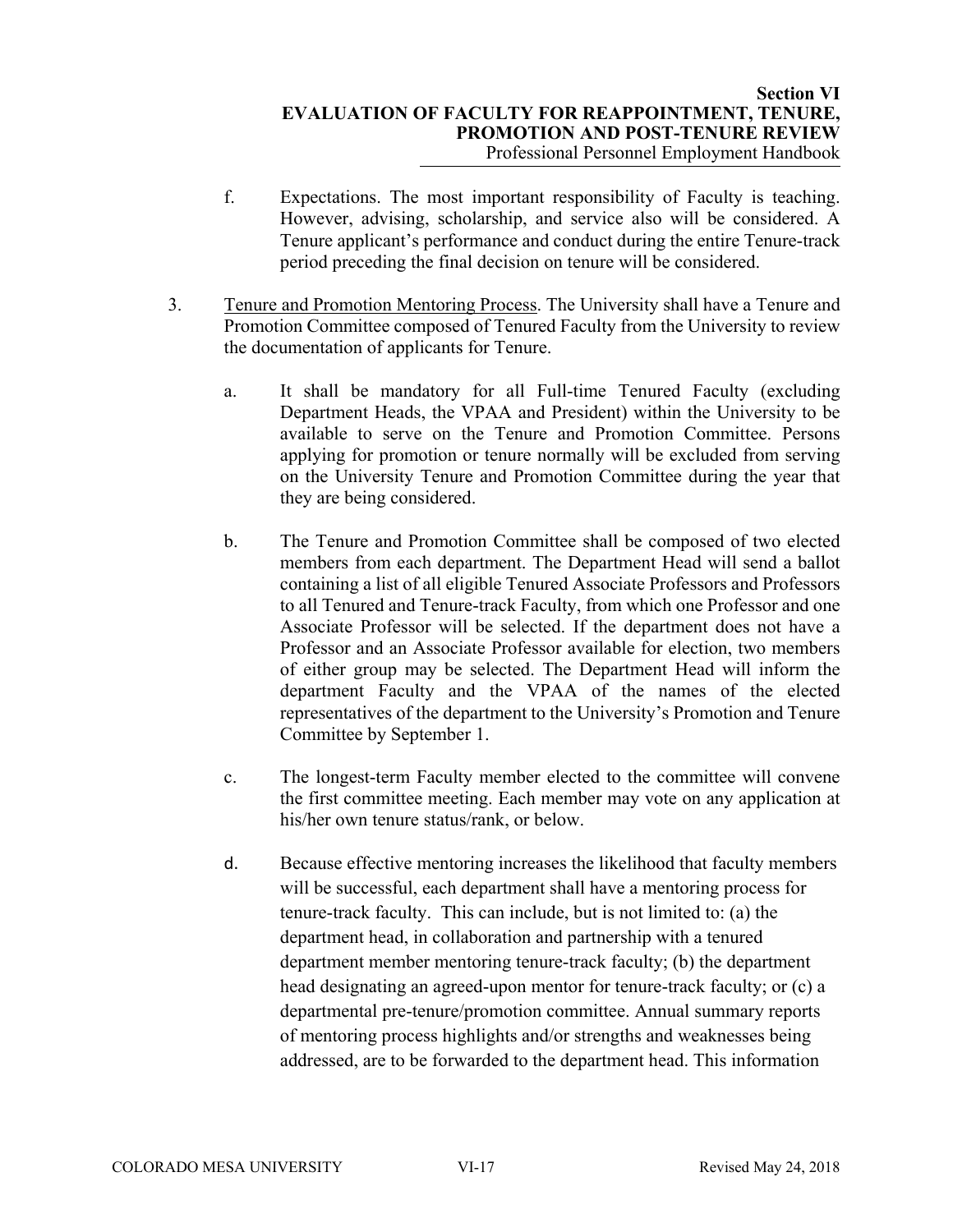will be shared during the annual evaluation process with the Vice-President of Academic Affairs as an information item.

- 4. Procedures for Recommending Tenure. If any of the following deadlines falls on a Saturday, Sunday or holiday, the deadline will be the next Business Day.
	- a. By May 1, the Department Head shall notify to tenure-track Faculty members completing their fifth  $(5<sup>th</sup>)$  tenure-track year of their eligibility to apply for Tenure. The notice shall advise that a Tenure-track Faculty member who fails to submit a Tenure application and all required documentation by the established deadline set forth in the notice will not be considered for Tenure and that he or she will thereafter cease to hold the status of Tenure-track Faculty but may be considered for other Temporary Faculty positions available as an instructor or other positions in the University.
	- b. By October 1, the Faculty member (applicant) seeking Tenure shall be responsible for submitting the Tenure and Promotion Notice of Intent (application cover sheet) and for compiling and submitting the necessary documentation to support his or her application to the applicant's Department Head. A copy of the Notice of Intent will also be forwarded to the Office of Vice President for Academic Affairs who will compile a roster of applicants for the University Tenure and Promotion Committee. Documentation shall include the following:
		- 1) the Notice of Intent (application cover sheet);
		- 2) copies of all previous Comprehensive Evaluations; and
		- 3) any other relevant documentation concerning the General Evaluation Criteria areas, including a letter of support from the appropriate academic Department Head, copies of scholarly works,

and/or additional documentation of specific activities in scholarship, service, and advising.

- c. By October 10, the Department Head (non-voting) will conduct a poll of all Full-time Tenured Faculty in the applicant's department regarding approval/denial recommendations for the applicant's request. The applicant's documentation shall be made available for review to the departmental Faculty prior to voting.
- d. By October 15, the Department Head will submit the results of this poll to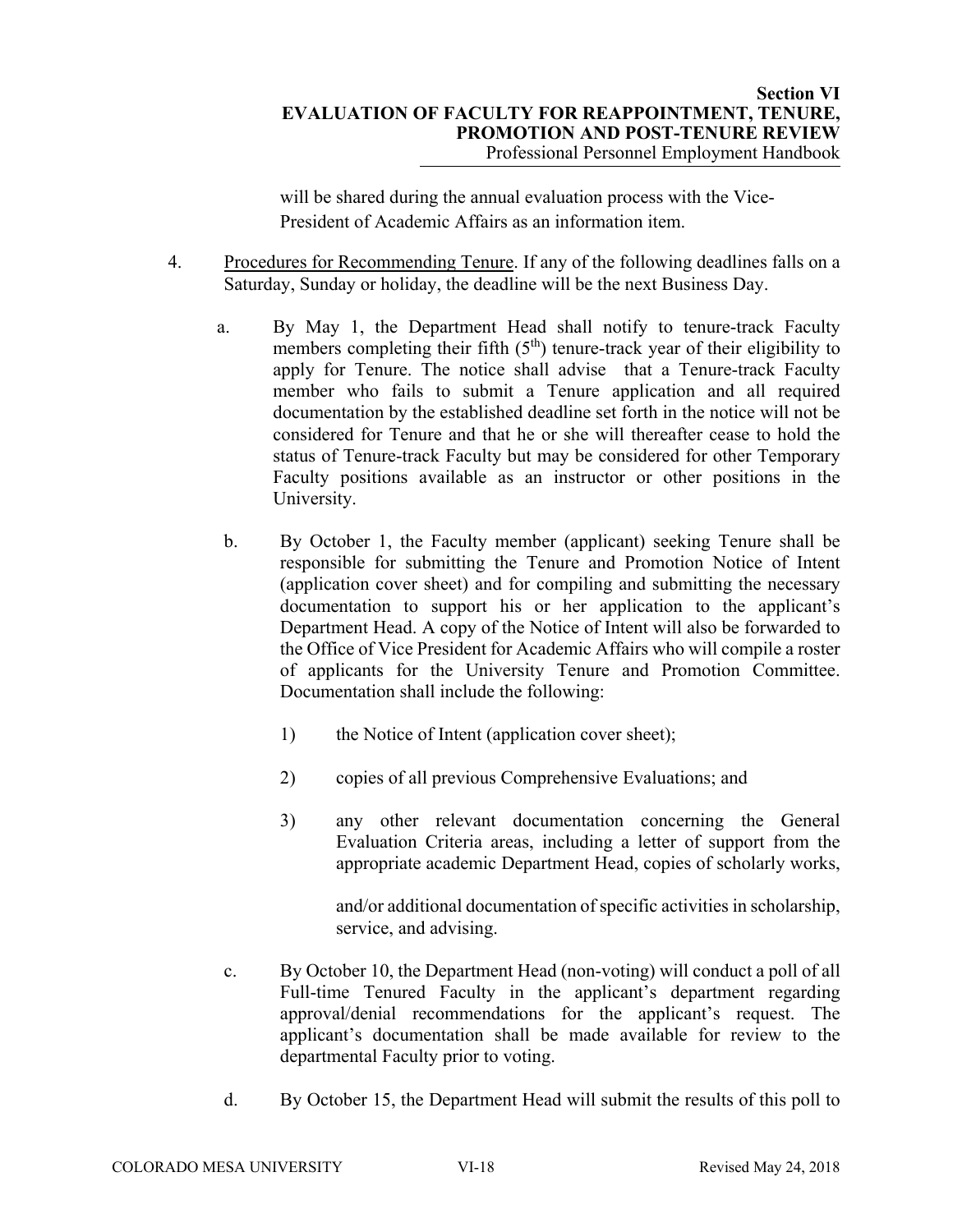## **Section VI EVALUATION OF FACULTY FOR REAPPOINTMENT, TENURE, PROMOTION AND POST-TENURE REVIEW**  Professional Personnel Employment Handbook

the Tenure and Promotion Committee along with the applicant's documentation and the Department Head's recommendation.

- e. By November 15, the Tenure and Promotion Committee shall review the documentation of the applicant and the Department Head's recommendation, and any other relevant information submitted, and prepare a formal written recommendation. Approval of a Tenure application by a majority vote of the committee membership eligible to vote is required for a positive recommendation. The chair of the promotion and tenure committee will withhold his/her vote and will cast it only in the case of a tie vote from the full committee. The chair of the committee shall forward the application documents together with its recommendation and comments to the VPAA by this same date. If the "other relevant information" considered by the committee is negative, the applicant shall be provided a copy of this information by November 15 and may submit a response to the VPAA by November 20<sup>th</sup>.
- f. By January 5, following review of the Tenure and Promotion Committees' recommendations, comments and the application documents, the VPAA shall forward all documents and his or her recommendation to the President.
- g. If the request for Tenure is not recommended at any level, the complete documents and recommendations must, nevertheless, be forwarded progressively to the next higher level for review, up to the Presidential level, unless the Faculty member withdraws the application. At the time the recommendation and documents are forwarded to the next level, the person responsible for forwarding to the next level will also give notice to the applicant and specify whether the application received a positive or negative recommendation. No other details need be provided to the applicant.
- h. If the President declines to recommend the applicant for Tenure to the Trustees, the President shall give notice to the applicant by January 24th.
- i. The applicant who is denied Tenure recommendation by the President may request reconsideration in writing. Notice of this request must be received by the President no later than January  $31<sup>st</sup>$ . The President shall notify the applicant of the reconsideration determination by February  $8<sup>th</sup>$ . The President's denial decision is final.
- j. The President shall give the Trustees any favorable recommendations on Tenure by seven (7) days prior to the Trustees' Regular Meeting in February.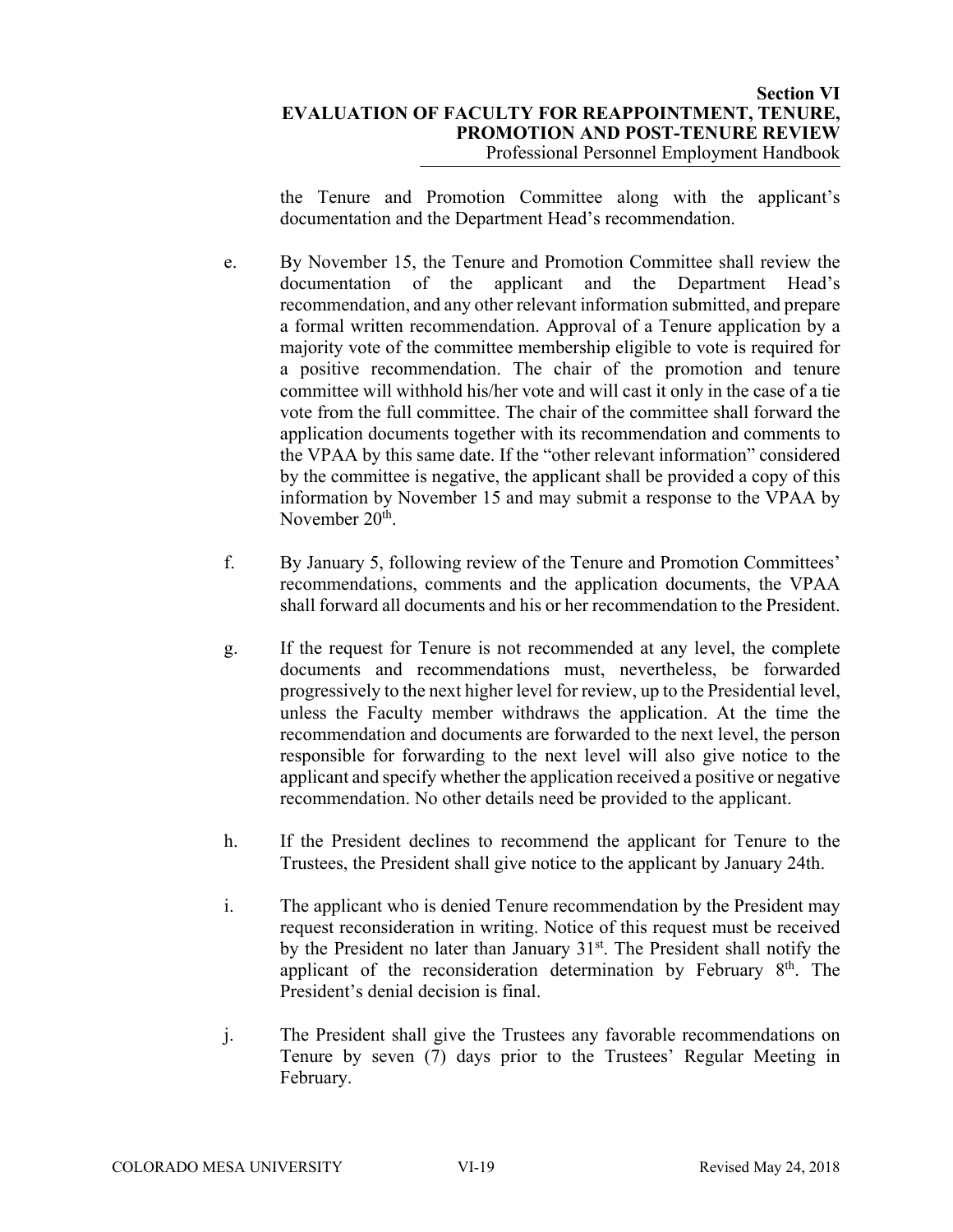- k. Upon the Trustees' action on a favorable recommendation the President shall give notice to the applicant that Tenure is denied or granted. Minor procedural or technical irregularities in the notice or delivery thereof shall not constitute failure to notify the Faculty member.
- l. An applicant may withdraw the application any time prior to a decision being issued by the President. The request to withdraw shall be submitted in writing to the VPAA.
- m. Within seven (7) calendar days after receipt of notice of the Trustees' denial of Tenure, the applicant may request reconsideration. The request for reconsideration must be made to the Chair of the Board of Trustees. The Trustees' decision on reconsideration is final.
- n. The Trustees shall act on Tenure applications no later than their Regular Meeting in March. Only favorable Presidential recommendations shall be forwarded to the Trustees. The Trustees expressly delegate to the President the power to deny Tenure applications by declining to recommend applicants to the Trustees. Applications and Presidential recommendations shall be considered by the Trustees in executive session as a personnel matter, unless otherwise required by the Colorado Public (Open) Meetings Act. The Trustees shall vote in open session to grant or deny Tenure to applicants. The minutes of the open meeting shall be the official and conclusive record of the Trustees' action.
- o. Thereafter all applications and recommendations shall be placed in applicant's personnel files and shall be confidential to the same extent as personnel files under the Colorado Public (Open) Records Act. Other materials submitted by the applicant need not be retained and may be returned to the applicant.
- p. Notice.
	- 1) Time of Notice:
		- a) Faculty members who apply for Tenure but who are ineligible should be notified that they will not be considered for tenure as soon as practicable but in no event later than January 31st of the semester following the application deadline.
		- b) Faculty who are considered for Tenure shall be notified within twenty (20) Business Days following Trustee action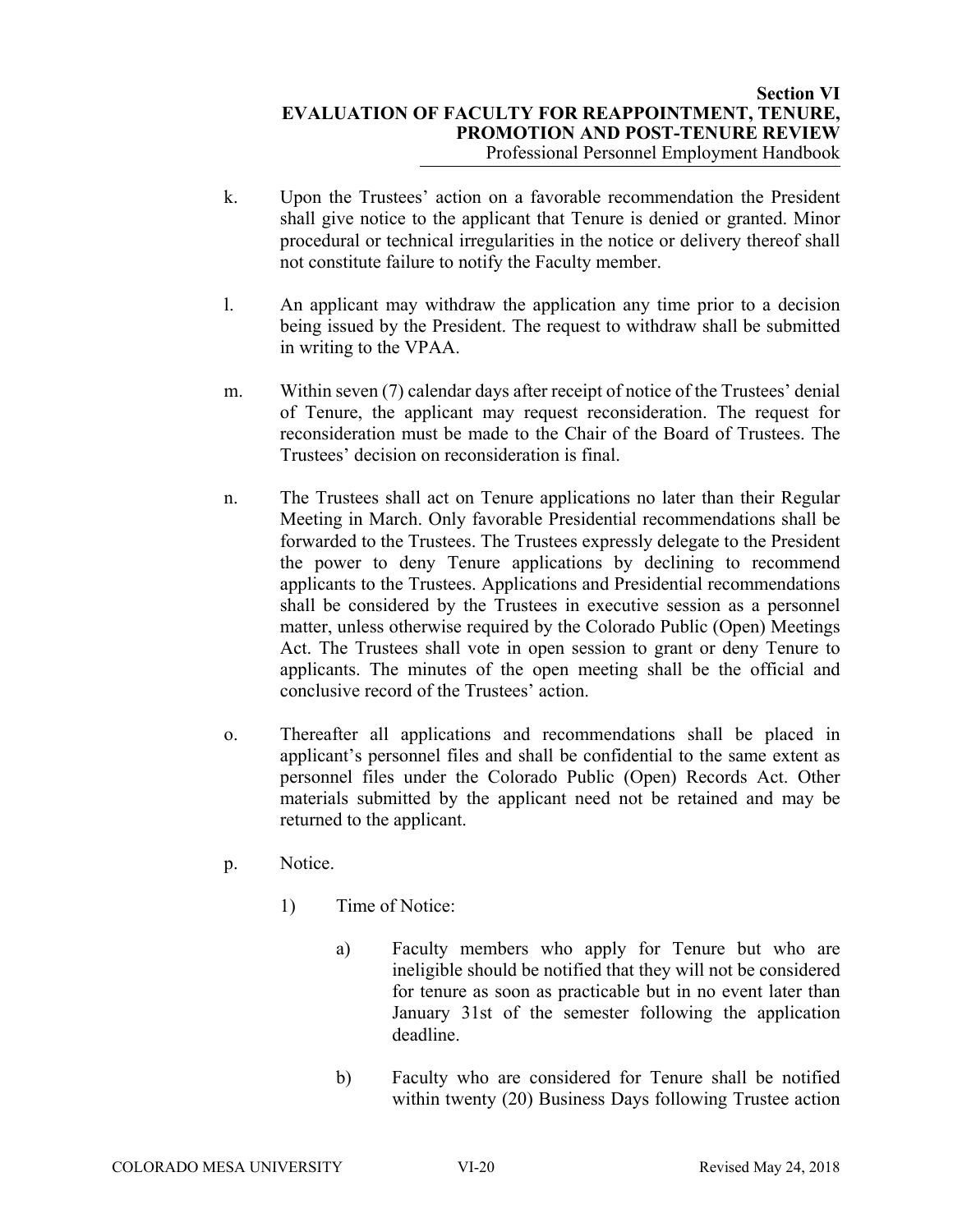on their applications.

- 2) Content of Notice:
	- a) Tenure granted. Applicants who are granted Tenure should be notified that they were awarded Tenure by the Trustees.
	- b) Tenure denied. Faculty members whose applications for Tenure are denied shall be given notice by the President. The notice need not state the reason(s) Tenure was denied.
- 3) Delivery of Notice. See "Notice" in the Glossary.
- 4) Failure to Give Notice. Failure to give notice at any level of the Tenure procedure shall not entitle the affected Faculty to Tenure.
- 5. Assignments for Faculty not Offered Tenure. Seventh-year Tenure-track Faculty members who are not granted Tenure will cease to hold the status of Tenure-track Faculty. Their employment will automatically terminate at the end of their current employment assignment unless they are offered and accept a Non-tenure-track Faculty position available as an instructor or another available position at the University. The University has no obligation to consider the Faculty member for other positions. Any offer of another position is at the discretion of and subject to approval by the President and Trustees.
- 6. Tenure and Academic Rank for Exempt Employees.
	- a. The Trustees may grant Faculty status and Tenure to qualified Exempt Employees. An award of Tenure under this subsection shall entitle recipients to transfer as Tenured Faculty to available Faculty positions for which they are qualified. It shall not, however, create any rights, entitlements, or expectations of retention in the recipient's exempt position. Exempt employees with Faculty Tenure serve in their exempt positions solely at the will and pleasure of the President.
	- b. The Trustees may grant Faculty status and Tenure to those Exempt Employees who have been previously Tenured at regionally-accredited, baccalaureate- granting institutions of higher education, who are recommended for Faculty status and Tenure by the President, following the President's consultation with the Tenured Faculty of the affected Faculty body designated by the University to make Tenure recommendations.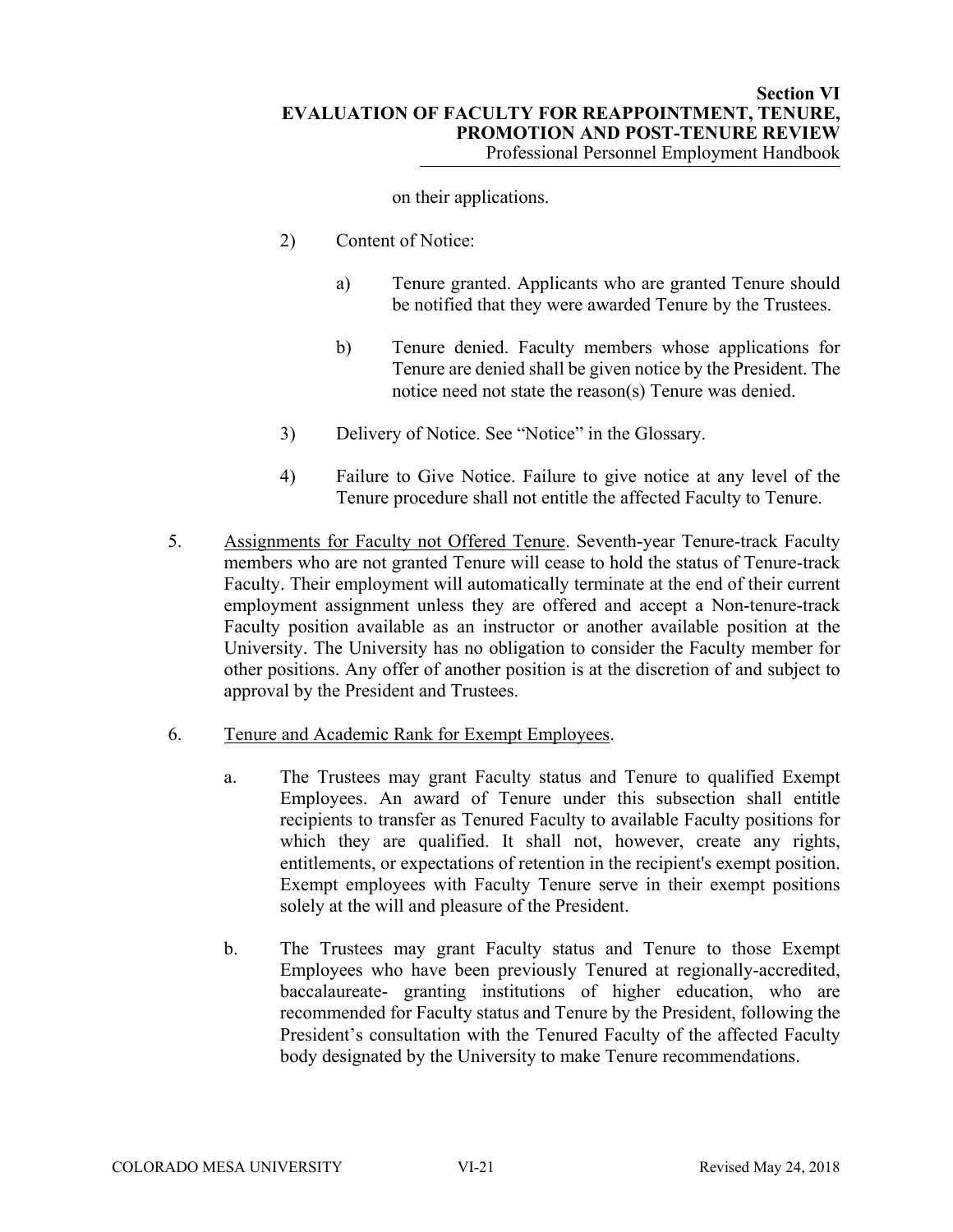## **C. Faculty Promotion Policy**

- 1. Introduction. Promotions of Faculty in Academic Rank are based on overall professional attainment and expectation of further professional growth at the University. Performance Ratings for the General Evaluation Criteria are considered. Teaching is given the most importance.
- 2. The procedures for promotions outlined below are designed to allow for varied interests, talents, and accomplishments of applicants from diverse academic disciplines.
	- a. By May 1, the Department Head should notify all Faculty members in their department who are or will become eligible for promotion during that Academic Year of their eligibility to apply for promotion in Academic Rank. Those Faculty members who meet the minimum requirements, and who wish to be considered for promotion, are responsible for gathering evidence of their qualifications, including all annual and comprehensive evaluations for the prior five (5) years and submitting these materials to the Department Head by October 1. Submission of materials should follow the deadline outlined in Procedures for Recommending Tenure.
	- b. By October 10, the Department Head (non-voting) will conduct a poll of all Full-time Faculty at the Academic Rank or higher sought by the applicant in the applicant's department. The poll will recommend approval/denial regarding the applicant's request. The applicant's documentation shall be made available for review to the departmental Faculty prior to voting.
	- c. By October 15, the Department Head will submit the results of this poll to the Tenure and Promotion Committee along with the applicant's documentation and the Department Head's recommendation. By November 15, the Tenure and Promotion Committee, after reviewing this information, will forward this information, together with its recommendation and comments, to the VPAA. By January 5, following review of the Tenure and Promotion Committee's recommendation, comments and the application documents, the VPAA shall forward all documents and his or her recommendation to the President. Promotions will be awarded or denied by the President. The President shall give notice to the Faculty member of his or her decision on the request for promotion by January 31st. The Trustee level of review does not apply to requests for promotion.
	- d. Promotion Appeal Process. An applicant may request reconsideration of an adverse promotion decision by the President. The request for reconsideration must be received by the President within thirty (30)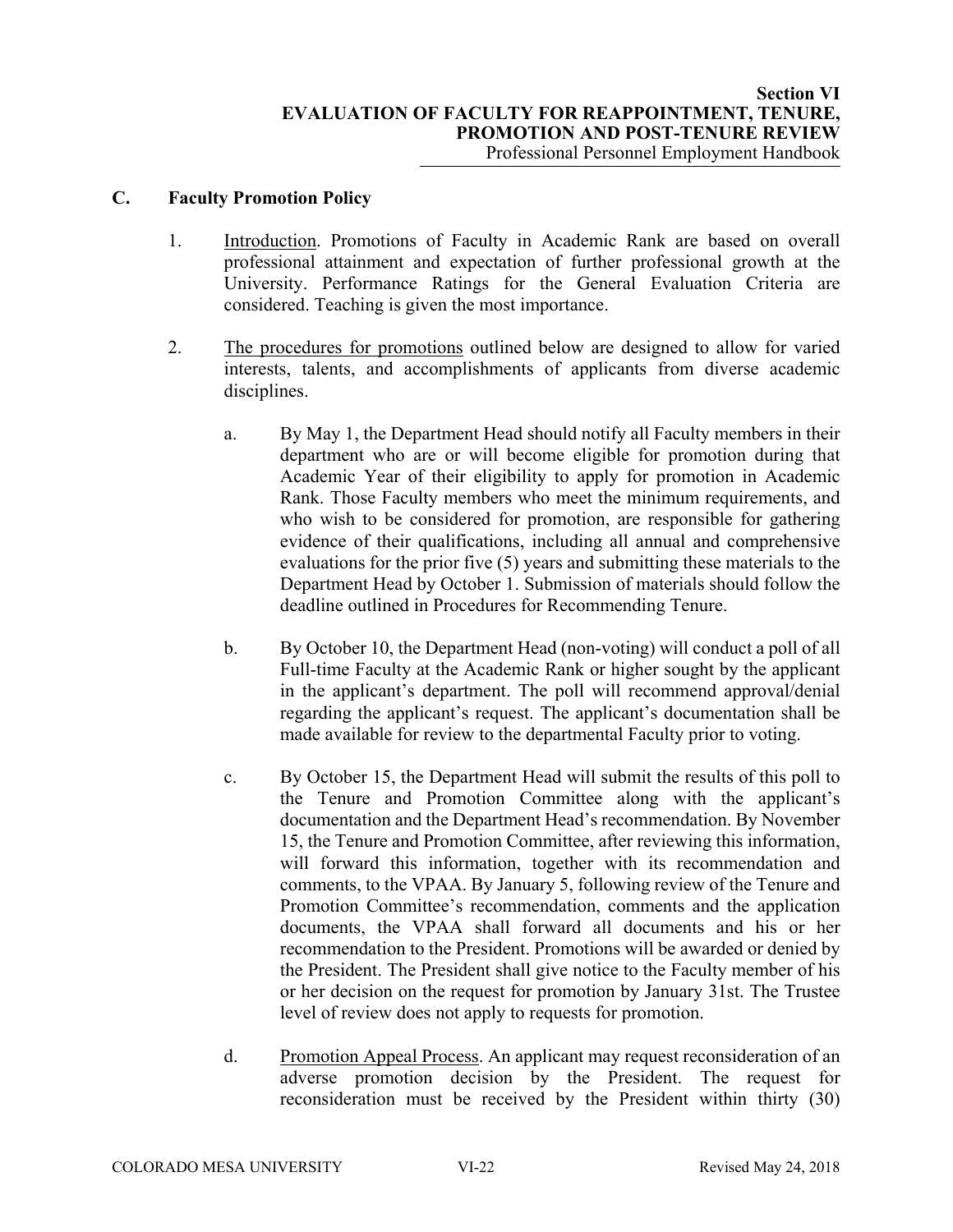### **Section VI EVALUATION OF FACULTY FOR REAPPOINTMENT, TENURE, PROMOTION AND POST-TENURE REVIEW**  Professional Personnel Employment Handbook

calendar days after notice is given to the applicant of the adverse decision. An adverse Presidential recommendation on a request for reconsideration shall be final, unappealable, and nongrievable. Adverse promotion recommendations below the Presidential level shall not be appealable or grievable under this or any other procedure. Denials of early promotion applications shall be final, without reconsideration, and are unappealable and nongrievable.

- e. An applicant may withdraw the promotion request at any time prior to a decision by the President. The request to withdraw shall be submitted in writing to the VPAA.
- 3. Promotion Criteria. The minimum requirements for consideration for promotion in Academic Rank are listed below. Meeting the minimum qualifications does not imply automatic promotion. The criteria for Instructors achieving a position of Academic Rank are set forth in the Recruiting and Hiring section of this *Handbook*. Promotions are awarded at the discretion of the President.

Promotion criteria from one Academic Rank position to a higher Academic Rank position are as follows:

- a. Academic Faculty
	- 1) Promotion to Associate Professor:
		- a) Education and Experience. An applicant must satisfy the educational and experiential qualifications for associate professor listed under Recruitment and Hiring in this Handbook.
		- b) Time in Rank. Six (6) years in rank as an assistant professor at Colorado Mesa University; meaning that a faculty member may, in the fall semester of their sixth  $(6<sup>th</sup>)$  year in rank, apply for promotion from assistant to associate professor. For exceptions, see part 3) below.
		- c) Tenure. Tenure is not required for promotion to associate professor. Promotion to associate professor does not guarantee that Tenure will be awarded.
		- d) Performance. Sustained Exceptional or Above Expectations Performance Ratings for the General Evaluation Criteria should be the faculty member's performance norm.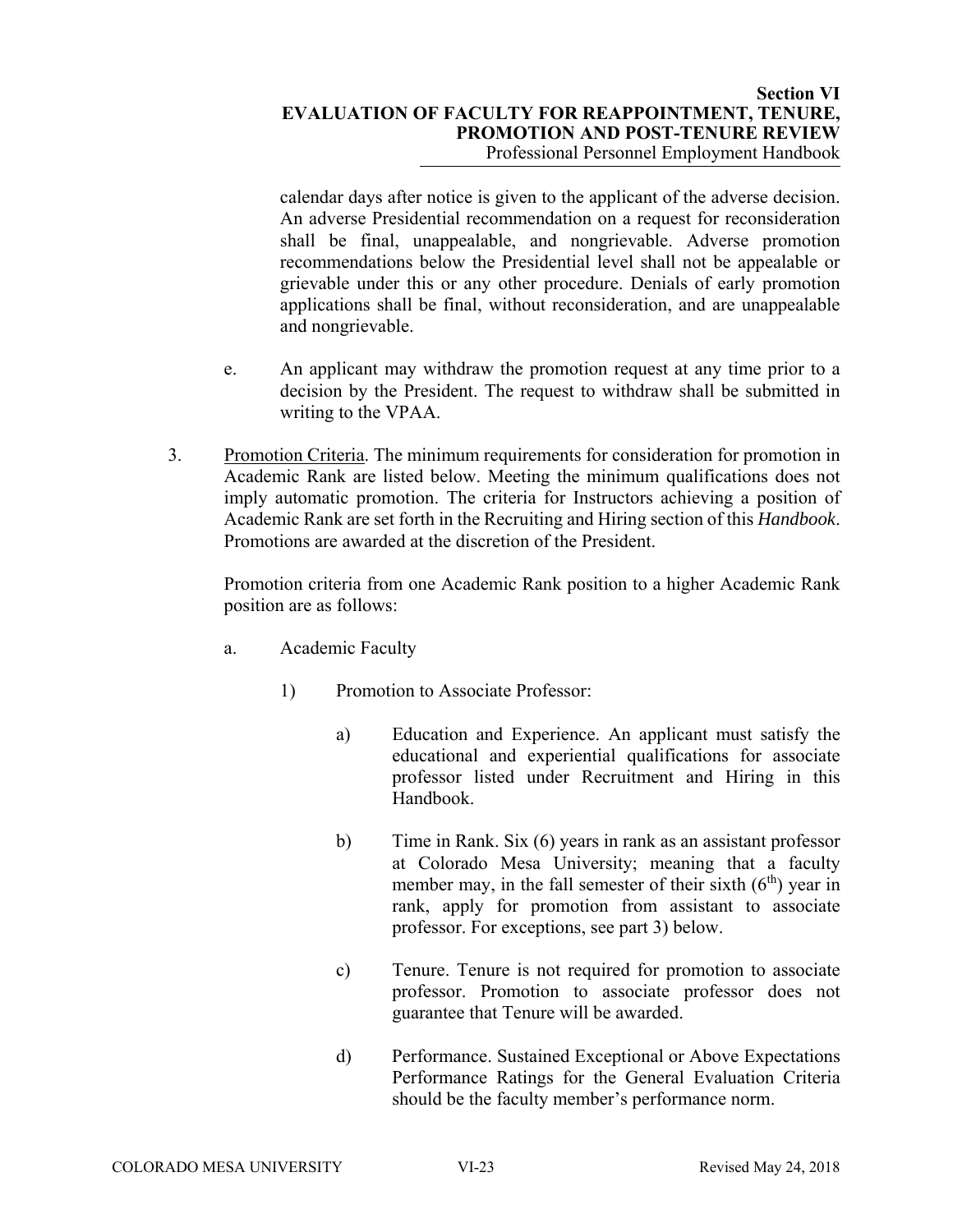- 2) Promotion to Professor:
	- a) Education and Experience. An applicant must satisfy the educational and experiential qualifications for professor listed under Recruitment and Hiring in this Handbook.
	- b) Time in Rank. Six (6) years in rank as an associate professor at Colorado Mesa University; meaning that a faculty member with the rank of associate professor, may apply for promotion from associate to full professor in the fall semester of their sixth  $(6<sup>th</sup>)$  year in rank as associate professor. For exceptions, see part 4) below.
	- c) Tenure. Tenure is required for promotion to professor.
	- d) Performance. The rank of professor is the highest Academic Rank and requires demonstrably sustained Exceptional or Above Expectations Performance Ratings for all General Evaluation Criteria.
- 3) Exceptions, including early promotion to the associate professor or professor level for individual Faculty members may be recommended to and approved by the President based on previous years in rank at another regionally accredited higher education institution, expertise, technical competence or professional attributes that the University deems of sufficient merit to warrant such recommendations. Normally such exceptions will be for those who have made substantial contributions to their fields of specialization, or who have demonstrated Exceptional performance in the General Evaluation Criteria areas, and significant creative accomplishment. Faculty may apply for early promotion during their second through fourth years of time in a rank.
- b. Clinical Faculty
	- 1) Promotion to Associate Clinical Professor:
		- a) Education and Experience. Doctorate or terminal master's degree required.
		- b) Time in Rank. Six (6) years as an Assistant Clinical Professor at the University; meaning that a faculty member may, in the fall semester of their sixth  $(6<sup>th</sup>)$  year in rank, apply for promotion from assistant to associate clinical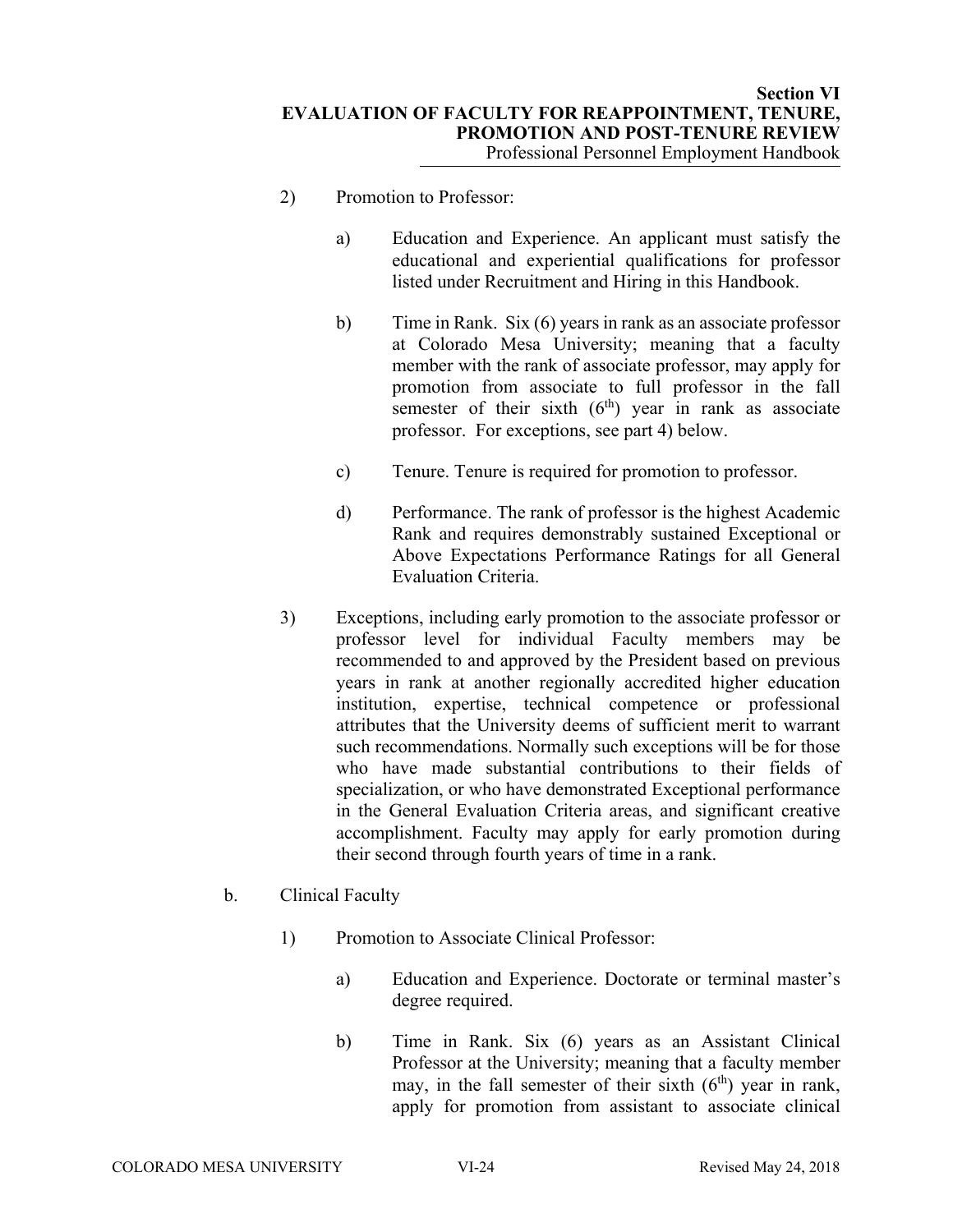professor. For exceptions, see 3) below.

- c) Performance. Demonstrably effective teaching and sustained success and excellence in clinical/professional practice; as well as evidence of effective advising and service.
- 2) Promotion to Clinical Professor:
	- a) Education and Experience. Doctorate or terminal master's degree required.
	- b) Time in Rank. Six (6) years as an Associate Clinical Professor at the University; meaning that a faculty member with the rank of associate clinical professor, may apply for promotion from associate to full clinical professor in the fall semester of their sixth (6th) year in rank as associate clinical professor. For exceptions, see 3) below.
	- c) Performance. Demonstrably effective teaching and sustained success and excellence in clinical/professional practice; as well as evidence of effective advising and service.

Exceptions, including early promotion to the associate or clinical professor levels, members may be recommended to, and approved by, the President, based on previous years in rank at another regionally accredited postsecondary institution, expertise, professional competence or attributes that the University deems of sufficient merit to warrant such recommendations. Normally, such exceptions will be for those who have made substantial contributions to their fields of specialization, or who have demonstrated exceptional scholarly activity, competence, or appropriate creative accomplishment of Exceptional or Above Expectation quality. Clinical Faculty may apply for early promotion during their second through fourth years of time in rank

- c. Technical Faculty
	- 1) Promotion to Assistant Technical Professor:
		- a) Education and Experience. Minimum of an associate degree in field related to area of instruction.
		- b) Time in Rank. Six (6) years as a Technical Instructor; meaning that a faculty member may, in the fall semester of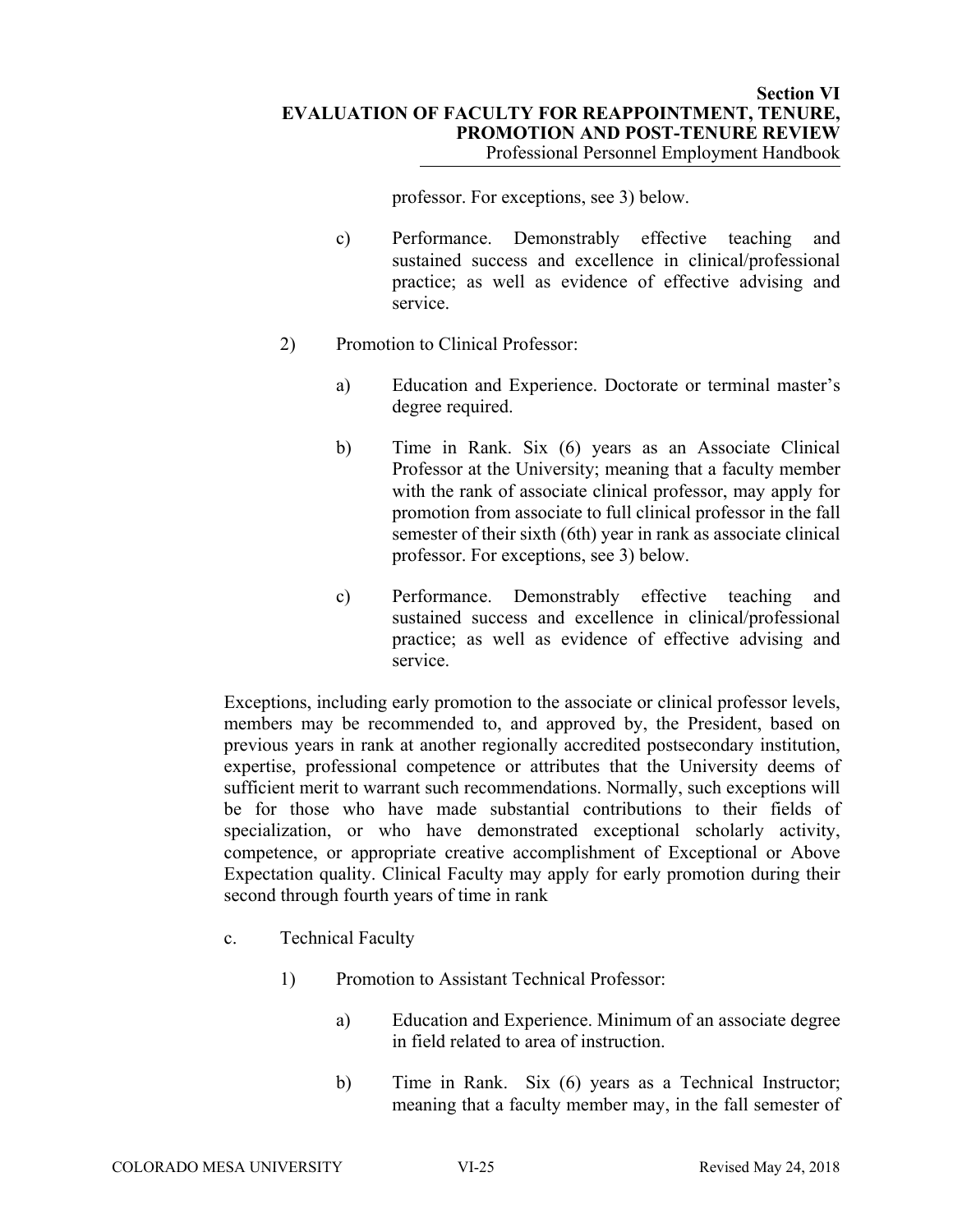#### **Section VI EVALUATION OF FACULTY FOR REAPPOINTMENT, TENURE, PROMOTION AND POST-TENURE REVIEW**  Professional Personnel Employment Handbook

their sixth  $(6<sup>th</sup>)$  year in rank as technical instructor, apply for promotion from technical instructor to assistant technical professor.

- c) Performance. Demonstrably effective teaching, advising, professional development activity, and service.
- 2) Promotion to Associate Technical Professor:
	- a) Education and Experience. Minimum of a baccalaureate degree in field related to area of instruction.
	- b) Time in Rank. Six (6) years as an Assistant Technical Professor at the University, meaning that a faculty member may, in the fall semester of their sixth  $(6<sup>th</sup>)$  year in rank as assistant technical professor, apply for promotion from assistant technical professor to associate technical professor.
	- c) Performance. Demonstrably effective teaching, advising, professional development activity, and service.
- 3) Promotion to Technical Professor:
	- a) Education and Experience. Minimum of a master's degree in field related to area of instruction.
	- b) Time in Rank. Six (6) years as an Associate Technical Professor at the University; meaning that a faculty member with the rank of associate technical professor, may apply for promotion from associate to full technical professor in the fall semester of their sixth  $(6<sup>th</sup>)$  year in rank as associate technical professor.
- 4) Performance. Demonstrably effective teaching, advising, professional development activity, and service. Exceptions, including early promotion to the associate technical or technical professor level, for individual Technical Faculty members may be recommended to and approved by the President based on previous years in rank at another regionally accredited postsecondary institution, expertise, technical competence or professional attributes that the University deems of sufficient merit to warrant such recommendations. Normally such exceptions will be for those who have made substantial contributions to their fields of specialization, or who have demonstrated exceptional advising,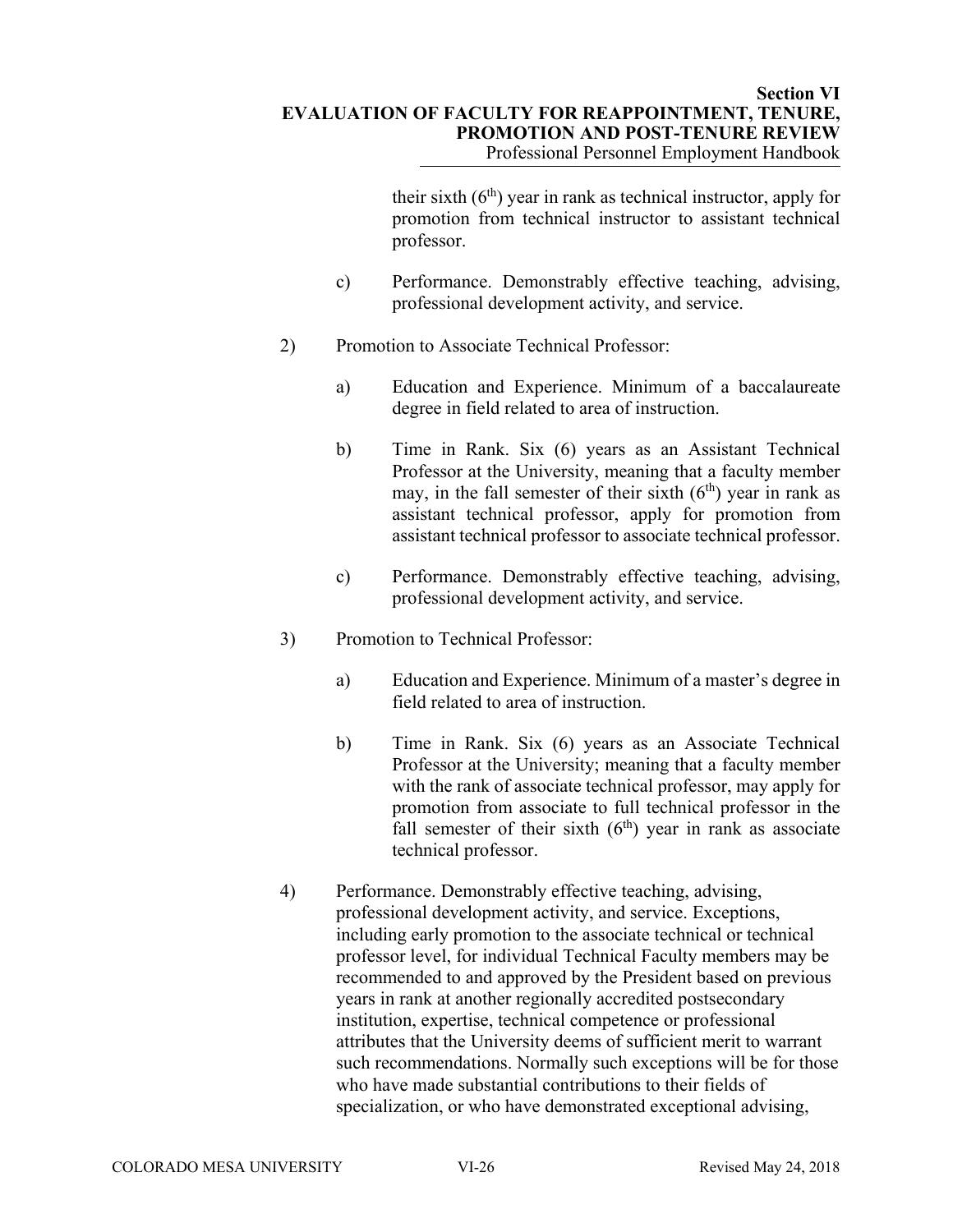scholarly activity, competence, or appropriate creative accomplishment of Exceptional or Above Expectation quality. Technical Faculty may apply for early promotion during their second through fourth years of time in rank.

# **D. Transfer between Faculty and Exempt Employee Status**

- 1. Eligibility. Professional Personnel initially hired as Exempt Employees who were neither appointed with nor subsequently granted Academic Rank and Tenure do not have a right to Faculty status or positions. This policy does not preclude Exempt Employees from being appointed to Part-time or Full-time Faculty positions, but Faculty seniority and other Faculty rights must be earned through service as a Faculty member.
- 2. Faculty to Exempt. Faculty who transfer to full-time exempt positions retain the seniority earned as Faculty members and, if Tenured, retain their Tenure as Faculty members but shall be issued administrative assignments. Faculty who transfer to full-time exempt positions have the right to return to Faculty status subject to the availability of a position and to assurance that they are qualified to teach in their academic disciplines. Any academic year during which Tenure-track Faculty members are employed as exempt employees for one or more semesters shall not be included in their Tenure-track periods. Tenured Faculty members who transfer to full-time exempt positions have the right to return to the University department, program area or other similar academic unit in which they acquired Tenure. Should a Faculty member's right to return to the Faculty under this Section conflict with another Faculty member's retention rights, the Faculty member with retention rights shall be appointed to the position if both Faculty members are Tenure-track or Tenured. However, if one Faculty member is Tenured and the other is not, the Tenured Faculty member shall be appointed to the position. If one Faculty member is Tenure-track and the other is temporary non-Tenure track, the Tenure-track Faculty member shall be appointed to the position.

# **E. Seniority**

Seniority shall be based on years of full-time service in a particular professional status at the University. Service time as an Exempt Employee does not count toward seniority as a Faculty member, except that Faculty who serve only up to one year of time as an Exempt Employee on an interim basis shall have that time counted toward seniority as a Faculty member. Service time as a Faculty member does not count as service time as an Exempt Employee. The employment contract specifies professional status.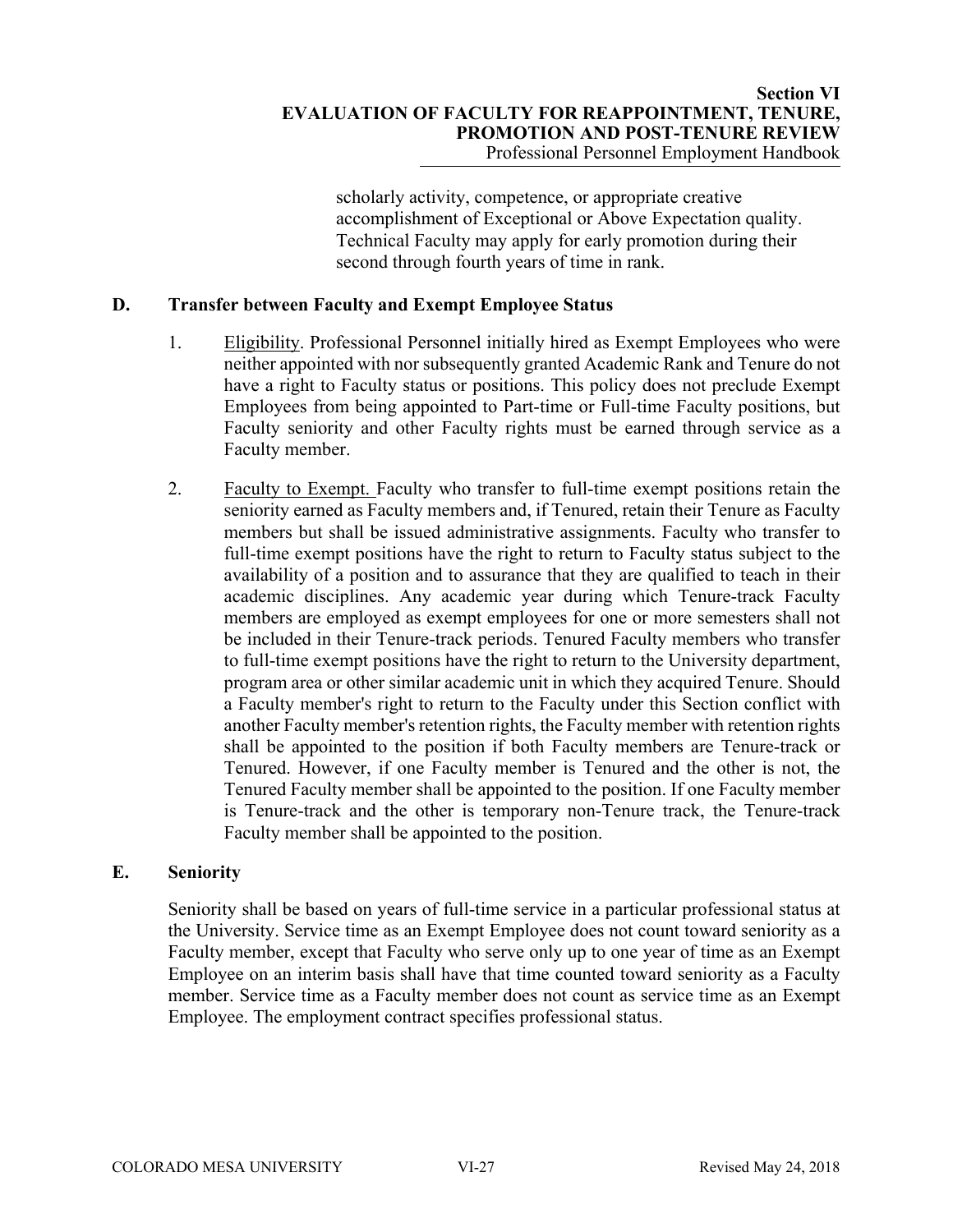## **A. General Statement**

An effective performance evaluation process recognizes and rewards excellent performance and addresses areas for improvement. The process should promote dialog between the employee and supervisor, and should provide an opportunity to clarify individual departmental and institutional goals, revise individual job descriptions, emphasize areas of importance and identify new directions, improve individual performance and provide a basis for planning individual growth and development. The Administrator's immediate supervisor is responsible for providing evaluations for all Fulltime Exempt Personnel, preferably on an annual basis. Employees who report directly to the President (e.g. VPAA, Vice-presidents) are evaluated by the President. The President is evaluated by the Board of Trustees.

# **B. Schedule for Evaluations**

- 1. Evaluation Period. The evaluation period shall generally be May 1 through April 30. Supervisors may conduct a preliminary performance review for a new employee between three and six months after initial employment.
- 2. Ongoing Process. Performance reviews may be conducted at any time under special circumstances, such as a substantial change in the employee's assignment or a change in the level of performance.

# **C. Responsibilities of All Exempt Personnel**

- 1. Highest Quality Service. All Exempt Personnel share a common obligation to provide service of the highest quality to the University. In this connection, Exempt Personnel are encouraged to utilize all available resources, both internal and external to the University, to the extent feasible and desirable and within the framework of established policy.
- 2. Fulfill Position Responsibilities. Each member of the Exempt Personnel has been appointed to a professional position and has accepted the responsibilities of that position. Each is expected to fulfill the responsibilities of the position as the first duty and highest priority in service to the University.
- 3. Standards of performance for Exempt Personnel are included in individual job descriptions and the performance evaluation documents. Where appropriate, the supervisor may add performance factors which are not listed in the performance evaluation document. Unacceptable conduct is considered below standard, without requiring specific reference in the job description or evaluations.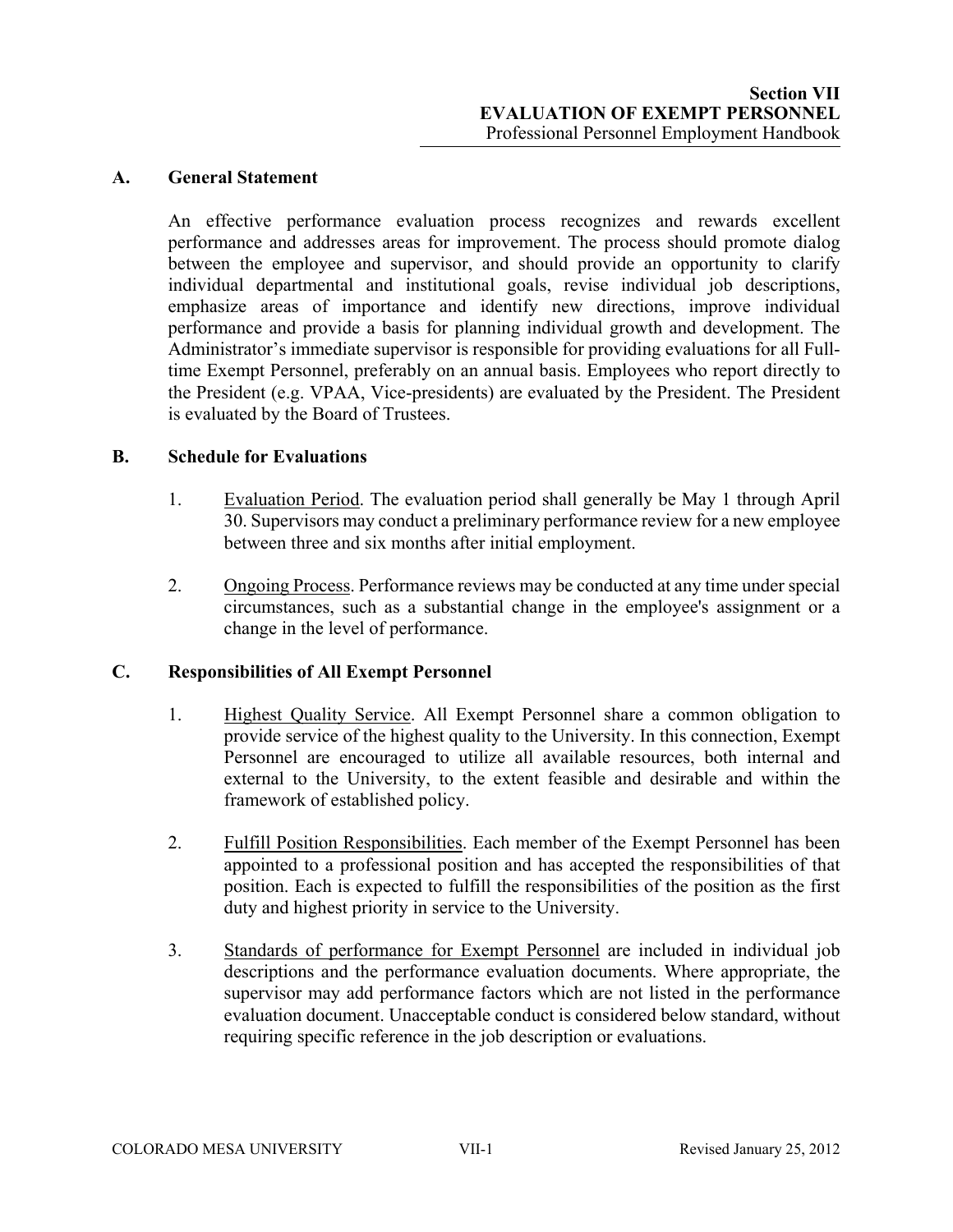- 4. Unacceptable conduct includes, without limitation, the conduct listed as "cause" for involuntary termination of Faculty, enumerated in the Termination section of this Handbook. Reference to these examples of unacceptable conduct does not in any way imply that cause is needed in order to terminate Exempt employees. Exempt employees are employees-at-will and may terminate their employment or be terminated with or without cause or prior notice. Nothing contained in this policy or in the evaluations given pursuant to this policy can change the employment-atwill status for Exempt employees.
- **D.** Performance Planning. A performance planning meeting for new Exempt employees is desired within 60 calendar days after employment begins. For continuing Exempt employees, performance plans for the upcoming evaluation period should take place concurrently with the annual evaluation of the previous year's performance.
- **E. Evaluation**. Standards of performance for Exempt Personnel are included in individual job descriptions and the performance evaluation document. Where appropriate, the supervisor and employee may add performance factors which are not listed in the performance evaluation document.
- **F. Performance Ratings**. The Performance Ratings for Exempt Personnel are as follows:
	- 1. Excellent. Evidence convincingly demonstrates that the employee has made exceptional contributions in the areas of responsibility and would clearly be recognized as an outstanding employee as compared to other Exempt Personnel.
	- 2. Highly Proficient. Evidence clearly demonstrates that the employee has made significant contributions in the areas of responsibility and is considered highly skilled in that area.
	- 3. Proficient. Evidence demonstrates the employee meets minimum expectations and had made modest contributions in the areas of responsibility.
	- 4. Below Standard. Evidence demonstrates the employee's contributions are below accepted standards in the areas of responsibility. A need for improvement is clearly indicated. The level of contribution does not justify any salary increase and may jeopardize continued employment with the University.
- **G. Disputes**. Exempt Personnel who dispute their evaluation may submit written comments to their supervisor within seven (7) calendar days after receiving the evaluation, stating any requested relief. These comments will be included in the employee's personnel file. If the supervisor does not grant the requested relief within the next (7) calendar days after receiving the comments, the supervisor's decision will be final unless the employee submits a written appeal within the next seven (7) calendar days to the appropriate Vice President, stating the basis for appeal, the requested remedy and including a copy of the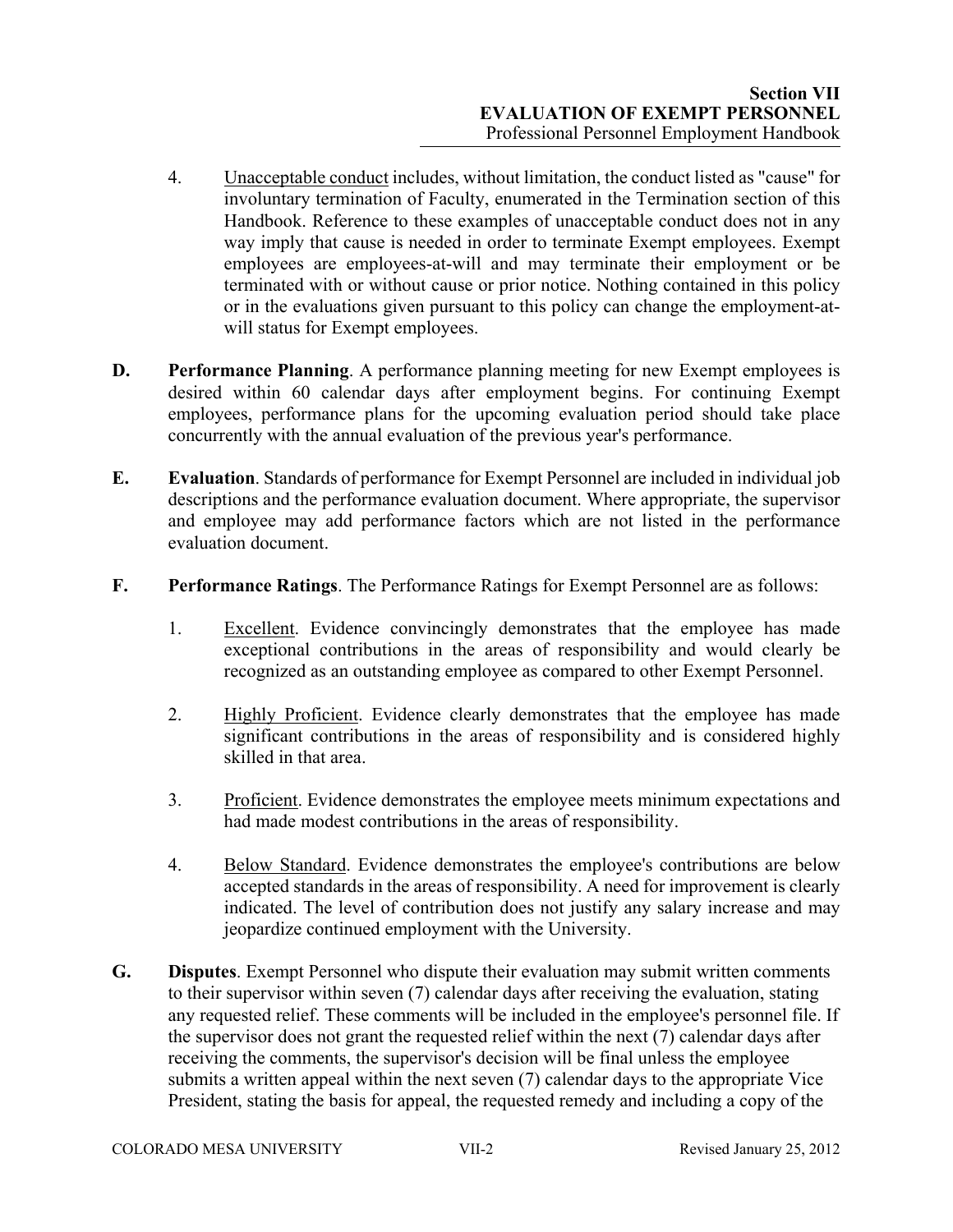evaluation and employee's written comments provided to the supervisor. If the Vice President is the employee's immediate supervisor, then the appeal must be submitted to the President instead of the Vice President. Within fourteen (14) calendar days, the Vice President or the President (whichever is appropriate), shall give notice of his or her decision regarding the disputed evaluation and requested remedy. The decision of the Vice President or President (whichever is appropriate) shall be final, unappealable and nongrievable.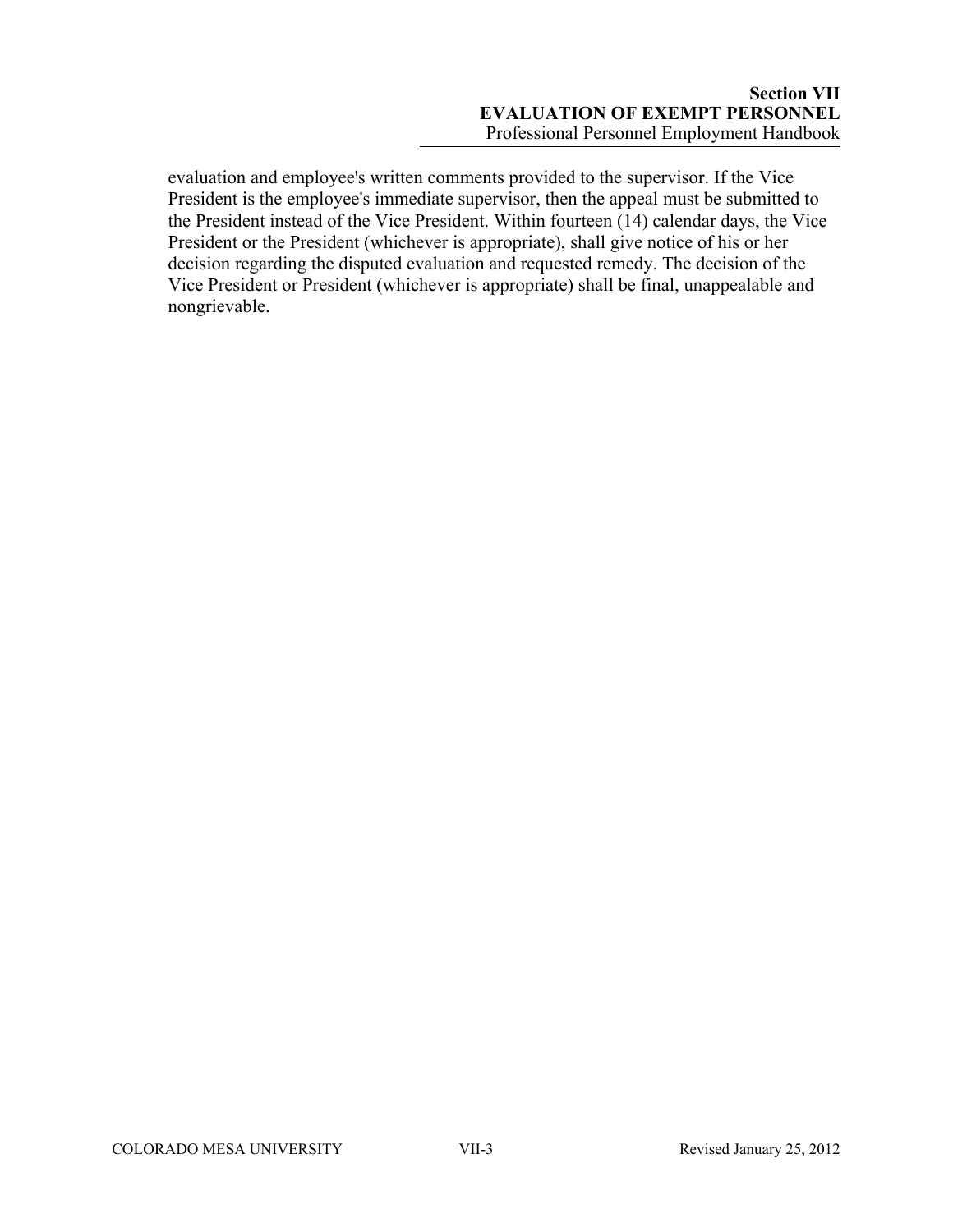# **A. Introduction**

- 1. Authority to Make Salary Adjustments. The Trustees, and to the extent that the authority is delegated to him or her by the Trustees, the President, possess the sole authority to determine whether, when, and by what amount or percentage, if any, salaries shall be adjusted, and the personnel to whom such adjustments shall be made. The Trustees delegate the following authority to the President:
	- a. To establish or negotiate competitive starting salaries for newly hired Professional Personnel.
	- b. To award annual performance-based salary increases based on institutional salary administration and performance evaluation systems (including salary increases based on promotions in Academic Rank and other indicia of excellent or highly proficient performance).
	- c. To recommend to the Trustees individual base salary increases on a caseby-case basis when, in the President's sole discretion, such increases are needed to increase the number of Faculty with Terminal Degree qualifications in their disciplines, to promote salary equity and parity at the University, to prevent the loss of highly qualified personnel, to compete in the market place or to compensate Professional Personnel who assume additional or changed duties. Such recommendations shall be presented to the Trustees for approval.
- 2. Conform to Limitations. All salary adjustments shall conform to Trustee-ordered restrictions or limitations on institutional salary adjustments (e.g., limitations on the average amounts or percentages of annual performance-based salary increases).
- 3. No Entitlement. This policy does not and shall not be construed to create entitlement or contractual rights to performance-based, cost-of-living, longevity, equity, parity, or other salary increases; nor shall institutional salary administration systems explicitly or implicitly create or be construed to create any such entitlement or rights.
- 4. Purpose. The University's salary administration system establishes procedures for setting salaries that are intended to encourage a high level of professional performance, attract and retain high quality Faculty and Exempt employees. The primary purpose of this salary administration system is to establish a clear relationship between professional performance and compensation.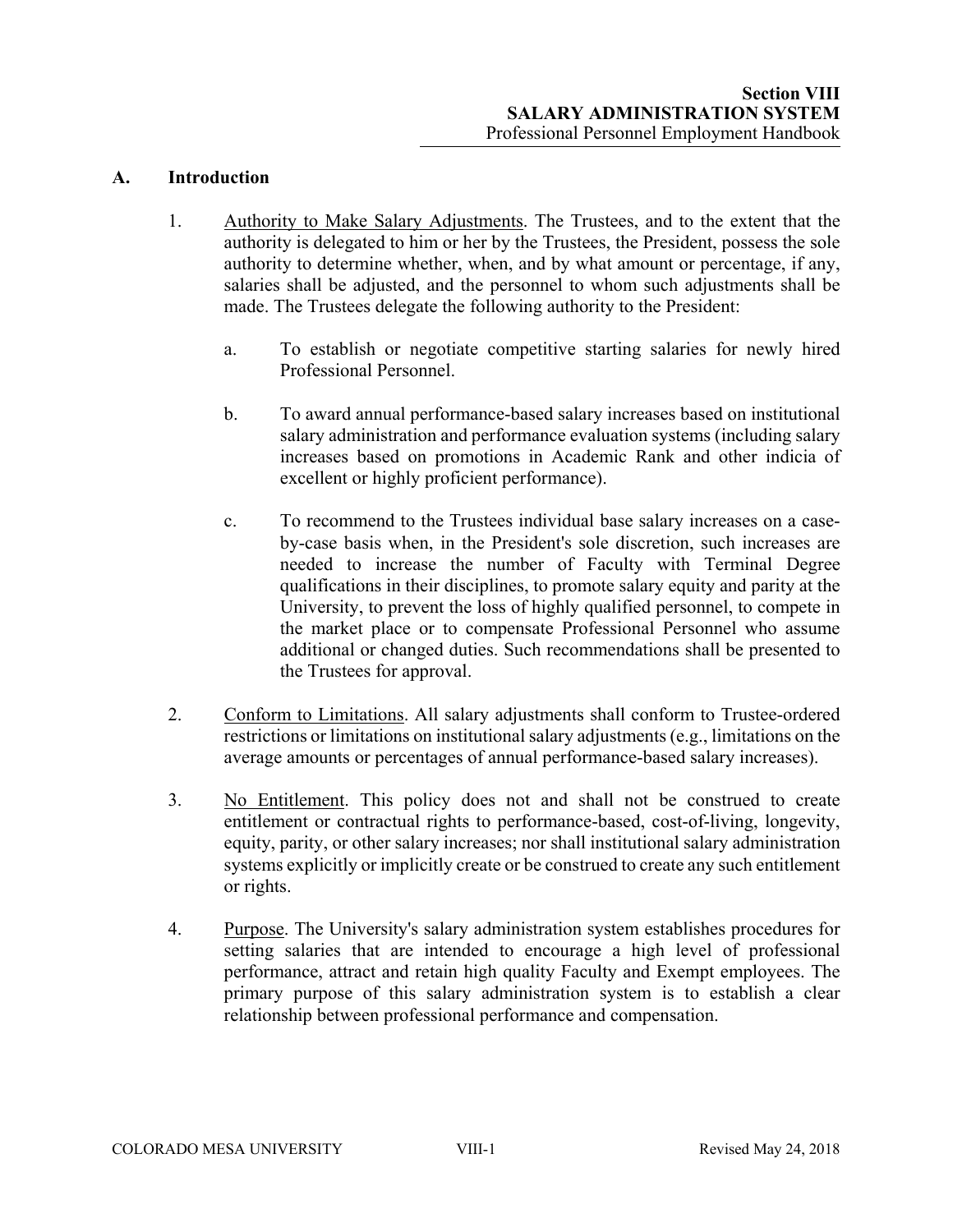#### **B. Faculty Salary Plan**

- 1. Performance Ratings. The Faculty salary plan is based upon the Performance Ratings for General Evaluation Criteria defined in the evaluation section of this Handbook.
- 2. Salary Increases. The individual's salary increase will be determined by the new salary money allocated, and the Performance Rating assigned by the appropriate Department Head.
- 3. Guiding Principles. The following guiding principles apply to the salary plan:
	- a. Faculty members with higher Performance Ratings receive larger salary increases.
	- b. Faculty members rated "Proficient" or "Below Standard" are ineligible for salary increases.
	- c. Individual salary increase percentages may differ from the general average authorized annually by the Trustees.
- 4. Integrity of the Plan. Each Department Head is responsible for the integrity of the plan in his or her academic department, and the VPAA is responsible for the integrity of the plan among the academic departments.
	- a. Initial Salary. The determination of the Faculty member's initial salary is the responsibility of the VPAA, with approval by the President. The initial salary is based on level of educational attainment, experience, market factors, and other considerations the VPAA and President may deem appropriate.
	- b. Promotion. A Faculty member's current year base salary shall be increased for the assignment year following a promotion because of the increase in Academic Rank. In addition, a Performance Rating increment may be awarded.
	- c. Special Recognition Awards. After salary allocations have been set by the Trustees, new salary funds will be allocated according to the Performance Ratings and approved by the VPAA and the President. If funds are available after promotion-based and performance-based distributions are made, Faculty members who qualify for Special Recognition Awards may be given monetary awards, paid in single payments, which do not become a part of the base salary. The amount of the Special Recognition Awards shall be recommended by the VPAA, and approved by the President. Salary funds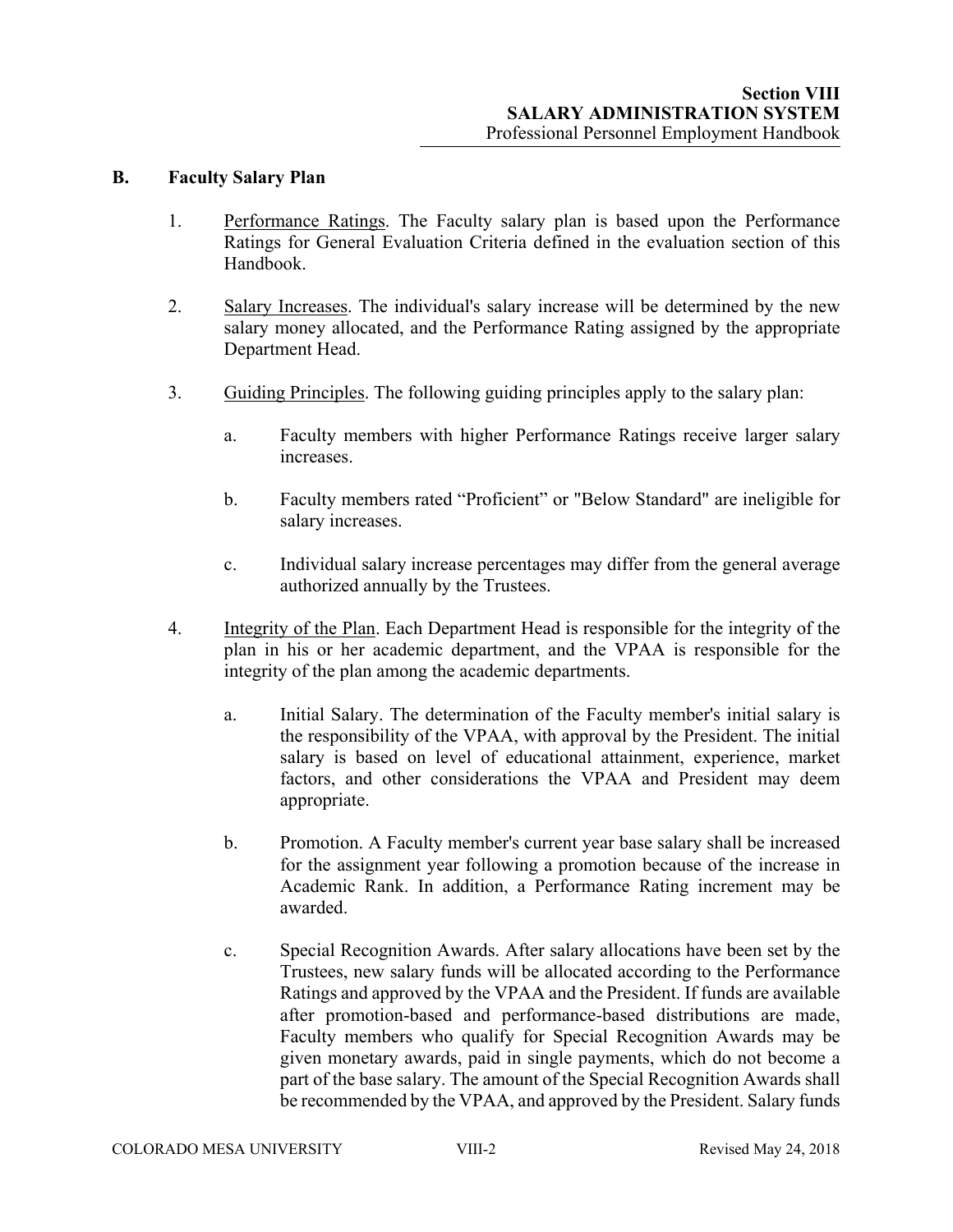used for Special Recognition Awards shall remain in the following year's general salary pool for redistribution.

# **C. Faculty Workload**

## 1. Full-time.

- a. The normal teaching load for Academic Faculty is 24 semester credit hours per academic year. This load is usually distributed as 12 semester credit hours per semester. The normal teaching load for Clinical and Technical Faculty is 30 semester credit hours per academic year. This load is usually distributed as 15 semester credit hours or the equivalent. To accommodate high enrollments during a term, or to meet other emergency situations, the University may assign overloads. Reduction in teaching load in subsequent semesters or terms is authorized in these cases.
- b. Overload compensation is authorized only when teaching assignments exceed the normal distribution. With the approval of the Academic Department Head, a faculty member with an "Excellent" performance evaluation for the prior year may teach up to either (8) credit hours overload per academic year (i.e., excluding summer and January terms) or five credit hours for one of the two academic terms. Individual departments may have more restrictive limits.

Approval of an overload exceeding the annual eight credit hour limit will be treated as a rare exception, rather than a recurring activity, and must be authorized by the Academic Department Head, Vice President for Academic Affairs, and President prior to the classes being listed in a program's schedule of offerings for the upcoming term. If overload activity of any amount interferes with any part of a Faculty member's responsibilities, an overload request will not be approved for a minimum of the two following academic semesters or until such time that the Faculty member demonstrates that teaching an overload will not interfere with other required obligations.

c. In addition to their teaching load, Faculty members shall prepare for classes, evaluate student performance, confer with students, and participate in scholarly activity, and service, and other professional activities. Full-time Faculty are expected to devote at least 40 hours per week during the Academic Year to meeting their teaching, advising, scholarship, and service obligations. As part of their professional duties, faculty are expected to establish, post, and keep a minimum of five office hours weekly spread over a minimum of four days commencing one week prior to and continuing through each Fall and Spring Semester excluding scheduled breaks. Faculty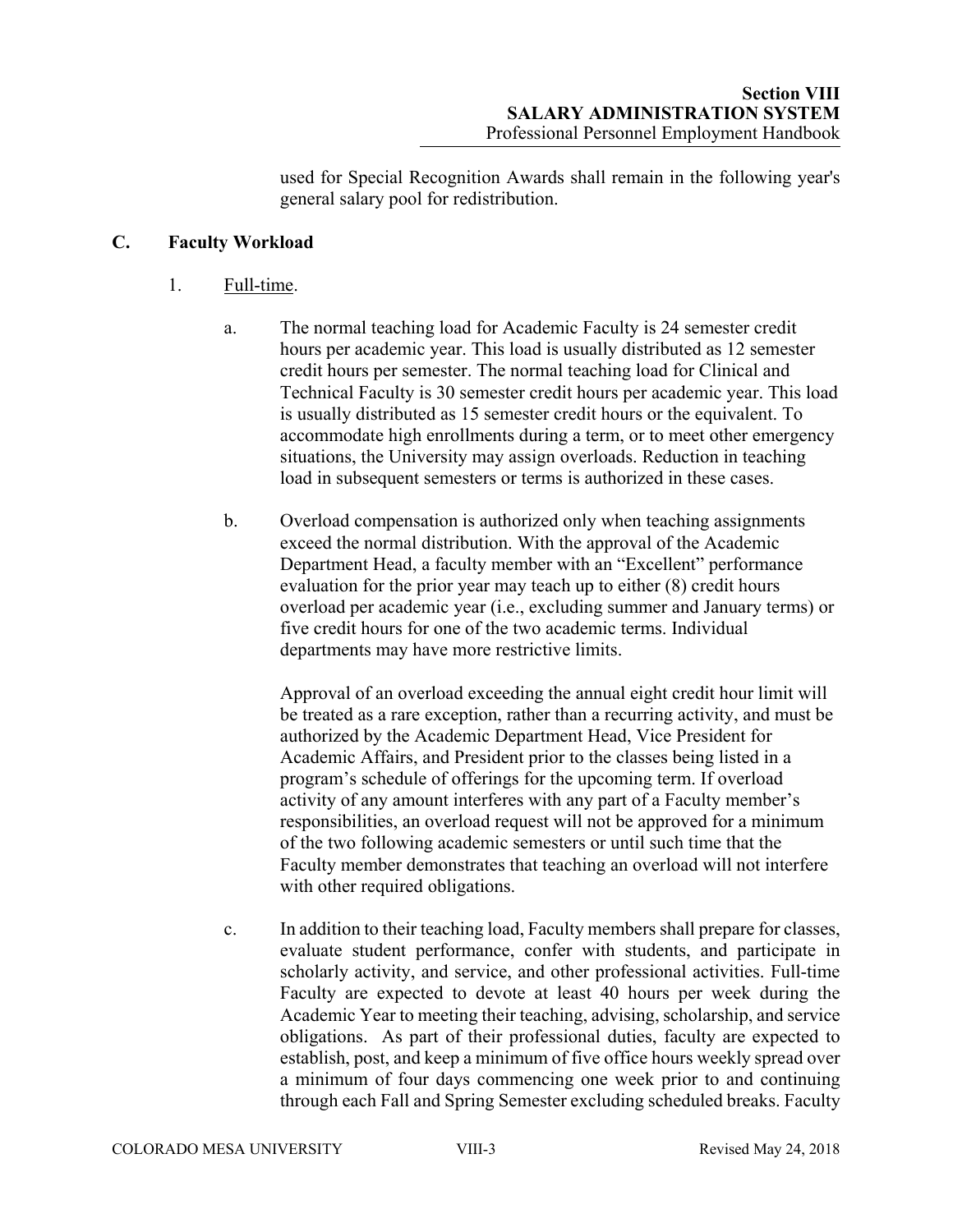may use a different configuration of office hours with the approval of the department head.

- d. Granting requests for Release Time for research, institutional service, other scholarly activities, or curriculum-related activities outside of actual teaching assignments is the prerogative of the Department Head and must be approved by the VPAA and the President.
- 2. Part-time. The normal calculation for a full-time-equivalent load for part-time Academic Faculty employed on a per credit basis should be no less than fifteen (15) credit hours per semester.

# **D. Exempt Employees Salary Plan**

- 1. The salary plan for Exempt Employees is based upon the Performance Rating and upon the Position Evaluation System which establishes relationships among all exempt positions on campus. Exempt employees achieving the performance level of "Excellent" may be considered for Special Recognition Awards.
- 2. The Exempt employees' salary plan does not contain any provision for annual or step increases. Each year, subject to the allocation of funds by the Trustees, the President and the Vice Presidents will develop a system for the allocation of such salary funds as may be available. The individual's salary increase will be determined by the new salary money allocated and the Performance Ratings assigned. The President and the Vice Presidents shall review all recommendations. An Exempt Employee receiving an evaluation of "Below Standard" will be ineligible for any salary increase for the ensuing year. If funds are available after performance-based distributions are made, those who qualify for a Special Recognition Award may be given a monetary award, paid in a single payment, which does not become a part of the base salary. The amount of the Special Recognition Award shall be recommended by the appropriate Administrator and approved by the President.
- **E. Salary Supplementation**. During the regular term of Full-time appointment, salaries of Professional Personnel may be supplemented from institutional grants, supplemental appointments, or other institutional or State funds, but only for approved, institutionally assigned, temporary or short-term responsibilities in addition to those normally specified for Professional Personnel. Salary supplements shall not be added to the recipient's base salary.
- **F. Outside Employment**. The University recognizes that Professional Personnel may desire to engage in outside employment for compensation in addition to their salary received from the University. Also, Professional Personnel may be uniquely qualified to assist in meeting a variety of society's needs by way of sharing their knowledge and expertise outside the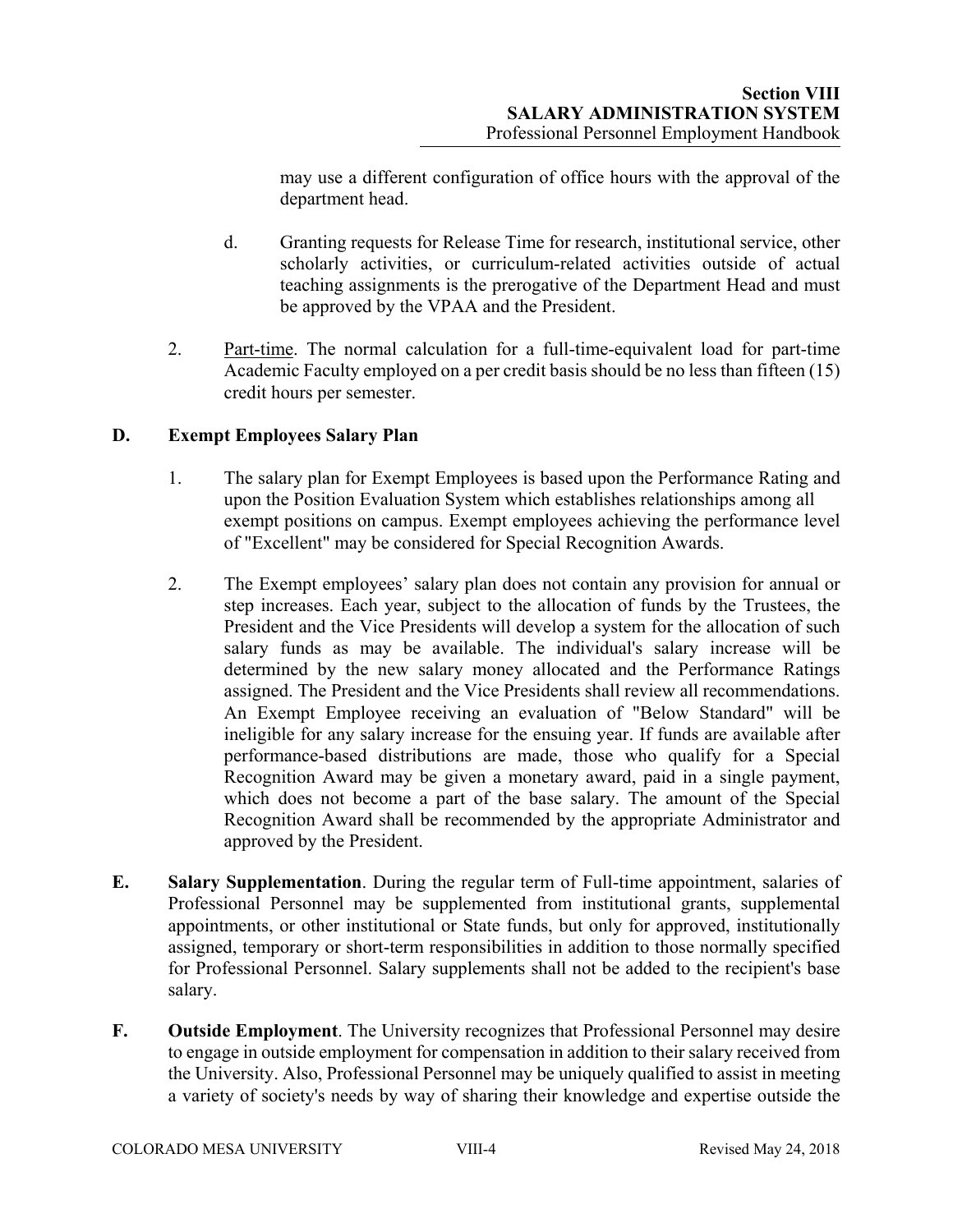University. The University does not prohibit outside employment, however, the obligations of Faculty and Exempt employees to the University must take priority over any such activity.

- 1. Outside Employment Defined. Outside Employment includes, without limitation, employee, independent contractor, consulting, or business ownership relationships with persons or entities other than the University, performed for compensation or monetary reward.
- 2. Reporting of Outside Employment. In advance of accepting outside employment, Full-time Professional Personnel shall give notice of the outside employment opportunity to their Department Head or immediate supervisor and receive prior written approval. Approval shall not be denied unless the outside employment creates an actual or apparent conflict of interest or otherwise violates the rules for outside employment set forth below. Reporting is not required by Part-time Professional Personnel or Professional Personnel who are not currently employed at a 0.75 FTE or greater (e.g. Faculty outside of the Academic Year). But other rules for engaging in outside employment set forth below apply to Part-time as well as Full-time. Department Heads and immediate supervisors shall promptly forward all notices received from Full-time Professional Personnel disclosing outside employment to the appropriate Vice President.
- 3. Rules for Outside Employment. Professional Employees who engage in outside employment must abide by the following rules. Failure to do so may result in discipline or termination. Outside employment shall:
	- a. Not interfere with the efficient performance of the employee's job;
	- b. Not actually or apparently conflict with the interests of the University or the State of Colorado. "Apparently conflict" means that the employment would reasonably give rise to criticism or suspicion of conflicting interests or duties;
	- c. Not conflict with the Code of Ethics for Public Employees, CRS 24-18-101 et. seq., as amended from time to time, and other statutes and regulations governing the conduct of public employees.
	- d. Be in addition to, rather than part of, the normal time and effort expected of members of Faculty and Exempt employees in that Professional Personnel position.
	- e. Not involve use of University resources, facilities, or property without prior written approval by the President regarding the specific exceptions requested to this rule.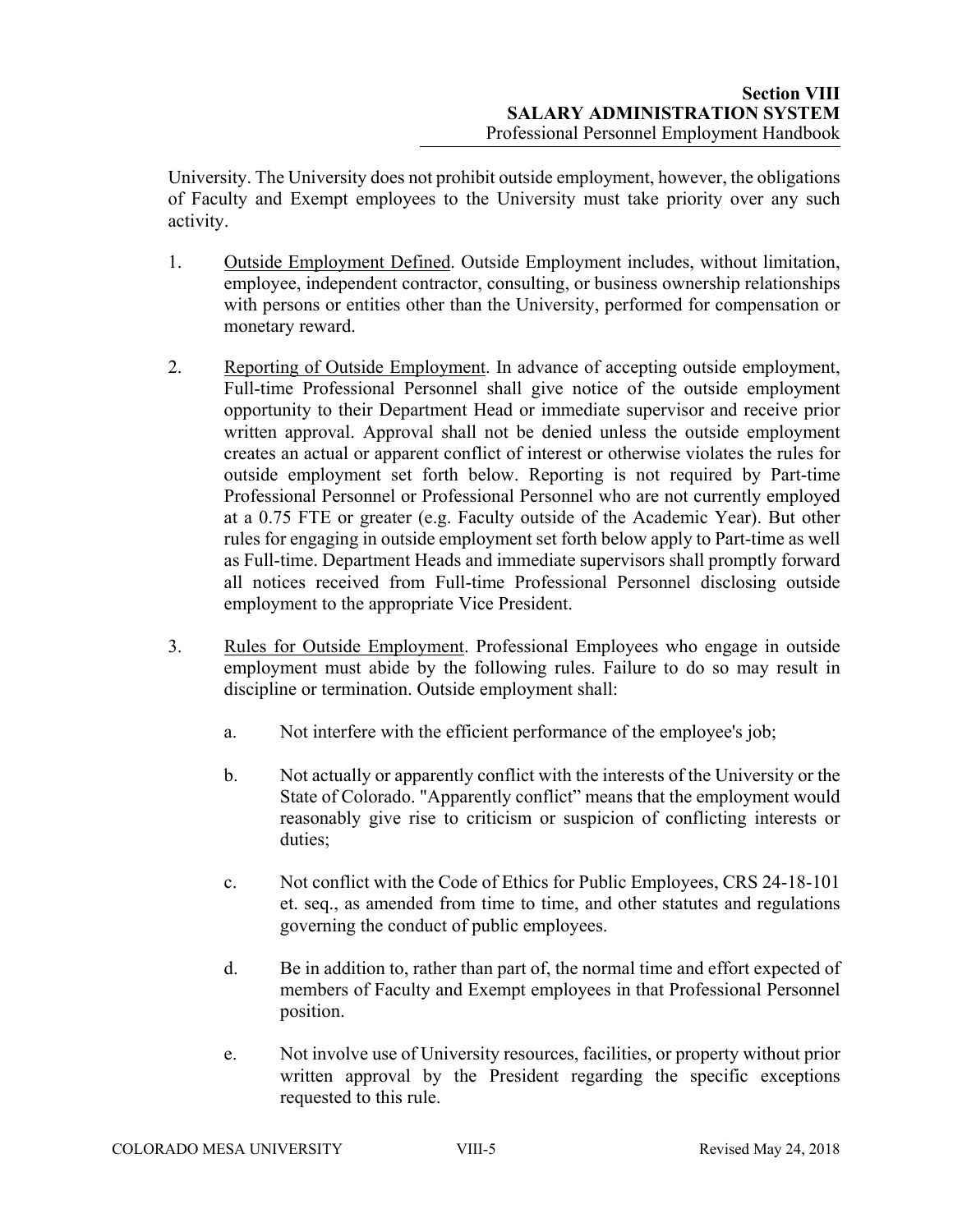# **A. Grievable Issues**

This grievance policy does not cover all disputes that may arise out of or relate to Professional Personnel employment. It is intended to address situations where the Professional Personnel alleges that his or her employment is adversely affected by a decision, action or inaction by another employee that is in violation of this Handbook, the Trustees' Policy Manual, or other Trustee-approved policy, or is in violation of a law or regulation, except that grievable issues do not include decisions, actions or inactions that relate to any of the following personnel matters even if a violation of policy or law is alleged: supervisory warnings, disciplinary action, dismissal, nonrenewal, reduction in force, suspension, reassignments of Exempt Personnel to other exempt University positions, Tenure recommendations or decisions, denial of sabbatical leave, evaluations, annual development plans, annual performance reviews, comprehensive development plans, comprehensive evaluations, or post-tenure performance improvement plans and reevaluations, or allegation of violation of the Anti-Discrimination Policy.

Procedures for reporting or appealing actions within these excepted areas are covered within other sections of this Handbook. See:

- 1. Section II. Anti-discrimination Policy, for complaints of unlawful discrimination or harassment;
- 2. Section V. Leaves, for denial of sabbatical complaints;
- 3. Section VI. Evaluations, Tenure, Promotion & Post-Tenure Review, for Faculty complaints regarding decisions on these subjects;
- 4. Section VII. Evaluation of Exempt Personnel, for Administrator complaints regarding evaluations and performance ratings;
- 5. Section X. Disciplinary Procedures, for contesting disciplinary actions;
- 6. Section XI. Termination, for contesting involuntary termination of employment.

## **B. Eligibility to File a Grievance**

The employee must be a current member of the Professional Personnel of the University and must be adversely affected in his or her employment by the alleged violation concerning a grievable issue in order to be eligible to pursue a grievance under this policy. The grievance must be timely filed or eligibility is lost.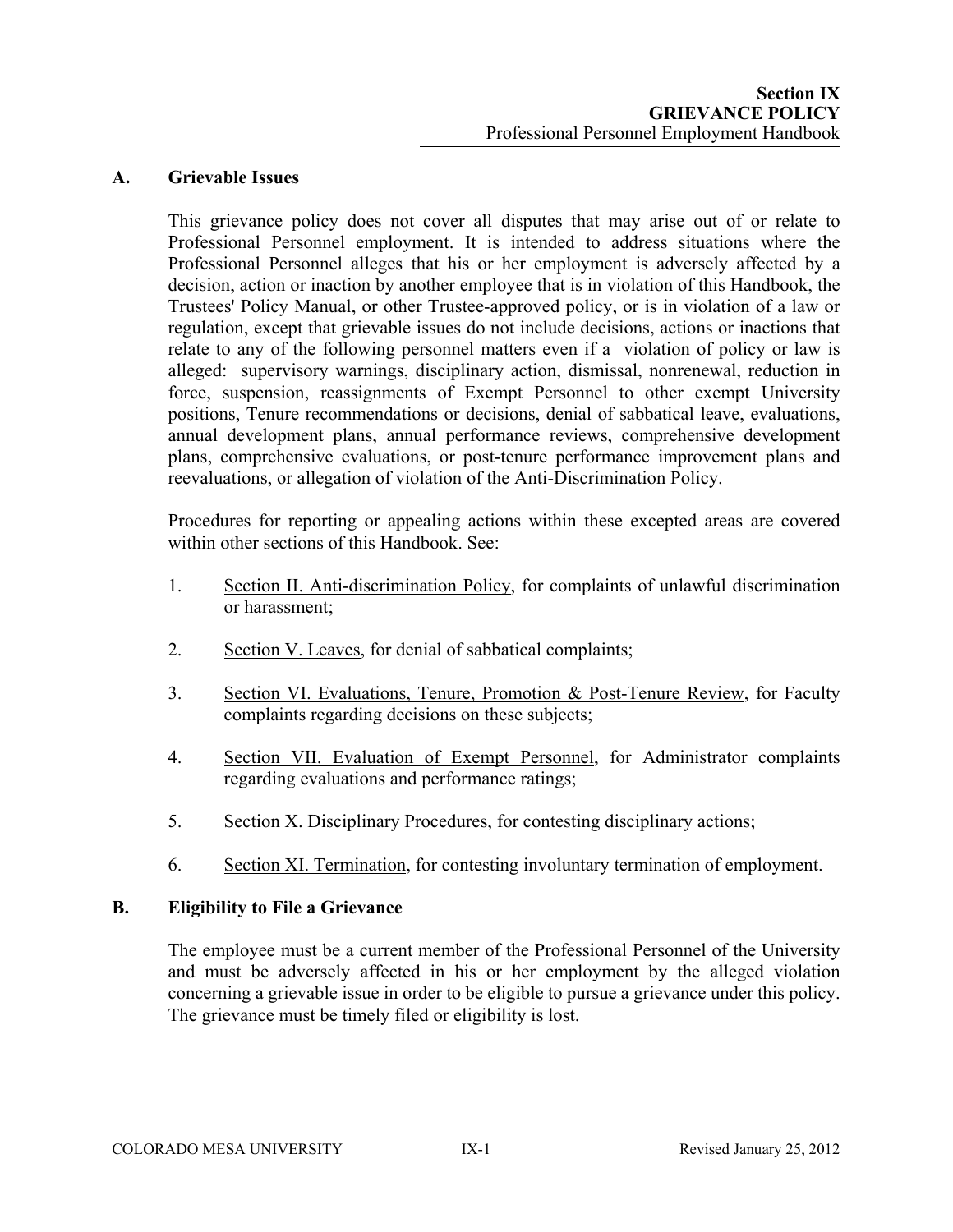### **C. Informal Resolution**

The most satisfactory procedure for resolving grievances is informal discussion between the affected Professional Personnel and appropriate Administrators. It is expected that such discussions will precede the initiation of the formal grievance procedures described below.

### **D. Grievance and Hearing Committee**

- 1. Optional Use of Grievance and Hearing Committee. As part of the informal resolution process, either the Grievant or the Respondent or both may choose to utilize the Grievance and Hearing Committee to monitor the process; study a specific grievance; assist or counsel the individual; or make judgments or recommendations on the merit of the grievance.
- 2. Composition of Grievance and Hearing Committee. The Grievance and Hearing Committee is comprised of Professional Personnel who are employees-in-goodstanding. No Professional Personnel who are potentially involved in the grievance under consideration as Grievants, Respondents or witnesses, may serve on the Grievance and Hearing Committee for that grievance. The University may have more than one Grievance and Hearing Committee to serve different groups of Professional Personnel. The number of committees, the size of the committees, the method of selection and replacing members, and the function of the committees are to be determined by the President and approved by the Trustees.
- 3. Committee can not Impede the Formal Grievance Process. Grievance and Hearing Committees are not a part of the formal grievance process and may not interrupt or impede the process. The time limits specified in the formal grievance process may not be modified by the activities or actions of the Grievance and Hearing Committee.

# **E. Formal Grievance Process**

- 1. Terms and Processes Applicable to Sequential Steps.
	- a. Pursuit of Grievance. Except as specified below, all the steps of the formal grievance process must be followed.
		- 1) Non-response. Failure to timely answer a grievance in writing at any step shall be considered a denial of the allegation claimed in the grievance, effective the last day of the response period. A Grievant must appeal a denial-by-non-response to the next step of

the formal process within the time period allowed or the grievance may be terminated.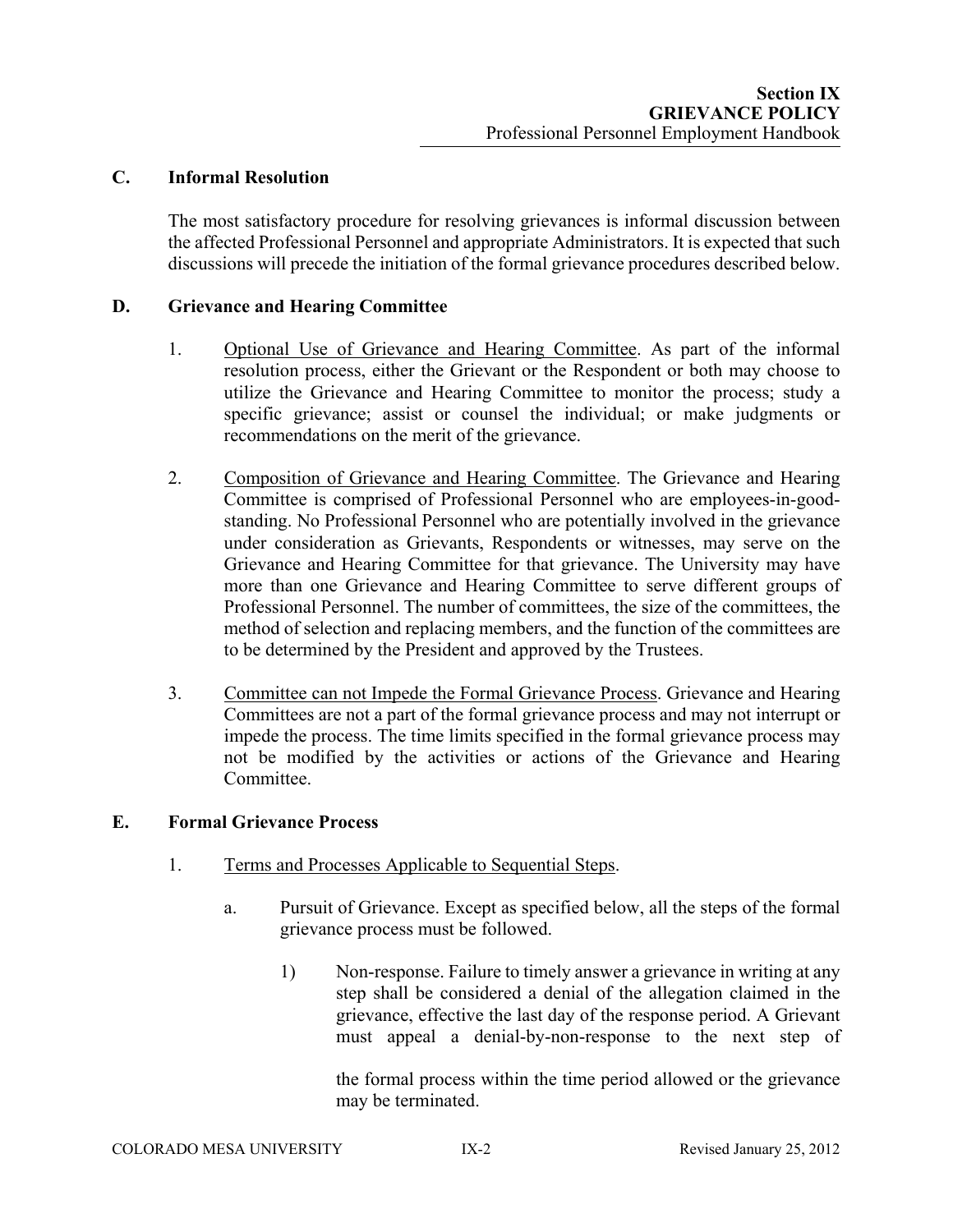- 2) Unsatisfactory Resolution. The Grievant must pursue to the next step within the time period allowed a grievance which has not been satisfactorily resolved or the grievance will be terminated.
- 3) Termination of grievance for lack of timely appeal. Failure by the Grievant to give written notice of appeal to the next step within the specified time limits shall be regarded as intent not to proceed. The process shall be terminated and the case closed with a written explanation of the lack of timely appeal attached to the case file. This explanation shall be jointly prepared by the persons responsible for the administration of the last active step and the next step.
- 4) Withdrawal of grievance. A grievance may be withdrawn at any time by the Grievant by filing a written withdrawal with the individual responsible for the step of the process that is active at that time.
- b. Timeliness. Disputes about whether time limits for appeal have been met may be appealed only to the next step in the formal process.
- c. Precedent. Any settlement, withdrawal, or disposition of a grievance at any step shall not create a binding precedent or necessarily affect the resolution of similar grievances.
- d. Reducing agreements to writing. Any agreements reached at any step of the formal grievance process must be reduced to writing.
- e. Approval of agreement. All written agreements approved by the President or at Steps I or II are final, except for those matters for which only the Trustees have or assume final authority.
- f. The Respondent may not be a Step I or II Administrator. The President shall designate another Administrator in such event.
- g. Scope of investigation by the hearing officer. As part of a Step III grievance, if the hearing officer finds that the grievance involves a decision for which a different formal University review and recommendation process is prescribed, the hearing officer shall limit the investigation to a

determination of whether the prescribed formal review and recommendation process has been followed.

h. Representation during the grievance process: The Grievant may select a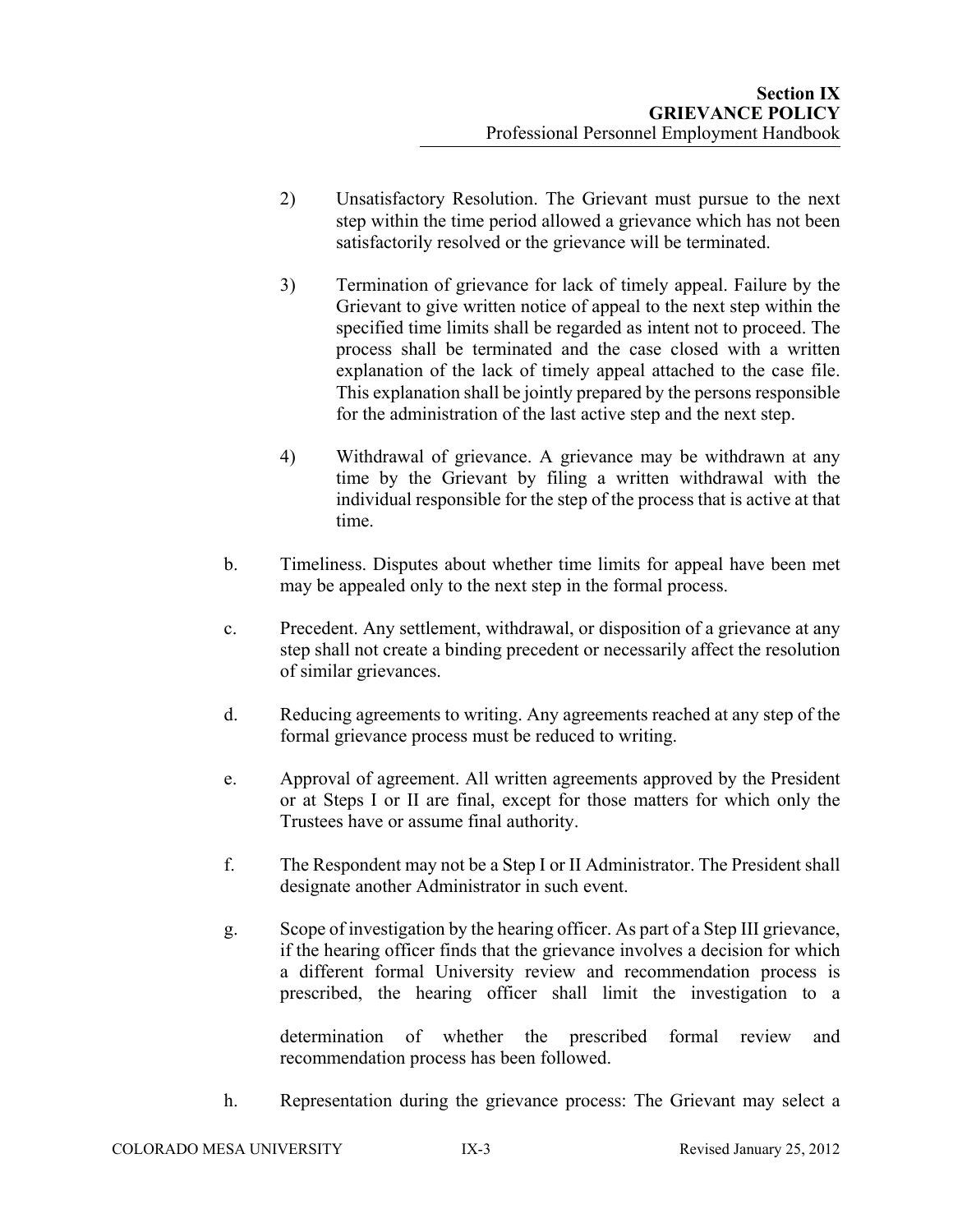member of the Professional Personnel, who is not a practicing attorney, to observe and to advise the Grievant at any step during the grievance process. (This is not intended to preclude the grievant from seeking legal counsel at any time.)

- i. Burden of proof. The burden of persuasion rests upon the Grievant with regard to any assertion contained in the Notice of Grievance.
- j. Costs. Cost for the hearing officer procedure, including the recording of the hearing, shall be borne equally by the Grievant and the University except that the Grievant and the University shall each be responsible for expenses incurred at their individual requests during the grievance process, such as the expenses for transcripts, witnesses, and attorneys.
- k. Retaliation. No retaliation shall be taken against a Grievant because of the filing of a grievance in good faith.
- 2. Sequential Steps.
	- a. Step I: Review by Administrator
		- 1) In the event a grievance is not resolved through informal discussion and negotiation, the Grievant may file a formal written grievance using the Notice of Grievance form available through the Human Resources Department. Such written grievance shall be submitted to the Step I Administrator, who is the Administrator below the level of Vice President to whom the Grievant is assigned (e.g. Department Head or Director).
		- 2) The Notice of Grievance must be filed within thirty (30) calendar days of the occurrence giving rise to the grievance or within thirty (30) calendar days of the date on which the Grievant knew or reasonably should have known of such occurrence, whichever is later, or, if the violation grieved is of a continuing nature, at any time. Any grievance not filed in accordance with the time limits specified shall be deemed waived by the Grievant.
		- 3) The first responsibility of the Step I Administrator shall be to determine whether the grievance is timely filed and whether the allegations stated in the Notice of Grievance conform to the definition of "grievance" and is a proper issue for review. If the Step I Administrator determines that the grievance does not meet these criteria, that Administrator shall give the Grievant written notice specifying the deficiencies of the grievance as submitted. The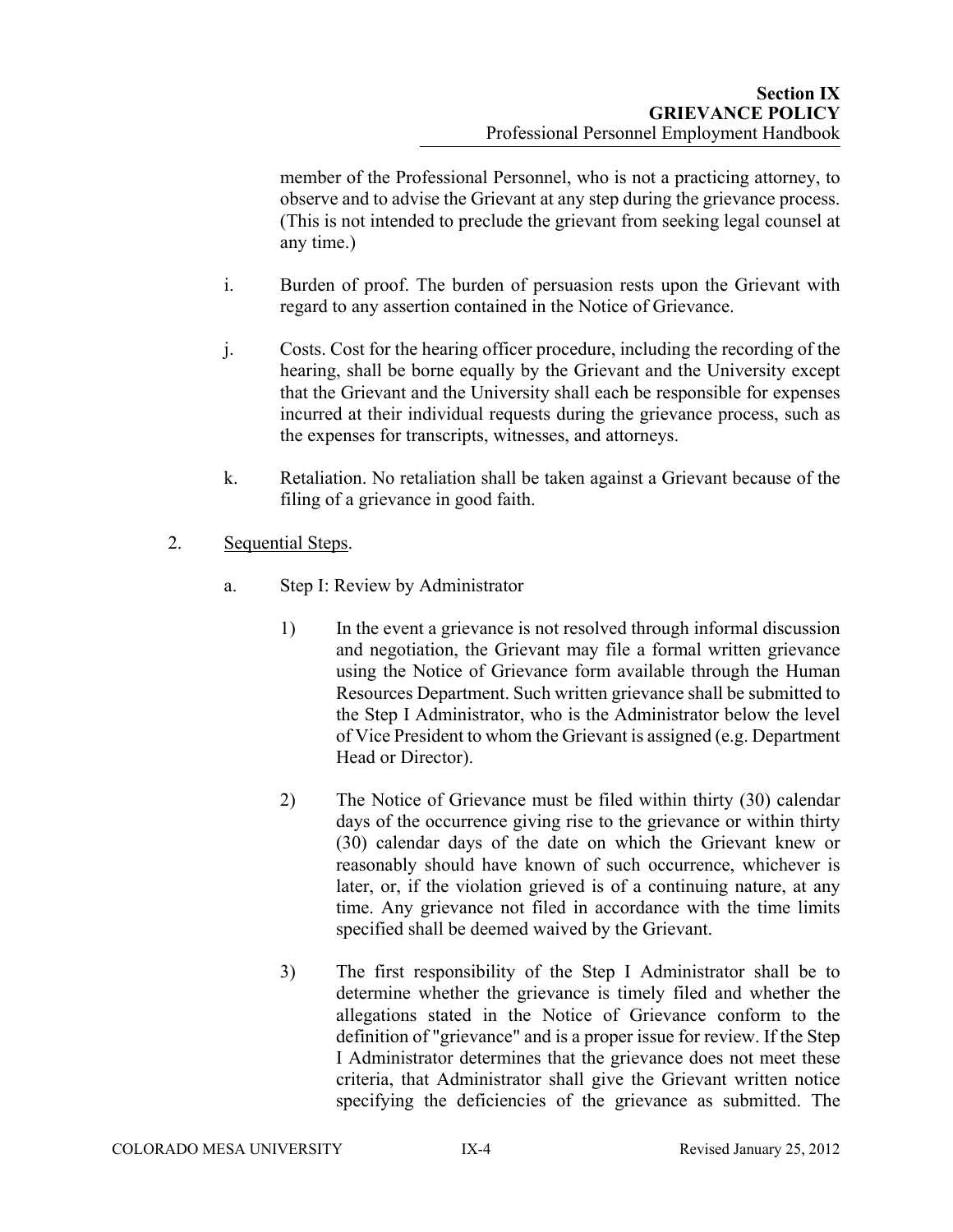Grievant then has three alternatives:

- a) To refile the grievance at Step I within another seven (7) calendar days to correct technical deficiencies;
- b) To file a new grievance at Step I, within time limits based on the new grievance; or
- c) To appeal the disqualifying decision to Step II.
- 4) The Step I Administrator shall have fourteen (14) calendar days after receipt of the Notice of Grievance to investigate, attempt to resolve the grievance and to respond in writing to the Grievant.
- b. Step II: Review by the President or Designee
	- 1) If a satisfactory resolution is not achieved at Step I, the Grievant may, within seven (7) calendar days after receipt of the written response from the Step I Administrator, give notice of appeal to the President who may assign a designee as the Step II Administrator. This written appeal shall include a copy of the Step I Administrator's response(s) and an explanation of why the Grievant is not satisfied with the response at Step I.
	- 2) The Step II Administrator shall have fourteen (14) calendar days after receipt of the appeal to investigate, attempt to resolve the grievance and to respond in writing to the Grievant.
- c. Step III: Review by Hearing Officer
	- 1) If a satisfactory resolution is not achieved at Step II, the Grievant may within seven (7) calendar days after receipt of the written response from the Step II Administrator, give notice of request for a hearing to the President.
	- 2) Within fourteen (14) calendar days after receipt of the Grievant's request for hearing, the President or designee shall give to the Grievant a list of three members of the University's hearing officer panel.
	- 3) The Grievant shall give notice to the President within seven (7) calendar days after receipt of this hearing panel list as to which panel member the Grievant strikes from the list.
	- 4) Within seven (7) calendar days after receipt of the Grievant's strike choice, the President or designee shall strike one name from the list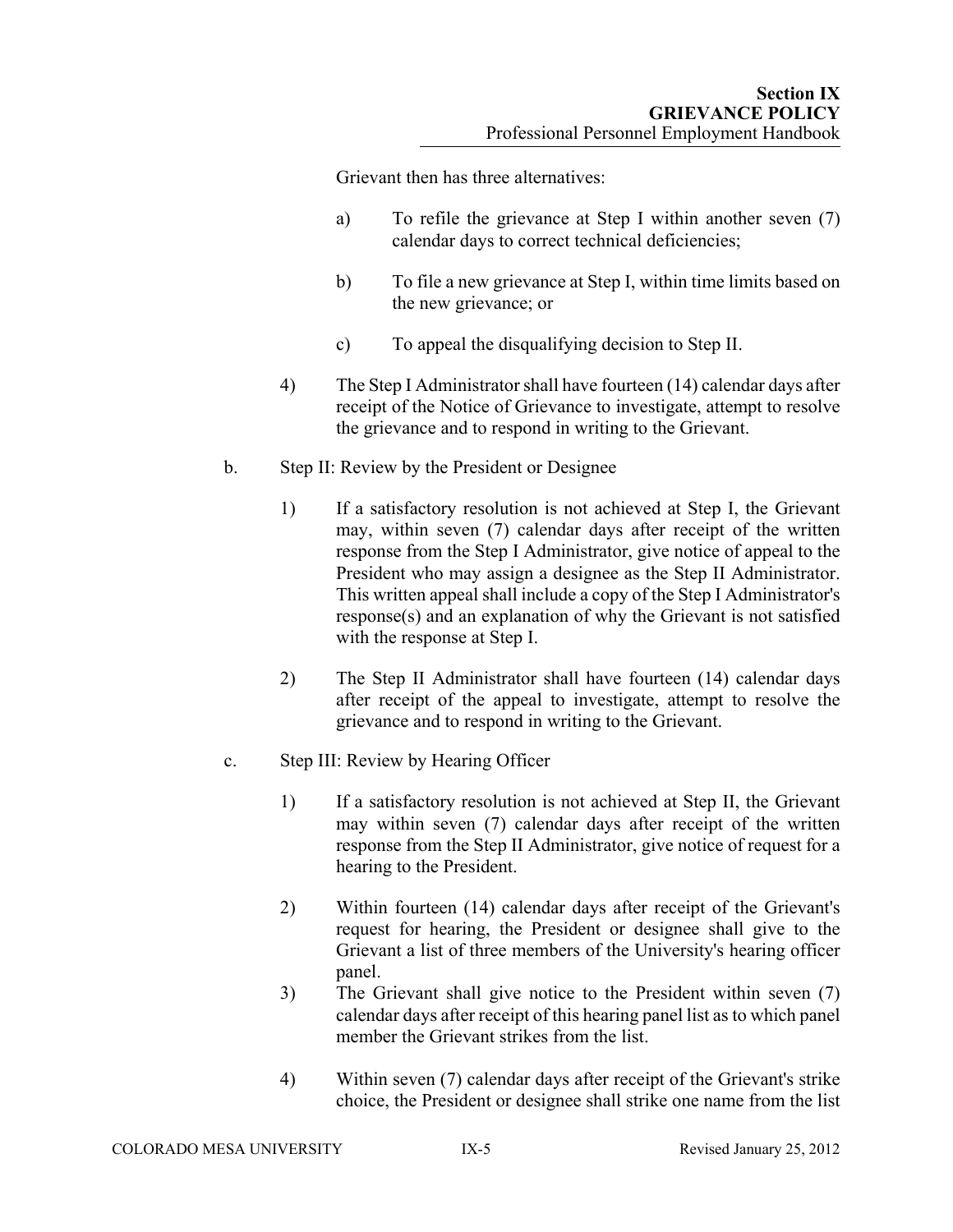and give the Grievant notice of the remaining person, who will serve as hearing officer.

- 5) The hearing before the hearing officer will be governed by the following procedures:
	- a) The hearing officer shall set a date for a hearing to be held as soon as practicable and shall give notice of the date, place, and time of the hearing to the Grievant, the Respondent, the President, and the Chair of the Board of Trustees. The proceedings before the hearing officer will be recorded by a court reporter or by an electronic recording device. The hearing officer shall hear relevant testimony and review relevant documents submitted into evidence by the parties and their witnesses.
	- b) Not more than fourteen (14) calendar days after the conclusion of the hearing, the hearing officer shall report findings of fact, conclusions, and recommendations to the Grievant, the Respondent, if any, the President and the Chair of the Board of Trustees.
	- c) The Trustees have the responsibility for disposition of the grievance following receipt of the report of the hearing officer. The Trustees may accept the recommendations of the hearing officer, may honor the claim of the Grievant, may support the initial action of the University, may accept alternative recommendations proposed by the President, or may take such other action as the Trustees deem appropriate. The Trustees shall give notice to the Grievant, the Respondent, if any, and the President within thirty (30) calendar days after receipt of the hearing officer's initial decision as to their disposition of the grievance.
- 3. Grievance Files. The record of each grievance and its disposition shall be filed with the personnel records of the Grievant.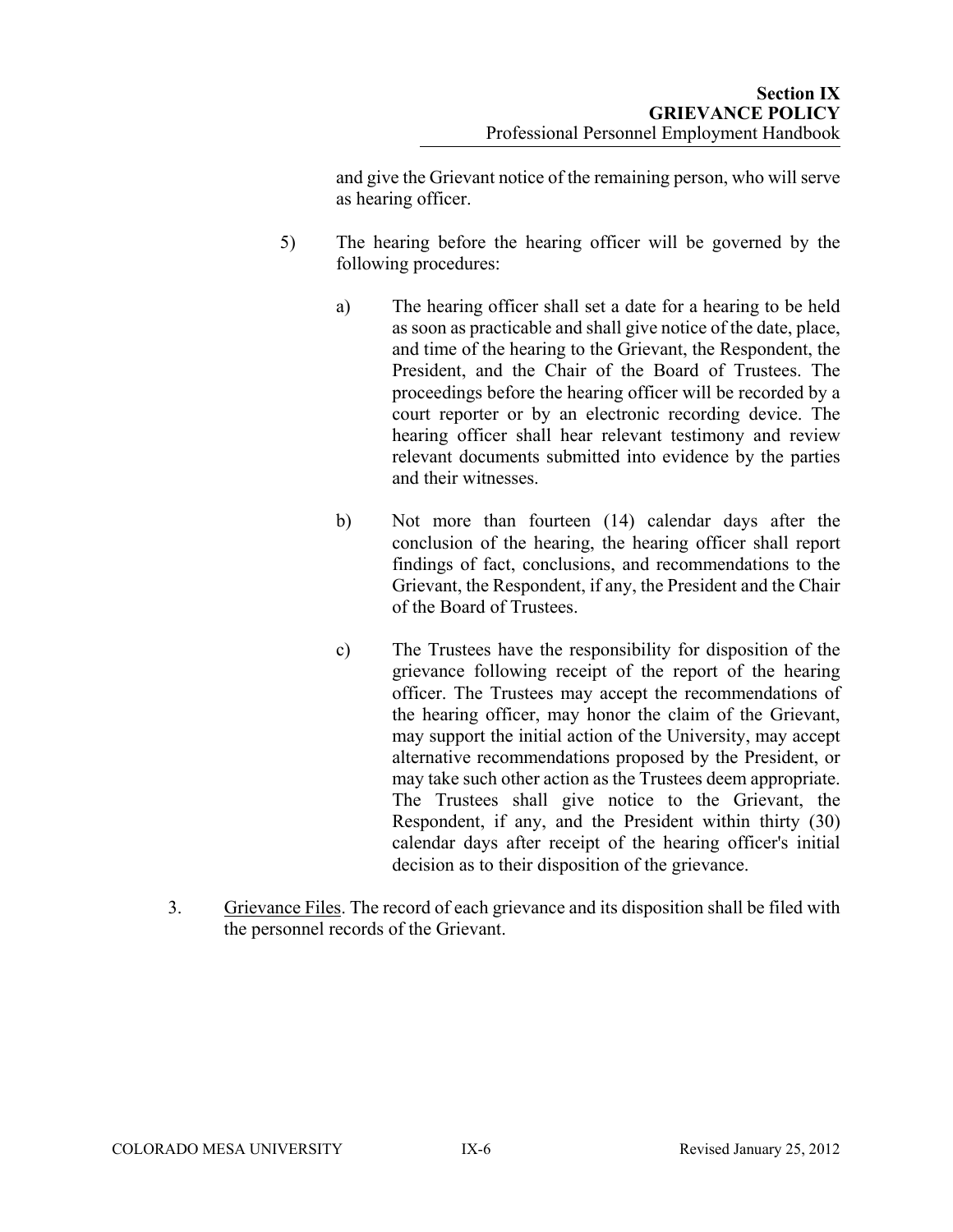**A. Preliminary Procedure**

- 1. Prior Approval by President Required. No Professional Personnel shall be demoted, suspended, or sanctioned as punishment (referred to jointly as "disciplinary action") or discharged for cause without prior approval of the President. Supervisors' verbal or written warnings, evaluations, and performance ratings for Professional Personnel are not "disciplinary actions" covered by this section. This policy does not change the fact that Exempt Employees and Temporary Faculty are employees-at-will and no cause is needed or must be given for termination, unless specifically provided otherwise in this Handbook. "Cause" is defined in Section XI, Termination, of the Handbook. Exempt employees and Temporary Faculty have no right to appeal a disciplinary action approved by the President. The President's decision is final. Only Tenured Faculty may request a Hearing Officer review of disciplinary actions.
- 2. Investigation. The President, upon receipt of information indicating that any Professional Personnel has engaged in conduct that, if true, constitutes cause for discipline or discharge may investigate the circumstances. Where the alleged conduct, if true, is in violation of the Anti-discrimination Policy, the matter shall be promptly investigated. The investigation of any matter that is currently being grieved under the Grievance Policy may be postponed until that grievance process is completed. Further, the President may, in the President's discretion, initiate Termination proceeding under the Termination Policy for any Professional Employee entitled to that proceeding without following the investigation and other procedures provided in this Disciplinary Procedure Policy.
	- a. The President may personally investigate the circumstances or may appoint another individual or committee to investigate. Any employees appointed to investigate shall be Professional Personnel and shall be employees-ingood-standing. Outside investigators may be used who have expertise in such matters.
	- b. Where the alleged conduct, if true, is in violation of the Anti-discrimination Policy, the Affirmative Action Coordinator shall consult with the President and shall coordinate and oversee the investigation, unless the President delegates this responsibility to another qualified individual.
	- c. The investigation should include personal interviews of the complainant (if any), the Professional Personnel under investigation (the professional) and relevant witnesses, as well as review of any relevant documentary evidence.
	- d. Upon completion of the investigation, the President shall give the complainant and the professional written notice of whether further action will be taken. If the President believes that further investigation is not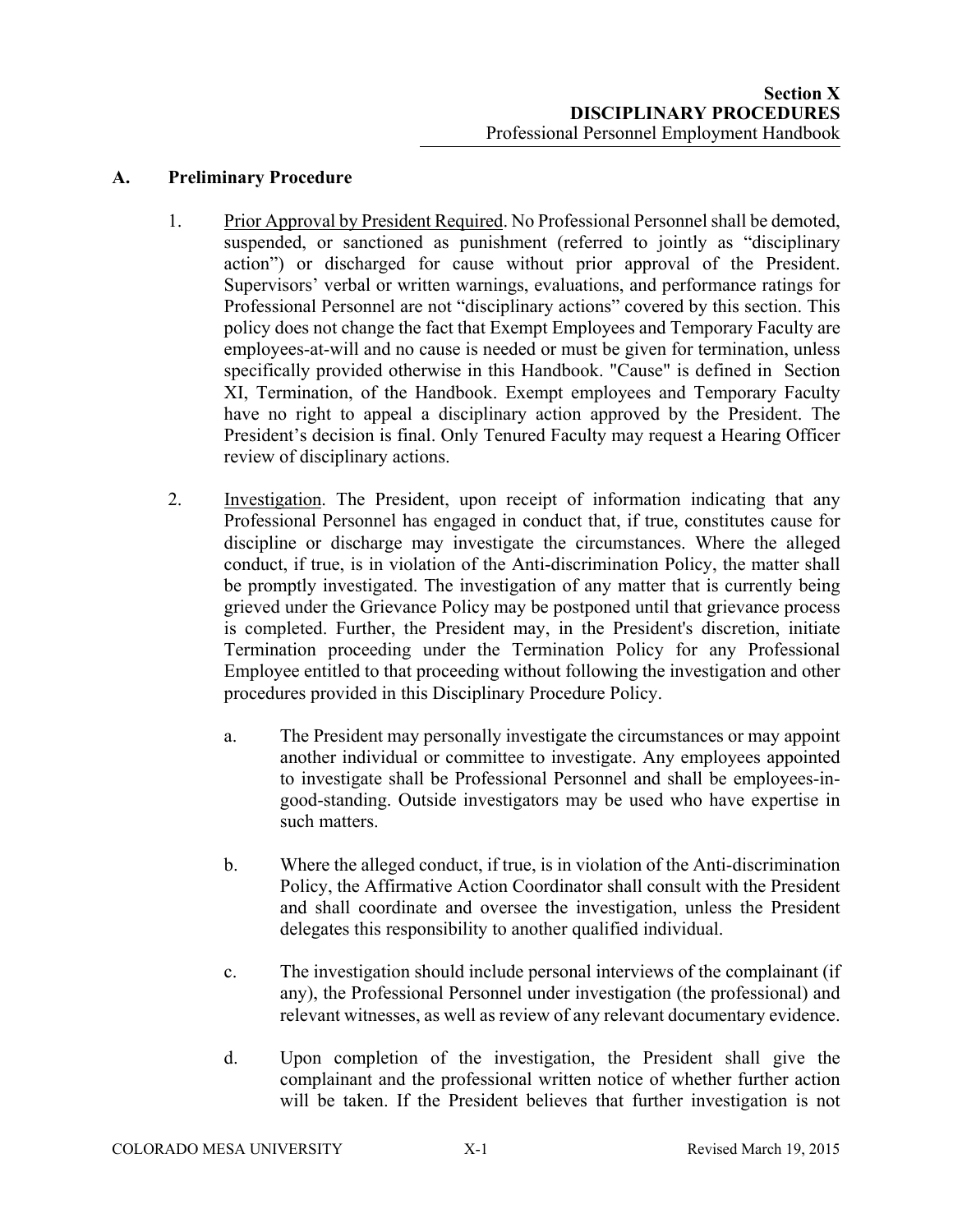warranted and that discipline or discharge is not appropriate, the President may either dismiss or suggest appropriate non-disciplinary action to resolve the matter.

- **B. Further Action**. If the President determines after the investigation that discipline or discharge may be appropriate, the President shall give written notice to the professional of the proposed discipline or discharge and the basis for the proposed action. The notice shall advise the professional that he or she may meet with the President at a specified time, date and place, which shall not be less than seven (7) calendar days from the date the notice is given unless the professional and the President mutually agree to meet at a different time. The professional may provide a written reply to the proposed action before or at the time of the meeting. The professional may choose to decline the meeting and provide a written reply to the President in lieu of the meeting.
	- 1. Meeting with the President. The professional may have a representative at the meeting who is an employee other than a practicing attorney. The representative shall be present as an observer and not as a participant. Any statements made at the meeting, including the written response submitted by the professional (if any), shall be admissible in evidence in any subsequent proceeding.
	- 2. Notice of Decision and Appeal Rights. Within fourteen (14) calendar days after the meeting with the President (or if the professional declines or fails to attend the meeting, within fourteen (14) calendar days after the scheduled date of the meeting or receipt of professional's written response in lieu of meeting), the President shall give the professional written notice of the President's decision, including reasons for the decision, and the professional's appeal rights, if any.
		- a. The appeal rights for Dismissal are set forth in Section XI, Termination, and no further proceedings are permitted under this Section.
		- b. There is no right to appeal "non-disciplinary actions" and the President's determination is final. "Non-disciplinary actions" include, but are not limited to, reassignment to another position of equal status, pay and benefits.
		- c. There is no right to appeal a written warning and the President's determination is final. The professional shall have the right to submit a written reply to the written warning within fourteen (14) calendar days of receiving the written warning. The reply shall be included in the personnel file along with the written warning.
		- d. Administrators and Temporary Faculty have no right to appeal the President's decision to take disciplinary action and the President's determination is final. The Administrator or Temporary Faculty member shall have the right to submit a written reply to the notice of disciplinary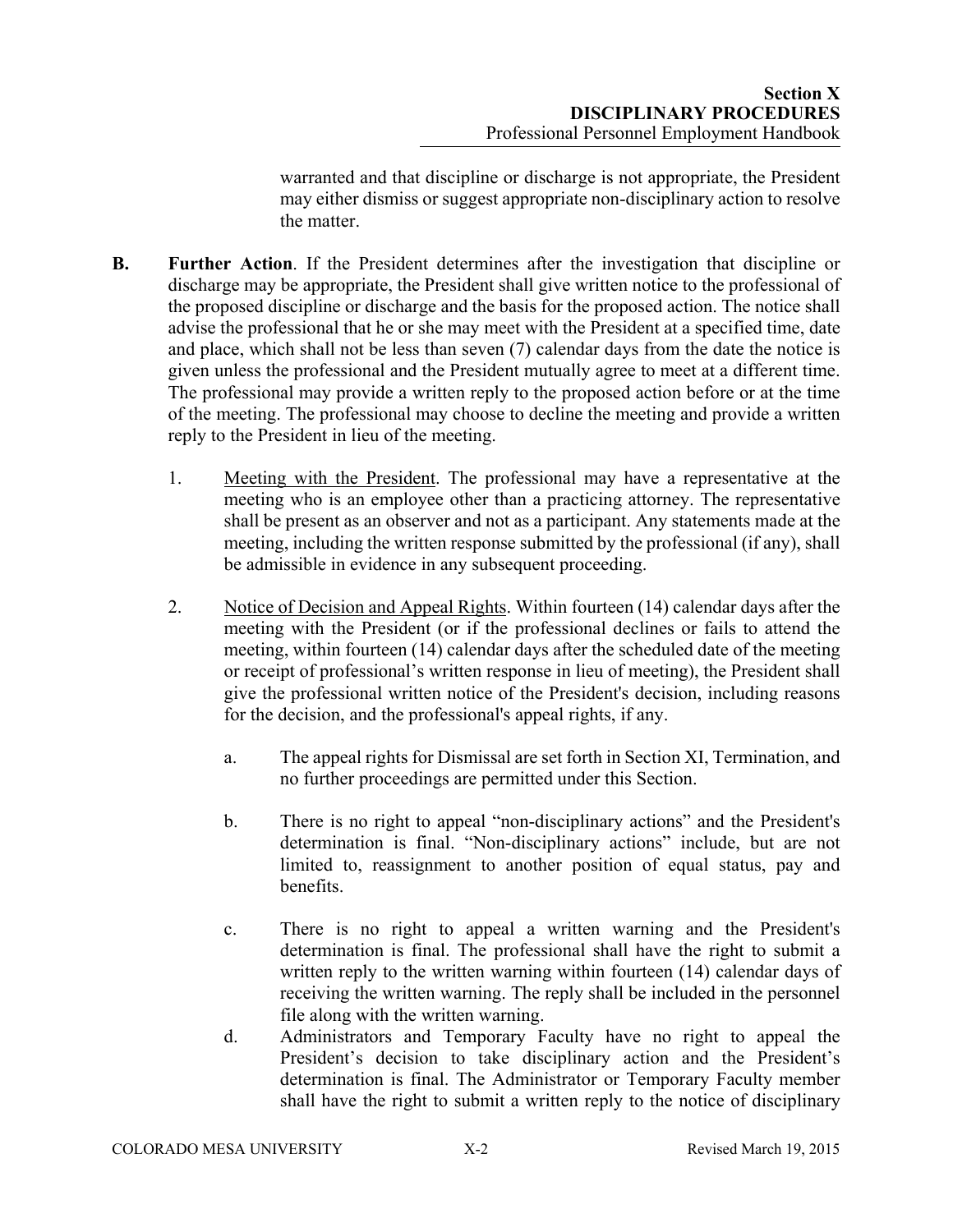action within fourteen (14) calendar days after receipt of the notice, which reply shall be included in the personnel file along with the notice of disciplinary action.

- e. The following actions are appealable to a hearing officer when they are imposed as disciplinary action against Tenured Faculty:
	- 1) Suspension;
	- 2) Demotion;
	- 3) Reduction in salary;
	- 4) Denial of salary increase;
	- 5) Ineligibility to serve on official University bodies.
- f. The effective date of the disciplinary action may precede the date on which the action becomes final.
- g. Final Action. If a Tenured Faculty chooses not to appeal notice of an appealable action, the action shall become final without further proceedings or notice to the Tenured Faculty. An appeal shall not stay or delay the effective date of the action specified in the notice of the disciplinary action.
- 3. Appeal to Hearing Officer. Tenured Faculty may give notice to the President of intent to appeal and request a hearing officer review within fourteen (14) calendar days of receipt of the notice of decision imposing appealable actions, as defined in Section X, paragraph B.2.e. The notice of intent to appeal to a hearing officer shall be accompanied by a short and specific statement giving the reason for the appeal. If a notice of intent to appeal is untimely, the appeal shall be dismissed and the action shall become final without further proceedings or notice to the Tenured Faculty. If timely notice of appeal is received, the following procedure shall apply: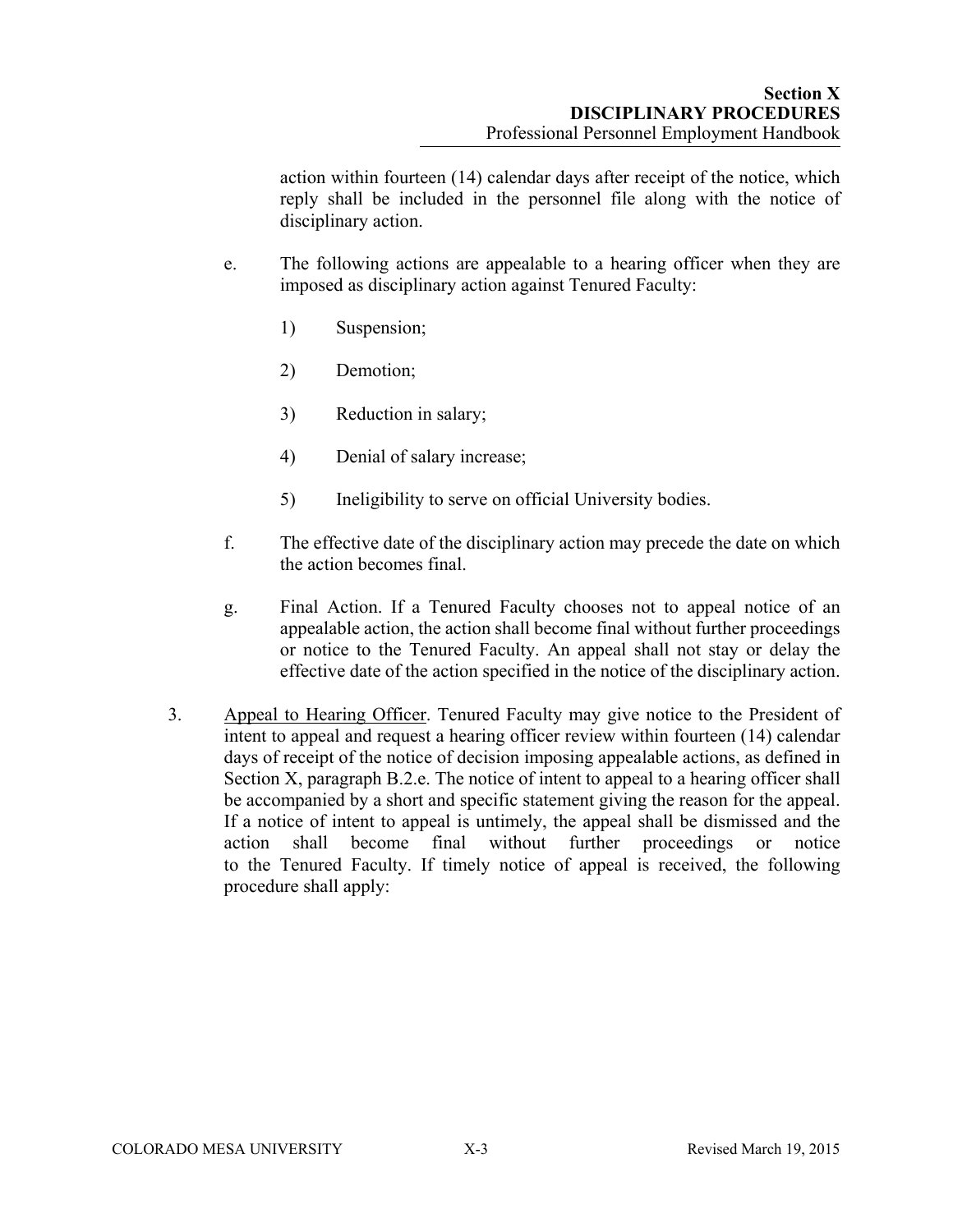- a. Within fourteen (14) calendar days after receipt of the Tenured Faculty's request for hearing, the President shall give to the Tenured Faculty a list of three members of the University's hearing officer panel.
- b. The Tenured Faculty shall give notice to the President within seven (7) calendar days after receipt of this hearing panel list as to which panel member the Tenured Faculty strikes from the list.
- c. Within seven (7) calendar days after receipt of the Tenured Faculty's strike choice, the President shall strike one name from the list and give the Tenured Faculty notice of the remaining person, who will serve as hearing officer.
- d. Costs for the hearing officer procedure, including the recording of the hearing, shall be borne by the University except that the Tenured Faculty and the University shall each be responsible for expenses incurred at their individual requests during the appeal process, such as the expenses for transcripts, witnesses, and attorneys.
- e. The Tenured Faculty is entitled to the active participation of legal counsel of his or her own choosing and at his or her own expense during the hearing process. The President is entitled to legal counsel by the Attorney General or designee.
- f. The hearing officer shall convene the hearing as soon as reasonably practicable at a time mutually agreed upon by the Tenured Faculty and the University. The hearing officer shall give notice of the date, place, and time of the hearing to all parties and to the chair of the Board of Trustees.
	- 1) The notice of disciplinary action and the Tenured Faculty's statement of the reason for the appeal shall be deemed to be the pleadings for purposes of the hearing
	- 2) Either party may submit exhibits and/or witness testimony or sworn affidavits at the hearing. The Hearing Officer does not have the authority to issue subpoenas to witnesses or mandate attendance or testimony at a hearing. Therefore, it is the duty of the parties to arrange voluntary participation by their witnesses.
- g. At the hearing the burden is on the Tenured Faculty to establish by a preponderance of evidence that the President did not have sufficient cause for the discipline imposed. The burden of going forward with the evidence and the burden of persuasion also rest upon the Faculty member with regard to any assertion contained in the reply, mitigating circumstances,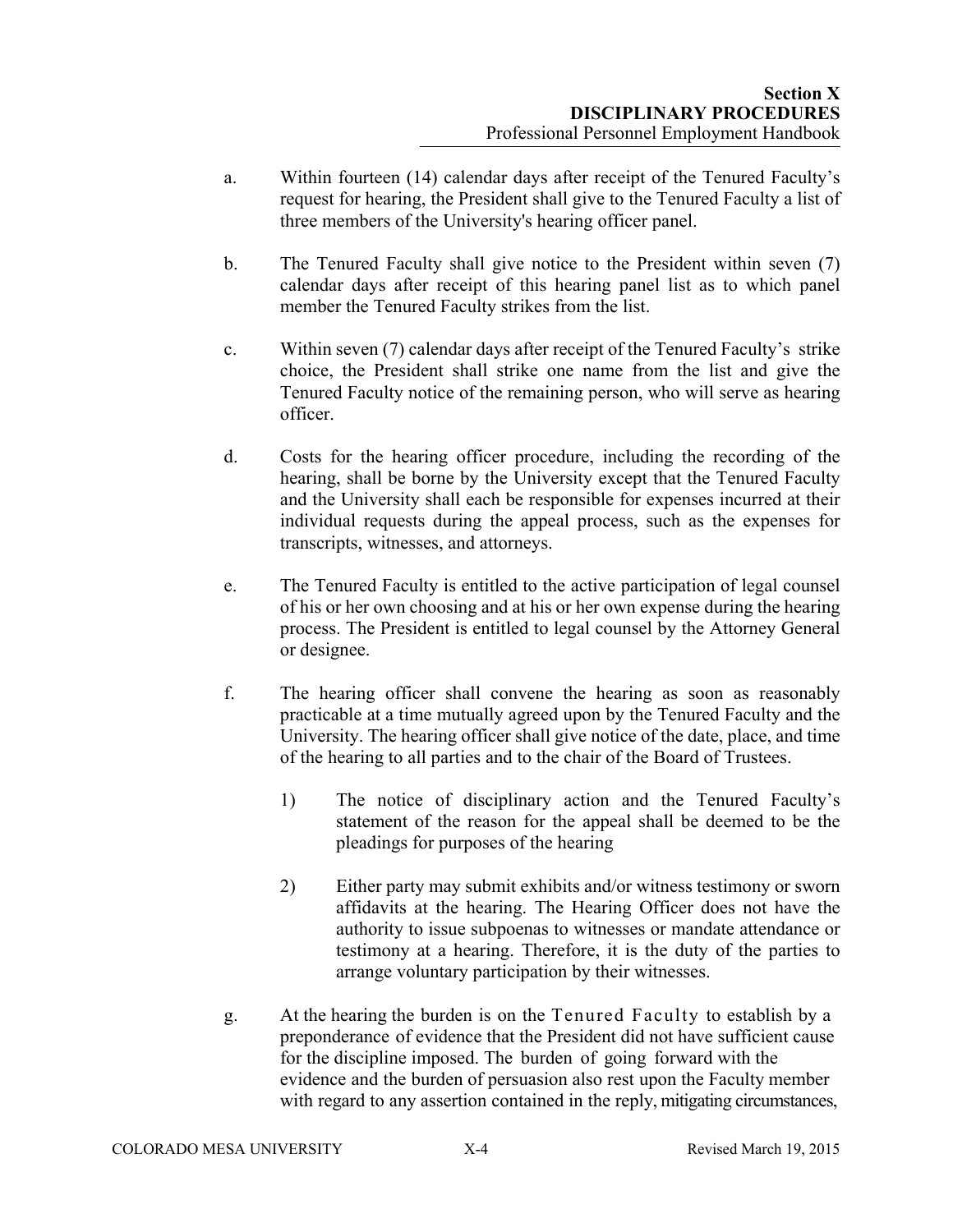or affirmative defenses. No evidence may be admitted at the hearing which is not relevant either to the bases for the disciplinary action and/or sanction set forth in the notice or to an assertion in the Tenured Faculty's statement of the reason for the appeal.

- h. The hearing shall be recorded by a court reporter or electronically recorded. The choice of recording method shall be at the President's discretion.
- i. The hearing officer shall deliver the initial decision to the Tenured Faculty and to the President within fourteen (14) calendar days following the hearing.
- 4. Trustees' Review.
	- a. The hearing officer shall within fourteen (14) calendar days of the hearing transmit his/her initial decision, along with the record of the hearing (including the electronic recording) to the Chair of the Board of Trustees.
	- b. Either party may appeal the hearing officer's initial decision to the Trustees. The notice of appeal together with a statement of the party's specific exceptions to the hearing officer's initial decision and a designation of the relevant parts of the record to be considered must be received by the Chair of the Board of Trustees within twenty (20) calendar days after the date on which notice of the decision was given to the parties by the hearing officer unless the Chair extends the filing deadline for good cause shown.
	- c. The party appealing shall serve a copy of this notice of appeal on the other parties. The other parties shall have ten (10) calendar days thereafter to designate additional parts of the record to be considered. If the parties choose not to appeal or if the notice(s) of appeal is/are not timely filed, the initial decision of the hearing officer shall become the final decision of the Trustees without further proceedings or notice to the parties.
	- d. If either or both parties file timely notices of appeal, the Trustees shall, at their convenience, review and take action on the hearing officer's initial decision.
	- e. If appealed to the Trustees, the disciplinary action and sanction (or any modification(s) thereof) shall become final if and when it is adopted in the final decision of the Trustees.
	- f. An order by the Trustees remanding an appeal to the hearing officer for such further proceedings as the Trustees may direct is not final action by the Trustees and is not subject to judicial review.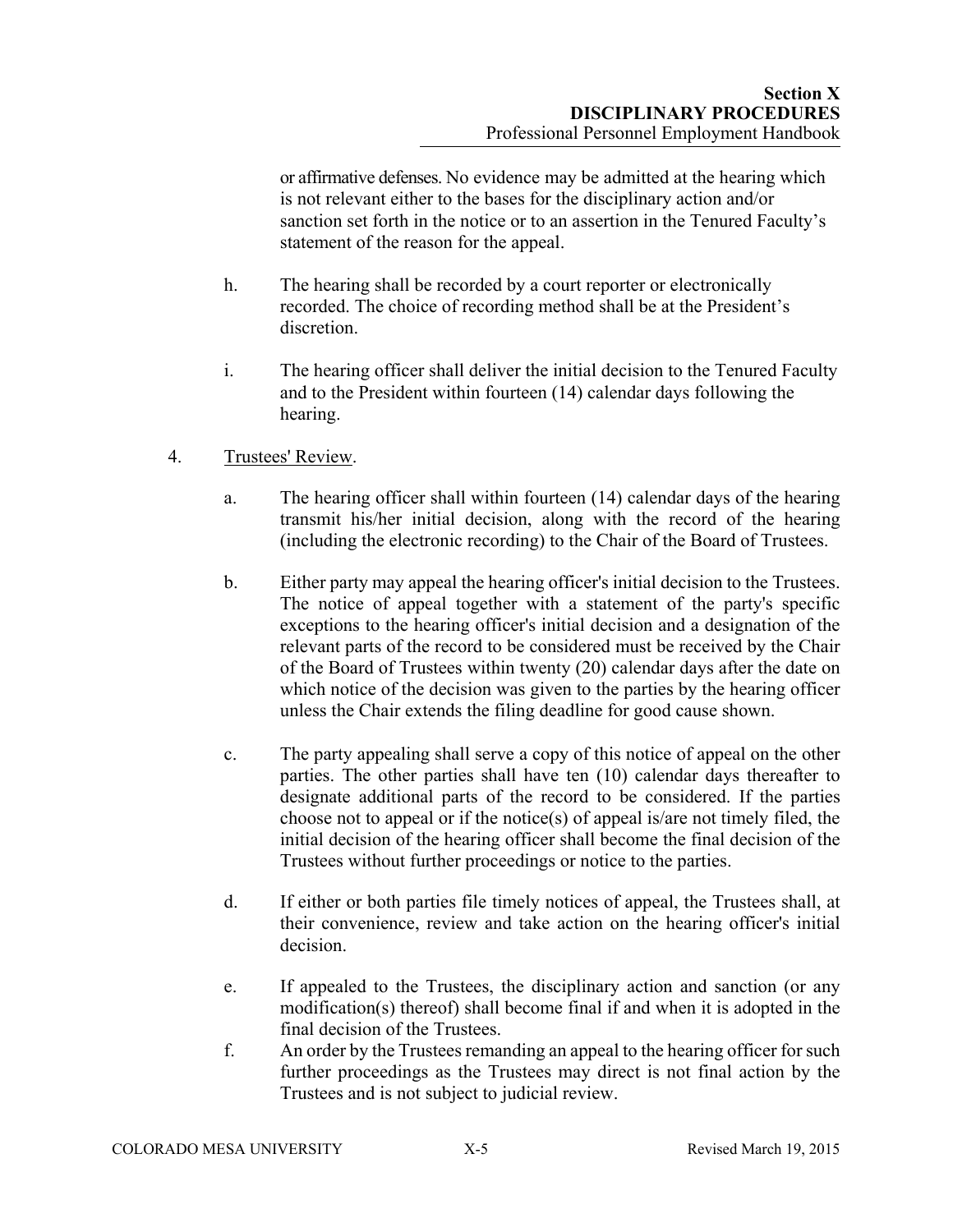- g. A final decision by the Trustees affirming, setting aside or modifying the hearing officer's initial decision is subject to such judicial review as may be provided by law. Judicial review shall not delay or stay the enforcement of any disciplinary sanction unless the court orders otherwise.
- h. The President may at any time before a final decision is issued by the Trustees rescind any disciplinary action by notifying the Tenured Faculty in writing that the action has been rescinded. In such event, any hearing or review proceedings pending with respect to that disciplinary action shall cease.
- **C. Request for Hearing for the Purposes of Name Clearing.** Exempt professionals, nontenured faculty, and tenured faculty who elect not to appeal disciplinary action or dismissal under this Section X or Section XI may give notice to the President of intent to request a hearing for the purposes of name clearing.
	- 1. The request for hearing before a hearing officer shall be accompanied by a short and specific statement giving the reason for the name clearing hearing. Because a name clearing hearing is available only (1) when the cause of discipline or termination is stigmatizing and (2) published by the University, the appeal must state the grounds upon which the requesting party believes both requirements are satisfied.
		- a. "Stigmatizing" statements are false statements that impugn the employee's good name, reputation, honor, or integrity and that occur in

the course of terminating the employee or foreclosing other employment opportunities.

- b. The requesting party must include, in his or her request for hearing, the forum, method, and extent of the publication of the false stigmatizing information.
- 2. In lieu of an in-person name clearing hearing, the requesting party may elect to proceed by relying on written submissions to the President that may include, but are not limited to, the "pleadings" as defined in this Section X, paragraph C. 9.a below and any other written materials or exhibits that the requesting party wishes to submit within the limits set forth in this Section X, paragraph C.9.b. below.

Any submission will be included in the personnel file along with the notice of disciplinary action or dismissal.

3. If the requesting party instead requests an in-person hearing, within fourteen (14)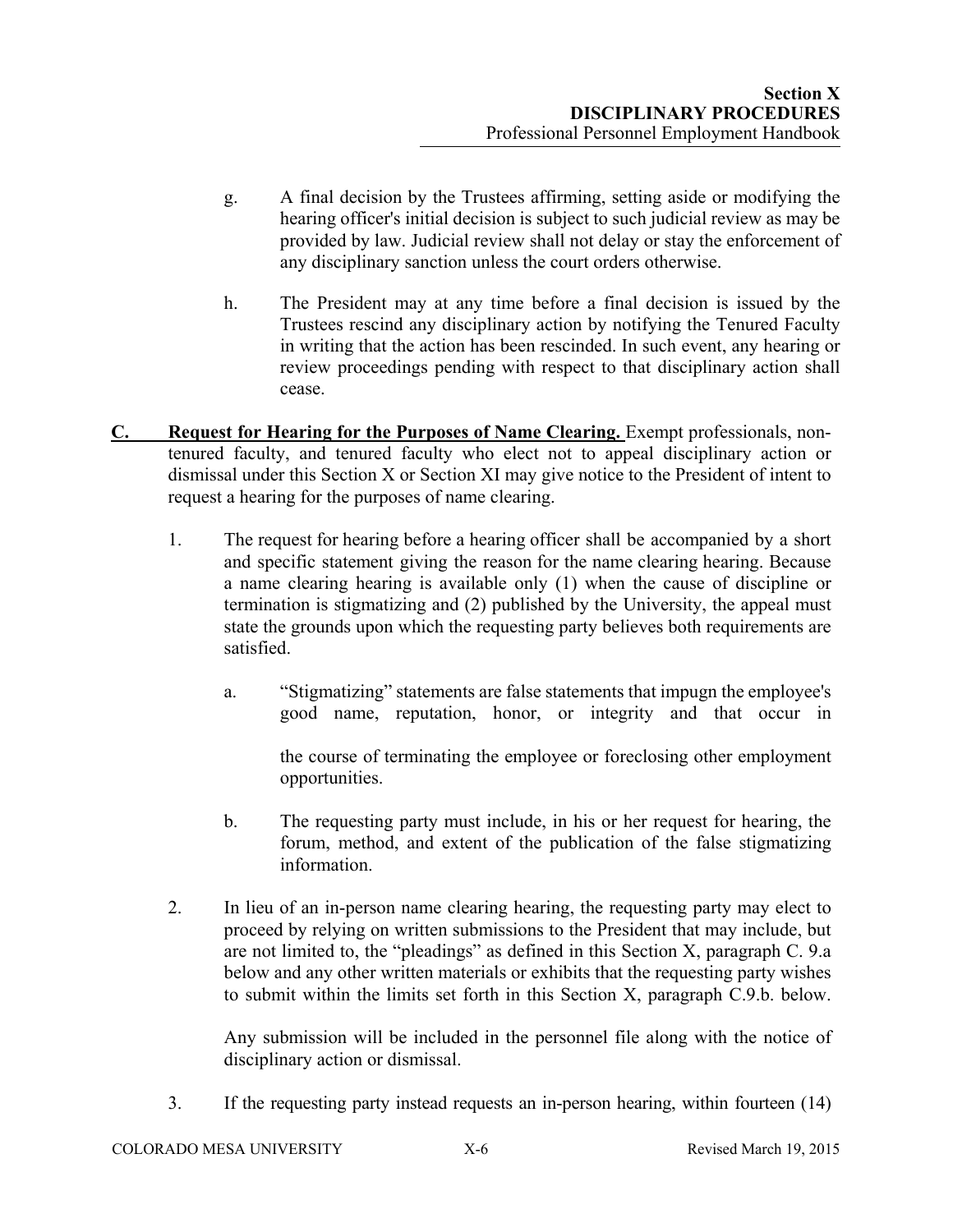calendar days after receipt of the requesting party's request for hearing, the President or the President's designee shall give to the requesting party a list of three members of the University's hearing officer panel.

- 4. The requesting party shall give notice to the President or designee within seven (7) calendar days after receipt of this hearing panel list as to which panel member the requesting party strikes from the list.
- 5. Within seven (7) calendar days after receipt of the requesting party's strike choice, the President or designee shall strike one name from the list and give the requesting party notice of the remaining person, who will serve as hearing officer.
- 6. Costs for the hearing officer procedure, including the recording of the hearing, shall be borne by the University except that the requesting party and the University shall each be responsible for expenses incurred at their individual requests during the appeal process, such as the expenses for transcripts, witnesses, and attorneys.
- 7. The hearing shall be recorded by a court reporter or electronically recorded at the President's discretion. Should the President choose electronic recording, the requesting party may elect to use a court reporter at the requesting party's expense.
- 8. The requesting party is entitled to the active participation of legal counsel of his or her own choosing and at his or her own expense during the hearing process. The President is entitled to legal counsel by the Attorney General or designee.
- 9. The hearing officer shall hold the name clearing hearing as soon as reasonably practicable at a time mutually agreed upon by the parties. The hearing officer shall give notice of the date, place, and time of the hearing to all parties and to the chair of the Board of Trustees as soon as practicable.
	- a. The notice of disciplinary action and the requesting party's statement of the reason for the request for a name clearing hearing shall be deemed to be the pleadings for purposes of the hearing.
	- b. Either party may submit exhibits and/or witness testimony or sworn affidavits at the hearing. The Hearing Officer does not have the authority to issue subpoenas to witnesses or mandate attendance at the hearing. Therefore, it is the duty of the parties to arrange voluntary participation by their witnesses.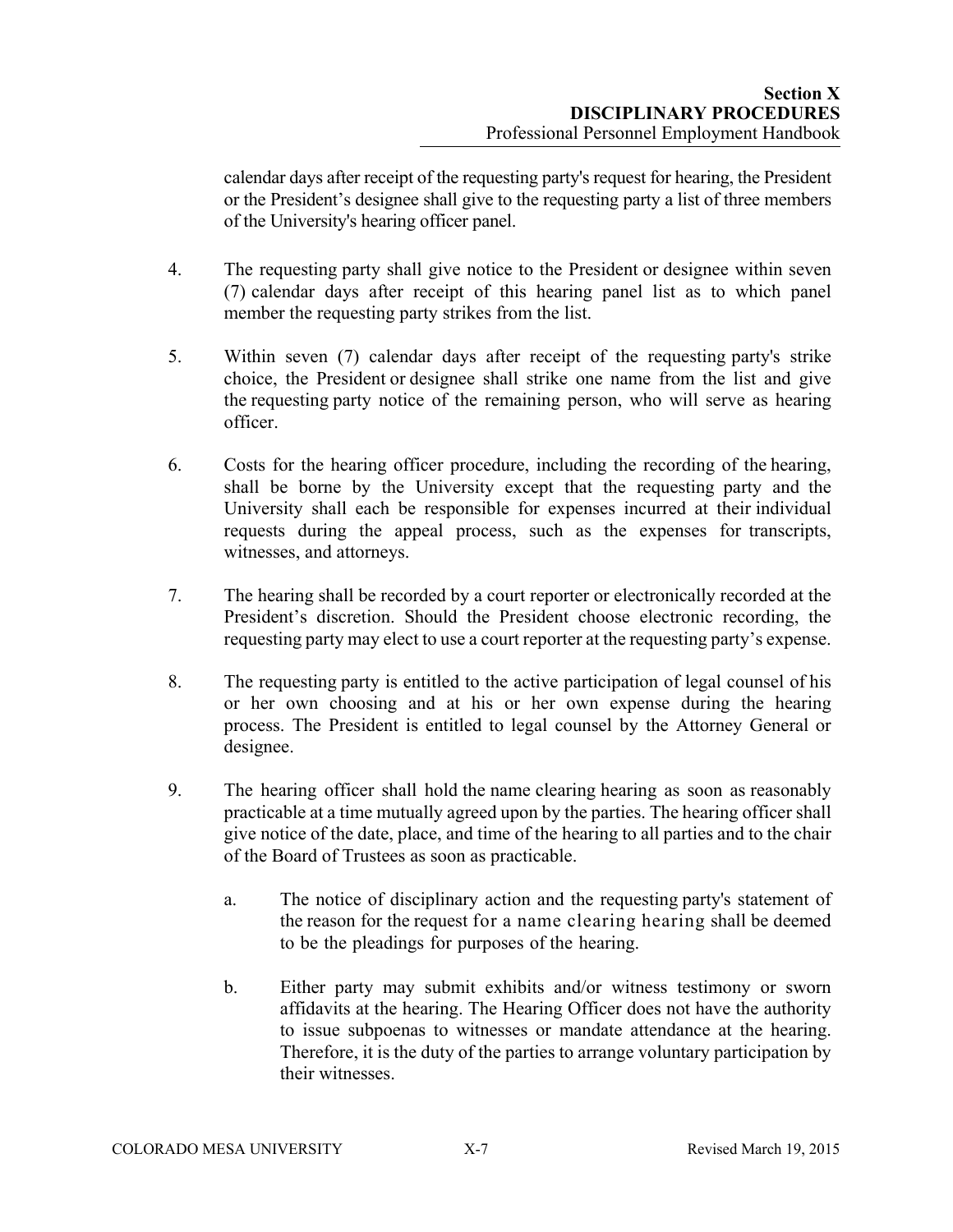- 10 No evidence may be admitted at the hearing that is not relevant to an assertion in the requesting party's statement of the reason for the appeal.
- 11 The hearing officer shall deliver a finding that a name clearing hearing has been held in accordance with this Section to the requesting party and to the President within fourteen (14) calendar days following the hearing. The hearing officer's finding that a name clearing hearing has been held will be placed in the appellant's personnel file.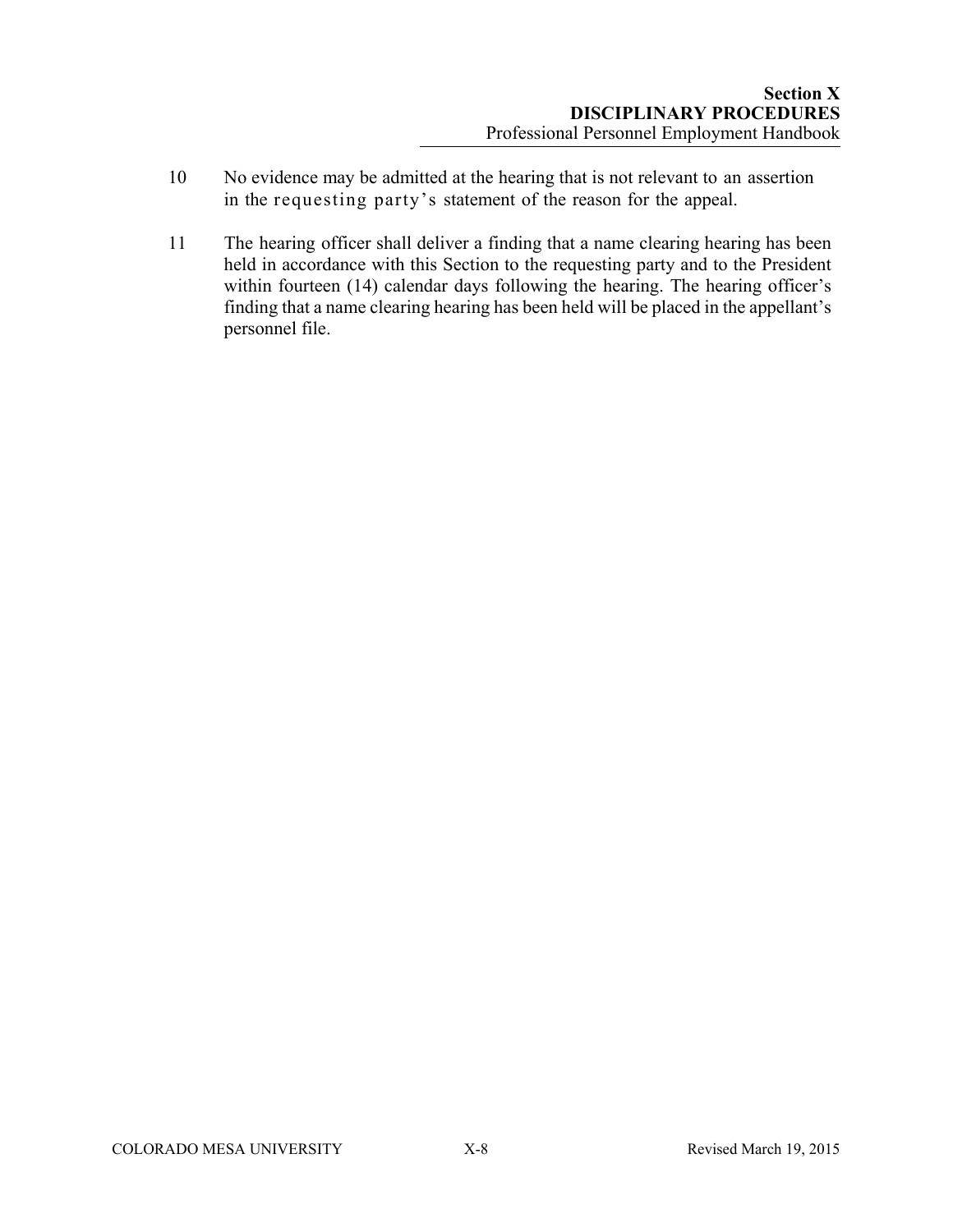- **A. Involuntary Termination of Faculty**. Termination may occur through voluntary resignation or through involuntary termination. This subsection A concerns only involuntary termination of Faculty.
	- 1. Types of Involuntary Termination of Faculty. The employment of a Faculty member may be involuntarily terminated either through Reduction in Force, Nonrenewal upon expiration of assignment, or through Dismissal.
	- 2. Reduction in Force.
		- a. Basis for Reduction in Force. A Reduction in Force may be made for any lawful reason that is not arbitrary or capricious, including without limitation:
			- 1) a change in program; or
			- 2) a significant decline in state appropriations or other revenues, or any budgetary exigency that creates a need for the University to reduce expenses.
		- b. Procedure for Reduction in Force. The following procedures shall govern Reductions in Force and shall supersede any other policy or procedure.
			- 1) The determination that a basis for Reduction in Force exists shall be made by the Trustees, generally after receiving a recommendation from the President. The President should consult the VPAA, who should confer with Department Heads before making recommendations to the President.
			- 2) Priority guidelines for identifying Faculty to be terminated for reasons of Reduction in Force are as follows:
				- a) Normal attrition will be considered prior to reduction through involuntary termination. This may include consideration of incentive plans for voluntary RIF, subject to statutory and regulatory limitations;
				- b) Faculty currently within the positions or programs to be eliminated or reduced shall be terminated before Faculty in other positions or programs;
				- c) Temporary Faculty will be terminated prior to Tenured Faculty;
				- d) Faculty with lower Performance Ratings will be terminated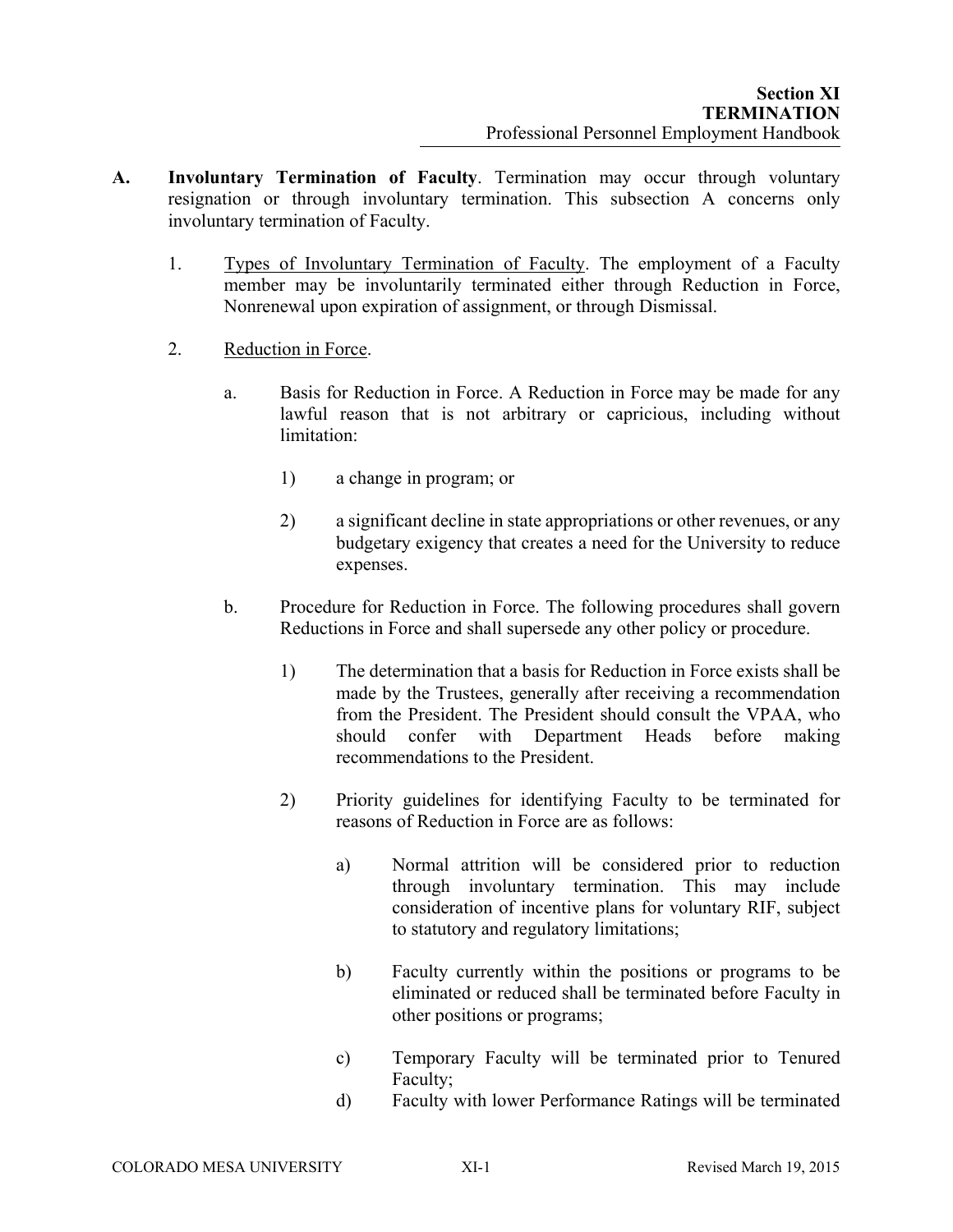before Faculty with higher Performance Ratings;

e) Faculty with less seniority in a Faculty position will be terminated prior to Faculty with more seniority as Faculty with the University.

These priority guidelines do not guarantee any particular order of termination, but are guidelines for the selection process. The Trustees ultimately determine what order of reduction is in the best interests of the University, considering the University's programmatic, budgetary and other lawful concerns.

- 3) A program priority analysis may be carried out under the direction of the VPAA who may involve the appropriate program Administrators and the president of the Faculty Senate for purposes of analyzing program priorities.
- 4) The University may terminate one or more entire programs and reduce all Faculty in the programs affected, or may reduce within programs. Should there be reductions within a program, the following procedure will generally be used:
	- a) The appropriate program administrator shall conduct a systematic review of Faculty qualifications, applying the priority guidelines specified above.
	- b) The VPAA, in consultation with the program administrator, shall prepare a list of all Faculty in the affected program applying the above priority guidelines. Reductions shall occur in the order of ranking. Before ranking lists of the Faculty in a program are utilized, they must be approved by both the President and the Trustees.
	- c) The President shall review the list, and if he or she approves it, the list shall be presented to the Trustees for approval. If either the President or the Trustees do not approve the list, it may be remanded to the VPAA for reconsideration, or it may be revised by the President or the Trustees.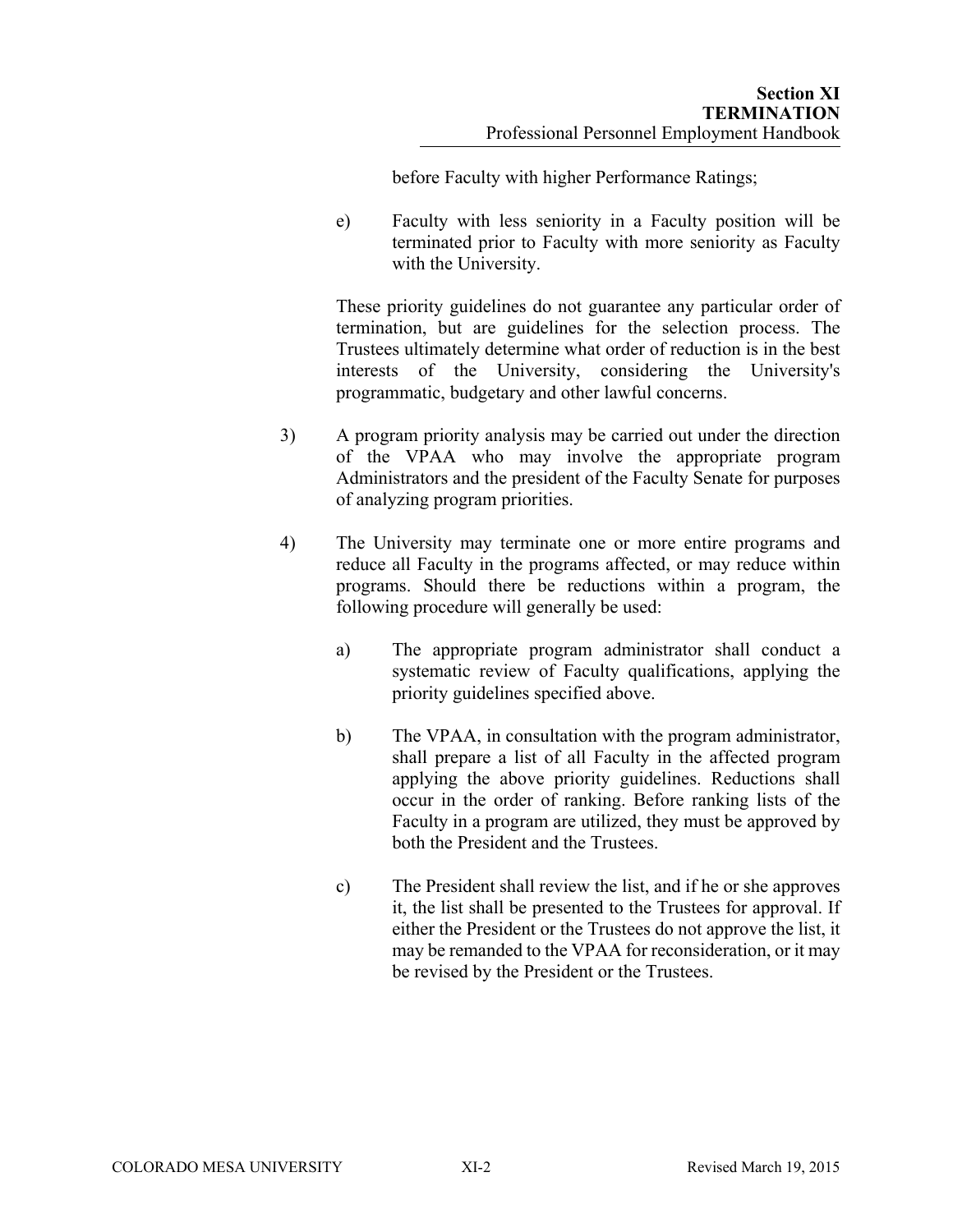- 5) Notice Period. The President shall give Tenured Faculty ninety calendar days' notice before termination due to Reduction in Force, unless the President, in his or her discretion, determines that a shorter period of notice is necessary for programmatic, budgetary or other lawful reasons. No period of prior notice is required for Reduction in Force of Temporary Faculty.
- 6) Delivery of Notice. See Glossary for definition of "Notice."
- 7) Content of the Notice. The notice to Faculty shall include:
	- a) The effective date of the termination;
	- b) A statement that the termination is due to a Reduction in Force.
	- c) Tenured Faculty will be informed of the reason(s) for their selection for RIF and their appeal rights. If the reason(s) constitute "cause" for termination, as defined in Section XI, paragraph 4, below, the Tenured Faculty's appeal rights will be the same as for termination for cause as provided in Section XI, paragraph 4 below. Otherwise, the appeal rights will be limited to a request for reconsideration based on the selection being arbitrary and capricious.
	- d) Temporary Faculty are at-will employees and are not entitled to receive reasons for their selection for RIF and have no right to an appeal or reconsideration under this Section XI.
- 8) Request for Reconsideration. Tenured Faculty have the right to request reconsideration of their termination due to a Reduction in Force. To do so, the Tenured Faculty member must give written notice of the request for reconsideration to the President within fourteen (14) calendar days from the date the notice of termination was given.
	- a) The request for reconsideration shall be delivered to the President, either by certified mail, return receipt requested or personally delivered to the Office of the President. If the request is mailed, it is deemed given/received upon the date of mailing. In the case of personal delivery, a signed and

dated receipt should be requested of the recipient at the Office of the President.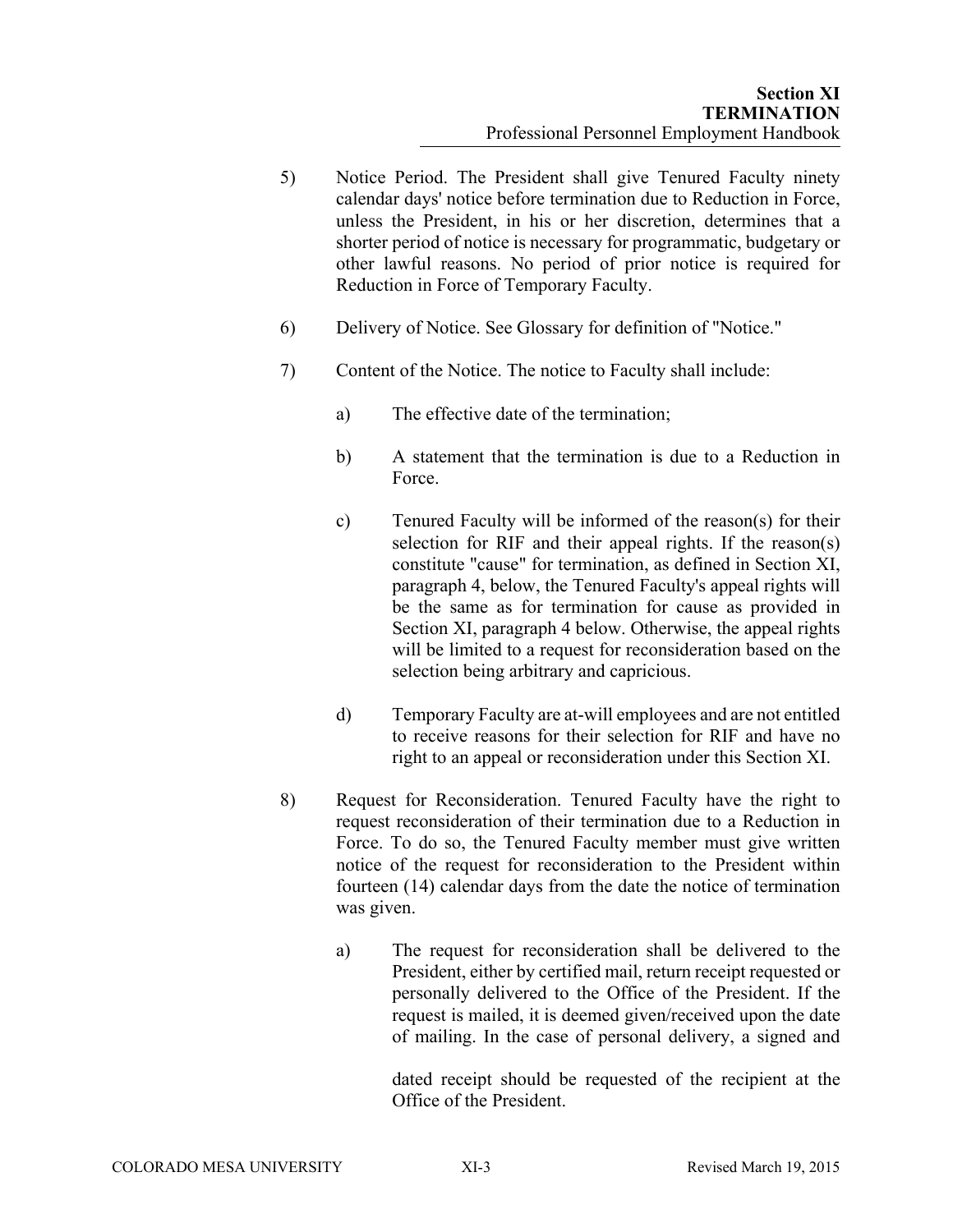- b) The request shall state the reason(s) why the Tenured Faculty member believes the decision to terminate his or her employment is arbitrary and capricious and shall include a short, plain statement of the facts the Faculty member believes support his or her contentions.
- c) Upon timely receipt of a complying request for reconsideration, the President shall review the request and within fourteen (14) calendar days of its receipt, give the Faculty member notice of the decision.
- d) The President's decision shall be final and not subject to further appeal.
- 3. Nonrenewal of Faculty. Nonrenewal means that upon assignment completion, the Faculty member is not reassigned for another Academic Year.
	- a. Basis for Nonrenewal. Temporary Faculty may be Nonrenewed without cause or notice of cause. Tenured Faculty may be Nonrenewed only for cause or because of a Reduction in Force; these faculty are addressed under Sections on Reduction in Force and Dismissal for Cause.
	- b. Notice of Nonrenewal.
		- 1) Time of Notice. Temporary Faculty are not entitled to prior notice, but a good faith effort shall be made to give notice of Nonrenewal before the end of the current Academic Year.
		- 2) Delivery of Notice. See Glossary definition of "Notice."
		- 3) Content of the Notice. Notice shall inform the Faculty member that his or her assignment of employment is Nonrenewed and shall state the effective date of the Nonrenewal. For Tenured Faculty only, the notice shall set out each cause that is the basis for the nonrenewal.
	- c. Appeal of the Decision of Nonrenewal.
		- 1) Temporary Faculty have no right to appeal the Nonrenewal decision.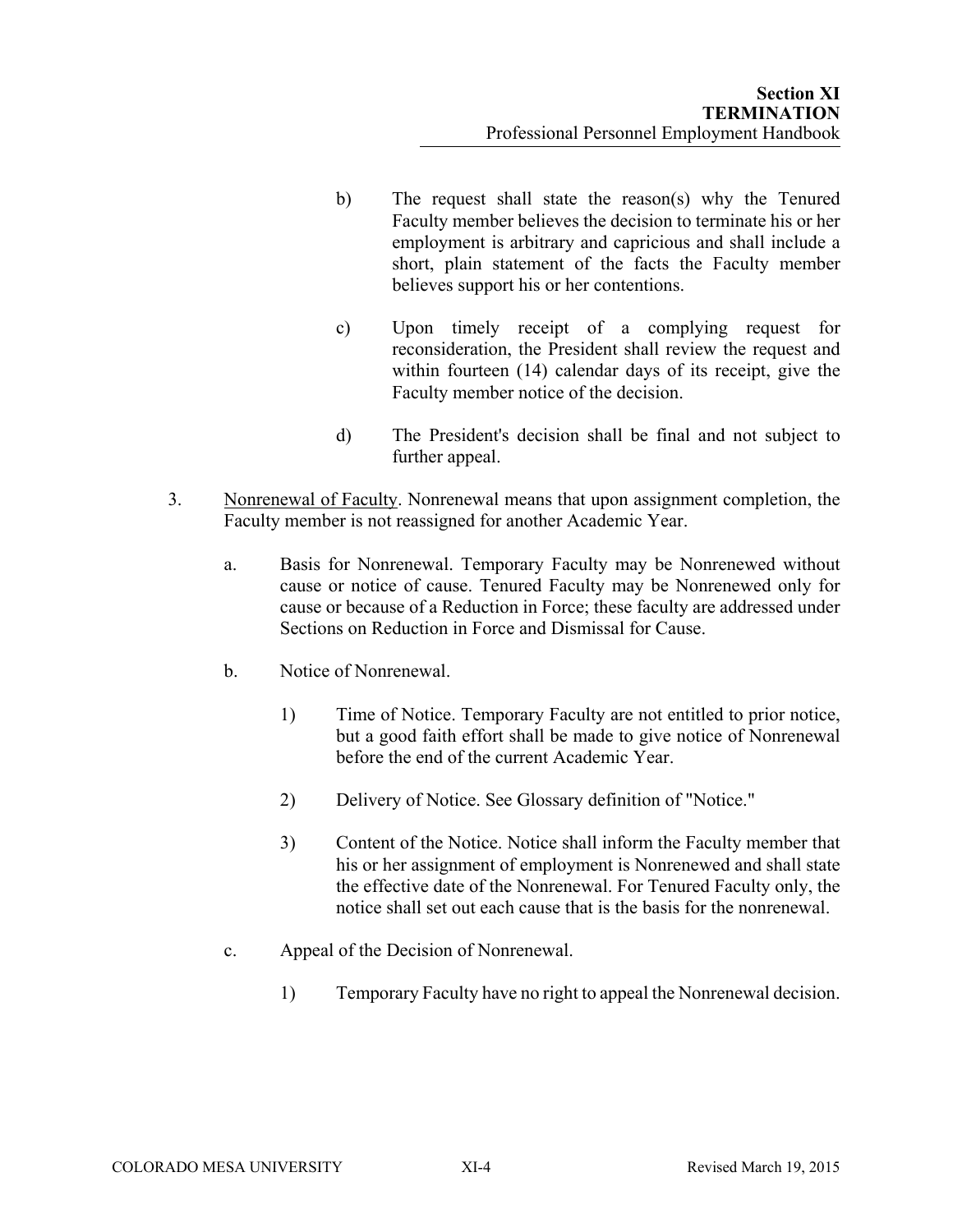- 2) Tenured Faculty who are Nonrenewed because of a Reduction in Force shall have the right to seek reconsideration.
- 3) Tenured Faculty who are Nonrenewed for cause have the same right of appeal as if Dismissed for Cause.

## 4. Dismissal for Cause.

- a. Cause for Dismissal. No cause need be stated or proved for termination of Temporary Faculty at any time. Termination of Tenured Faculty, except for Reduction in Force, must be with cause. "Cause" for Dismissal shall include, without limitation:
	- 1) Unqualified to perform the essential job functions;
	- 2) Neglect of duty by nonperformance of one or more duties or responsibilities reasonably required of Faculty;
	- 3) Conviction, acceptance of a guilty plea, deferred judgment or a plea of nolo contendere to a felony or crime of violence, dishonesty, harassment or abuse;
	- 4) Insubordination, meaning the willful noncompliance with a reasonable directive of a supervisor or superior that is within the authority of that person to issue or promulgate;
	- 5) Moral turpitude;
	- 6) The failure to meet reasonable standards of performance;
	- 7) Failure to fulfill any written provision of any employment agreement;
	- 8) Unprofessional conduct;
	- 9) Dishonesty;
	- 10) Falsification of records;
	- 11) Violation of department guidelines, policies in this Handbook or the Trustees' Policy Manual;
	- 12) Violation of the Anti-discrimination Policy;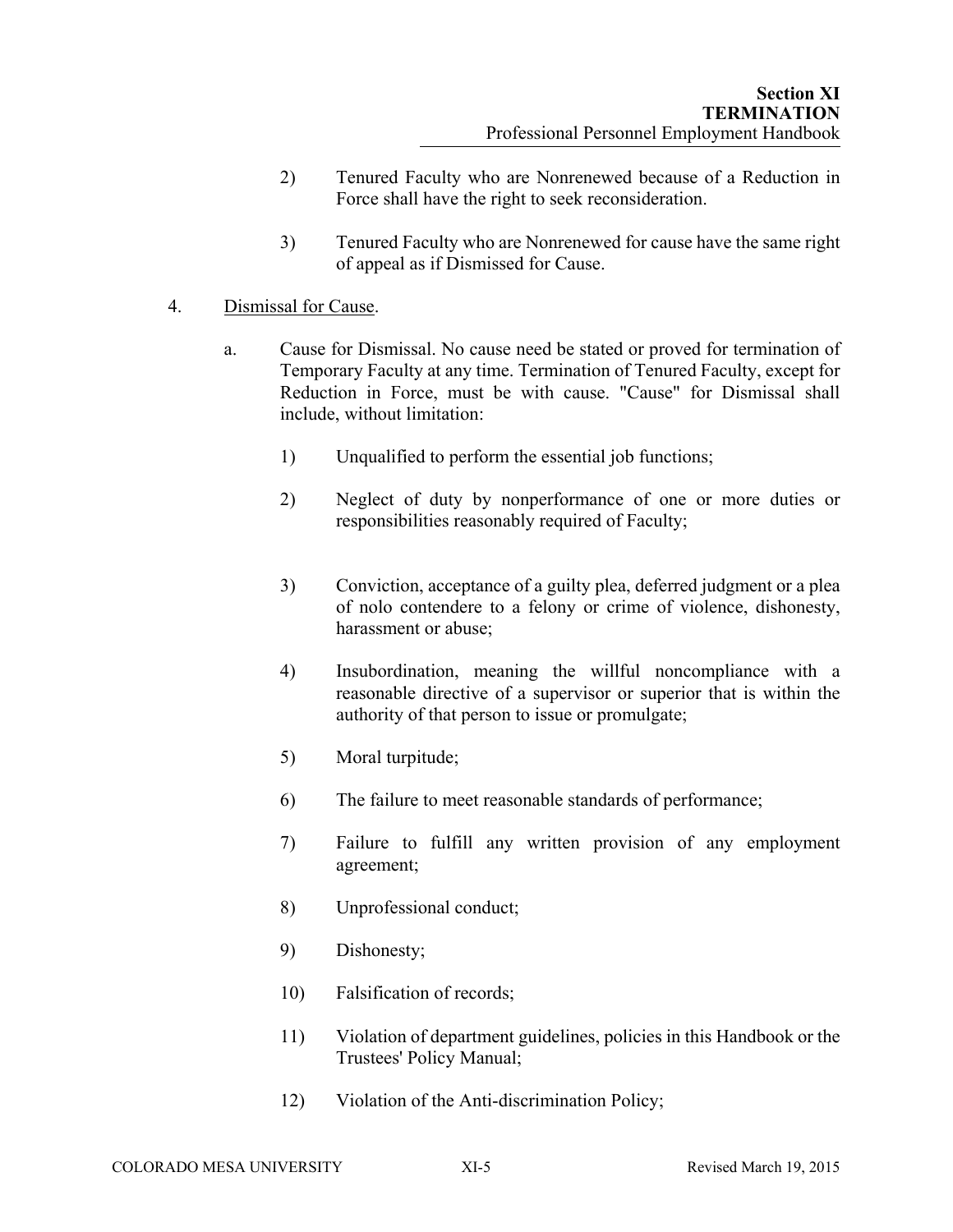- 13) Loss of license, certification or credentials required for the job;
- 14) Use or possession of controlled substances, except in accordance with a medical prescription;
- 15) Using or being under the influence of alcohol while teaching;
- 16) Assaulting or threatening to assault another person;
- 17) Failure to safeguard, maintain or account for University property entrusted to the employee during employment;
- 18) Rudeness, insolence, harassing or offensive behavior toward other persons while on the job or on the University's premises, where the conduct is not reasonably to be countenanced by others;
- 19) Taking unauthorized leave or failing to return at the end of an authorized leave;
- 20) Lack of reliable attendance;
- 21) Possessing a firearm or other dangerous weapon on the University's premises or at any time while performing job duties (unless authorized by the President as necessary to the job or unless entitled by law to carry a concealed handgun);
- 22) Violation of University safety rules;
- 23) Violation of local, state or federal laws or regulations; or
- 24) Gross misconduct.
- b. Notice of Dismissal for Cause. Only the President can issue a Notice of Dismissal for Cause. Generally, such notice shall not be issued until the President has given the Faculty member notice of potential dismissal and an opportunity to meet with the President, as discussed in the section of this Handbook on Disciplinary Procedures. However, the President may issue a Notice of Dismissal for Cause without first taking these preliminary steps, subject to the Tenured Faculty member's right to Campus Hearing Committee review and/or hearing officer review before the Dismissal becomes effective. Temporary Faculty are not entitled to Campus Hearing Committee or hearing officer review. These individuals may, however, request a name-clearing hearing before a hearing officer as set forth in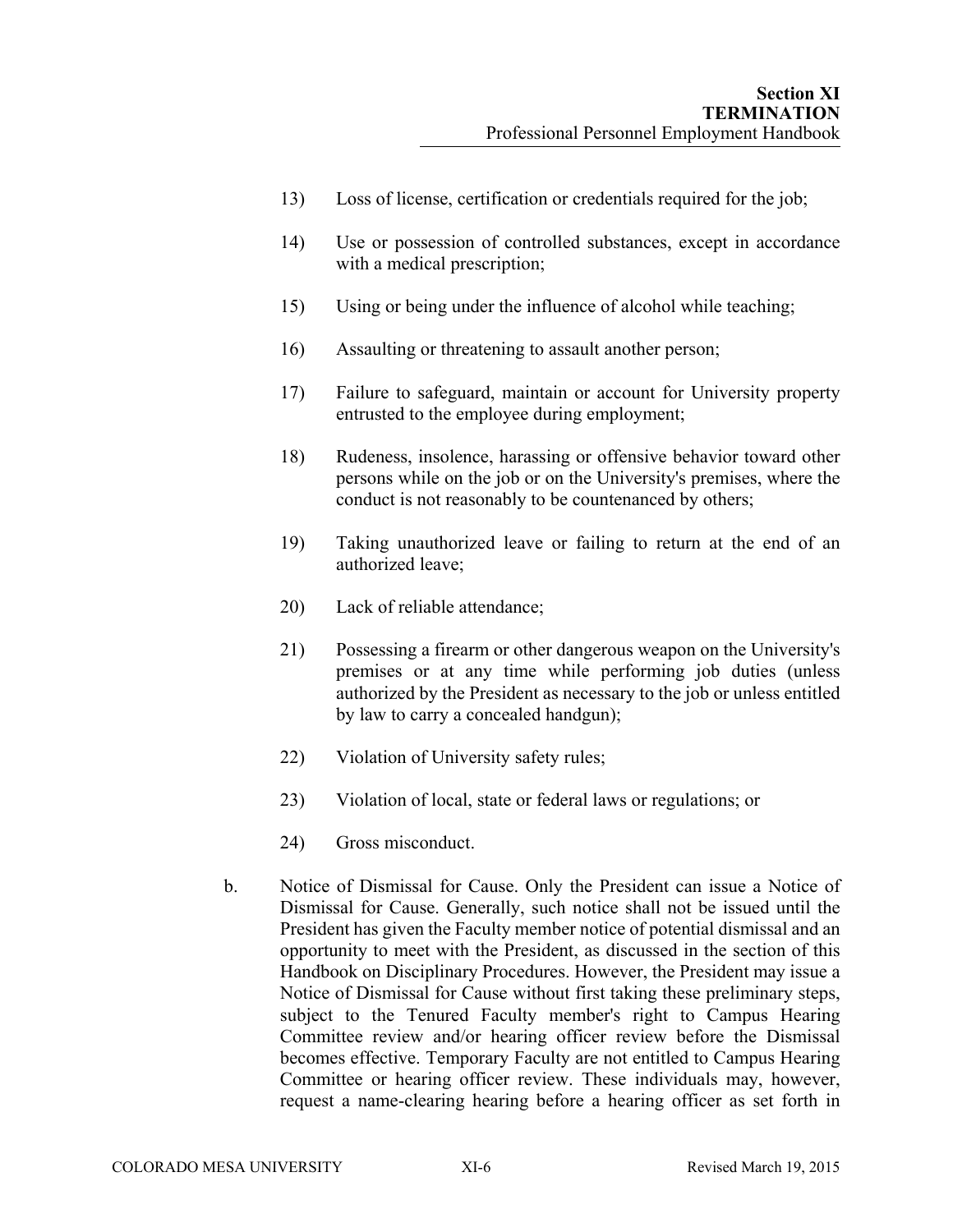Section X, paragraph C for name-clearing purposes if the termination is for a cause that is stigmatizing to the employee's reputation and the cause is published by the University.

- 1) Time of Notice. Notice of Dismissal may be given at any reasonable time.
- 2) Delivery of Notice. See Glossary for definition of "Notice."
- 3) Source of Notice. The Trustees delegate to the President the responsibility for giving Notice of Dismissal.
- 4) Contents of Notice. The notice shall set out each cause claimed as justification for the Dismissal. In addition, the notice shall inform the Tenured Faculty member of the effective date of the dismissal and of his or her right to request review by the campus hearing committee and/or hearing by a hearing officer as provided in this Handbook.
- c. Effective Date of Dismissal for Cause.
	- 1) If no timely request for campus hearing committee review or hearing officer review is made, the day following the day on which the time for requesting such review expires, or any subsequent day designated in the notice; or
	- 2) if a timely request for campus hearing committee review or hearing officer review is made, the day on which the hearing officer gives notice to the Tenured Faculty member of an initial decision upholding the dismissal, or, if the Tenured Faculty member elects not to seek review of any earlier stage of the review proceedings, the day after the day on which the time for seeking review of that stage normally expires.
- d. Salary and benefits remain in force until the effective date of a Dismissal.
- e. Appeal of the Notice of Dismissal for Cause. Tenured Faculty who have been notified of Dismissal for cause may initiate an appeal of the decision using the following procedure: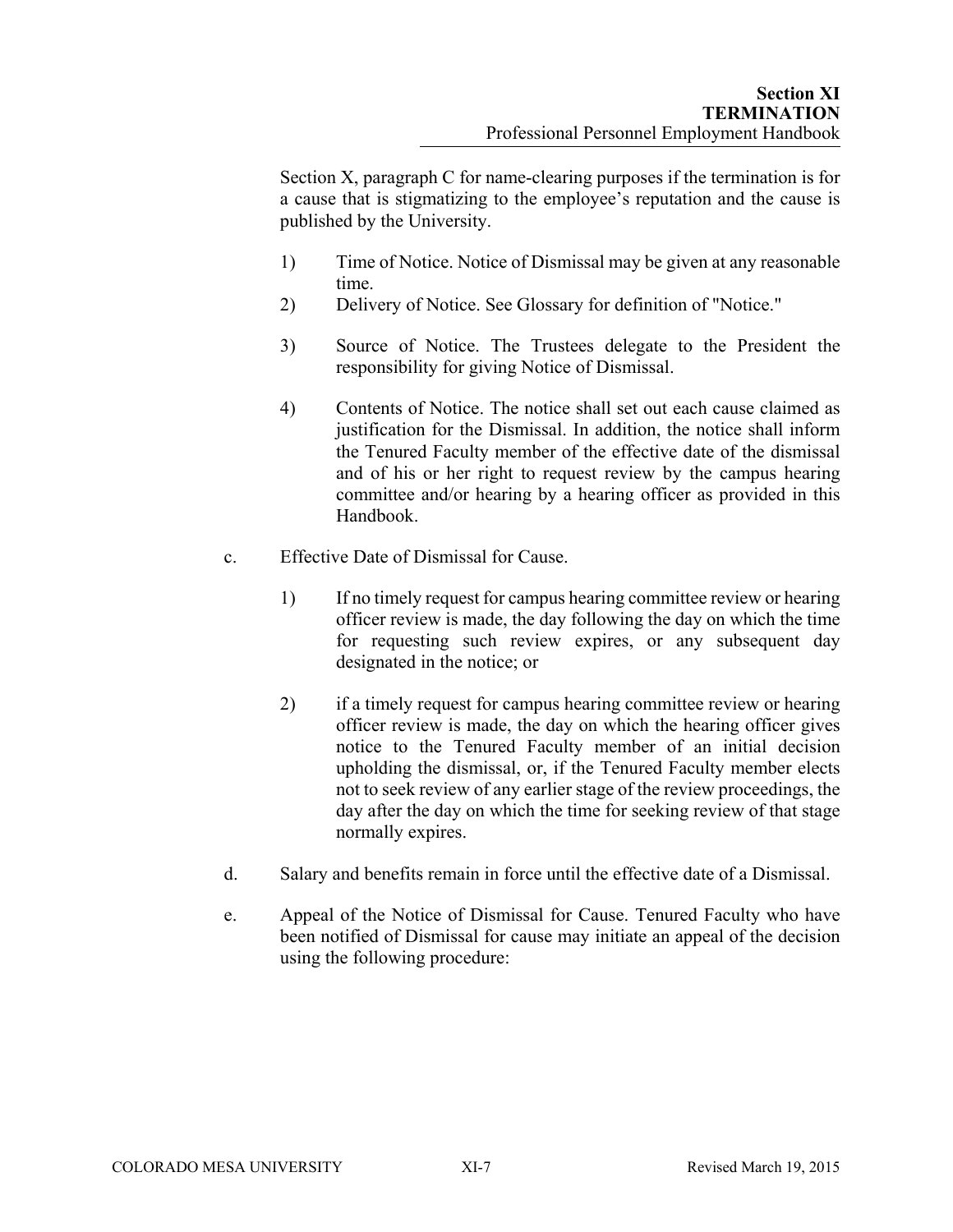- 1) Within fourteen (14) calendar days after receiving a Notice of Dismissal for cause the Tenured Faculty member may dispute the Dismissal by giving the President a written reply to the notice, setting forth, in detail, the reasons for disputing the Dismissal, any relevant new information not already provided to the President and any mitigating circumstances. If the Faculty member intends to assert that the Dismissal violates a statutory or constitutional right of the Faculty member, that assertion shall be contained in the reply.
- 2) The reply must be received by the Office of the President within the 14-day period, except that in case of hardship, as determined by the President, a later reply may be given effect.
- 3) The President shall notify the Tenured Faculty member within seven (7) calendar days after timely receipt of the reply to the dismissal notice that the Dismissal for Cause is affirmed, rescinded, or modified unless the Tenured Faculty member properly requests a Campus Hearing Committee or Hearing Officer review as provided in this Section XI.
- f. Campus Hearing Committee Review. The option of a Campus Hearing Committee Review provided by this subsection applies only to Tenured Faculty. It does not apply to Tenured Faculty or any other Professional Personnel who are being dismissed for alleged violations of the Antidiscrimination Policies. It is not available to Exempt employees or Temporary Faculty who are being dismissed.
	- 1) If a Tenured Faculty member desires review of the Dismissal decision by a campus hearing committee, the Faculty member shall give the President notice of this election in the reply, and shall identify the name, address and telephone number of the individual the Faculty member selects to serve on the campus hearing committee.
	- 2) Within seven (7) calendar days after the President receives the notice requesting review by a campus hearing committee, the President or designee, shall select an individual to serve on the campus hearing committee and shall give notice to the Faculty member of this selection. The President or designee shall simultaneously give notice to the first two members of the campus hearing committee that they are required to select a third member for the committee and give the Faculty member and the President notice of the third member's name, address and telephone number within seven (7) calendar days after they receive the President's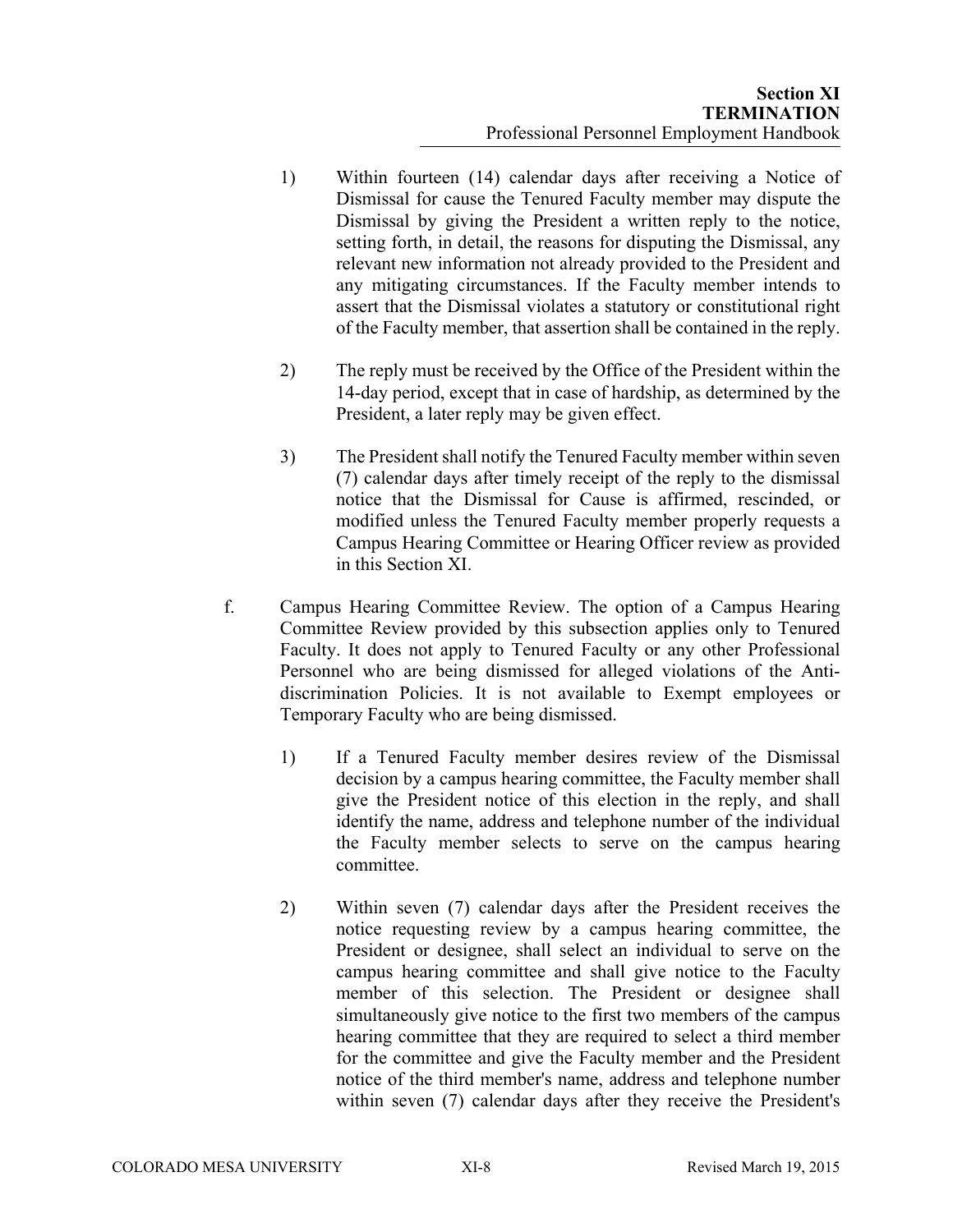notice.

- 3) All members of the campus hearing committee must be Employeesin-good-standing with the University and must not be personally involved in the issues that are stated as cause in the Notice of Dismissal or as defenses in the reply.
- 4) Proceedings of the campus hearing committee shall be informal and shall be governed by such rules of procedure as the committee may reasonably adopt.
- 5) The campus hearing committee shall schedule a meeting with the Faculty member and the President to occur within seven (7) school days after the committee is formed, or such later date as the committee and parties agree upon. At this meeting, the Faculty member and the President shall have a fair opportunity to present relevant information and documentation regarding their positions. The Faculty member may have a representative present at the meeting who is there as a witness and not as a participant. The President, similarly, may have a witness present.
- 6) All meetings and activities of a campus hearing committee are confidential personnel proceedings, unless otherwise required by the provisions of the Colorado Public (Open) Records Act.
- 7) The campus hearing committee shall attempt to resolve the dispute by written agreement acceptable to both the Faculty member and the President. The committee has ten (10) school days after meeting with the Faculty member and the President (or ten school days after the scheduled meeting if the Faculty member fails to attend) to reach a mutually acceptable resolution of the dispute (signed by the Faculty member and the President) or in lieu of an agreement to give a written recommendation to the President regarding the dismissal decision. The committee is not required to resolve the matter or to give recommendations, but may do so. After the ten (10) School Day period, the committee loses jurisdiction of the matter and the President's decision becomes final, unless the Tenured Faculty member requests hearing officer review.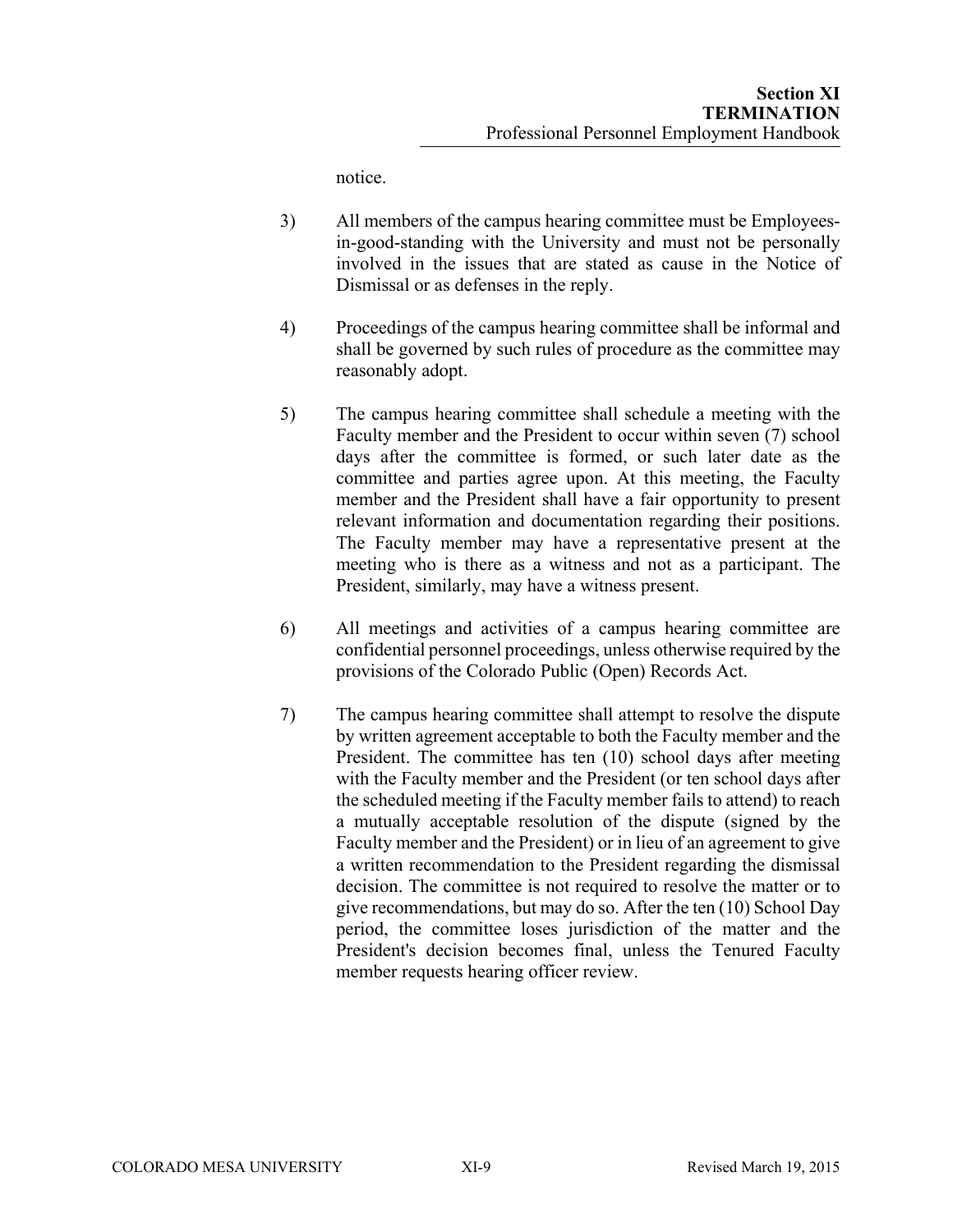- g. Hearing Officer Review Appeal of Dismissal by Tenured Faculty. If the campus hearing committee fails to resolve the matter within the time period specified above, or if the Tenured Faculty member elects not to request campus hearing committee review, the Tenured Faculty member is entitled, upon timely application, to a full and fair hearing before a hearing officer.
	- 1) An application for hearing before a hearing officer must be in writing and is timely if it is received by the President either (1) within seven (7) calendar days after the campus hearing committee fails to resolve the appeal; or (2) if the Tenured Faculty member does not request a hearing officer review in his or her reply and the request for hearing Officer Review is included in the Tenured Faculty member's timely reply to the Notice of Dismissal filed pursuant to Section XI, paragraph 4.e(2).
	- 2) Within fourteen (14) calendar days after receipt of the Faculty member's request for hearing, the President shall give to the Faculty member a list of three members of the University's hearing officer panel.
	- 3) The Faculty member shall give notice to the President within seven (7) calendar days after receipt of this hearing panel list as to which panel member the Faculty strikes from the list.
	- 4) Within seven (7) calendar days after receipt of the Faculty member's strike choice, the President shall strike one name from the list and give the Faculty member notice of the remaining person, who will serve as hearing officer.
	- 5) Costs for the hearing officer procedure, including the recording of the hearing, shall be borne by the University except that the Faculty member and the University shall each be responsible for expenses incurred at their individual requests, such as the expenses for transcripts, witnesses, and attorneys.
	- 6) The Faculty member is entitled to the active participation of legal counsel of his or her own choosing and at his or her own expense during the hearing process. The President is entitled to legal counsel by the Attorney General or designee. The hearing officer shall give notice of a hearing to be held as soon as practicable and shall give notice of the date, place, and time of the hearing to all parties and to the Chair of the Board of Trustees. The Notice of Dismissal and the reply of the Faculty member, shall be deemed to be the pleadings for purposes of the hearing. Either party may submit exhibits and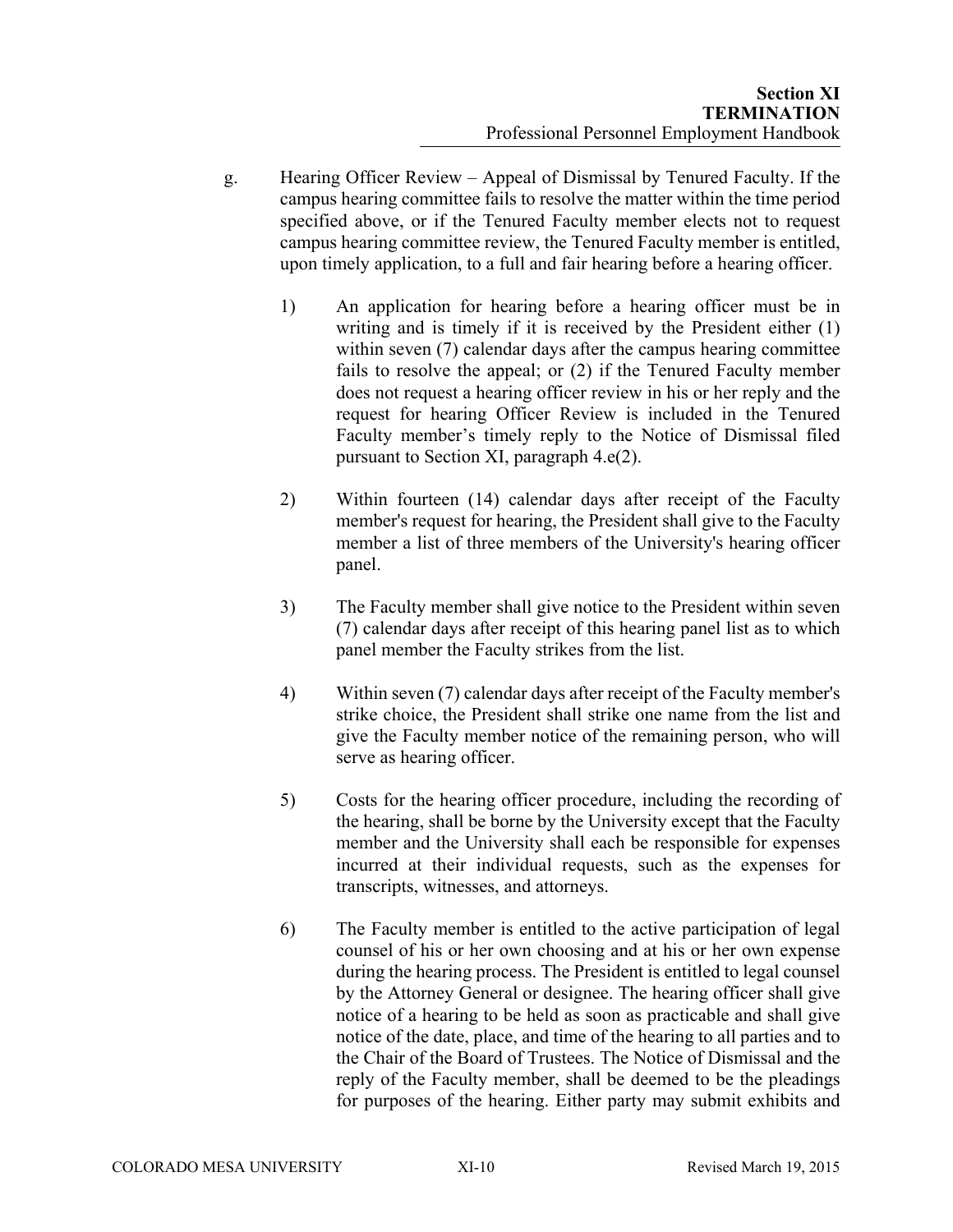witness testimony or sworn affidavits at the hearing. The Hearing Officer does not have the authority to issue subpoenas to witnesses or mandate testimony or attendance at the hearing. Therefore, it is the duty of the parties to arrange voluntary participation by their witnesses.

- 7) At the hearing the burden is on the Tenured Faculty to establish by a preponderance of evidence that the President did not have sufficient cause for dismissal. The burden of going forward with the evidence and the burden of persuasion also rest upon the Faculty member with regard to any assertion contained in the reply. No evidence may be admitted at the hearing which is not relevant either to a cause stated in the Notice of Dismissal or to an assertion contained in the reply.
- 8) The hearing shall be recorded by a court reporter or electronically recorded. The choice of recording method shall be at the discretion of the President. Exhibits and oral testimony may be presented at the hearing.
- 9) Within fourteen (14) calendar days after the hearing, the hearing officer shall make findings of fact and conclusions, and prepare a decision. Every decision by a hearing officer shall be deemed an initial decision for purpose of review. The hearing officer shall cause the initial decision to be delivered to the Faculty member and to the President within this fourteen-day period.
- h. Trustees' Review.
	- 1) The hearing officer shall within fourteen (14) calendar days of the hearing transmit his/her initial decision, along with the record and the findings of fact and conclusions, to the Chair of the Board of Trustees for review by the Trustees.
	- 2) Either party may appeal the hearing officer's initial decision to the Trustees. The notice of appeal together with a statement of the party's specific exceptions to the hearing officer's initial decision and a designation of the relevant parts of the record to be considered must be received by the Chair of the Board of Trustees within twenty (20) calendar days after the date on which notice of the decision was given to the parties by the hearing officer unless the Chair extends the filing deadline for good cause shown. The party appealing shall serve a copy of this notice of appeal on the other parties. The other parties shall have ten (10) calendar days thereafter to designate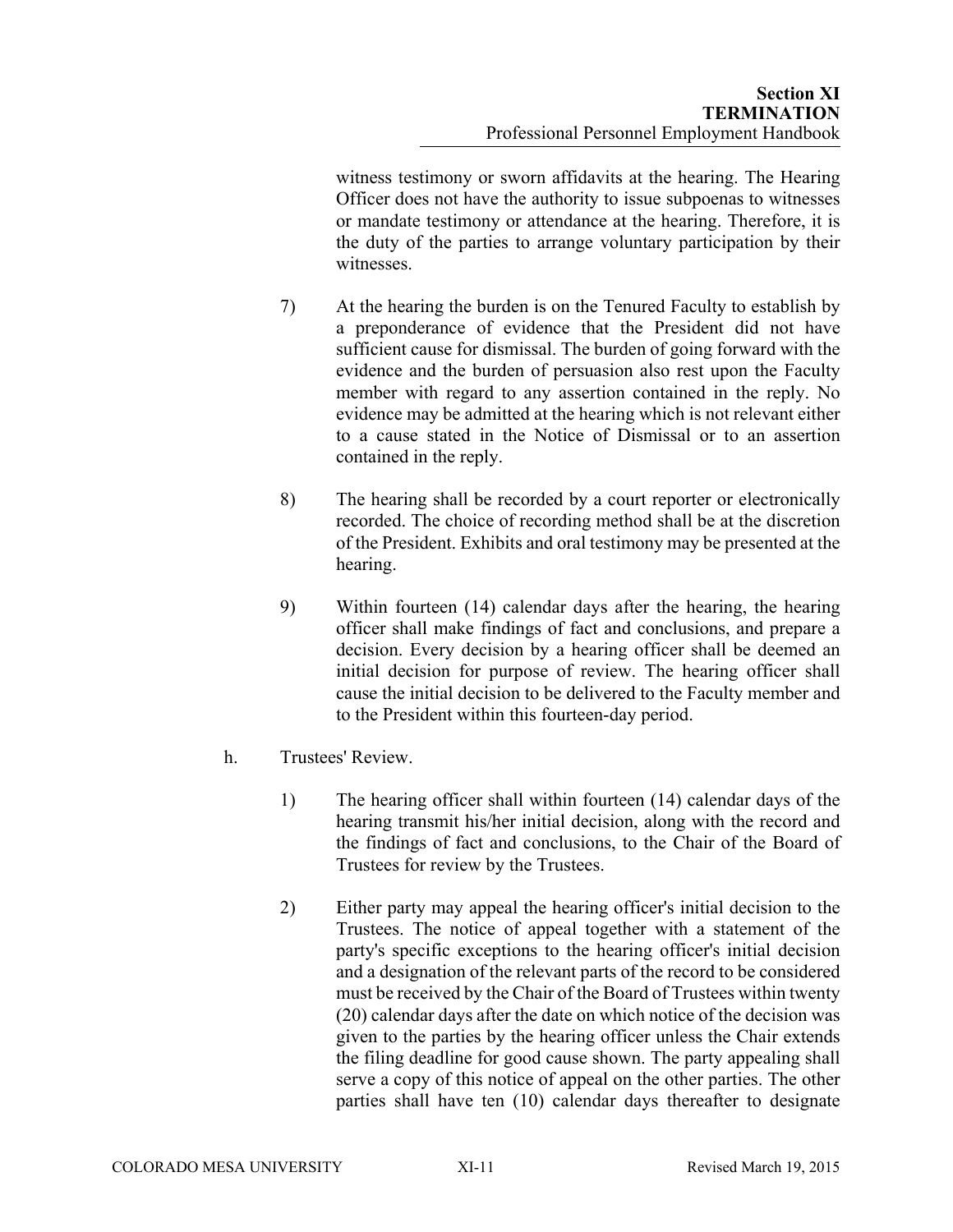additional parts of the record to be considered (see section 24-4-105 (15)(a) of the Colorado Revised Statutes). If the parties choose not to appeal or if the notice(s) of appeal is/are not timely filed, the initial decision of the hearing officer shall become the final decision of the Trustees without further proceedings or notice to the parties.

- 3) The Trustees shall review and take action on the initial decision of a hearing officer.
- i. Judicial Review.
	- 1) An action of the Trustees remanding a case to the hearing officer for such further proceedings as the Trustees may direct is not final action by the Trustees, and therefore is not subject to judicial review.
	- 2) A final action by the Trustees reviewing the initial decision of a hearing officer is subject to such judicial review as is provided by law.
- j. Mootness of Proceedings.
	- 1) If the issues raised by a Notice of Dismissal or Nonrenewal become moot, any hearing or review proceedings pending with regard to that Dismissal or Nonrenewal shall cease.
	- 2) The issues raised by the Dismissal or Nonrenewal become moot when the notice is rescinded by the President and notice is given of such rescission to the Faculty member.

#### **B. Reassignment and Termination of Exempt Employees**

1. Reassignment of Exempt employees. The President has authority to reassign Exempt employees to any other Professional Personnel position in the President's discretion without cause or advance notice of reassignment. The authority to reassign Exempt Employees may not be sub-delegated to subordinate officers or employees of the University. Reassignments may not be grieved or appealed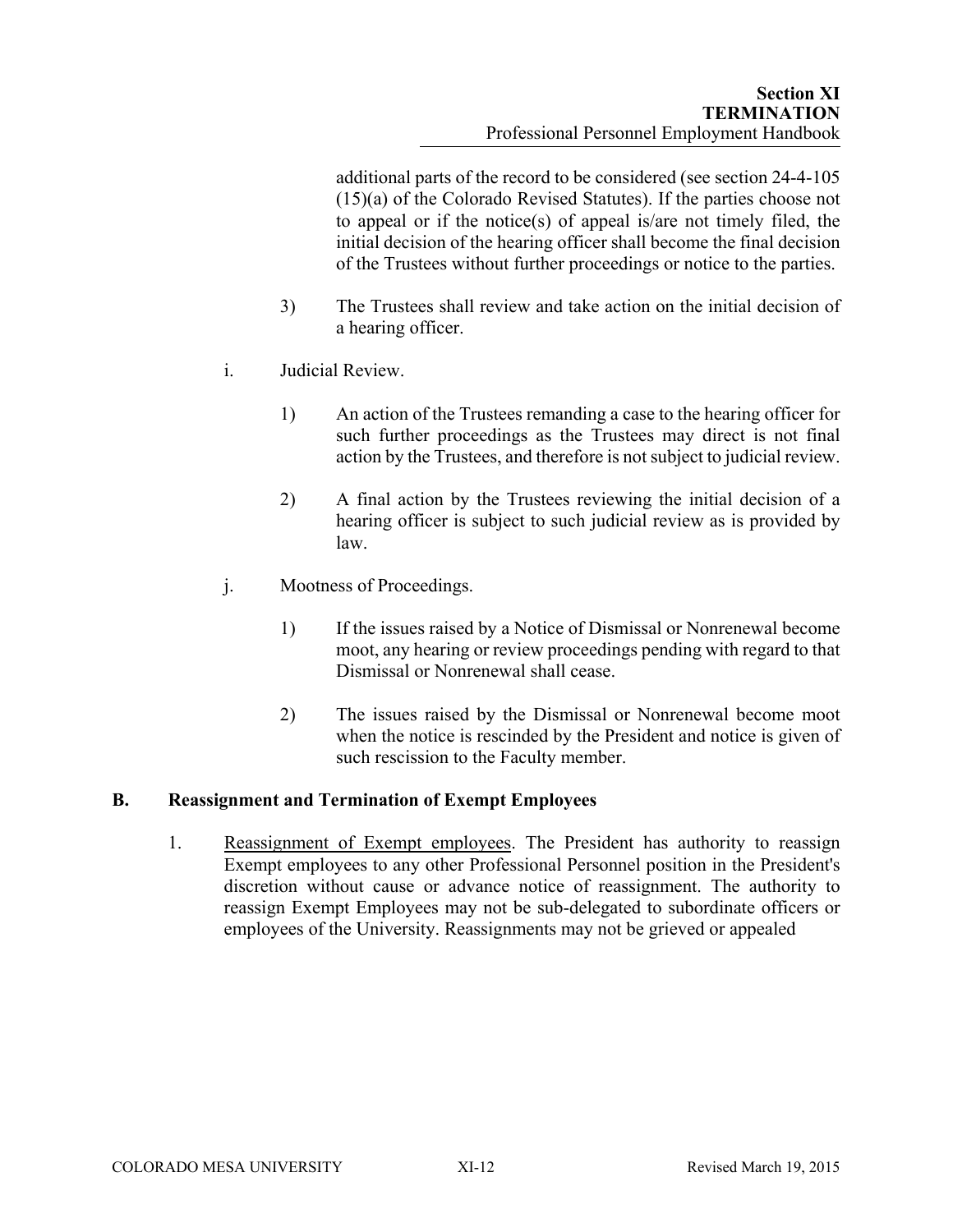- 2. Termination of Exempt Employees
	- a. Exempt Employees. Under article 19 of title 24 of the Colorado Revised Statutes and this Handbook, Exempt Employees are employees-at-will and may be terminated at any time, with or without cause or advance notice of termination. No pre-termination promise, contract or other agreement purporting to employ Exempt Employees for fixed terms shall be valid or enforceable against the State of Colorado, the University, the Trustees, or any of their officers or employees, nor shall any compensation, whether as a buy-out of the remaining term of any assignment, as liquidated damages, or as any other form of remuneration, be owed or paid to Exempt Employee upon or after termination except for compensation that was earned prior to the date of termination prorated to such date.
	- b. Advance Notice. Advance notice of termination or reassignment is not required but may be given as a courtesy to Exempt employees. In no event shall failure to give such notice entitle Exempt employees to reinstatement, back pay, damages or any form of post-employment compensation.
	- c. Severance Pay. Notwithstanding the prohibition against paying unearned post-employment compensation to terminated Exempt employees, the Trustees, at their option and in their sole discretion, may award severance pay consisting of:
		- 1) payment of up to a maximum of three months of salary; and
		- 2) the provision of up to a maximum of three months of employee benefits to terminated Exempt employees.

Such severance pay must be approved no earlier than at the time of termination. No pre-termination promise, contract or other agreement purporting to entitle Exempt employees to severance pay or any other form of post-employment compensation shall be valid or enforceable against the State of Colorado, the University, the Trustees, or any of their officers or employees.

- d. Exempt employees with Faculty Tenure. Terminated Exempt employees who possess Faculty Tenure and, under certain circumstances, terminated Exempt employees who held Tenure-track Faculty positions before transferring to Exempt employee, may return to the Faculty in accordance with this Handbook.
- e. Source of Authority. The Trustees delegate to the President the authority to terminate and, at his or her discretion, award severance pay to Exempt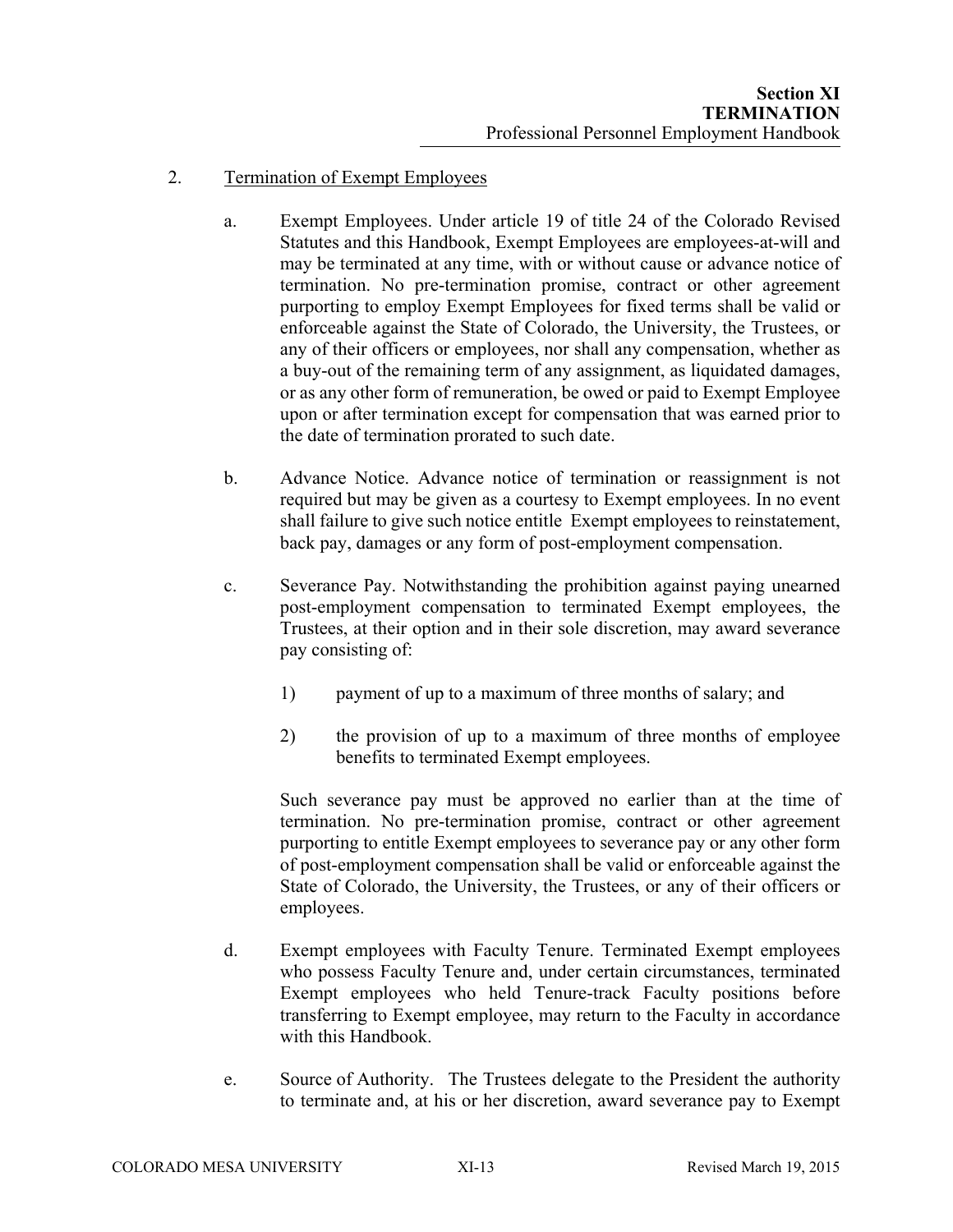employees under his or her supervision. The authority to terminate Exempt employees and award them severance pay may not be sub-delegated to subordinate officers or employees of the University.

f. Review of Terminations. Exempt employees who are terminated without cause may not grieve or appeal their termination. Exempt employees who are dismissed with cause, which cause is stigmatizing and is published by the University, may request a name clearing hearing as set forth in Section X, paragraph C.

## **C. Temporary Suspension During the Pendency of Termination, Disciplinary or Criminal Proceedings**

- 1. Definition. Suspension during the pendency of termination, disciplinary, or criminal proceedings is a temporary measure meant to protect Faculty, staff, students, and Affiliates of the University. A temporary suspension imposed under this Section is not itself a disciplinary action and the employee may be suspended only with full pay and benefits.
- 2. Grounds. Professional Personnel may be temporarily suspended if the President has probable cause to believe:
	- a. That an individual poses a threat to the physical or psychological well-being of members of the University's Faculty, staff, student body or Affiliates;
	- b. That the presence of an individual on campus threatens to impair or disrupt the University's teaching functions, administrative functions, or the investigation of circumstances and the individual has:
		- 1) allegedly engaged in conduct that will justify termination for cause if proved by a preponderance of evidence, or
		- 2) has been charged by law enforcement authorities with a criminal offense that reflects adversely on his or her fitness as an employee.
- 3. Procedures.
	- a. Notice of immediate, temporary suspension may be given by any practicable means.
	- b. Before suspension, or no more than seven (7) calendar days after an individual has been suspended, the individual shall be given notice of the reasons for the suspension, followed within seven (7) calendar days, by an opportunity to meet with the President to contest the reasons for suspension,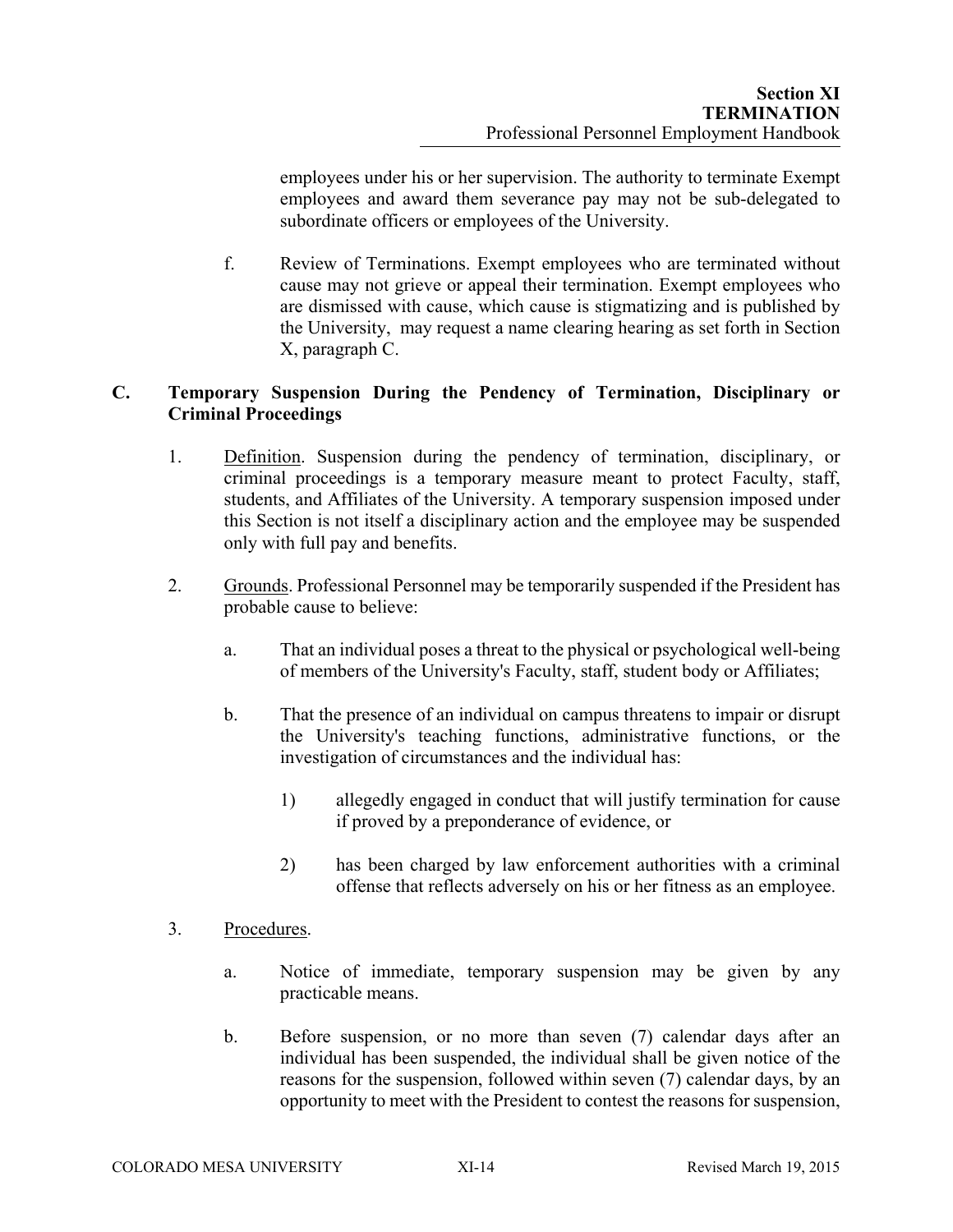present information regarding mitigating circumstances or affirmative defenses, or otherwise explain his or her conduct.

- c. Within seven (7) calendar days after the meeting with the President (or, if the individual refuses or fails to attend the meeting, within seven (7) calendar days after the scheduled date of the meeting), the President shall decide whether to continue the suspension pending the outcome of the termination, disciplinary, criminal or other proceeding, or rescind the suspension. Notice of the President's decision shall be given as "Notice" is defined in the Glossary. Notice shall state the duration of the suspension.
- d. The President has the right to end the suspension at any time within the duration stated in the Notice. The President shall inform the Trustees of any suspension of longer than ten (10) calendar days. Any paid suspension of longer than ten (10) calendar days of an Administrative employee must be approved by the Trustees (see Leaves section).
- 4. Salary and benefits shall remain in force for the duration of any suspension, unless this would violate state law or regulation.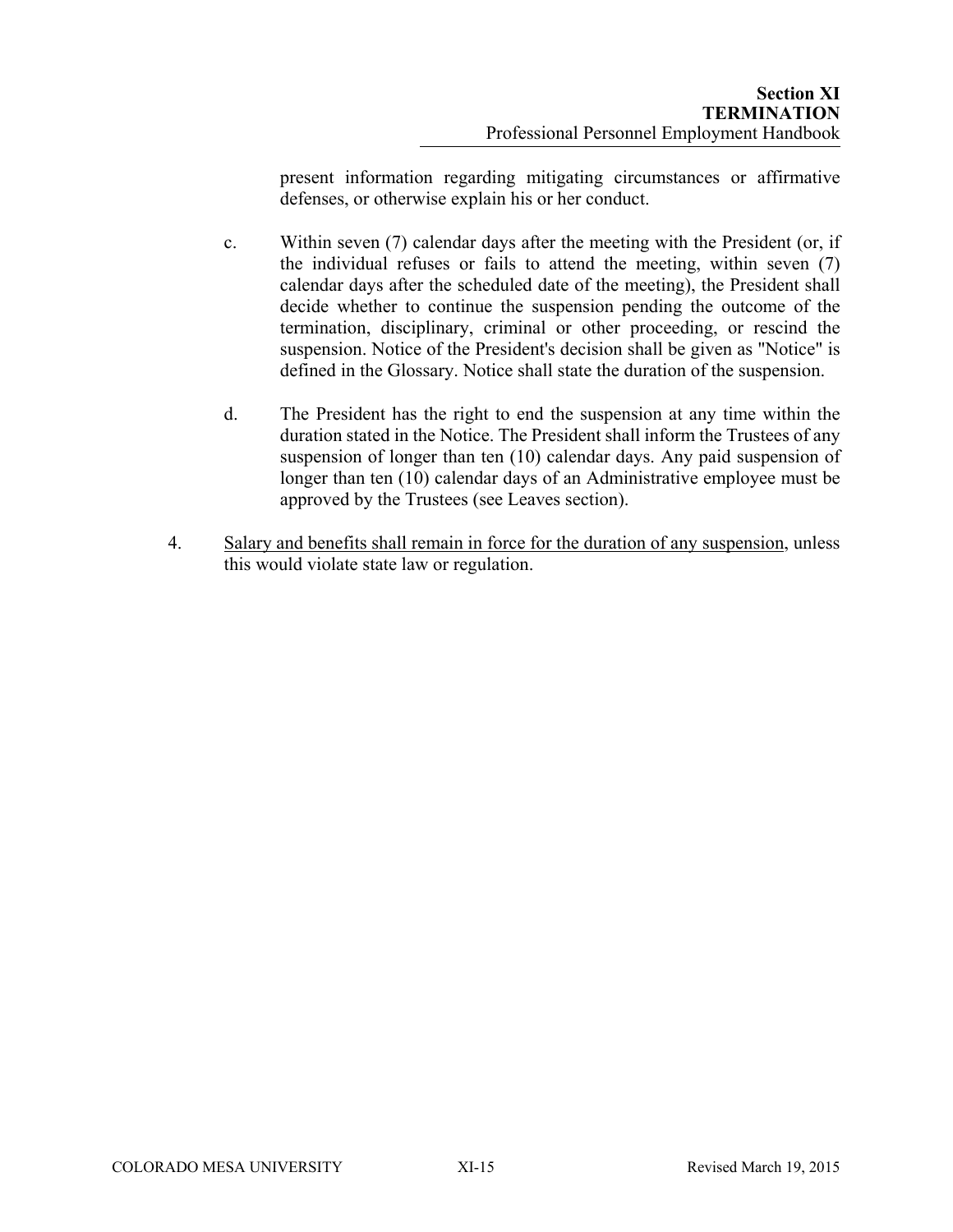### **A. Professional Responsibility**

Lists of specific unprofessional or unethical acts are inevitably incomplete or susceptible to overly broad or narrow interpretations. Professional Personnel shall be guided by a common sense interpretation and application of the general standards of professional conduct summarized in this section.

#### **B. Academic Responsibilities**

- 1. Professional personnel, guided by a deep conviction of the worth and dignity of advancing knowledge, recognize that they have special responsibilities to their profession, students, colleagues and university.
- 2. Their primary academic responsibility is to seek and to state the truth as they understand it. To this end, professional personnel strive to develop and improve their competence as teachers and scholars, exercise critical self-discipline and judgment in using, extending and transmitting knowledge, and practice intellectual honesty.
- 3. Although professional personnel may pursue other interests, they do not permit these interests to seriously hamper or compromise their freedom of inquiry.

### **C. Responsibilities to Students**

Professional personnel shall:

- 1. Encourage the free pursuit of learning by students, protect their academic freedom and adhere to a professional's proper role as an intellectual guide and counselor;
- 2. Teach by example the highest scholarly, professional and ethical standards of their disciplines;
- 3. Make every reasonable effort to foster honest academic conduct;
- 4. Ensure that each student's evaluations reflect his or her actual performance;
- 5. Acknowledge significant academic or scholarly assistance from students;
- 6. Demonstrate respect for students as individuals;
- 7. Respect the legally and ethically confidential nature of their relationship with students; and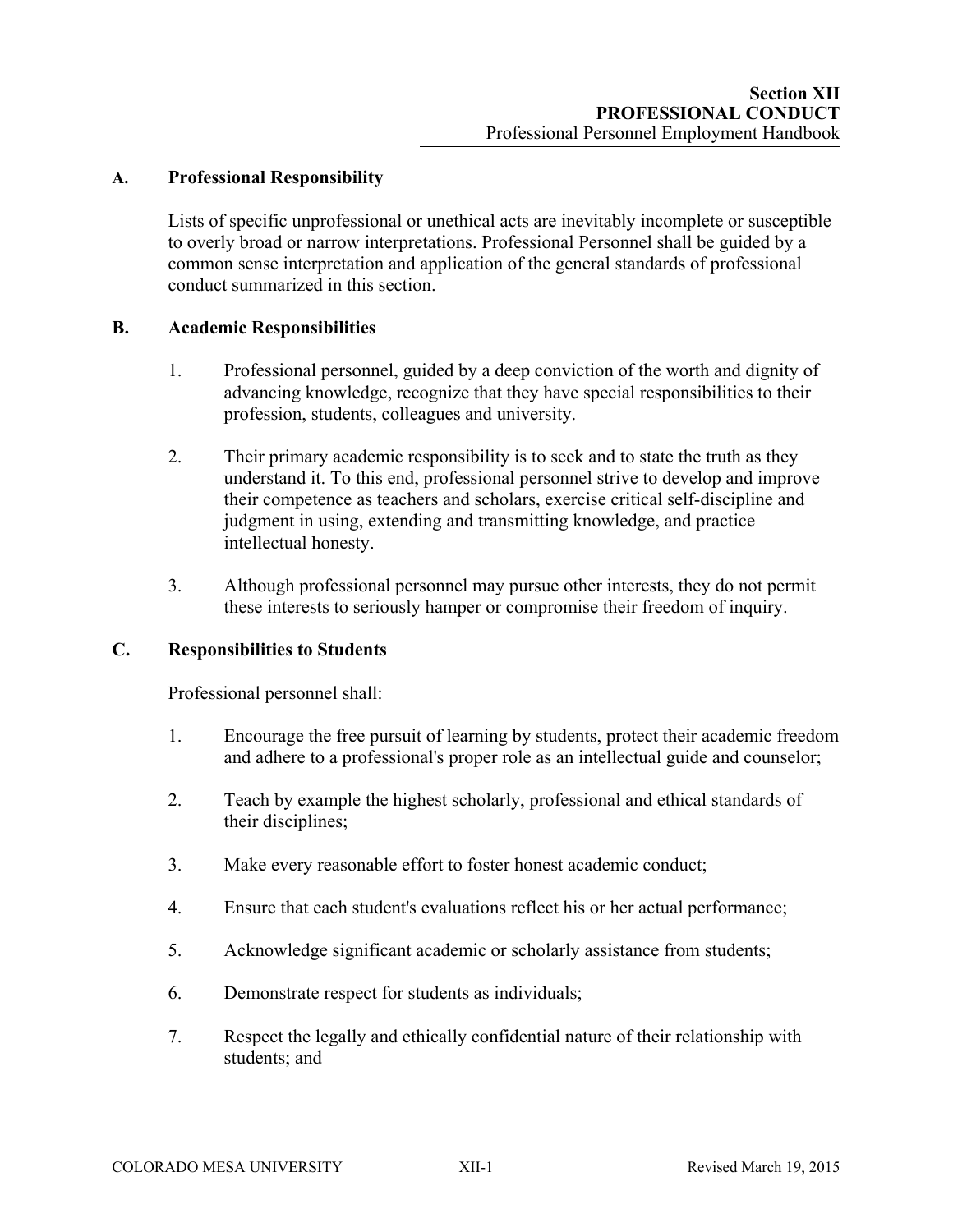- 8. Avoid exploiting, harassing, threatening, intimidating or discriminating against students.
- 9. Recognize that assigning instructional materials of which a member of the faculty is the author and from which he or she receives royalties or other income may violate faculty duty to students. To avoid the appearance of any impropriety, no member of the instructional staff of the University shall personally profit from the assignment of materials, or assignment of the venue of purchase of materials, to students in classes or any other instructional setting at the University without the approval of the department head and the Vice President of Academic Affairs.

#### **D. Responsibilities to Colleagues and Staff**

Professional personnel have obligations deriving from their common membership in the campus community. They:

- 1. Respect and defend free inquiry by their colleagues;
- 2. Exhibit due respect for the opinions of others in exchanging criticism and ideas;
- 3. Acknowledge their academic debts;
- 4. Strive to be objective in their professional judgments of colleagues and staff; and
- 5. Avoid exploiting, harassing, threatening, intimidating or discriminating against colleagues and staff.

#### **E. Responsibilities to University**

As employees of a state-supported academic institution, Professional Personnel shall:

- 1. Seek to be effective teachers, scholars, auxiliary employees, and administrators;
- 2. Observe institutional policies that do not contravene academic freedom. Although professionals have the right to criticize and seek changes in institutional policies and local, state and federal laws and regulations, they have a corresponding obligation to comply with policies published in this Handbook and with other institutional, local, state, and federal laws and regulations unless and until such policies, laws and regulations are changed;
- 3. Give due regard to their paramount institutional responsibilities in determining the amount and character of work done outside it; and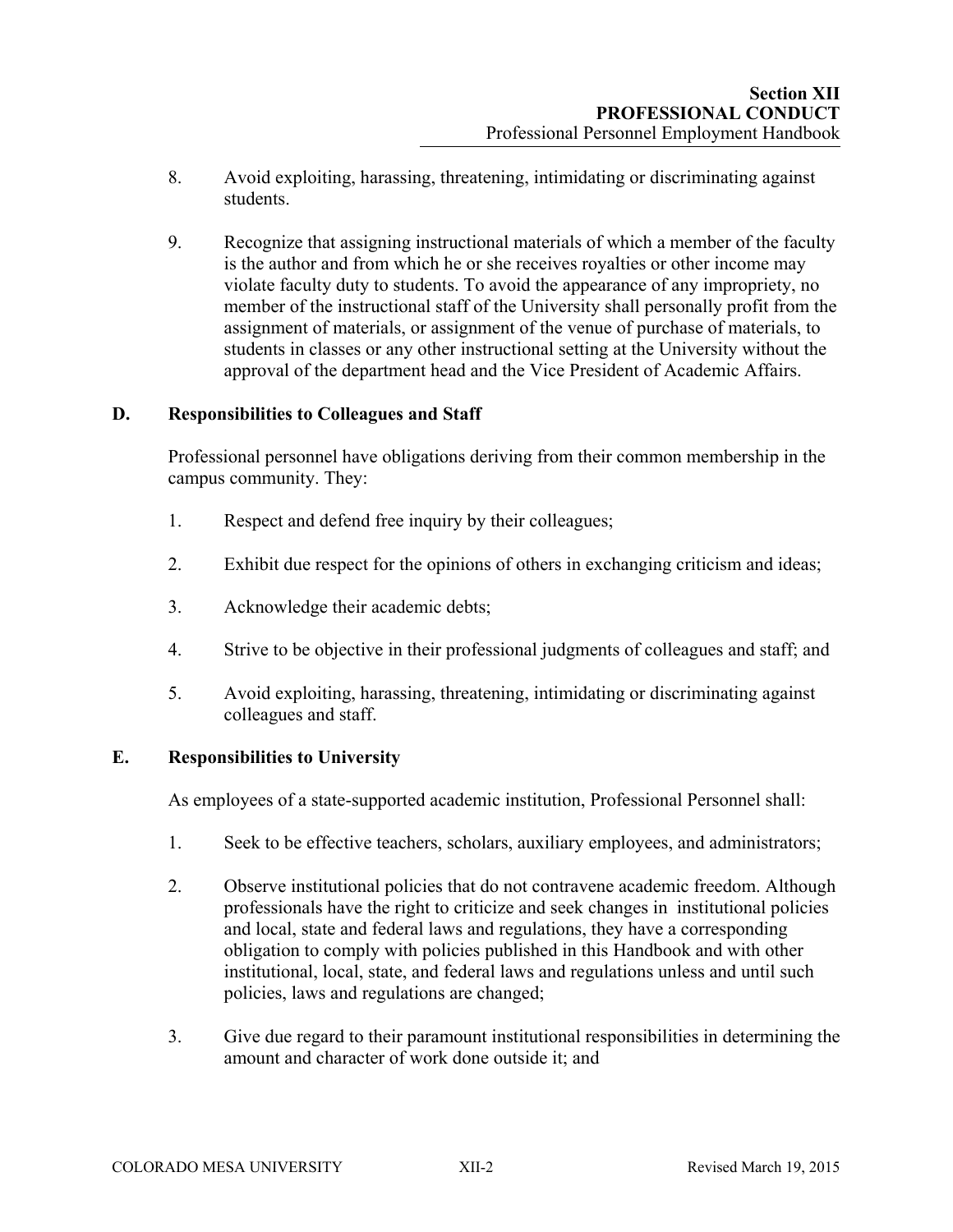4. Recognize the impact of their decision upon the program and institution when considering the interruption or termination of their services, and give due notice of their intentions.

### **F. Responsibilities as Citizens**

As members of their communities, Professional Personnel shall:

- 1. Have the same rights and obligations as other citizens, but exercise their rights and measure the urgency of their obligations in the light of their responsibilities to their profession, discipline, students, and institution.
- 2. Neither intentionally create the impression of speaking or acting for their institution when they speak or act as private persons nor, when engaged in political activities, use public funds, services or facilities for political purposes or identify their institutions with political institutions or parties;
- 3. As citizens engaged in a profession that depends on freedom for its health and integrity, promote conditions conducive to free inquiry and further public understanding of academic freedom; and
- 4. Reach an understanding with the University that accommodates their needs as citizens and the University's needs as an employer before engaging in civic activities or political campaigns that will entail long or frequent absences from campus. Such an understanding may include a reduction in workload with a corresponding reduction in salary or a leave of absence. If a leave of absence of two years or more is contemplated, resignation should be considered in lieu of a leave.

#### **G. Alcohol and Drug Prohibitions**

- 1. The unlawful manufacture, distribution, sale, dispensation, possession or use of alcohol or controlled substances in the workplace, on the property, in a stateowned vehicle, or as part of the activities of the University by Professional Personnel is prohibited, except as set forth in the Trustees' Policy Manual, Section 4.13.
- 2. "Controlled substance" means a drug listed in Schedules I through V of 21 U.S.C. 812 and as further defined by federal regulations (21 CFR Section 1308.11 through 1308.15), as they may be amended from time to time and Schedules I-V of title 12, article 22, part 3 of the Colorado Revised Statutes, as it may be amended from time to time. "Controlled substance" shall include controlled substance analogs as defined by federal and state law. This list includes but is not limited to cocaine, marijuana, marijuana concentrate, cathinones, any synthetic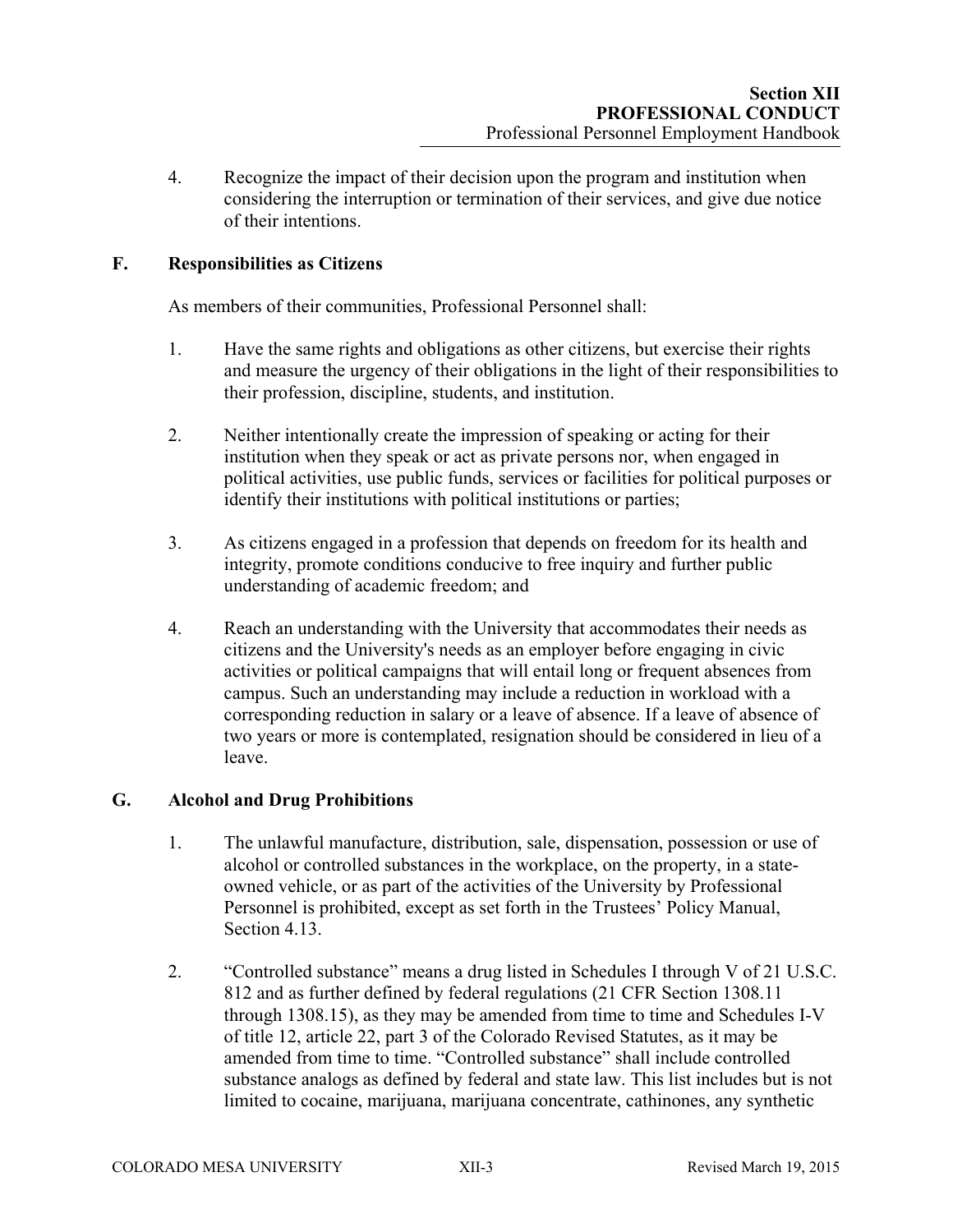cannabinoid, and salvia divinorum. It does not include over-the-counter medications taken in accordance with the manufacturer's instructions, or drugs prescribed by a physician for the Employee when taken in the manner, combination, and quantity prescribed.

- 3. "Alcohol" shall mean any beverage containing not less than 0.5% ethyl alcohol by weight.
- 4. "Property" shall mean any real or personal property owned, leased, chartered or occupied by the University including, but not limited to, motor vehicles, boats and aircraft.
- 5. "Activities" shall mean any act or event sponsored or participated in by the University, including its constituent administrative units and approved student organizations. Without limitation, "activities" shall include all intercollegiate and intramural athletic events; faculty, staff and student meetings; conferences; field trips; retreats and all other acts or events for which the University (including approved student organizations) pays expenses, or provides facilities, services, supplies or transportation. "Activities" shall not include incidental work- or studyrelated activities performed in personal, off-campus residences (e.g. studying, class preparation, writing or reading) or purely social events, which are held offcampus and are organized or attended by students or employees solely in their personal capacities.
- 6. As a term of their employment, Professional Personnel shall:
	- a. abide by the terms of this policy;
	- b. notify the Human Resources Department of any criminal drug statute conviction for a violation occurring in the workplace or a state-owned vehicle no later than five (5) days after such conviction; and
	- c. not present at work or university activities while impaired by use of alcohol or controlled substance.
- 7. Any Employee who violates the provisions of this policy shall be subject to appropriate disciplinary action, which may include termination.
- 8. This policy is supplemental to and does not supersede or repeal other related State policies, including the State of Colorado Substance Abuse Policy promulgated by the Governor.

#### **H. Violation of Standards of Professional Conduct**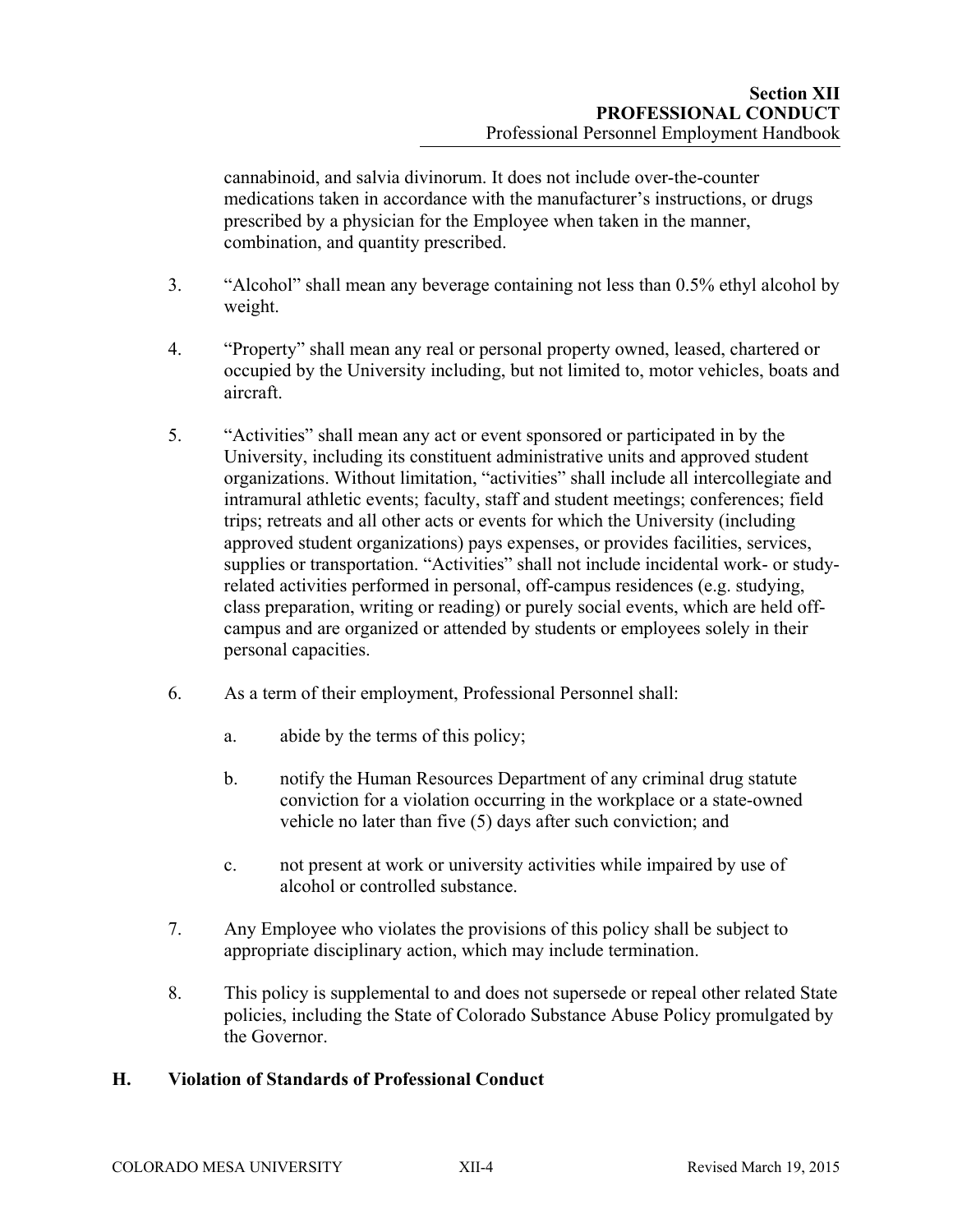Professional Personnel who violate these or duly adopted and published University standards of professional conduct may be subject to disciplinary action up to and including termination of employment for cause. Examples of unacceptable conduct considered below University standards are given in the Termination section of this Handbook under Cause for Dismissal.

# **I. Intellectual Property**

- 1. Copyright Policy
	- a. **Encouragement of Scholarly and Creative Work**. In the course of teaching and professional development duties and other intellectual and administrative activity at the University, faculty, staff, student employees and others may create works that are protected by copyright. Federal copyright law provides that most original works of authorship are protected by copyright automatically when they are fixed in tangible form. Copyrightable works or authorship include, among other categories, books, articles and other written works; musical and dramatic works; images, photography, traditional and digital film, sculpture and other works of art; computer software; and electronic chip designs. Works created by faculty, staff, and student employees in the course of their responsibilities may be found in any of these categories. As a matter of fundamental policy, the University encourages the wide dissemination of scholarly and creative work produced by members of the University community, including copyrightable works.
	- b. **Ownership**. Under the Copyright Act, the copyright to work created by a person in the course of his or her employment belongs to the employer rather than to the individual creator/author. The Act provides, therefore, that works created by faculty in the course of their teaching and professional development activities, and works created by staff members in the course of their jobs, are property of the University (exceptions include work funded extramurally). However, to encourage members of the academic community to write and to publish scholarly works, most universities do not assert their claims of ownership to certain scholarly works. Instead, books, articles, lecture notes and outlines, computerized "courseware" and other forms of scholarly writing intended to fulfill the regular classroom teaching and professional engagement responsibilities of faculty have traditionally been treated as the property of the author, who is entitled to determine how the works are disseminated and to keep any income they produce. In recognition of this longstanding academic tradition, the University disclaims ownership of works by faculty, staff, and students, whether in traditional or nontraditional forms except in the following cases: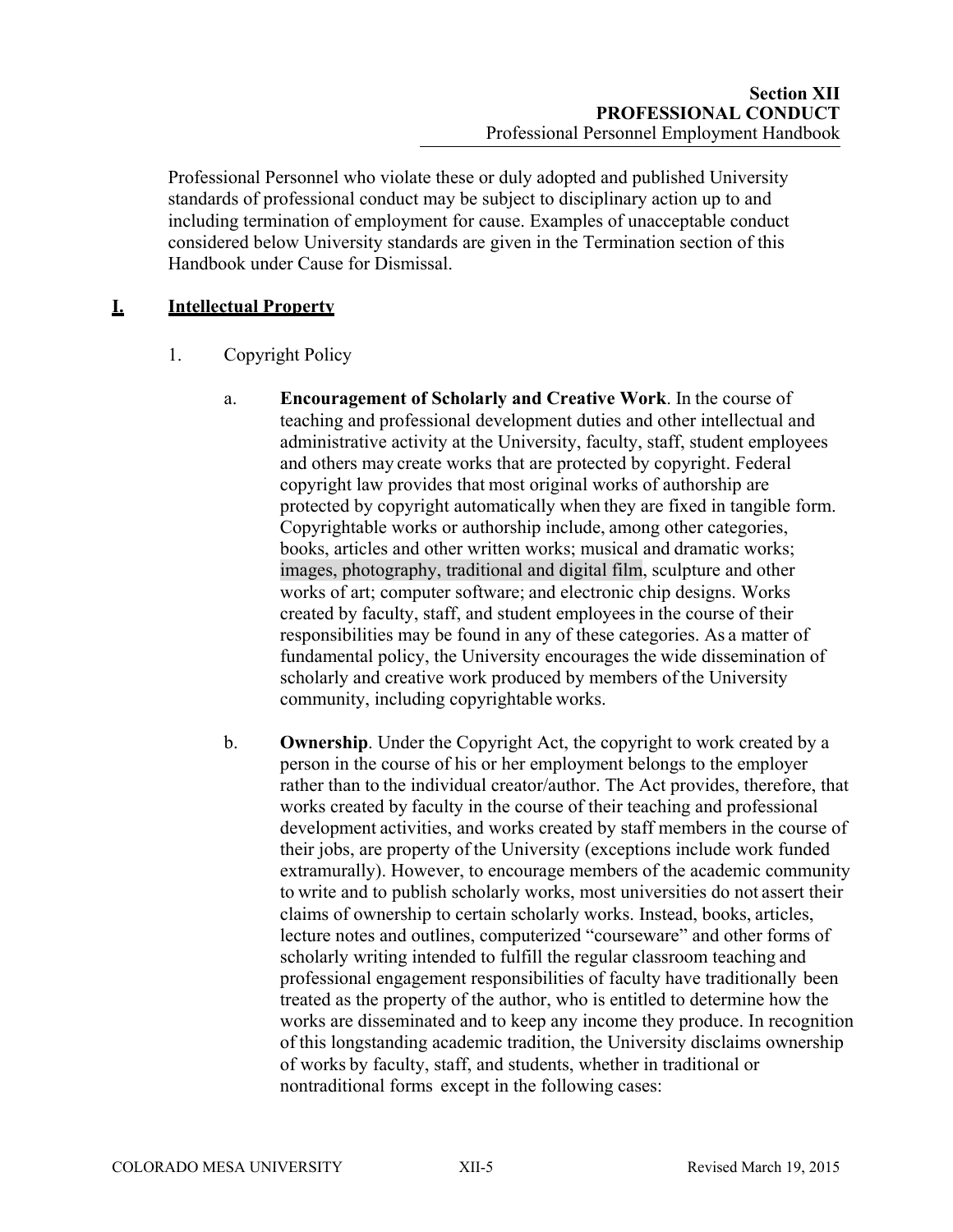- c. **Assigned Tasks/Substantial Use of Resources and Work for Hire:** The University will jointly own the copyright to works created (a) by administrative/professional or classified staff in the course of their assigned duties or employment; (b) by student employees in the course of their assigned duties ("student employees" includes students who work on a University-funded project, with or without academic credit), or (c) by faculty as part of an agreed assignment, when the assignment explicitly states that the work will be owned by the University, or instances involving substantial use of University resources.
- d. **Substantial Use of Resources:** In the cases involving substantial University resources (beyond what is customarily provided to University employees) such as equipment, support staff, supplemental pay/stipends, off-loading of regular duties, gives the University a claim to ownership, in part or in whole, of the intellectual property created by the employee(s). Although sabbatical leave involves such a substantial commitment and use of resources, works created by faculty members on sabbatical leave traditionally will be treated as the property of the author.
- e. **Work for Hire**: Works specifically commissioned by University contract or undertaken as part of an explicitly designated job assignment, other than standard teaching responsibilities, shall be the property of the University.
- f. **Outside and Consultant Agreements**. When copyrighted materials are developed by an investigator in the course of sponsored research funded by an outside agency or organization pursuant to an agreement approved by the University, ownership will be determined by the applicable terms of the funding agreement, providing the agreement addresses the issue. When University resources are used to retain the services of a consultant or independent contractor for the specific purpose of creating a copyrightable or patentable work, the contract shall provide that the consultant will assign the work to the University unless the Vice President for Academic Affairs or President approves other terms.
- g. **Patentable Works**. When a copyrighted work is also patentable, such as certain computer software source code among other categories of work, the University's patent policy will apply to it, notwithstanding any inconsistent provisions of this policy.
- h. **Online and Other Distance Learning Course Materials**. Online and other distance learning course materials (including course materials delivered over the Internet or a campus intranet, by TV or radio broadcasts, or fixed in machine-readable digital storage media, videotape, or audio tape) are treated no differently than traditional educational materials. Therefore, unless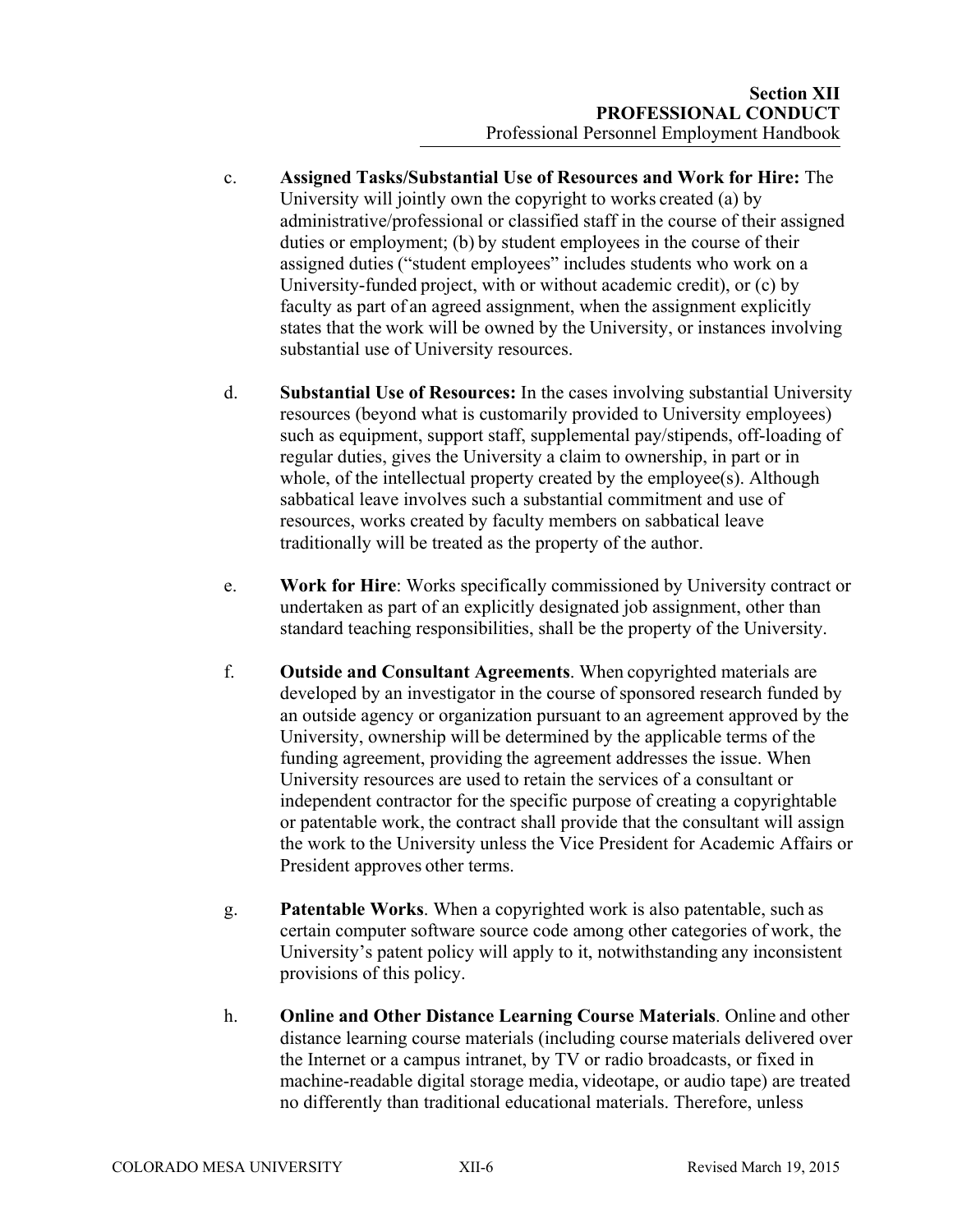substantial use of University resources is involved or the University paid for the material development, ownership will reside with the faculty member. In cases involving substantial use of University resources the faculty and University shall be joint-owners.

- **i. Joint Ownership of Educational Materials.** The University recognizes that ownership and use of academic work created by faculty members may involve important consideration of academic integrity. Before entering a contract with an external public or private organization that would involve such academic consideration, the University will consider the faculty member's interest in using and protecting the integrity of the work, including but not limited to interests in: (a) using the work in future scholarly activity and employment; (b) controlling the use of the faculty member's name in association with the work; and (c) revising the work to assure that it is current and accurate. In recognition of faculty interests, educational materials created by a faculty member at the university, requiring substantial use of University resources will be jointly owned by the University and faculty member(s) who create the materials. The agreements would grant the institution and faculty member a nonexclusive right to use the work for non-commercial educational purposes, while attending to issues of attribution and revision.
- j. **Special Circumstances**. Where the University makes an unusual and significant commitment of resources to a project the University and faculty shall be joint-owners of works created. The President or Vice President for Academic Affairs will determine whether such commitments exist in a particular case. When feasible, the President or Vice President for Academic Affairs will make this determination before the work is created and at the beginning of a project, and will so inform the faculty or other responsible party. Although sabbatical leave, by its very nature, involves a significant commitment of resources, works created by faculty on sabbatical leave traditionally have been treated as the property of the author. Except as provided in subparagraphs of this policy, the University disclaims ownership of works by a faculty on sabbatical leave. Works that do not meet the criteria stated in subparagraphs a through e above, and works created by a University employee outside the scope of employment and without the use of institutional assistance, support, facilities or resources shall be the exclusive personal property of the employee. In any case in which there is a question about the ownership of a work, the President or Vice President for Academic Affairs will decide the issue.

Note: It is acknowledged and recognized that the University has the right to access and make use of instructional materials for the duration of a course in instances where faculty may choose or be unable to complete a course they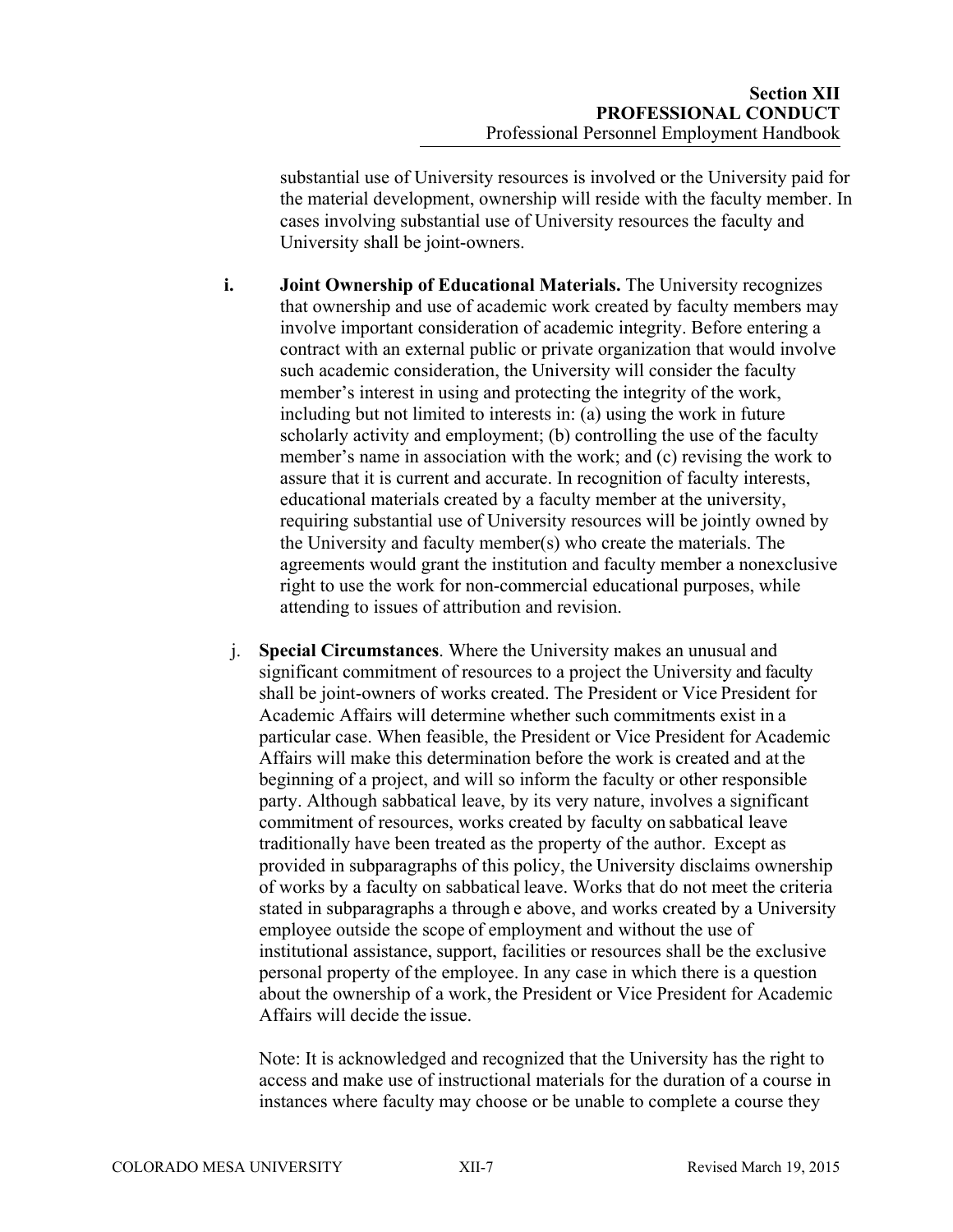are teaching.

2. **Students**. Because students who are not University employees may work with faculty or other University employees on intellectual property in which the University claims an interest as provided herein, the Copyright Act does not automatically grant the University ownership of the copyright to student work. However, to assure fairness, students who serve on University-funded projects, with or without salary and with or without academic credit, are covered by this policy as student employees. Students acting in such capacity are subject to this policy as a condition of their enrollment, employment, or association with the University-funded project. Students will be the sole owners of works that they create solely in their capacity as students or individuals, and not as "student employees" as that term is defined above.

# 3. **Use of Income from University-Owned Works**

- a. **Division**. Income which the University receives from the commercial licensing, sale, lease, or other commercial use of copyrighted works owned by the University will be shared as determined by the University in its sole discretion. The University will ordinarily share fifty percent of net revenues from such commercial uses with the individual employees who created the work; and in instances of joint ownership.
- b. **Disposition of University Shares**. The portion of net income that is not paid to the creator(s)/author(s) of a work will be used as determined by the University in its sole discretion.
- c. **Assistance from the University**. A faculty, staff, or student employee who has created and under this policy owns or co-owns a copyrighted work, and who wishes to engage the resources of the University for assistance in licensing or otherwise exploiting the copyright, may request such assistance from the Office of Academic Affairs or other office designated by the Board. If the University provides such assistance, all net income from its licensing efforts will be shared between the University and the creator(s)/author(s) as provided in paragraph 4 above.
- d. **Authors are Responsible for Registering and Defending their Copyrights**. Except as provided in paragraph 4, faculty, staff, and students are responsible for identifying, registering and taking legal action necessary to register, protect and defend their copyrights and any related rights to or arising from the development of educational materials in which the University has disclaimed ownership interests.

# 4. **Patent Policy**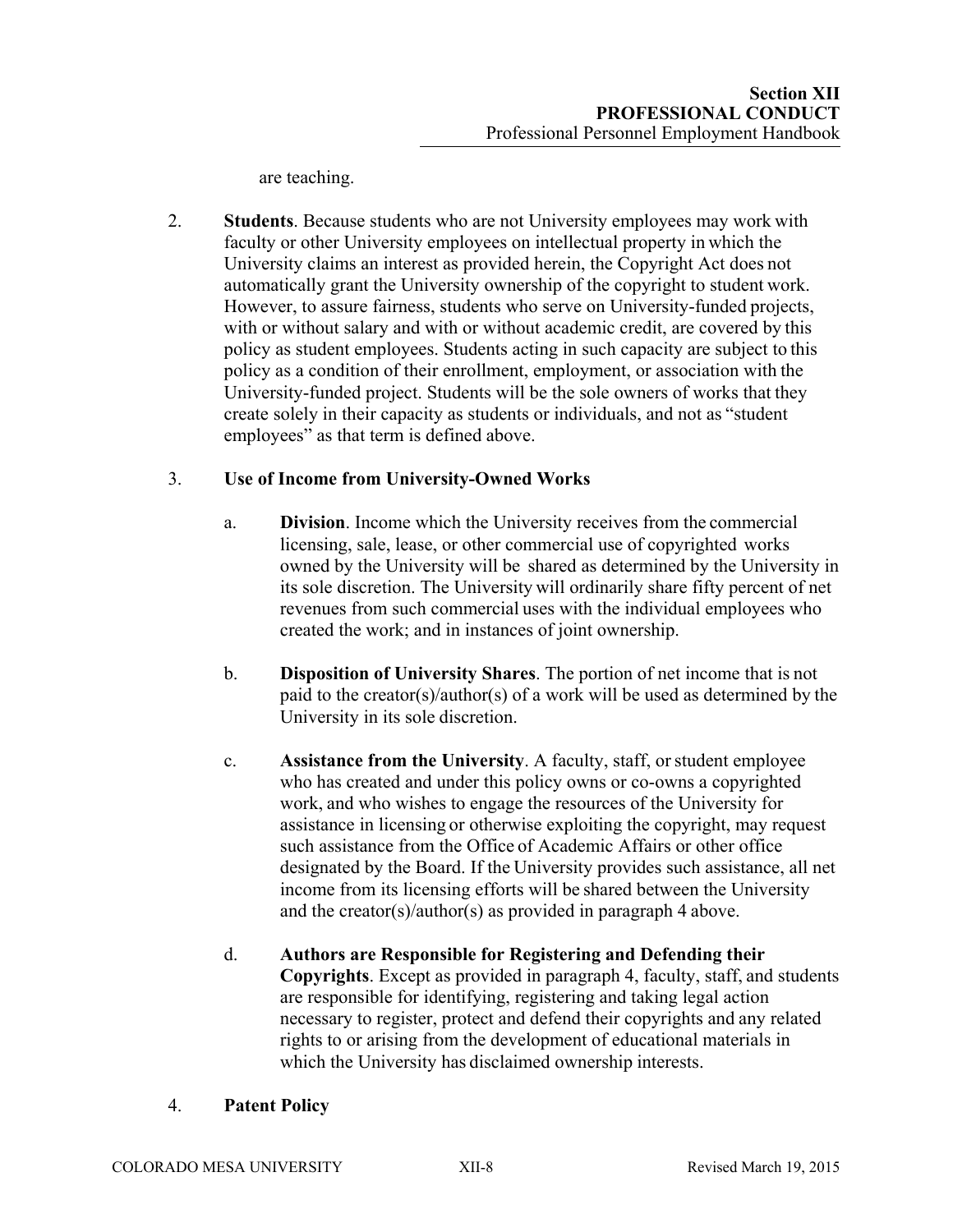- a. **Encouragement of Patents**. In the course of teaching, professional development, and other intellectual and administrative activity at the University, faculty, staff, student employees (as defined above), and others may make discoveries or inventions both patentable and practical. Encouraging such inventions in appropriate ways both supports the public interest and is consistent with the advancement and dissemination of knowledge, which is a primary goal of the University. The University's patent policy establishes the procedure to be followed in the administration of inventions which result from teaching, professional development, and other intellectual activity performed under University auspices as defined and clarified in paragraph 6 below.
- b. **Purpose of Patent Policy**. The purposes of this patent policy are (a) to help assure, in the public interest, that the patentability (or other means of protection) and practicality of inventions will be evaluated by qualified persons, and that the income from inventions will be used to support professional development or other desirable University activities; and (b) to allocate remuneration between the inventor or inventors (hereinafter the "inventor") and the University if the invention produces net revenues from commercial use.
- c. **Procedure as to Inventions**. The purpose of this policy is to provide a procedure for placing in the public realm the fruits of research, while safeguarding the interest of the University, faculty, students and sponsors.
- d. **Patent Applications**. Inventions described in paragraph 1 shall be reported promptly in writing to the President or Vice President for Academic Affairs. The President or Vice President for Academic Affairs, with the advice of legal counsel, shall conduct an initial screening followed, if appropriate, by a detailed evaluation of the invention. The evaluation may be conducted internally or referred to an external organization. After the evaluation, the University, with or without the assistance of an external organization, may make application for letters patent or other means of protecting and marketing the invention. At the President's or Vice President for Academic Affairs' request, the inventor shall execute assignments or other documents assigning to the University co-ownership of all rights in the invention and any patent applications or resulting patents on the invention. The University will retain coownership/co-title to patent applications and resulting patents. If the University decides that it does not wish, and/or has no obligation to participate in patenting or licensing an invention, the University may release the University's interest in the invention to the Inventor, and the Inventor shall then be free to dispose of the invention as he or she wishes.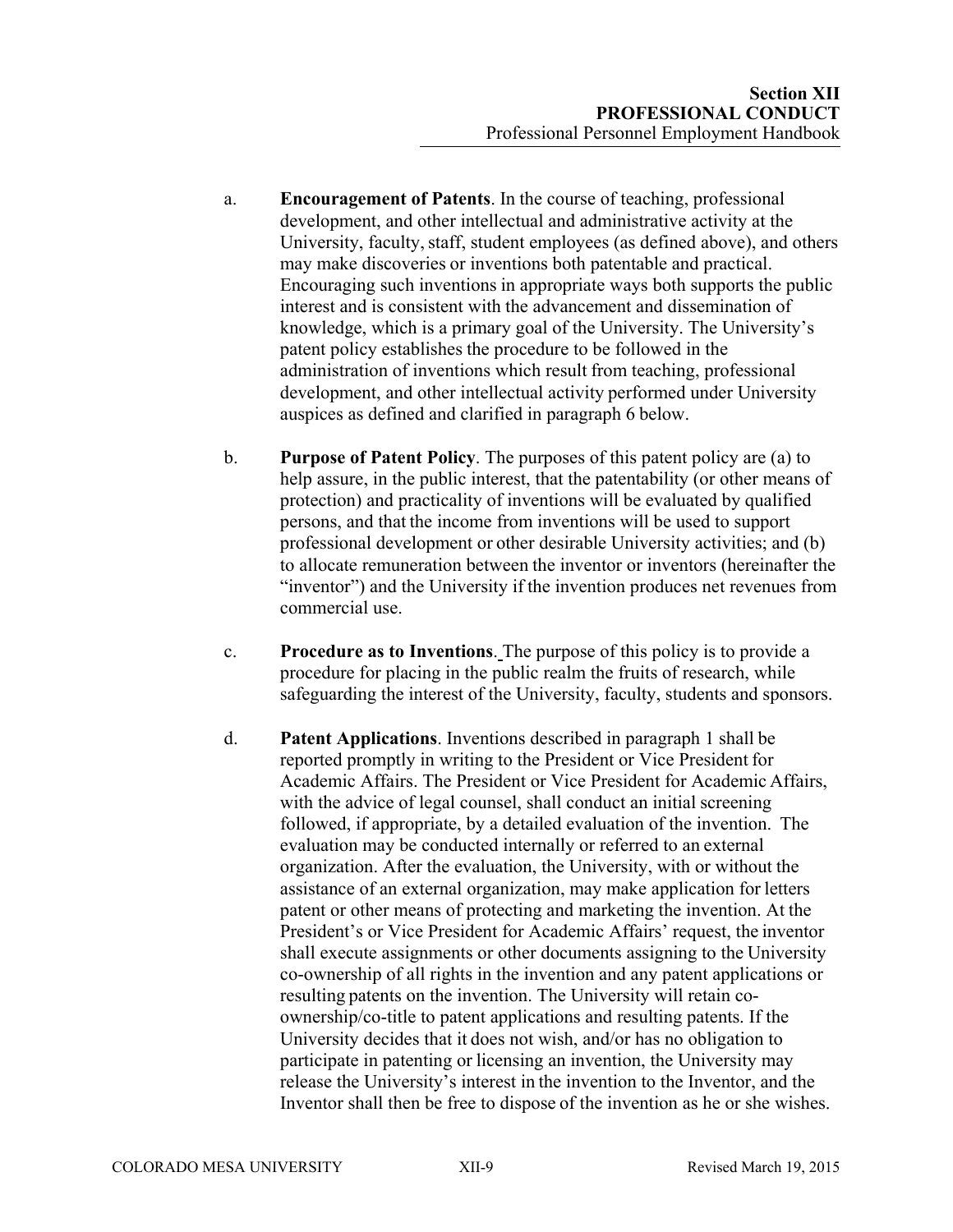### e. **License Agreements**.

- 1) If the University decides to participate in patenting or licensing an invention, the University will seek to enter into appropriate licensing arrangements to commercialize the invention. The University's objectives are to assure the development of its technology in furtherance of its own educational mission and to the benefit of society in general. Therefore, as a general policy, the University will establish license terms that further these objectives. Exclusive licenses will be granted if it appears to the University that this is the most effective way of ensuring that development will proceed to the point that the public will benefit. Any exclusive license agreement will protect against the licensee's failure to develop and market the invention within a specified time.
- 2) Grants or contracts sponsored by government agencies and private businesses typically include a section covering patents on future inventions, if any. When deemed appropriate, the sponsor may be granted a license to any inventions developed during the term of the grant or contract in accordance with the policies outlined in  $(1)$ above.
- f. **Division of net revenues**. The net revenues as defined below shall be divided between the Inventor(s) (as defined under the patent law) and the University as follows: 50% to the inventor(s), 50% allocated to University purposes pursuant to paragraph 5. As used in this document, the term "inventor" may represent two or more individuals. These individuals will be expected to agree among themselves on the fractional distribution of the "inventor" share of any net revenues. A written agreement must be signed by all the individuals involved, and deposited for the record in the President*'s* or Vice President for Academic Affairs' office. If no written agreement has been deposited at the time of a distribution of net revenues, the inventors' share of such distribution shall be divided equally among the inventors.
- g. **University Use of Net Revenues**. The University's share of net revenues will be used for such University purposes as the President shall determine.
- h. **Inventions Not Under University Auspices**. Inventions by University employees usually result from teaching, professional development, or other intellectual activity involving University facilities or personnel. Accordingly, inventions by University employees must be reported to the President or Vice President for Academic Affairs' Office. If the University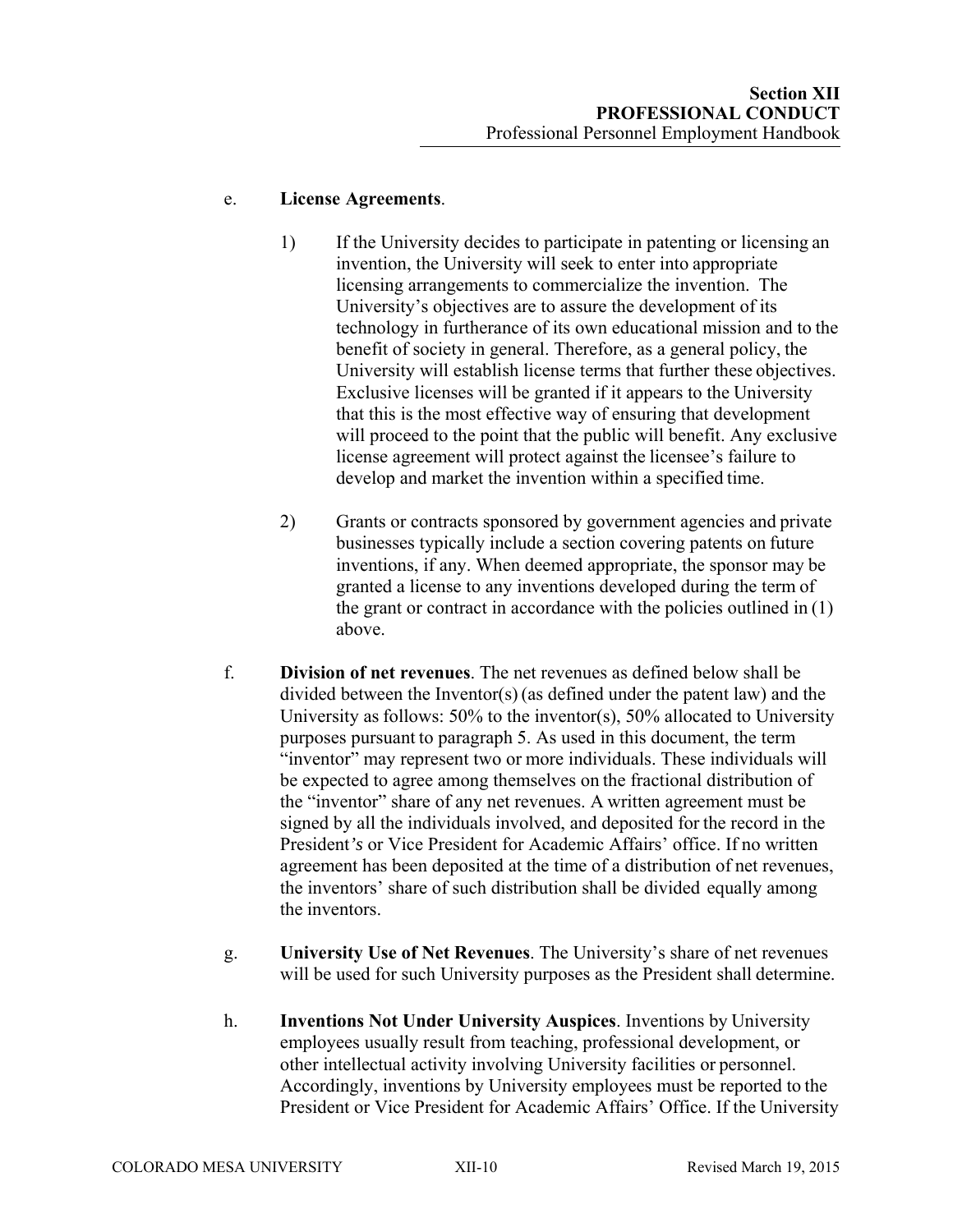determines that an invention by a University employee is unrelated to the activities for which the individual is employed and has not involved the use of University facilities, property, or personnel, the University will make no claim to such an invention. All inventions made or conceived under circumstances involving University facilities, property or personnel are the joint property of the University and inventor.

An invention made by a faculty member in the course of a paid consulting engagement for a company may be assigned to the company only if it is unrelated to the activities for which the faculty member is employed by the University and it was not made or conceived under circumstances involving University facilities, property, or personnel. Such an invention will be considered unrelated to the activities for which the faculty member is employed by the University if the invention arises directly out of consulting activity paid for by the company, and, for example, it is made in response to a problem posed by the company or is based on nonpublic information provided by the company to the faculty member for use in the consulting engagement. Inventions made by University faculty in the course of consulting, and any assignments of rights to such inventions, must be reported promptly to the President*'s* or Vice President for Academic Affairs' Office. The University will agree to abide by reasonable confidentiality restrictions for disclosures of inventions and assignments made in the course of consulting.

An invention will be considered not to have involved the use of University facilities if no University facilities or resources (including but not limited to space, computers, laboratory equipment and supplies), no Universityadministered funds, no University property and no University personnel other than the faculty member himself or herself, are involved in the conception or reduction to practice of the invention.

#### i. **When Arrangements with Outside Organizations Override this**

**Policy**. Arrangements with outside people and organizations that propose terms which are exceptions to this policy must be submitted to the President or Vice President for Academic Affairs for review. If approved by the University the terms shall be binding upon all members of the faculty, staff, and employees of the University conducting such projects or utilizing such facilities, and will supersede the provisions of this patent policy to the extent that the terms are inconsistent herewith.

j. **Inventions by Staff Resulting from Performance of the Responsibilities of Their Employment**. If administrative/professional or classified staff make commercially valuable discoveries or inventions in the course of carrying out their assigned duties (e.g., the employee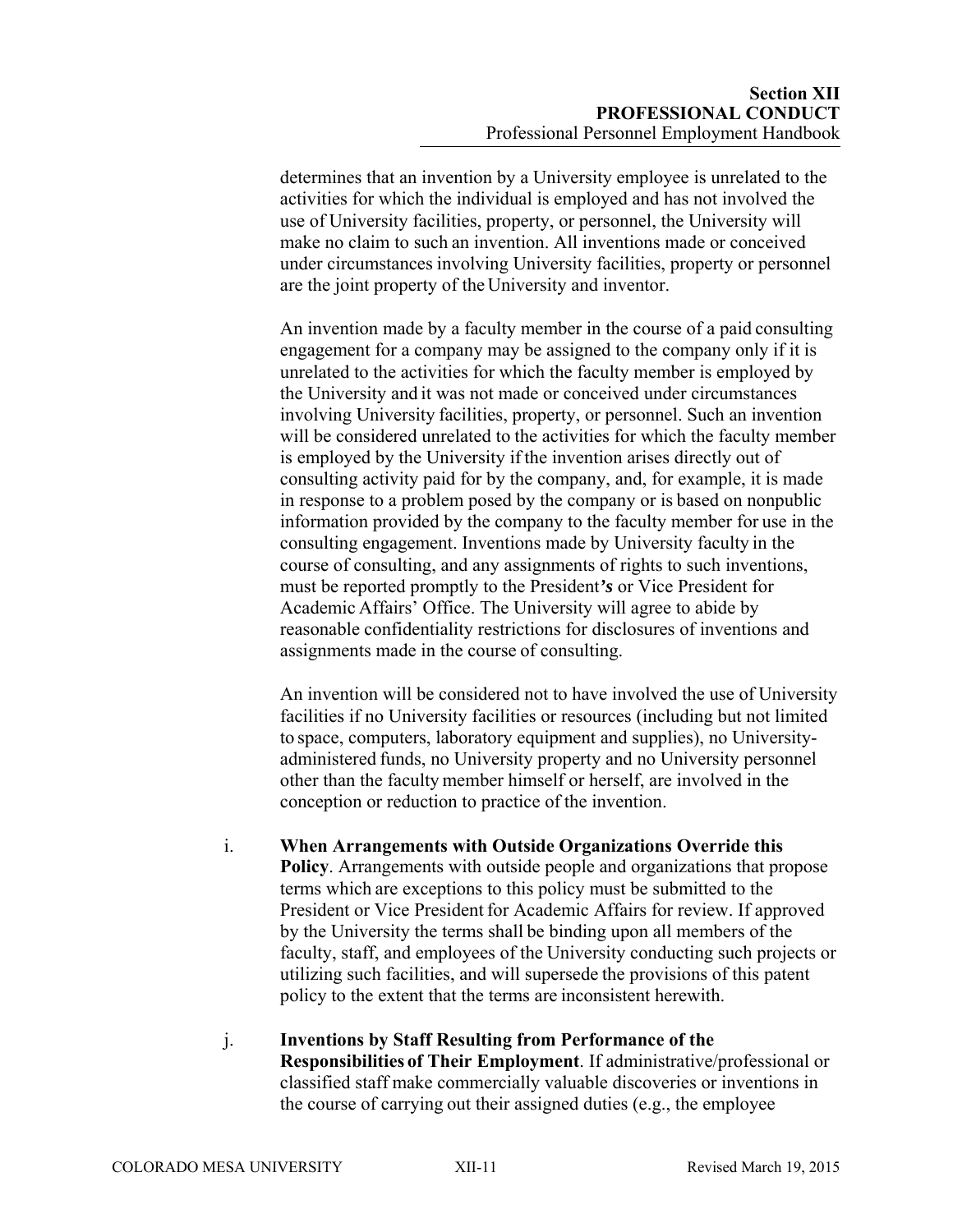received a salary or wage for the purpose of developing the discovery or invention or for work which directly resulted in the discovery or invention), there is no presumption that the University will share any resulting net revenues with the employee. The University does not share revenues except in cases where it appears that the invention or commercially valuable property has not resulted from the performance of assigned duties. However, the President or Vice President for Academic Affairs may decide to share revenues on any basis.

- k. **Governmental Rights in Certain Inventions**. Current governmental regulations permit educational institutions to retain rights and title to patentable inventions which result from federally funded experimental, developmental and research work. Retention of rights by a University is contingent upon the satisfaction of a number of obligations by the University and the inventor(s). These obligations must be met to protect the parties' interests. Though the University may retain rights and title to such patentable inventions, the federal government retains a royalty free license and places certain other restrictions upon the ultimate disposition of the patent(s). Details of the implementing regulations may be obtained from the Office Sponsored Programs. Members of the University community who apply for and receive federal funding to support research or who use federal monies in the conduct of their research must execute a written agreement that they will promptly disclose patentable inventions to the University and will execute all instruments necessary to protect the rights of the government and/or the University. Forms for this agreement will be provided to all faculty and will be available for faculty and other participants through the Office of Sponsored Programs.
- l. **Revocation or Amendment**. This patent policy is subject to revocation or amendment by the Board of Trustees in its sole discretion. In case of doubt as to the interpretation of this patent policy, the President or Vice President for Academic Affairs will provide a definitive interpretation. This patent policy is effective as to all inventions/discoveries made on or after the date of adoption.

### m. **Distribution of copyrighted materials or intellectual property by network user**

1) Colorado Mesa University complies with the Higher Education Opportunity Act (HEOA) and strictly prohibits students, faculty and staff from the unauthorized distribution of copyrighted material and intellectual property, including the unauthorized peerto-peer file sharing using the University's information technology system. The unauthorized distribution of copyrighted material,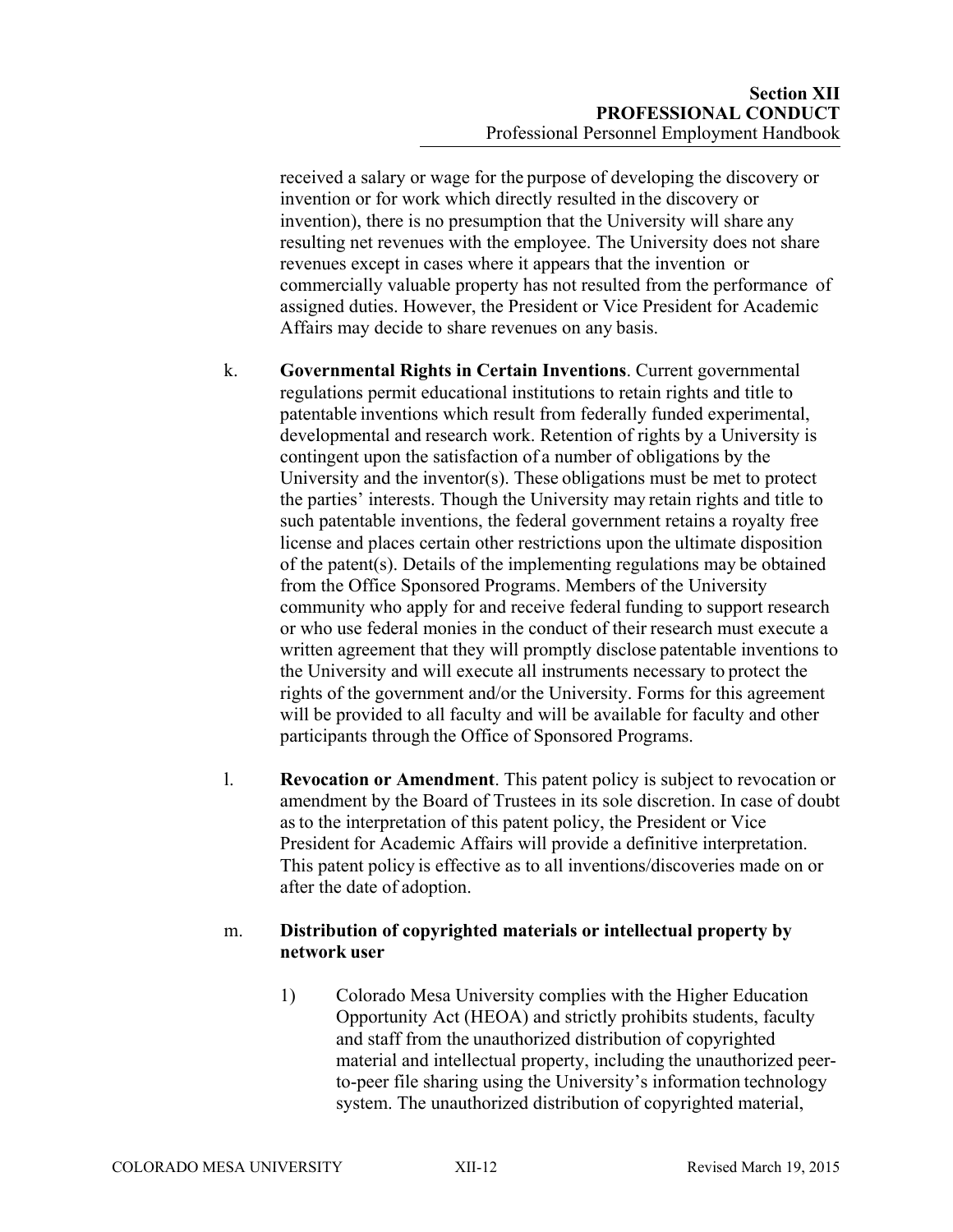including unauthorized peer-to-peer file sharing, may subject the students and employees to civil and criminal liabilities. For more information please see: Colorado Mesa University Policy and Plan to Combat Unauthorized Distribution of Copyrighted Material and Peer-to-Peer File Sharing.

- 2) The University, through the information technology department, has developed a HEOA-compliant plan and policy to effectively combat the unauthorized distribution of copyrighted material, including through the use of a variety of technology- based deterrents; and, to the extent practicable, offers alternatives to illegal downloading or peer-to-peer distribution of intellectual property.
- 3) The plan includes a description of the University's policies with respect to unauthorized peer-to-peer file sharing, including disciplinary actions that are taken against students, faculty and staff who engage in unauthorized distribution of copyrighted materials using the institution's information technology system, and a summary of the penalties for violation of federal copyright laws.
- 5. **Definitions:** For purposes of this policy:
	- a. "Intellectual property" means a work, creation, invention or idea that can be owned, protected or controlled under the laws of the United States, the state of Colorado, or other governments, concerning copyrights, patents, and similar legal interests.
	- b. "Copyright" is the exclusive right of the owner to reproduce a work, prepare derivative works, distribute the work by sale or otherwise, and display or perform the work publicly. Copyright subsists in "original works of authorship" as defined by law, which have been fixed in any tangible medium of expression from which they can be perceived, reproduced, or otherwise communicated, either directly or with the aid of a machine or device. In contrast to a patent, which protects an "idea," copyright protects the "expression" in the particular work.
	- c. A "patent" is a grant issued by the U.S. Patent and Trademark Office or a similar right granted by a foreign country. Generally, in the United States, a patent gives an inventor of a novel, useful, and nonobvious creation, invention, or idea the right to exclude all others from making, using or selling the invention within the United States, its territories and possessions for a period of 20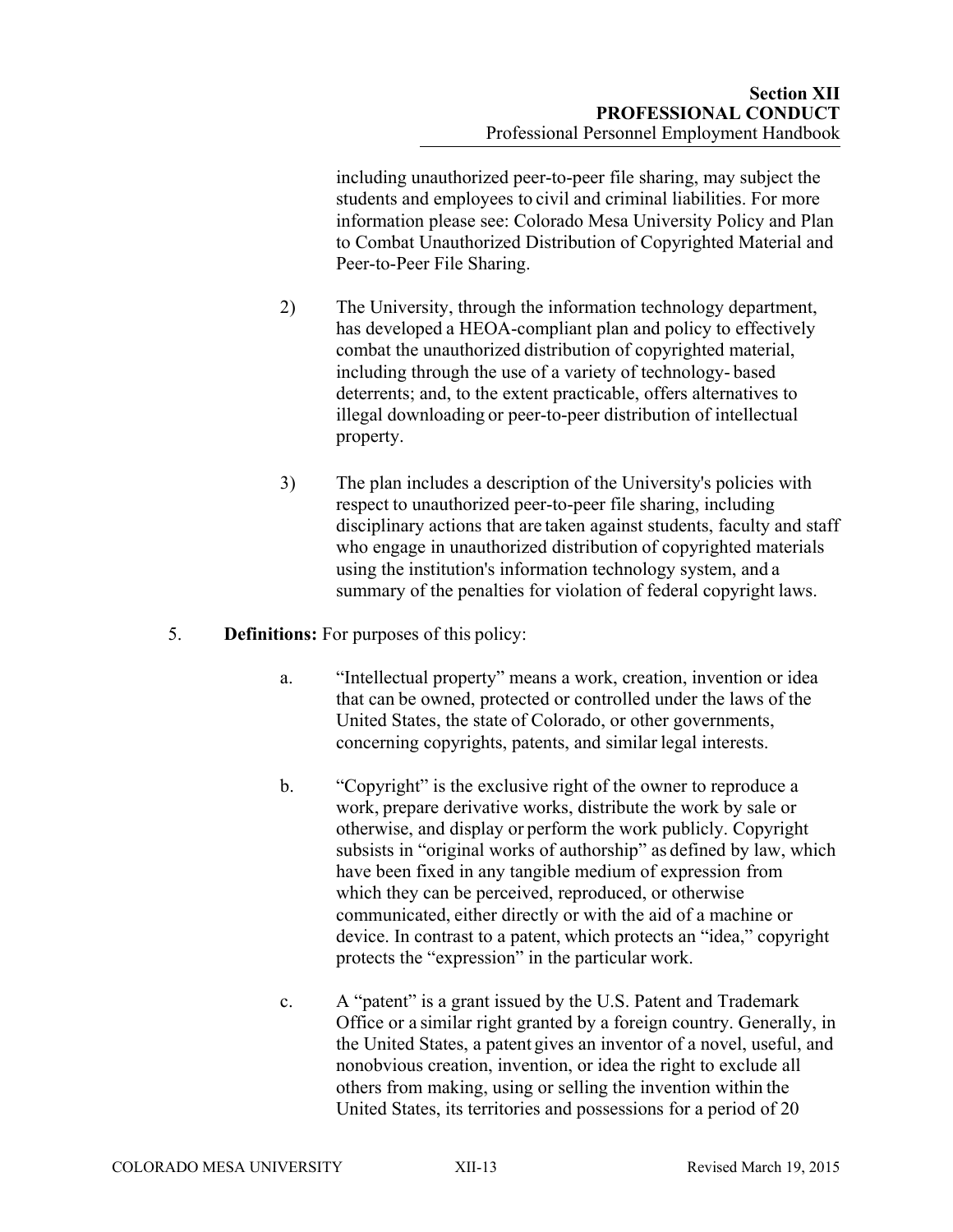years after the U.S. Filing Date of the parent patent application. Patent procedures, criteria for patentability, and terms in foreign countries vary considerably from country to country.

- d. "Creator," "Inventor," and "Author" are used in this policy to describe any person who possesses or claims any legal rights to intellectual property through conception, creation or other lawful means of acquisition.
- e. "Contractor" is any person or entity that receives payment for goods and/or services that is reported by the University to the Internal Revenue Service on form 1099.
- f. "Net revenues" or "net income" means gross income received from the commercial uses of intellectual property (including but not limited to earnings, gains, investments, license fees, rents, royalties, or sales) less all direct or indirect costs of producing, protecting, and enhancing the value of the intellectual property (including but not limited to personnel costs and overhead, consulting fees, legal fees, and the other costs associated with securing the copyright orpatent, for defending it against claims of infringement, and for licensing, marketing, or otherwise using the work for commercial purposes).
- g. "Commercial," when used in this policy to describe the transfer, sale and/or other use of intellectual property owned by the University, shall refer to a use that is intended to produce profit or net revenues in the commerce of intellectual property. The word shall not include uses of intellectual property for the education of students duly enrolled in the University, or for other non-profit educational purposes. The University will not share net revenues with the creator/author or inventor for such non-profit educational uses.

### 6. **Summary of Copyright Law Fair Use Provisions and Agreement on Guidelines for Classroom Copying**

Section 107 of the Federal Copyright Law Revision of 1973, provides that "fair use" of a copyrighted work, including use by reproduction in copies, for purposes such as "teaching (including multiple copies for classroom use), scholarship, or research, is not an infringement of copyright." The four statutory criteria used to determine whether the use made of a work in any particular case in a fair use include: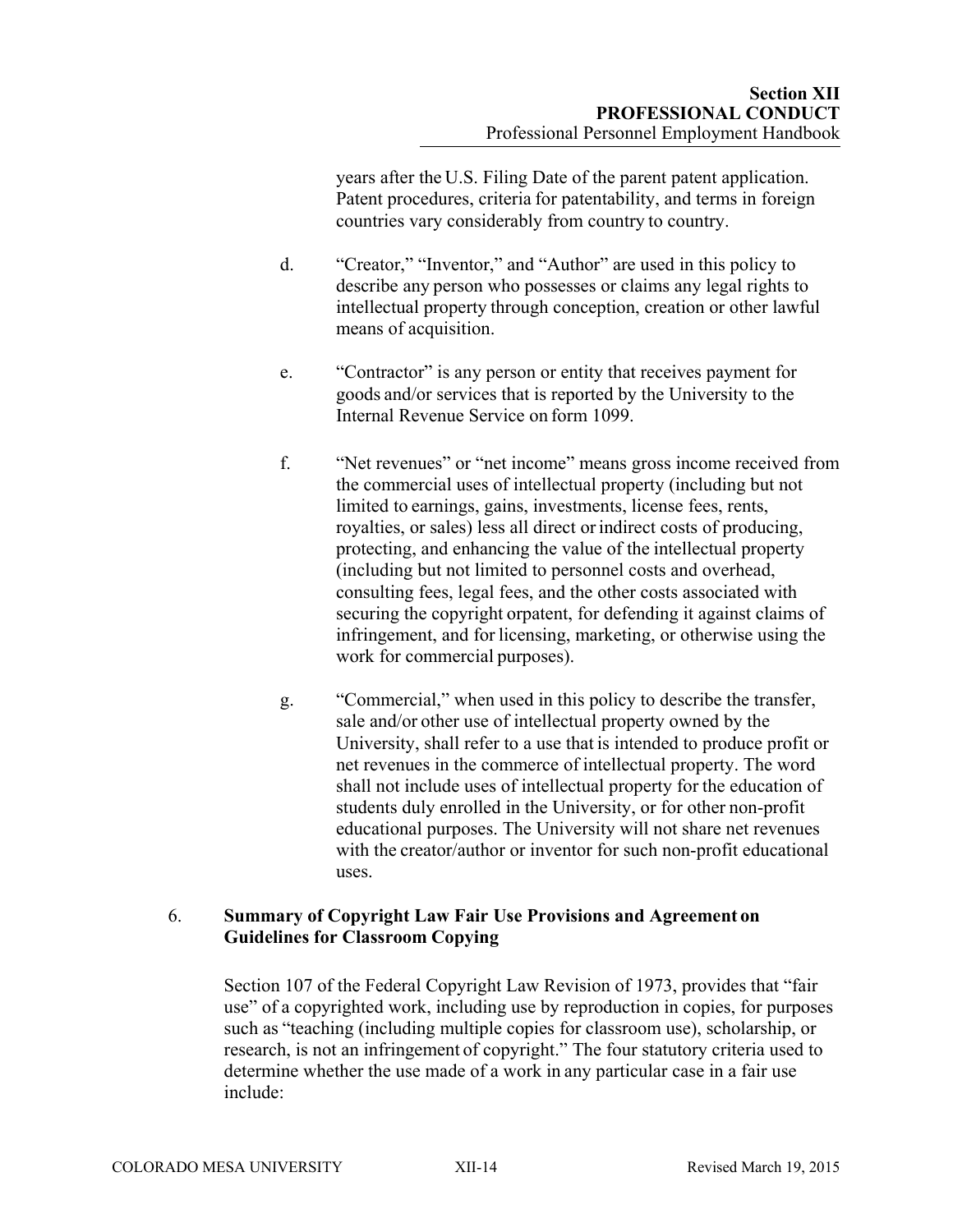- a. The purpose and character of the use, including whether such use is of a commercial nature or is for non-profit educational uses;
- b. The nature of the copyrighted work;
- c. The amount and substantially of the portion used in relation to the copyrighted work as a whole; and
- d. The effect of the use upon the potential market for or value of the copyrighted work.

An agreement between an Ad Hoc Committee and an author-publisher group entitled *"An Agreement on Guidelines for Classroom Copying in Not-For-Profit Educational Institutions"* states the minimums that may be copied without infringement regarding single copies for teachers and multiple classroom copies, and contains prohibitions applicable to both.

In summary, the agreement specifies that faculty/teachers may make single copies of these items: a chapter from a book; an article from a periodical or newspaper; a short story, essay, or poem; or a chart, picture, etc. Multiple copying for classroom use cannot exceed the numbers of pupils in a class; must meet strict tests of brevity, spontaneity, and noncumulative effect; and must include a notice of copyright. "Brevity" is defined in strict and arbitrary volume terms; e.g., no more than 250 words from a poem, between 500-1000 words of prose but up to 2500 words of a complete article. "Spontaneity" requires teacher inspiration and time pressures that make it unreasonable to request permission. "Cumulative effect" limits copying by each instructor of a given item to only one course in the school, not more than nine instances of multiple copying for one course during one class term, and not more than one item from the same author nor three from the same collective work or periodical volume during one class term. Under the guidelines

copies may not: (a) be used as substitute for anthologies, compilations or collective works; (b) be made of "consumables" such as workbooks; (c) be a substitute for purchases, be directed by higher authority, or be repeated with respect to the same item by the same teacher from term to term; or (d) be the subject of a charge to the student beyond actual copying cost.

Videotaping of television programs for classroom use from commercial television programming should be tested by the above statutory criteria for fair use. Before videotaping television programs for classroom use from a public broadcasting agency, the University should contact the local public broadcasting station as to the list of programs which schools may record off-the-air.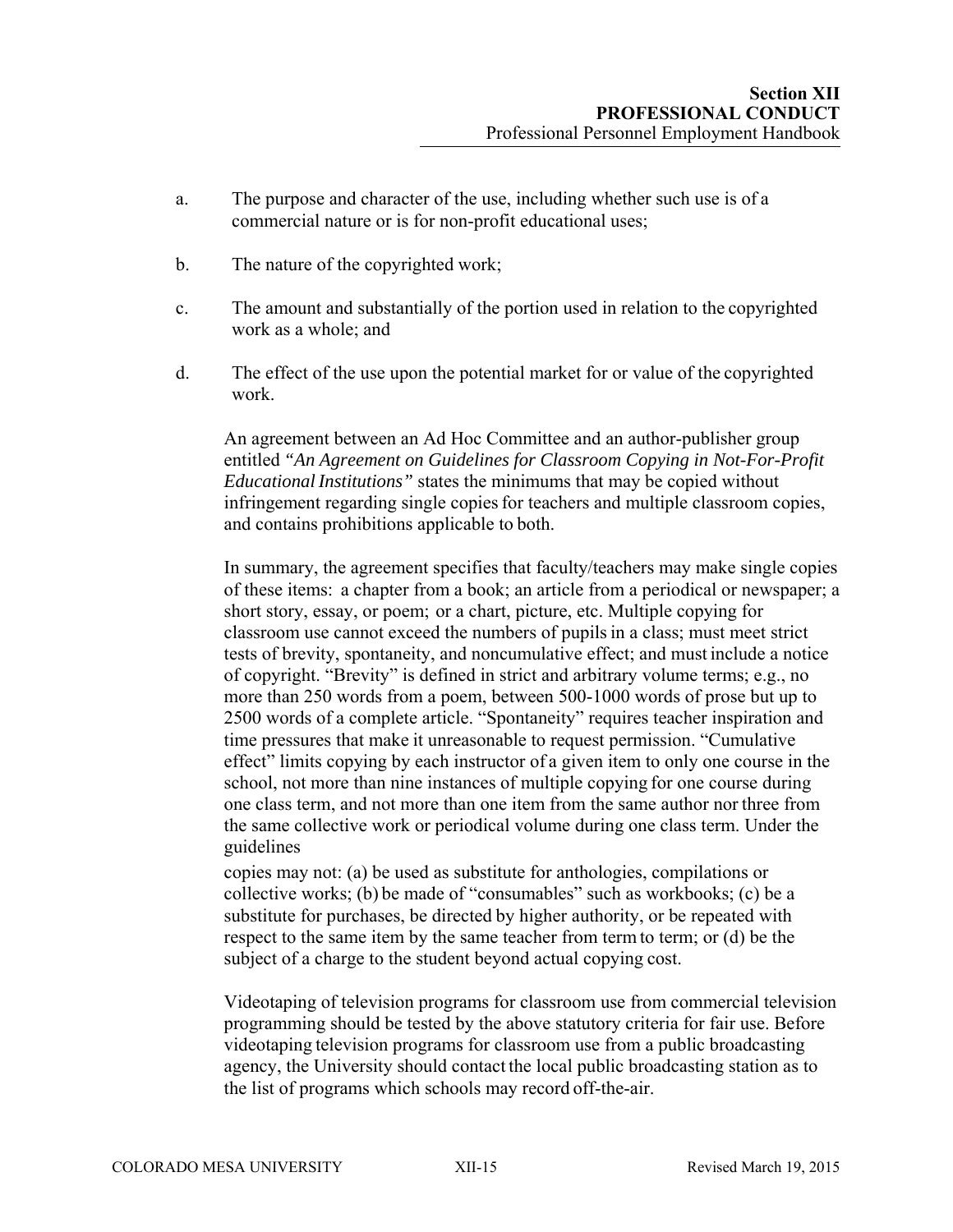Institutional employees desirous of using copies of material created by others are responsible for determining its copyright status and should obtain written permission from the copyright owner before using the material except when the "fair use" criteria stated above are met.

### **J. Conflict of Interest and Conflict of Commitment: Explanations, Code and Examples**

1. Background: This policy is a further elaboration of both the Board of Trusties Professional Policy Manual Section 1.12: *Conflict of Interest and Code of Ethics*, and the Professional Personnel Employment Handbook Section VIII.F: Outside Employment.

Colorado Mesa University encourages and supports outside interactions of its faculty and student employees with federal, state, and local governments, and with business and industry as important parts of their research, education, and public service activities. Similar opportunities may also be encouraged for University staff members as well.

Since outside interactions carry an increased potential for conflict of interest and/or commitment, either actual or perceived, Colorado Mesa University has adopted procedures for identifying potential conflicts through annual disclosure, and rigorous and consistent review of such disclosures. A disclosure in and of itself is not suggestive of any impropriety; rather, it is customary and usual and benefits both the individual and the University. Indeed, full disclosure of relevant information and the establishment of a public record are in the best interest of both the Colorado Mesa University and its faculty and student employees.

- 2. Completing the Disclosure Forms: As you complete your disclosure forms, this document is intended to provide guidance to:
	- discern situations that might interfere with your obligation to avoid activities and/or situations which may result in a conflict of interest or conflict of commitment with your University duties;
	- make decisions objectively and ethically across a wide range of financial and non– financial activities;
	- clarify the University's expectations about disclosure of such situations and activities.

Conflicts of interest and/or commitment can arise naturally from an individual's engagement with situations outside the University, and the mere existence of a conflict does not necessarily imply wrong-doing on anyone's part. When conflicts of interest and/or commitment arise, they must be recognized, disclosed, and either properly managed or eliminated.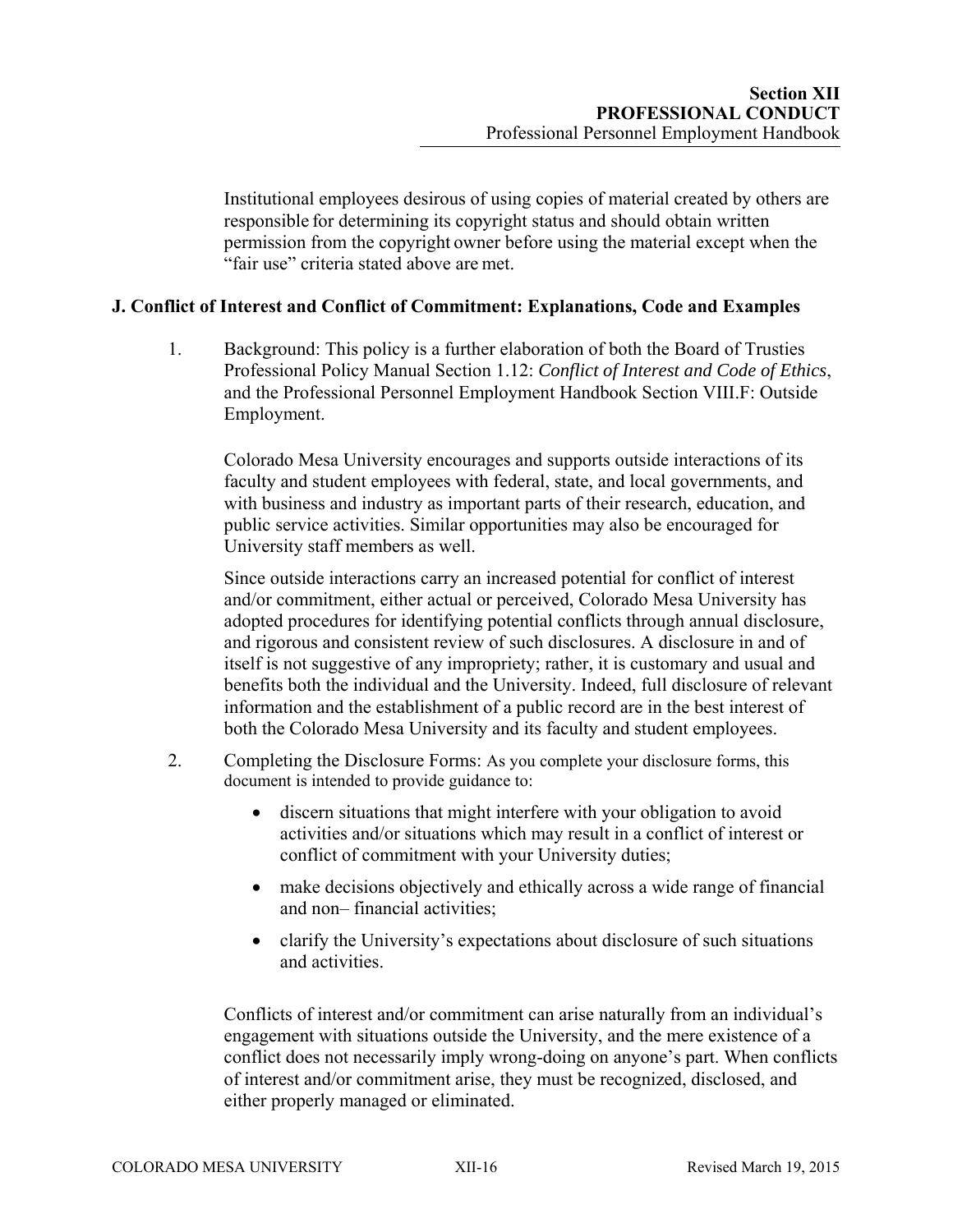- 3. Definition: Conflict of Commitment: A conflict of commitment or an appearance of conflict of commitment occurs when the commitment to external activities of a faculty and staff member adversely impacts, or appears to impact, his or her capacity to meet University responsibilities. This form of conflict is typically recognizable through a perceptible reduction of the individual's time, focus, and/or expertise devoted to University activities. This may include outside services, dual employment, consulting or other activity, regardless of the location of those activities (on or off campus), the type of entity (for-profit, not-for-profit or government), or the level of compensation (compensated or unpaid).
- 4. Definition: Conflict of Interest: A conflict of interest or an appearance of conflict of interest exists when an individual has an external professional, financial, or personal interest that directly or indirectly affects, or provides an incentive to affect, his/her judgement in conducting of University activities.

Professional activities that generally are related to one's University position typically do not present a conflict of interest. These activities are considered part of the individual's job, carried out during normal working hours with full use of University resources. Examples include participation in work- related conferences, seminars, advisory panels, etc., as well as service as a trustee, director, or advisor of an external organization at the request of or with support from Colorado Mesa University.

Individuals who need time off to participate in professional activities that are not considered to be part of one's job, including volunteering and outside business or professional interests, may be at risk of conflict of interest or commitment. When consulting with outside organizations, Colorado Mesa University employees should discern which situations might lead to a conflict of commitment or conflict of interest and/or commitment such as engaging in activities that require substantial time or leverage University status for monetary gain with no benefit to the University. In all cases, individuals should disclose such situations and either develop a plan for conflict management or eliminating the conflict with disassociation.

Upfront disclosure by employees is critical for avoiding conflicts of interest/commitment. In determining if an activity has potential for conflict employees should consider: (1) will there be remuneration; (2) will there be reimbursed for expenses; (3) does the relationship provide a direct or indirect benefit to the University; (4) is the activity consistent with the mission of Colorado Mesa University, and support current or potential relationships with the University; and (5) are there trips or support involved that could potentially appear or may appear lavish.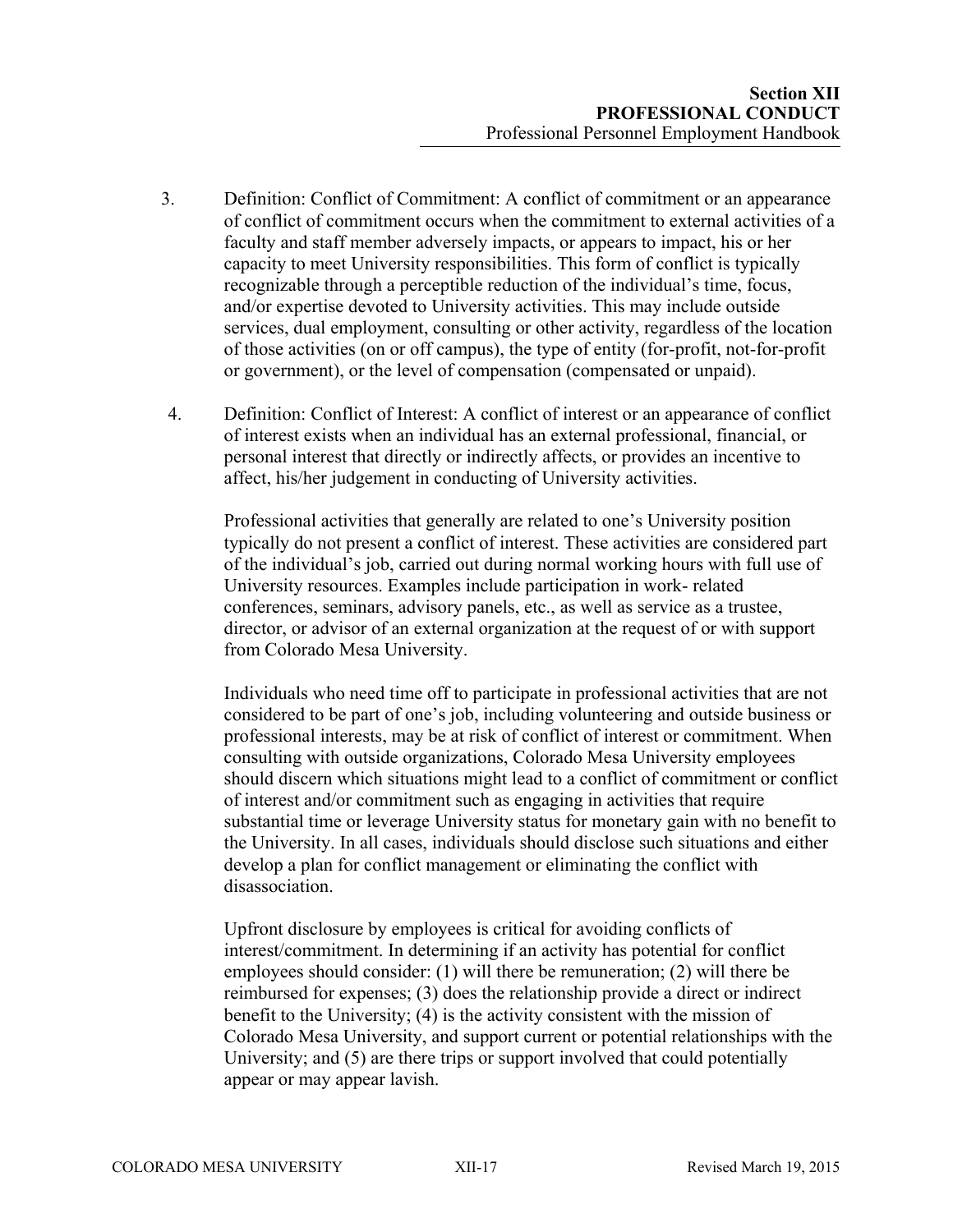- 5. Colorado Revised Statutes: The following are specific conflicts of interest that are detailed in the Colorado Revised Statutes.
	- a. Use of Confidential Information for Personal Benefit. [C.R.S. 24 $\square$ 18 $\square$ 104(1)(a)] : A local government official or employee shall not:*"Disclose or use confidential information acquired in the course of his official duties in order to further substantially his personal financial interest."*

**"Financial interest"** is defined as a substantial interest held by an individual which is:

- i. An ownership interest in a business;
- ii. A creditor interest in an insolvent business;
- iii. An employment or prospective employment for which negotiations have begun;
- iv. An ownership interest in real or personal property;
- v. A loan or any other debtor interest;
- vi. A directorship or officership in a business.  $(24 \square 18 \square 102 \square (4))$ , C.R.S)
- b. Accepting Gifts or Economic Benefits as Rewards or Inducements. [C.R.S. 24 $\Box$ 18 $\Box$ 104 $\Box$  (1)(b)]: A local government official or employee shall not: Accept a gift of substantial value or a substantial economic benefit tantamount to a gift of substantial value:
	- i. Which would tend to improperly influence a reasonable person in his position to depart from the faithful discharge of his public duties; or
	- ii. Which he knows or which a reasonable person in his position should know under the circumstances is primarily for the purpose of rewarding him for official action he has taken."
- c. Transactions With Those One Supervises or Inspects. [C.R.S. 24 $\Box$ 18 $\Box$ ] 109(2)(b)]: A local government official or employee shall not: *"Engage in a substantial financial transaction for his private business purposes with a person whom he inspects or supervises in the course of his official duties."*
- d. Acts Benefitting Ones Business or Client. [C.R.S. 24 $\Box$ 109 $\Box$ (2)(b)]: A local government official or employee shall not: *"Perform an official act directly and substantially affecting to its economic benefit a business or other undertaking in which he either has a substantial financial interest or*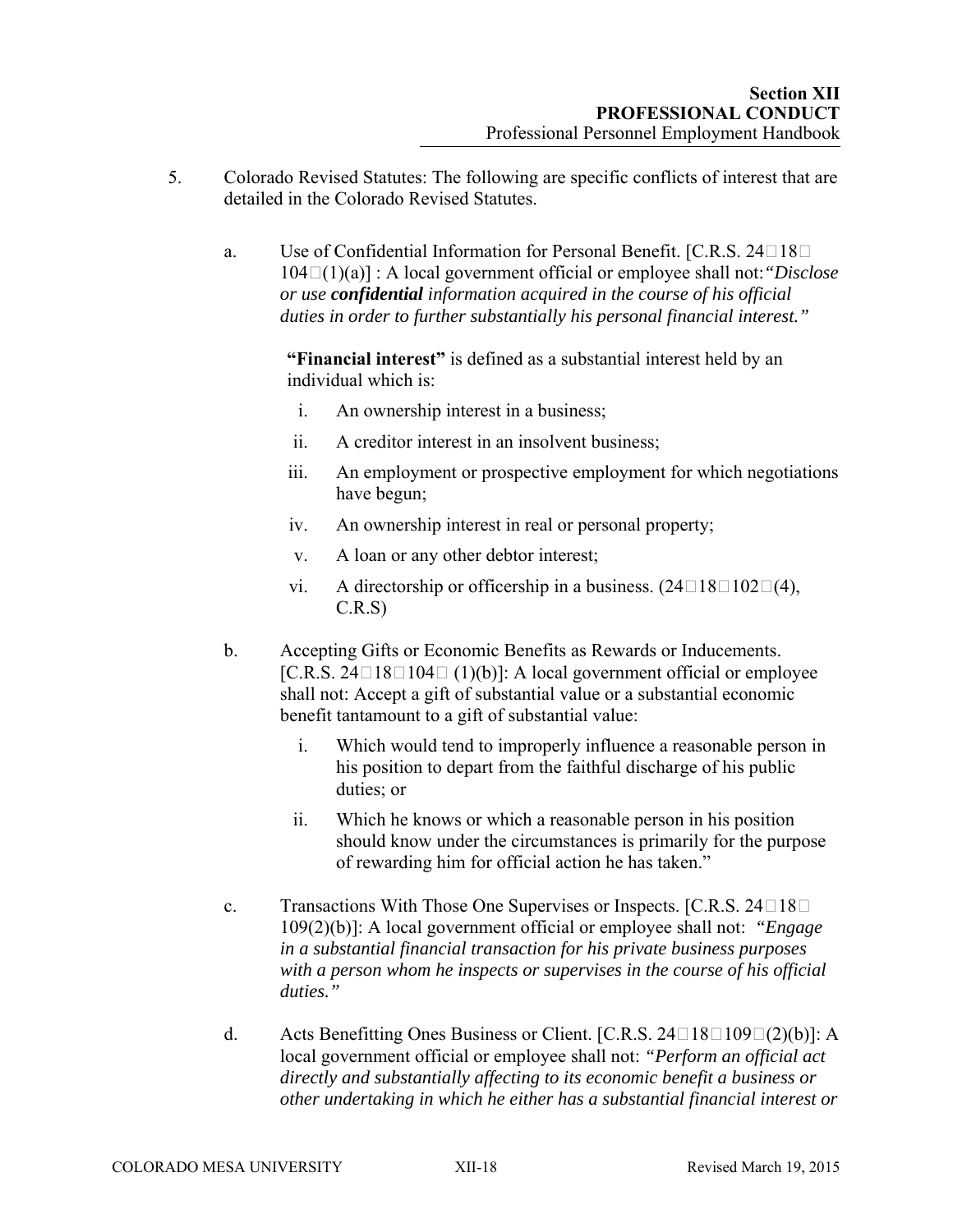*is engaged as counsel, consultant, representative or agent."*

- 6. Conflicts of Interest and Commitment in Research Activities and Sponsored Projects
	- a. Conflicts Associated with Research Activities
		- i. Conflicts of interest in research arise when financial, professional, or other personal considerations compromise, or have the appearance of compromising an employee's judgment in the design, conduct, or reporting of research. The potential bias which may result from such conflicts of interest may impact the collection, analysis, and interpretation of data, hiring of staff, procurement of materials, subcontracting, clinical referrals, sharing of results, choice of protocol, the use of statistical methods, the use of human participants, or otherwise influence the course of a research project.
		- ii. An employee may not review, approve, or administratively control contracts, grants, clinical trials, or other research collaborations when such contract, grant, clinical trial, or other collaboration pertains to a research project involving the University and a business or non-University intellectual property in which the employee or a family member has a significant financial interest or when the employee or a family member is an employee of the business and directly involved with activities pertaining to the research project. Absent compelling circumstances, employees may not directly participate in research involving human subjects if they have a significant financial interest in the sponsor of the research or any technology that could be affected by the outcome of the research. This presumption against human subjects' research by financially interested individuals may be rebutted by compelling circumstances that are reviewed in advance by the Office of Sponsored Programs. No research with human subjects that involves a conflict of interest may receive final approval from the Institutional Review Board until the conflict of interest is addressed under this policy. Every employee involved in University research is responsible for learning about and complying with all other applicable policies and procedures.
	- b. Specific Requirements for Sponsored Projects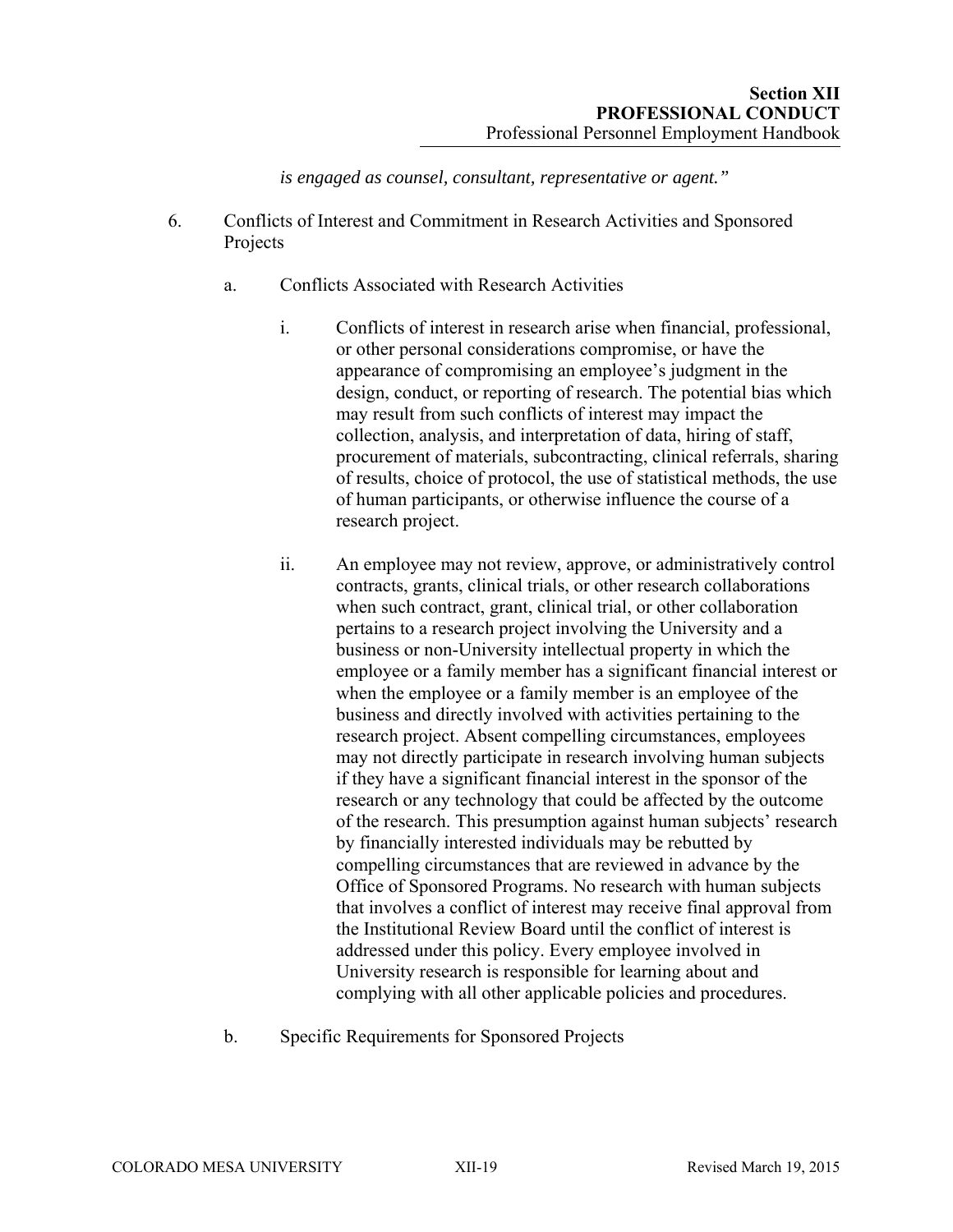- i. Employees are expected to comply with applicable requirements pertaining to Conflict of Interest and Commitment in their research activities.
- ii. Before a project is proposed to a sponsor, Investigators are required to certify they have appropriately disclosed any Significant Financial Interests related to that proposal, including Significant Financial Interests that would reasonably appear to be affected by the proposal activities. This certification is required by all Investigators as a part of the Proposal Data Sheet submitted to OSPAR.
- iii. If required by a sponsor, the OSPAR will report the existence of any Conflict of Interest to the appropriate sponsor contact prior to the expenditure of any sponsor funds, and provide assurance that the interest has been managed, reduced, or eliminated. If a conflict is identified after this initial report, another disclosure must be made to OSPAR within thirty (30) days of that identification, and such conflict must also be managed, reduced or eliminated within thirty (30) days of that identification. If required by the sponsor, they shall be provided with a supplemental report detailing the conflict and its management.
- iv. If it is determined that a Conflict of Interest cannot be satisfactorily managed, the OSPAR will notify the appropriate sponsor contact if required.
- v. In situations where the University conducts PHS-funded Research through other entities such as subgrantees, subcontractors or collaborators (collectively, "subrecipients"), the OSPAR will take reasonable steps to ensure that Investigators working for subrecipients comply with the relevant Conflict of Interest regulations, either by requiring those Investigators to comply with this university policy or by requiring the subrecipients to provide assurances to the university that will enable the university to comply with relevant Conflict of Interest regulations. Subrecipients of university grants are required to report identified financial conflicts of interest to the university. In turn, the university will report to the university's sponsor the existence of any conflicts of interests reported to the university by any subrecipients and obtain assurance from the subrecipients that the Conflict of Interest has been managed, reduced or eliminated. In the event that the failure of an Investigator to comply with this university policy has biased the design, conduct, or reporting of the funded research, the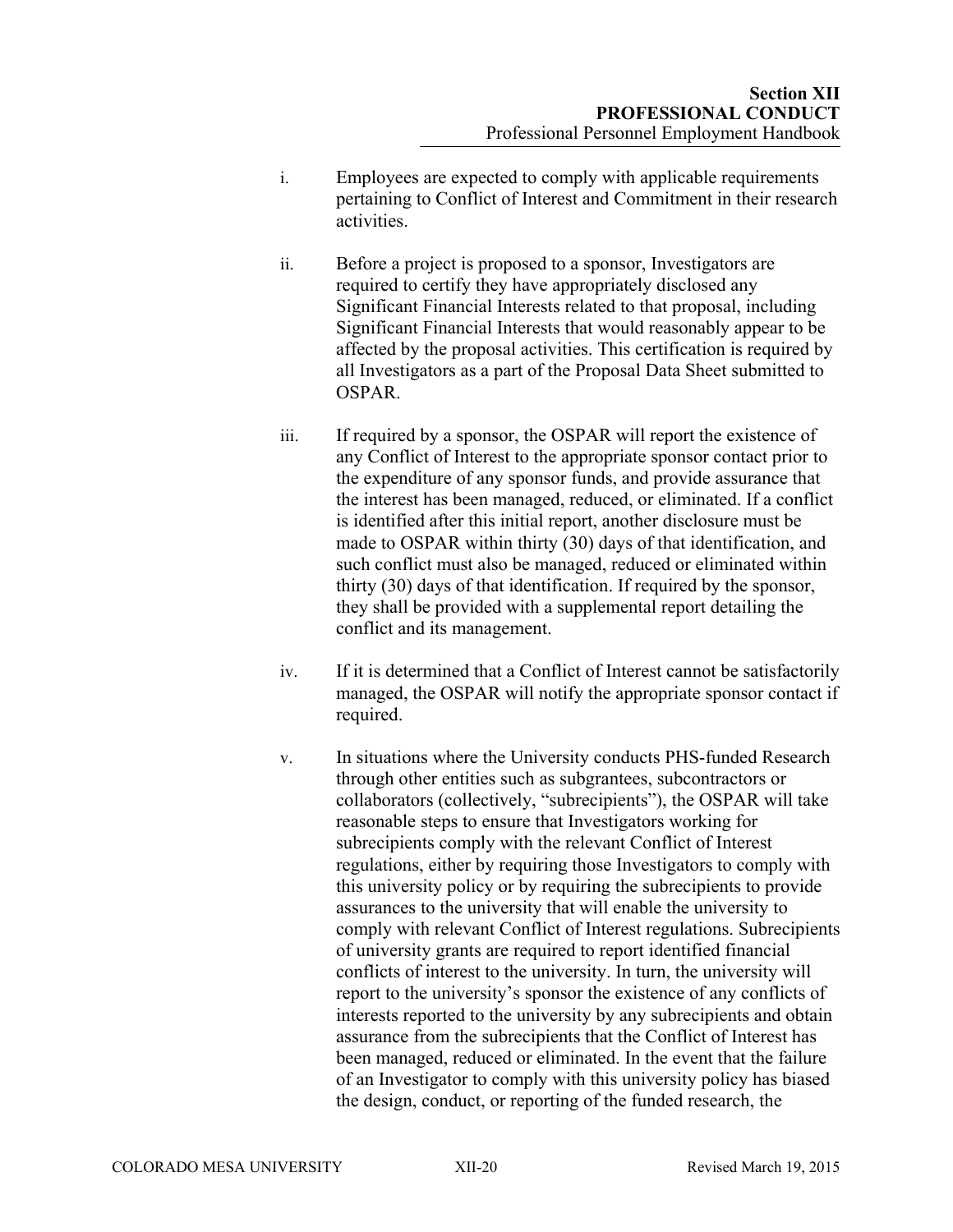university will promptly notify the appropriate sponsor contact of the corrective action taken or to be taken.

- 7. Examples of Conflict of Interest and Conflict of Commitment: The following examples illustrate situations where real or perceived conflicts of interest or commitment might occur and are intended to stimulate thinking about a variety of activities. Individuals should err on the side of disclosure when uncertain about whether the activity presents a real or perceived conflict of interest or commitment.
	- a. Nepotism or Personal Relationships in the Workplace:
		- A faculty member is considering hiring her daughter for a summer job in the department.
		- An employee who oversees his department's website seeks to hire his nephew to design a new homepage.
		- A faculty member's family owns an outside business. He wants to hire an employee from his company to work in a job that reports to him at Colorado Mesa University.
	- b. Consulting or Other Outside Activities:
		- A faculty member is asked to serve on a board of an organization based on her position at Colorado Mesa University. She was informed she would be reimbursed for travel expenses to attend quarterly meetings and would receive a small annual stipend for her participation. She, therefore, understands she would need to disclose the request to the university.
		- A faculty member would like to accept a volunteer position to sit on a board of a nonprofit organization that is not directly tied to Colorado Mesa University. Because the faculty member anticipates that his involvement with the organization could result in a significant amount of time spent away from the office and might affect his ability to complete work assignments on time, he realizes he needs to disclose the activity to the university.
		- A faculty member maintains her own technical consulting company outside of work. Another faculty member at the university is asked to hire her to do some personal computer work in the faculty member's home during the regular work day. Because the employee would be consulting during the regular work day, she would be paid her salary by Colorado Mesa University and also a stipend by the faculty member.
		- A faculty member owns various rental properties and wants to lease apartments to students from her department.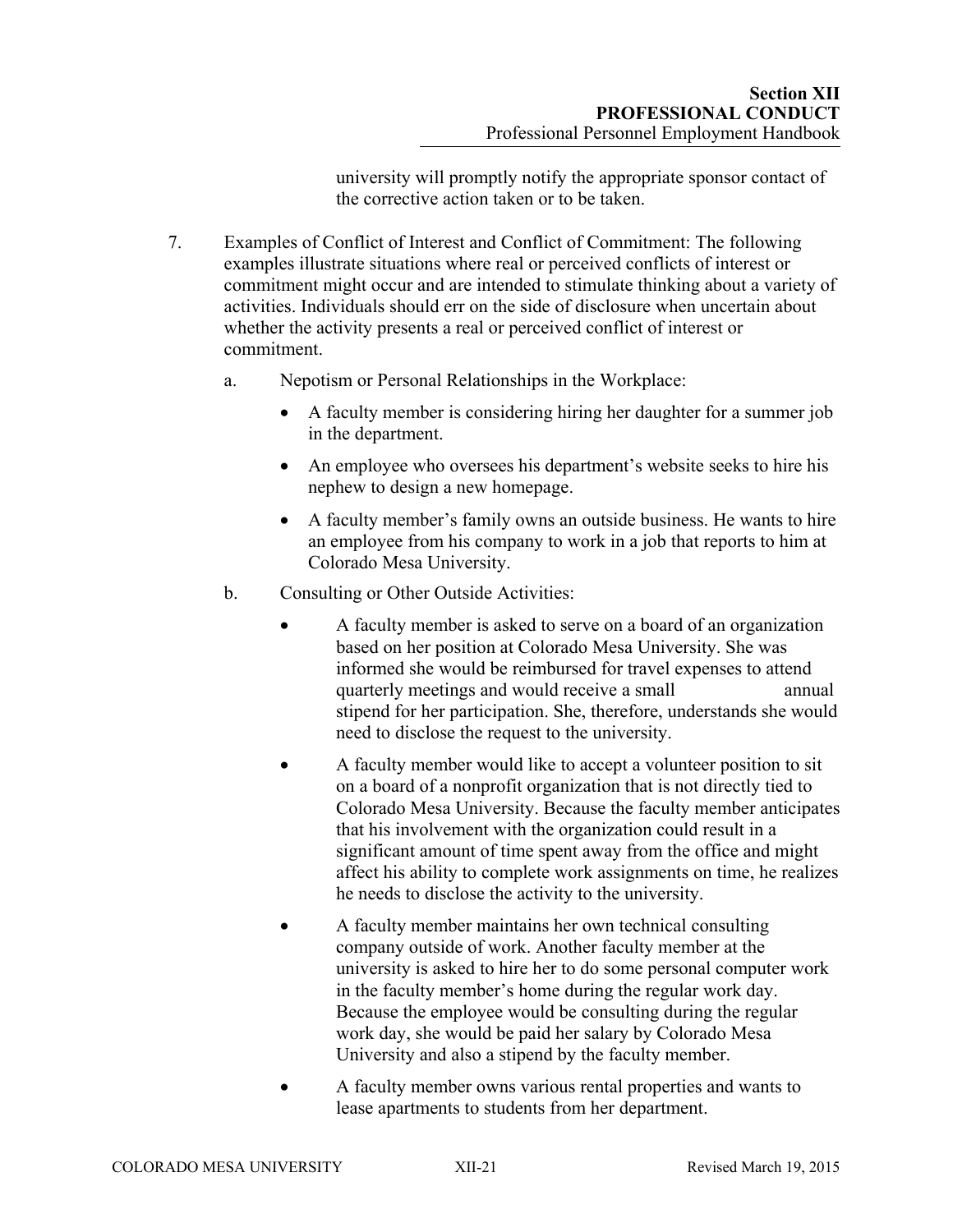- c. Use of University Resources:
	- A faculty member uses his office phone for his personal calls, which might incur additional monthly charges.
	- A faculty member is inquiring if she can take lumber and carpentry supplies left over from a University project for personal use.
	- A faculty member is responsible for budgeting and ordering catering service for various events that are part of a university program. She wants to be able to take leftover food and beverages home for her own consumption. Others in the campus community would not have an opportunity to consume or share the leftovers.
- d. Gifts and Gratuities:
	- As a "thank you gesture" to a faculty member who purchased supplies, a vendor sends the faculty member four tickets to a golf outing at a local country club.
	- A student provided some outstanding work for a faculty member. The faculty member was very pleased with the quality of the work and would like to thank the student by sending him a \$100 gift certificate.
	- A group of faculty members work with an external consulting firm. As a "thank you" the firm invites the group to a local spa for a "special" day, which includes a catered lunch and gift basket for each person.
- e. Purchasing and Contracts:
	- A faculty member who is part of a team guiding the design and construction of a new campus facility project is asked to participate in the selection of an architectural firm in which her brother–in– law is a partner.
	- A faculty member conducting research wants to be able to purchase lab supplies from his wife's company.
	- A faculty member hires an individual from the local community to help with grant funded project. He wants to use "petty cash" to compensate the individual.
	- A faculty member has funding to purchase a piece of equipment (over \$10,000), and finds a vendor that will give him a "good deal." He works to make the purchase without allowing for additional vendors to be considered.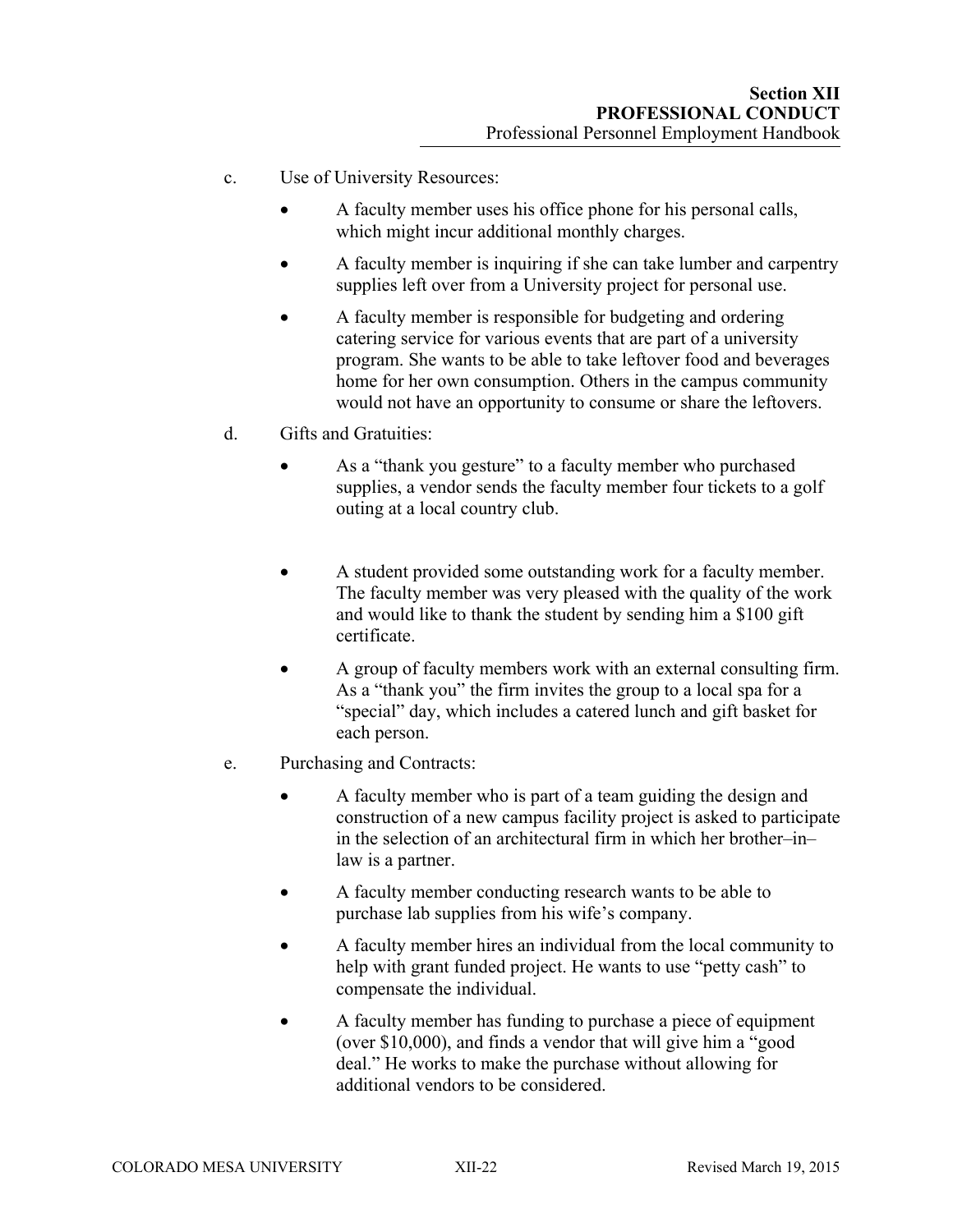- f. Solicitation and Distribution:
	- A faculty member's family owns an electronics store. To increase business, he wants to distribute pamphlets to his colleagues to ask them to buy products. He offers to deliver the purchases directly to the office for free to provide them with a "convenient" shopping service.
	- A faculty member's child is selling beautiful holiday gift wrap paper to raise money for his elementary school. The faculty member would like to ask his colleagues to help his son win a sales prize by purchasing as much as possible.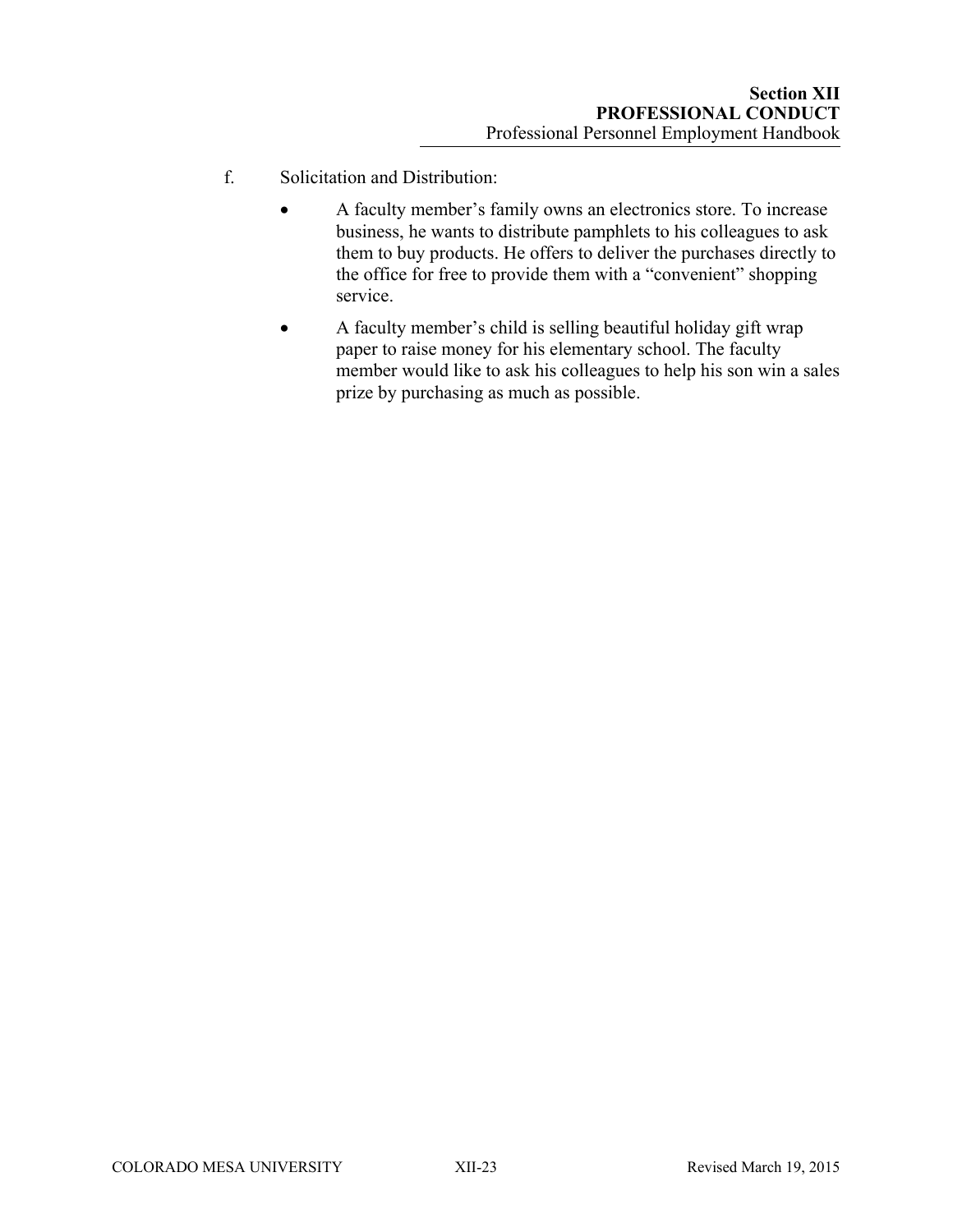# **Section III.E.1 – RECRUITMENT AND HIRING**

As per the Colorado Mesa University (CMU) *Professional Personnel Employee Handbook*,

Adjunct faculty appointments apply to temporary faculty normally hired to teach 18 course credit hours or less in an academic year. Adjunct faculty are compensated using the part-time faculty salary schedule or, in some instances, depending on the appointment parameters, may be paid based on an honorarium. Adjunct faculty hired to teach more than 18 course credit hours during the academic year may be benefits-eligible. Adjunct appointments may also be used to designate special and/or temporary research and/or grant-related faculty appointments. (Section III.E)

The designation of **adjunct research faculty member** is applied to qualified individuals for a limited affiliation with Colorado Mesa University for the purposes of advancing research and scholarship. Adjunct research faculty appointments are used when an individual's primary employment responsibilities lie outside the University. An adjunct research faculty appointment indicates that the individual is working for a limited, part-time portion of his/her work effort on research which is being funded through an extramural funding source that is managed by the University. Appointing departments may offer adjunct research faculty appointments at any research faculty rank, consistent with the person's professional qualifications. Adjunct appointments are typically for one year or less in duration and reviewed annually for potential multi-year projects.

Although the duration of an adjunct research faculty member appointment is pre-determined, Colorado Mesa University reserves the right to terminate the appointment at any time if deemed necessary. The adjunct research faculty classification may be used to confer employee status reflects that a position wherein the university provides no compensation for the employee, and instead processes payment provided from an intramural funding source provided the award is administered through the Office of Sponsored Programs and Academic Research (OSPAR). Grant funded projects administered by CMU must include a tenure/tenure track CMU faculty member as an investigator (either PI or co-PI) on the project. Payment for the work of the adjunct research faculty member will be at a rate established with the funding agency, minus appropriate indirect costs.

Adjunct research faculty have the same responsibilities as other faculty members to uphold the highest standards of academic and professional ethics and excellence whether on campus or offcampus:

- Effectively pursue activities as described in the appointment letter;
- Participate in activities consistent with the Mission of Colorado Mesa University and the academic department;
- Incorporate student learning or support as elements of their project-related activities;
- Promote the goodwill of Colorado Mesa University in their work within the broader community;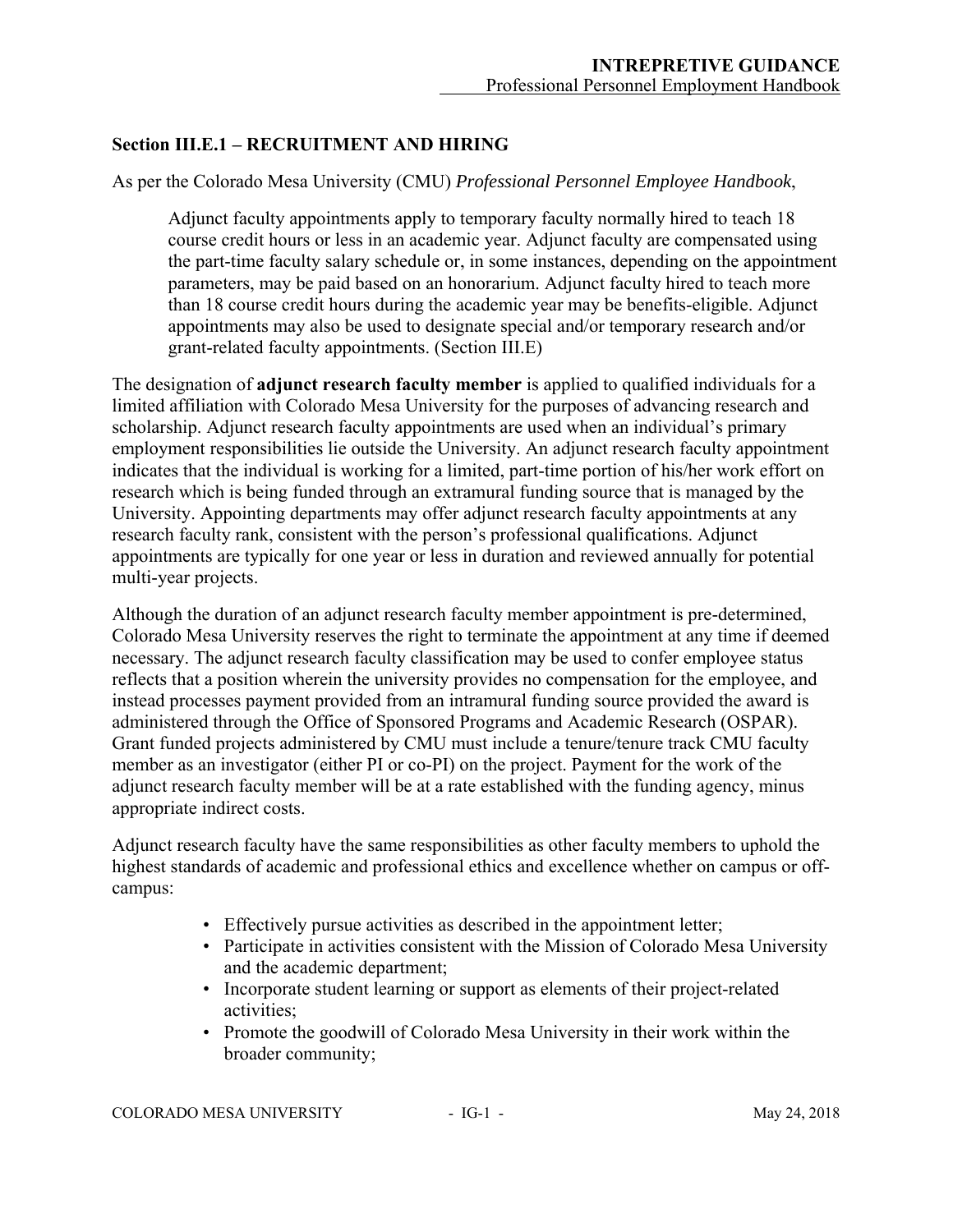- Maximize collaboration with (and minimizes competition with) other CMU faculty members in the pursuit of extramural funding;
- Maintain professional links with at least one tenured/tenure-track faculty;
- Provide requesting information for a process of periodic review annually;
- Available to give at least one guest lecture per year;
- Consult with, and receive approval from the Academic Department Head (e-mail is acceptable) before using their Colorado Mesa University affiliation to promote themselves;
- Abide by Colorado Mesa University and funding sponsor policies and procedures for the solicitation, submission and management of external funding;
- Abide by regulatory and compliance requirements; and
- Follow commonly accepted scientific/professional practices in the performance of all projects.

# **Section IV – Benefits**

# **E**. **Retirement**

- 1. Public Employees Retirement Association (PERA)
	- d. PERA retirees, except those retired before July 1, 1994 and limited others, are subject to the limit of working after retirement 110 days/720 hours per year...

The prohibition on the number of days a retiree may work for a Colorado public employer is often referred to as the "110 day rule." Persons who retired before July 1, 1994 have no limitation on the number of days they can work for a Colorado public employer after retirement. Most others are limited by the 110 day rule to working no more than 110 days/720 hours without affecting the retiree's benefits.

Since January 1, 2011, Colorado Revised Statute 24-51-1101 allows State colleges and universities the ability to hire up to ten (10) PERA retirees for up to 140 days/916 hours per calendar year. There are several requirements that colleges and universities must follow to ensure that the PERA retiree's benefits will not be reduced when working in excess of the 110 days.

- 1. The university must determine and be able to demonstrate that there is a critical shortage of qualified candidates for the position.
- 2. The university must also determine that the PERA service retiree has unique experience, skill, or qualifications that would benefit the university.
- 3. The university must notify PERA upon hiring a service retiree pursuant to the "140-day exception."
- 4. The university must provide a list of all service retirees employed by the university at the start of each calendar year, and shall update the list prior to any additional hiring during the same calendar year.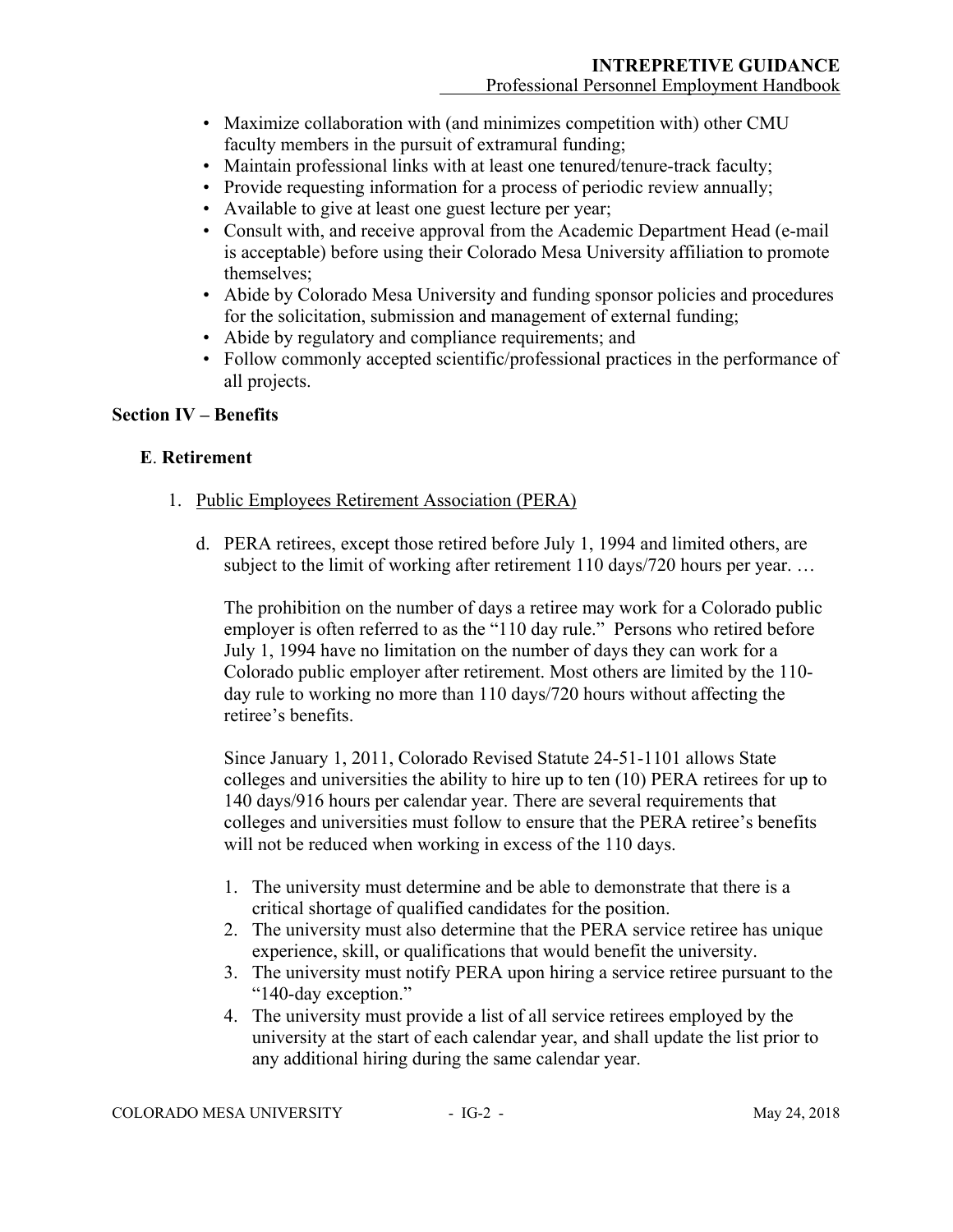Thus, if the hiring/recommending supervisor/department head for any position (with an assigned work load of more than 110 calendar year work days) recommends that a PERA retiree be hired for that position, the hiring supervisor/department head will be required to furnish in writing all necessary material to meet #1 and #2 of the statutory requirements listed above. The university will then determine whether the requirements have been met *before* that retiree may be offered a position.

# **Section VI – Evaluation of Faculty for Reappointment, Tenure, Promotion and Post-tenure Review**

# **A. Performance Evaluation**

4. Basic Appointment and Professional Responsibilities.

This section provides examples of the basic appointment and professional responsibilities of a faculty member at Colorado Mesa University. Responsibilities are not limited to those listed, but are only representative of some of the faculty member's responsibilities.

Subparagraph (a): Faculty have a large window of time between fall and spring semesters. This time is part of their appointment and it is assumed that faculty are working on non-teaching responsibilities during this time period (i.e. scholarship, service, advising). The department head is responsible for determining whether the faculty is satisfactorily meeting their responsibilities during this time period. Professional development seminars and workshops, advising sessions, and department meetings may also occur during this time frame and it is up to the department head to determine expectations for faculty attendance at these activities.

Subparagraph (b): Teaching is a primary responsibility of faculty. Faculty are expected to be in every scheduled class, absent an emergency preventing their participation. An emergency is a sudden crisis requiring action: an unexpected and sudden event that must be dealt with urgently, a time when action must be taken to avoid complete disaster or breakdown.

In the event of such an emergency, the faculty member must provide "timely notice" to the Department Head that he or she is unable to participate in class. The faculty member must give notice to allow sufficient time to secure a replacement instructor for the class the faculty member is unable to conduct or to notify students of class cancellation. Only in the event of a sudden emergency (i.e. automobile accident or similar disaster) will failure to give "timely notice" be excused.

5. General Evaluation Criteria: The Teacher-Scholar Philosophy at Colorado Mesa University: The Teacher-Scholar statement articulates the faculty's relationship to students, peers, and the larger community and describes the role of faculty at Colorado Mesa University.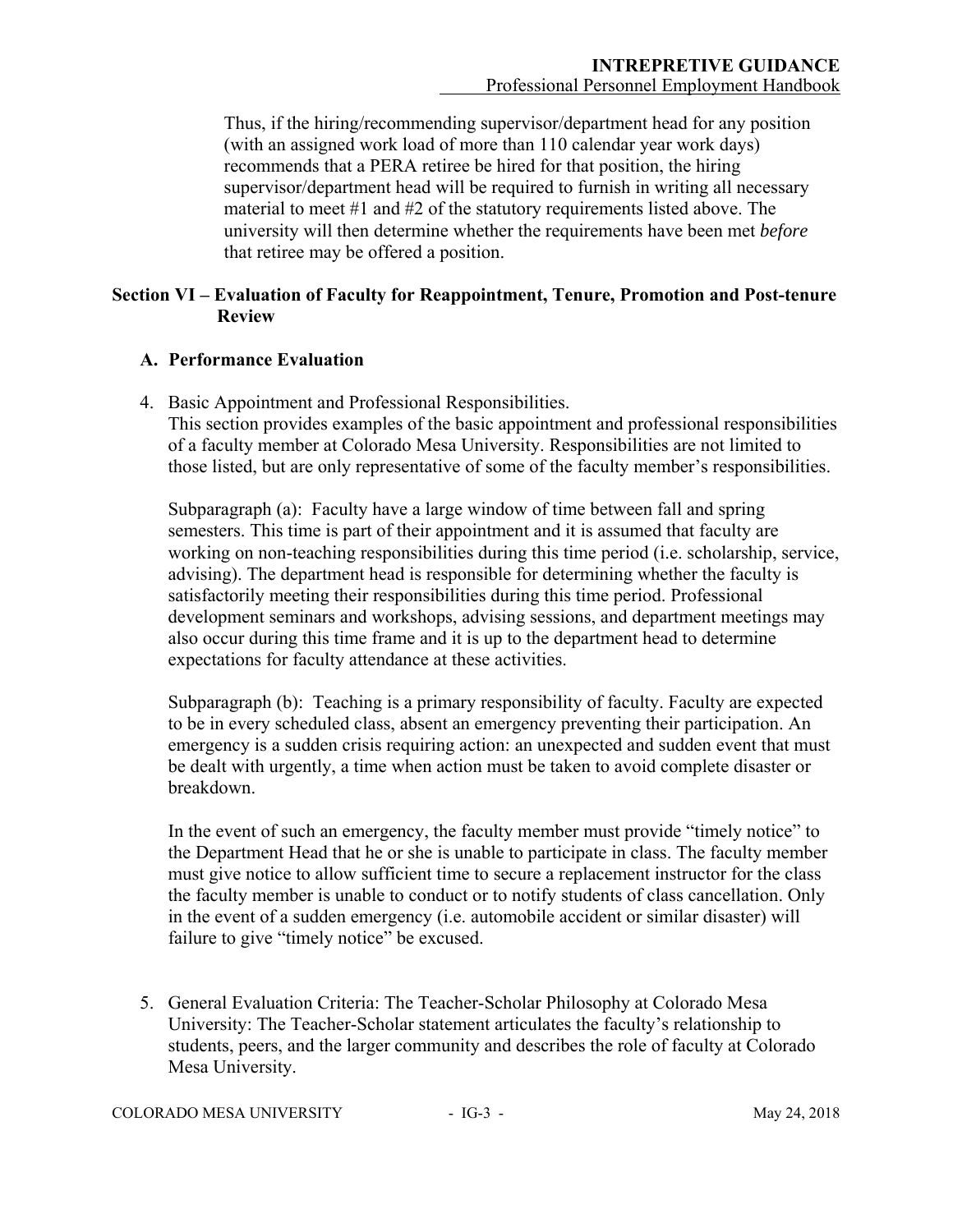The Teacher-Scholar combines a passion for excellent teaching with an enthusiasm for scholarly and creative endeavors and a desire to serve the program, department, academic discipline, institution, and community. This combination creates a university culture that celebrates critical inquiry, intellectual curiosity, and creative expression.

- Teacher-Scholars engage students in scholarship in ways that develop rigorous critical thinking.
- Teacher-Scholars promote life-long learning by sustaining a culture of intellectual inquiry and by serving as role models, mentors, and guides for students, peers, and local communities.
- Teacher-Scholars integrate inquiry and knowledge into their teaching and continually reflect on and evaluate their teaching strategies.

Broadly defined, Teacher-Scholars engage in scholarship when they contribute to an on-going conversation within and across disciplines, building on and responding to what others have discovered, all with an eye on rigor and fairness.

These scholarly endeavors can take many forms, including:

- creating new knowledge;
- investigating, applying, communicating, and evaluating existing knowledge;
- creating, exhibiting, and performing creative works;
- evaluating discipline pedagogy;
- applying disciplinary knowledge in the community;
- engaging in professional activities that advance the discipline.

Faculty who commit to excellence in teaching, scholarship, and service create a rich learning environment for peers, staff, and students. By involving students in their scholarly and creative work, Teacher-Scholars develop their expertise and enrich the learning experience for students in a variety of learning environments. Serving helps faculty understand the needs and aspirations of their students, colleagues, and community. The interaction of teaching, scholarly and creative expression, and service elevates faculty's importance and supports Colorado Mesa University's responsibility to serve the larger community.

8. Subparagraph a.6). The process for collecting feedback on the work of the Academic Department Heads (ADH) will occur in September, with feedback solicited on half of the ADHs each year. Doing so at this time of the year allows for a newly-appointed ADH to complete a year before feedback is collected. Collecting feedback on alternating years allows time for ADHs to address items noted in the previous feedback cycle. The Vice President for Academic Affairs will send a message about the process to the appropriate department faculty by September 1, with September 20 as the deadline for input.